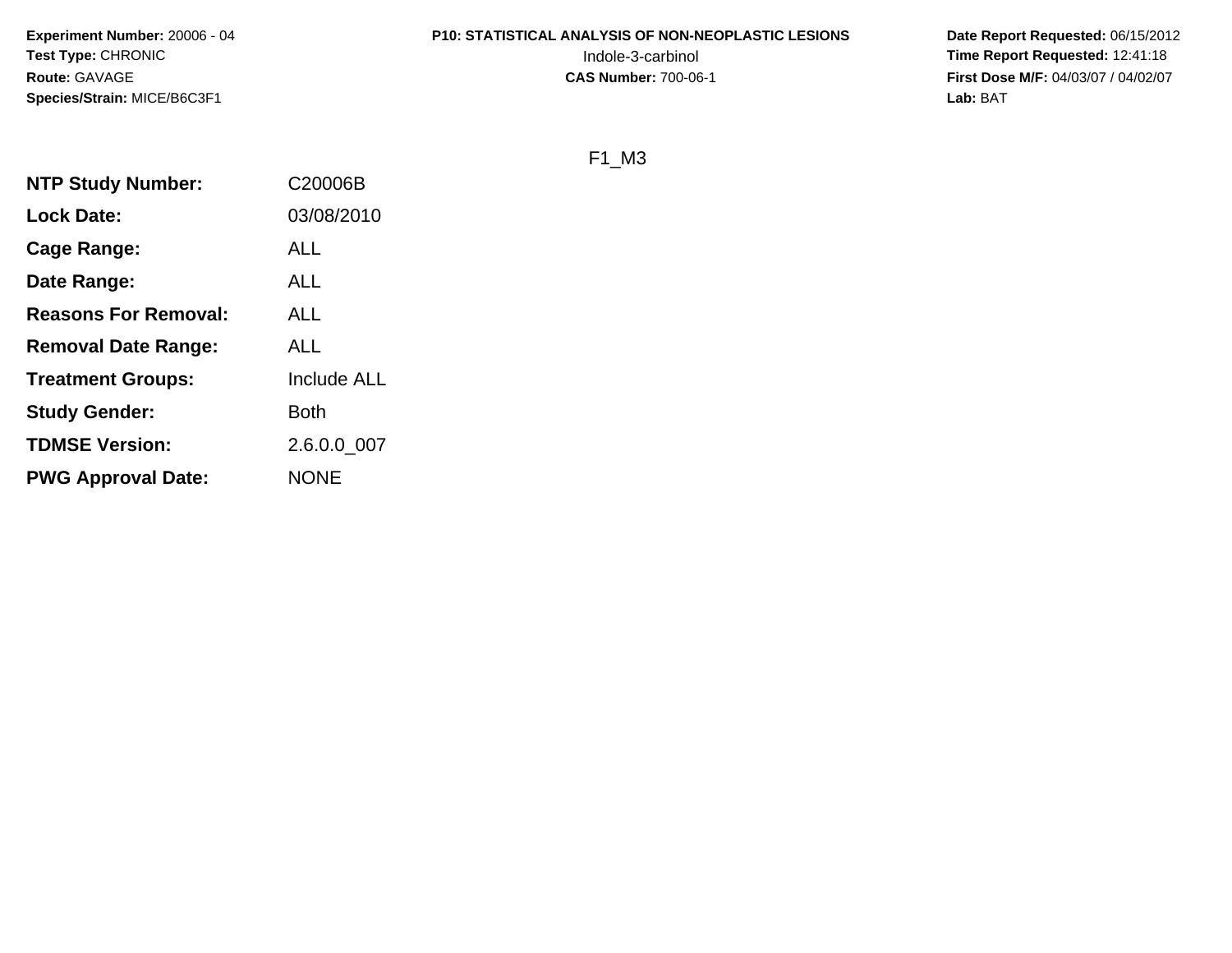**Experiment Number:** 20006 - 04**Test Type:** CHRONIC**Route:** GAVAGE**Species/Strain:** MICE/B6C3F1

 **Date Report Requested:** 06/15/2012 Indole-3-carbinol **Time Report Requested:** 12:41:18 **First Dose M/F:** 04/03/07 / 04/02/07<br>**Lab:** BAT **Lab:** BAT

#### **SUMMARY OF STATISTICALLY SIGNIFICANT (P<=.05) RESULTS IN THE ANALYSIS OF INDOLE-3-CARBINOL**

#### **MALE MICE**

#### **Organ**

Adrenal CortexEpididymisKidneyy and the contract of the contract of the contract of the contract of the contract of the contract of the contract of the contract of the contract of the contract of the contract of the contract of the contract of the cont

Kidney: Renal TubuleLiver

Lung: Alveolar EpitheliumLymph Node, MesentericMesentery: Fate the contract of the contract of the Foreign Body of the contract of the contract of the contract of the contract of the contract of the contract of the contract of the contract of the contract of the contract of the cont NoseNose: Nervee Atrophy Nose: Olfactory Epithelium

Nose: Respiratory Epithelium

**Pancreas** Preputial Gland

Spleen: Lymphoid FollicleStomach, Forestomach

Stomach, Glandular

Stomach, Glandular: Epithelium

#### **FEMALE MICE**

**Morphology**

 Hypertrophy Infiltration Cellular Mononuclear Cell Nephropathye Pigmentation Clear Cell FocusFatty Change Mixed Cell Focus Hyperplasia Hyperplasia Lymphoid**Necrosis**  Atrophy MetaplasiaNecrosis Respiratory Metaplasiam Accumulation, Hyaline Droplet<br> Hyperplasia**Necrosis** s and the contract of the contract of the line of the contract of the contract of the contract of the contract of the contract of the contract of the contract of the contract of the contract of the contract of the contract d Cyst Inflammation Atrophy Inflammation Chronic Ulcer**Inflammation Chronic** Mineralization Pigmentationm Hyperplasia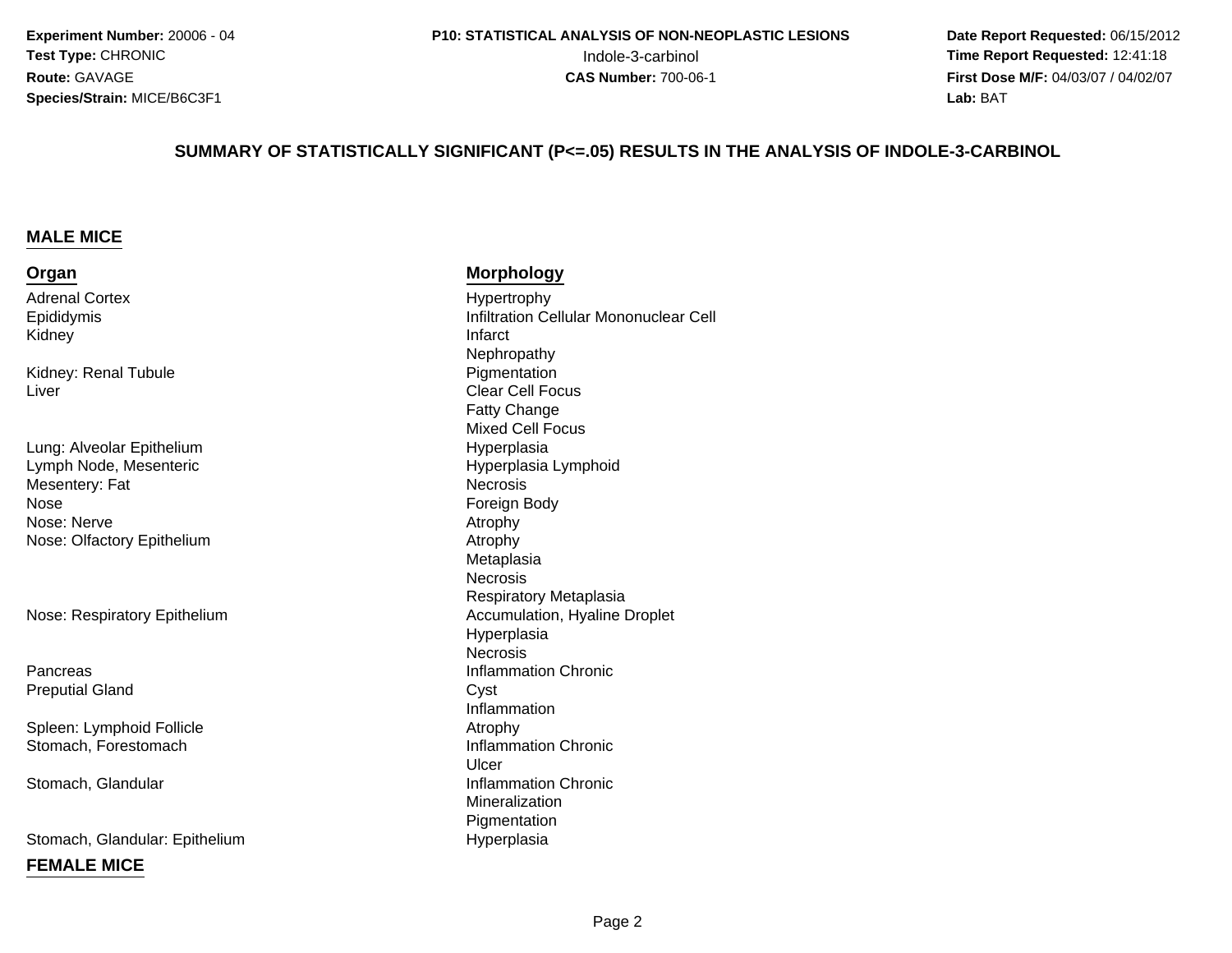**Date Report Requested:** 06/15/2012 **First Dose M/F:** 04/03/07 / 04/02/07<br>**Lab:** BAT **Lab:** BAT

#### **SUMMARY OF STATISTICALLY SIGNIFICANT (P<=.05) RESULTS IN THE ANALYSIS OF INDOLE-3-CARBINOL**

| ×<br>۰. | ×<br>٧ |  |
|---------|--------|--|
|         |        |  |

BoneBrain: HypothalamusHarderian Gland

Islets, PancreaticKidneyy and the contract of the contract of the contract of the contract of the contract of the contract of the contract of the contract of the contract of the contract of the contract of the contract of the contract of the cont

Liver

NoseNose: Nervee Atrophy Nose: Olfactory Epithelium

Nose: Respiratory Epithelium

**Ovary** y Cyst Pituitary Gland: Pars DistalisSpleenSpleen: Lymphoid FollicleStomach, Forestomachh Ulcer is a strong of the Ulcer in the Ulcer is a strong of the Ulcer in the Ulcer is a strong of the Ulcer i Stomach, Glandular

Stomach, Glandular: EpitheliumUrinary Bladder**Uterus** 

**Morphology**

 Fibro-osseous Lesion Compression<br>Dilatation d Dilatation Hyperplasia Infiltration Cellular Mononuclear CellHyperplasia<br>Infarct Mineralizationr and the contract of the contract of the Eosinophilic Focus Hematopoietic Cell ProliferationInflammation<br>Atrophy Accumulation, Hyaline Droplet Atrophy Degeneration Respiratory Metaplasiam and the communition, Hyaline Droplet<br>Hunomiasie Hyperplasia<br>Cyst Hyperplasian **Hematopoietic Cell Proliferation**  Hyperplasia Inflammation Chronic**Pigmentation** m Hyperplasia<br>Latitudina C Infiltration Cellular Mononuclear Cell Inflammation Chronic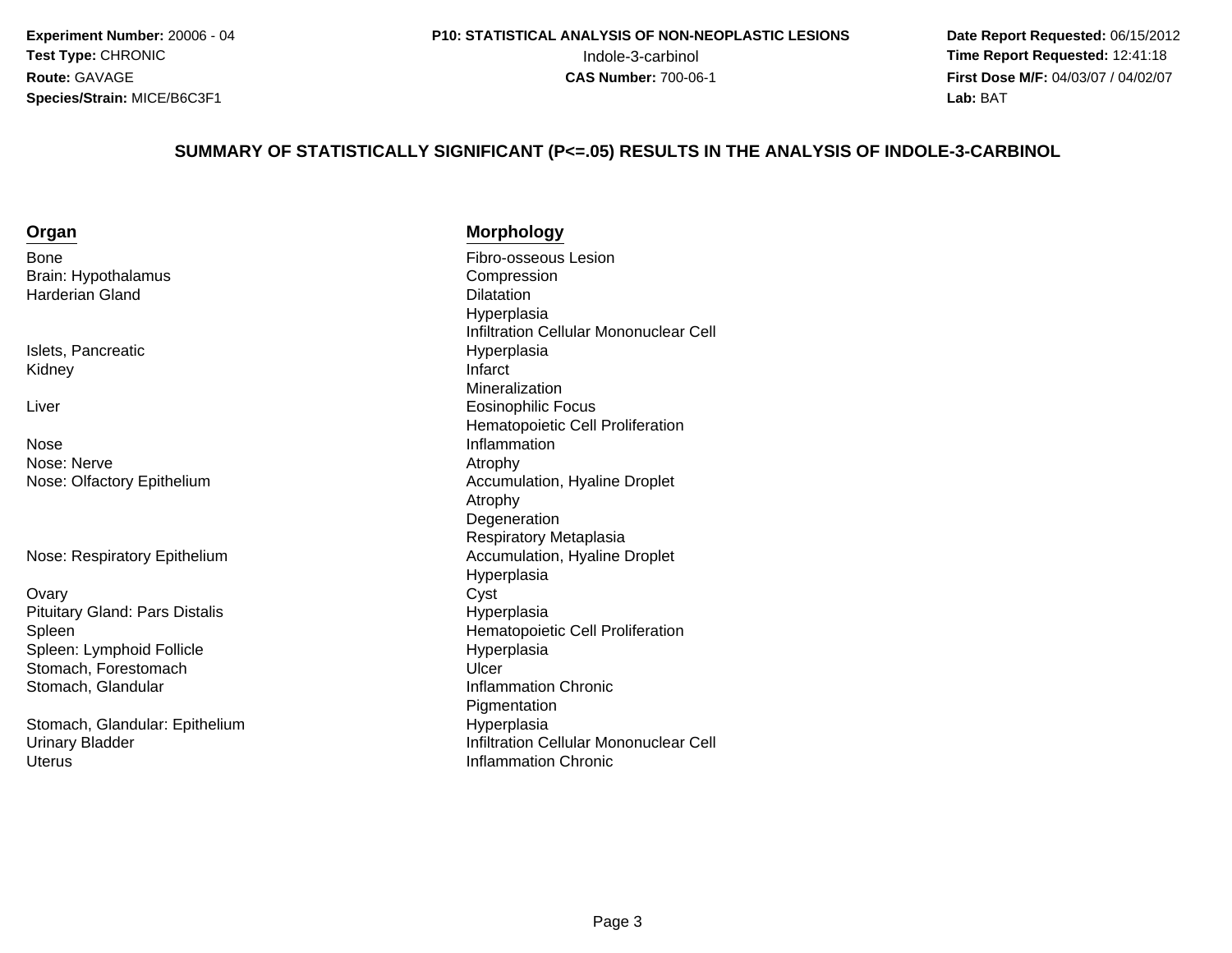| <b>Males</b>                         |              |             |             |                   |  |  |
|--------------------------------------|--------------|-------------|-------------|-------------------|--|--|
| <b>DOSE</b>                          | 0 mg/kg      | 62.5 mg/kg  | 125 mg/kg   | 250 mg/kg         |  |  |
|                                      |              |             |             |                   |  |  |
| <b>Adrenal Cortex</b><br>Hypertrophy |              |             |             |                   |  |  |
| <b>LESION RATES</b>                  |              |             |             |                   |  |  |
| <b>OVERALL</b> (a)                   | 0/50(0%)     | 4/50 (8%)   | 2/50(4%)    | 0/50(0%)          |  |  |
| POLY-3 RATE (b)                      | 0/39.76      | 4/45.18     | 2/43.59     | 0/43.47           |  |  |
| POLY-3 PERCENT (g)                   | 0%           | 8.9%        | 4.6%        | 0%                |  |  |
| <b>TERMINAL (d)</b>                  | 0/26(0%)     | 2/31(7%)    | 2/32(6%)    | 0/32(0%)          |  |  |
| <b>FIRST INCIDENCE</b>               | $---$        | 692         | 730 (T)     | $\qquad \qquad -$ |  |  |
| <b>STATISTICAL TESTS</b>             |              |             |             |                   |  |  |
| POLY <sub>3</sub>                    | P=0.283N     | $P = 0.078$ | $P = 0.258$ | (e)               |  |  |
| <b>POLY 1.5</b>                      | $P = 0.303N$ | $P = 0.071$ | $P = 0.249$ | (e)               |  |  |
| POLY <sub>6</sub>                    | P=0.262N     | $P = 0.086$ | $P = 0.267$ | (e)               |  |  |
| <b>COCH-ARM / FISHERS</b>            | P=0.337N     | $P = 0.059$ | $P = 0.247$ | (e)               |  |  |
| <b>MAX-ISO-POLY-3</b>                | P=0.214N     | $P=0.034*$  | $P = 0.096$ | (e)               |  |  |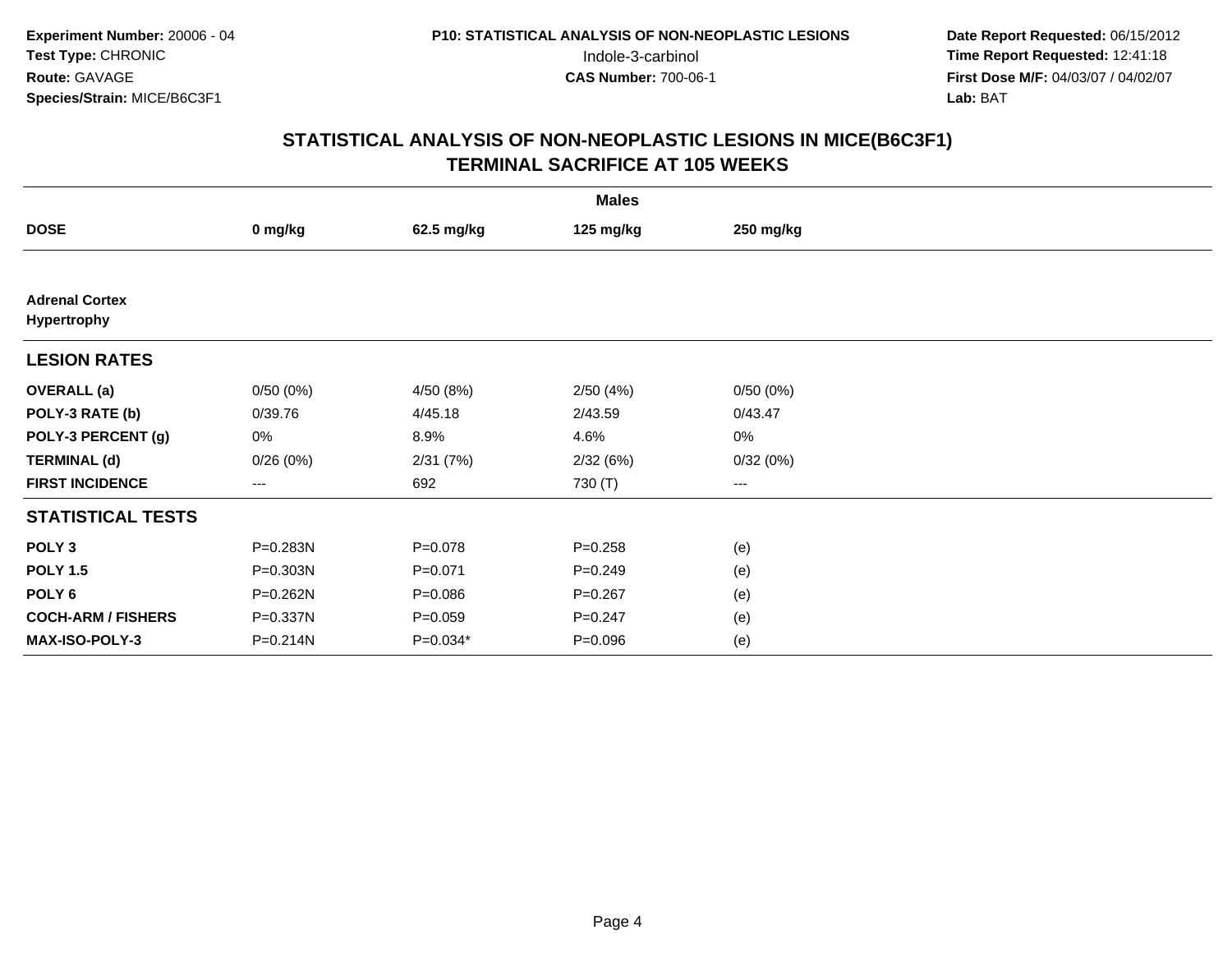| <b>Males</b>                                              |          |             |                   |           |  |  |
|-----------------------------------------------------------|----------|-------------|-------------------|-----------|--|--|
| <b>DOSE</b>                                               | 0 mg/kg  | 62.5 mg/kg  | 125 mg/kg         | 250 mg/kg |  |  |
|                                                           |          |             |                   |           |  |  |
| <b>Adrenal Cortex</b><br><b>Vacuolization Cytoplasmic</b> |          |             |                   |           |  |  |
| <b>LESION RATES</b>                                       |          |             |                   |           |  |  |
| <b>OVERALL</b> (a)                                        | 0/50(0%) | 2/50(4%)    | 0/50(0%)          | 0/50(0%)  |  |  |
| POLY-3 RATE (b)                                           | 0/39.76  | 2/44.97     | 0/43.59           | 0/43.47   |  |  |
| POLY-3 PERCENT (g)                                        | 0%       | 4.5%        | 0%                | $0\%$     |  |  |
| <b>TERMINAL (d)</b>                                       | 0/26(0%) | 2/31(7%)    | 0/32(0%)          | 0/32(0%)  |  |  |
| <b>FIRST INCIDENCE</b>                                    | ---      | 730 (T)     | $\qquad \qquad -$ | $---$     |  |  |
| <b>STATISTICAL TESTS</b>                                  |          |             |                   |           |  |  |
| POLY <sub>3</sub>                                         | P=0.368N | $P = 0.266$ | (e)               | (e)       |  |  |
| <b>POLY 1.5</b>                                           | P=0.383N | $P = 0.254$ | (e)               | (e)       |  |  |
| POLY 6                                                    | P=0.354N | $P = 0.276$ | (e)               | (e)       |  |  |
| <b>COCH-ARM / FISHERS</b>                                 | P=0.405N | $P = 0.247$ | (e)               | (e)       |  |  |
| <b>MAX-ISO-POLY-3</b>                                     | P=0.276N | $P = 0.103$ | (e)               | (e)       |  |  |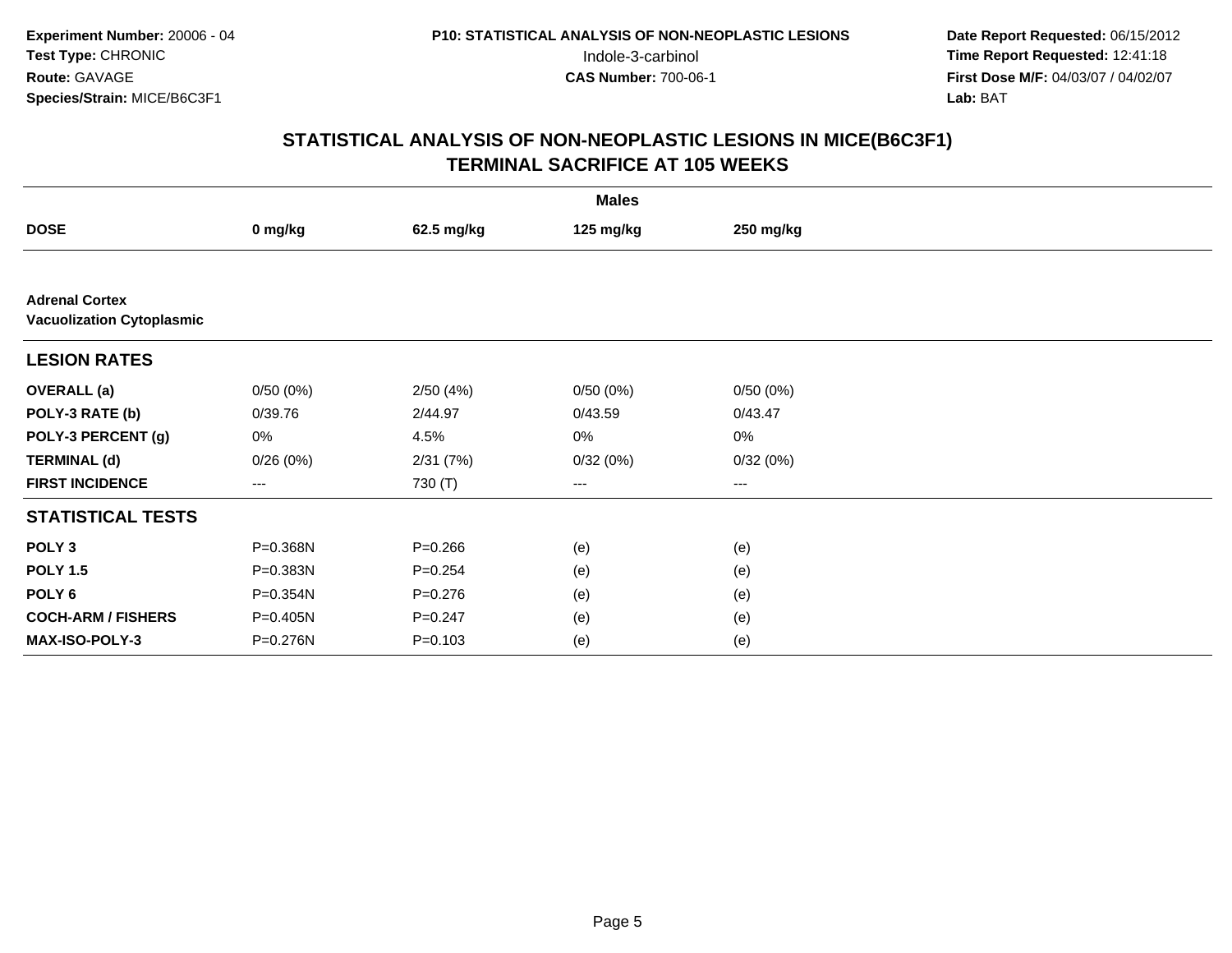| <b>Males</b>                          |             |              |              |              |  |  |
|---------------------------------------|-------------|--------------|--------------|--------------|--|--|
| <b>DOSE</b>                           | 0 mg/kg     | 62.5 mg/kg   | 125 mg/kg    | 250 mg/kg    |  |  |
|                                       |             |              |              |              |  |  |
| <b>Adrenal Medulla</b><br>Hyperplasia |             |              |              |              |  |  |
| <b>LESION RATES</b>                   |             |              |              |              |  |  |
| <b>OVERALL</b> (a)                    | 2/50(4%)    | 0/50(0%)     | 1/50(2%)     | 2/50(4%)     |  |  |
| POLY-3 RATE (b)                       | 2/39.76     | 0/44.97      | 1/43.59      | 2/43.47      |  |  |
| POLY-3 PERCENT (g)                    | 5%          | 0%           | 2.3%         | 4.6%         |  |  |
| <b>TERMINAL (d)</b>                   | 2/26(8%)    | 0/31(0%)     | 1/32(3%)     | 2/32(6%)     |  |  |
| <b>FIRST INCIDENCE</b>                | 730 (T)     | $--$         | 730 (T)      | 730 (T)      |  |  |
| <b>STATISTICAL TESTS</b>              |             |              |              |              |  |  |
| POLY <sub>3</sub>                     | $P = 0.467$ | $P = 0.211N$ | P=0.468N     | P=0.662N     |  |  |
| <b>POLY 1.5</b>                       | $P=0.468$   | $P = 0.221N$ | $P=0.482N$   | P=0.675N     |  |  |
| POLY <sub>6</sub>                     | $P=0.467$   | P=0.201N     | P=0.454N     | P=0.647N     |  |  |
| <b>COCH-ARM / FISHERS</b>             | $P=0.469$   | P=0.247N     | P=0.500N     | $P = 0.691N$ |  |  |
| <b>MAX-ISO-POLY-3</b>                 | P=0.390N    | P=0.075N     | $P = 0.263N$ | P=0.464N     |  |  |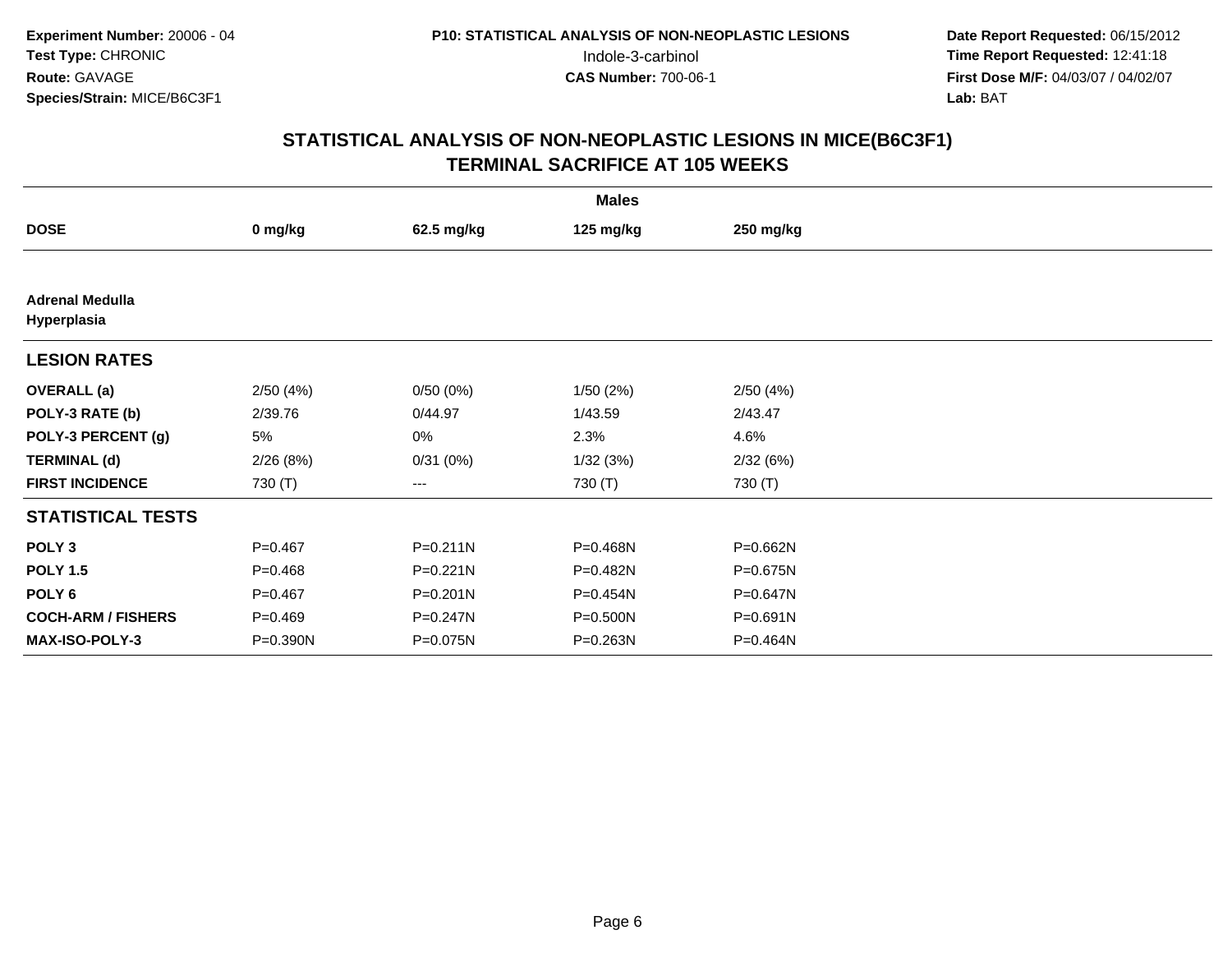| <b>Males</b>                               |          |                   |           |           |  |  |
|--------------------------------------------|----------|-------------------|-----------|-----------|--|--|
| <b>DOSE</b>                                | 0 mg/kg  | 62.5 mg/kg        | 125 mg/kg | 250 mg/kg |  |  |
|                                            |          |                   |           |           |  |  |
| <b>Bone</b><br><b>Fibro-osseous Lesion</b> |          |                   |           |           |  |  |
| <b>LESION RATES</b>                        |          |                   |           |           |  |  |
| <b>OVERALL</b> (a)                         | 0/50(0%) | 0/50(0%)          | 0/50(0%)  | 0/50(0%)  |  |  |
| POLY-3 RATE (b)                            | 0/39.76  | 0/44.97           | 0/43.59   | 0/43.47   |  |  |
| POLY-3 PERCENT (g)                         | 0%       | 0%                | 0%        | 0%        |  |  |
| <b>TERMINAL (d)</b>                        | 0/26(0%) | 0/31(0%)          | 0/32(0%)  | 0/32(0%)  |  |  |
| <b>FIRST INCIDENCE</b>                     | $---$    | $\qquad \qquad -$ | ---       | $\cdots$  |  |  |
| <b>STATISTICAL TESTS</b>                   |          |                   |           |           |  |  |
| POLY <sub>3</sub>                          | (n)      | (n)               | (n)       | (n)       |  |  |
| <b>POLY 1.5</b>                            | (n)      | (n)               | (n)       | (n)       |  |  |
| POLY <sub>6</sub>                          | (n)      | (n)               | (n)       | (n)       |  |  |
| <b>COCH-ARM / FISHERS</b>                  | (n)      | (n)               | (n)       | (n)       |  |  |
| MAX-ISO-POLY-3                             | (n)      | (n)               | (n)       | (n)       |  |  |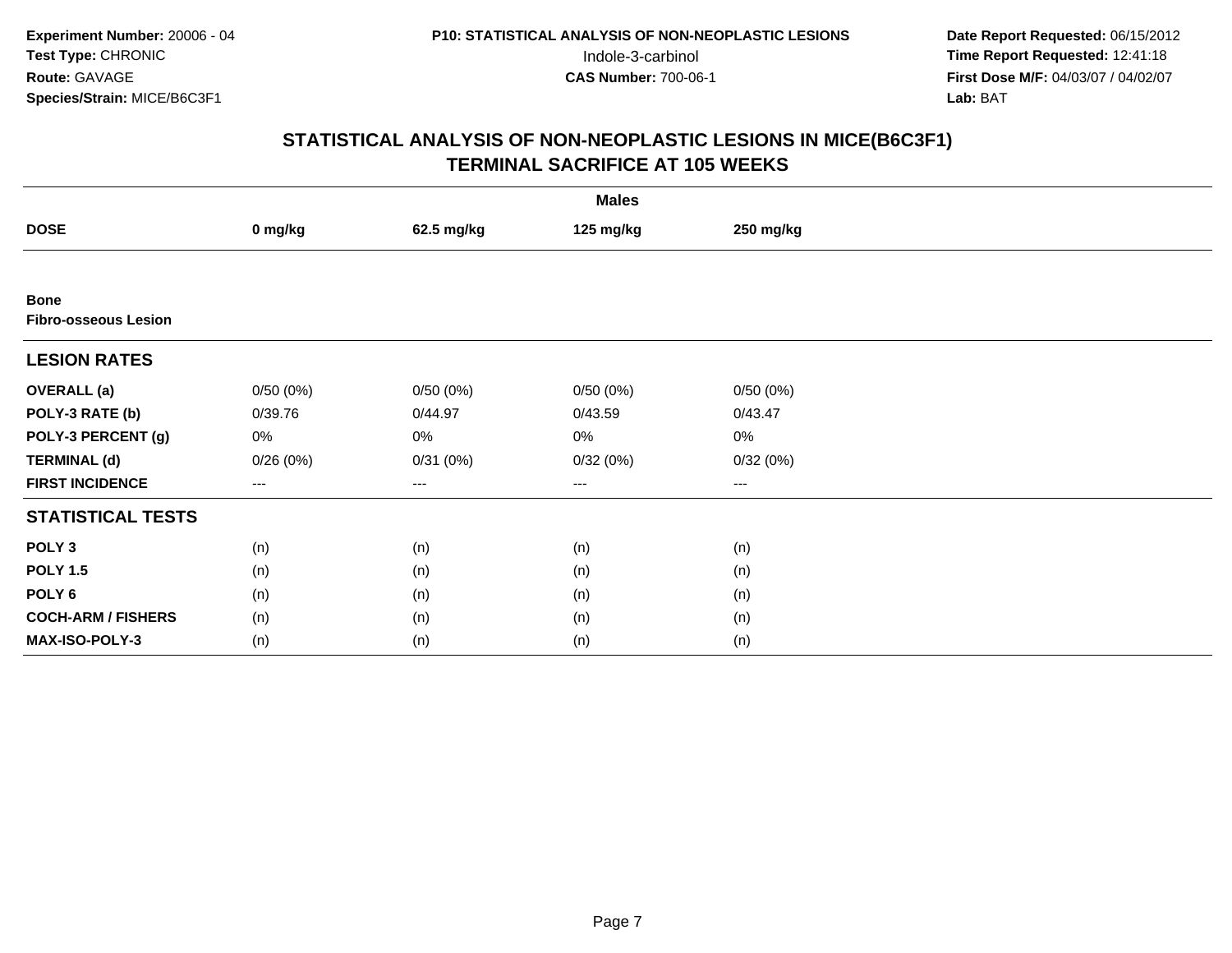| <b>Males</b>                              |                        |            |           |           |  |  |
|-------------------------------------------|------------------------|------------|-----------|-----------|--|--|
| <b>DOSE</b>                               | 0 mg/kg                | 62.5 mg/kg | 125 mg/kg | 250 mg/kg |  |  |
|                                           |                        |            |           |           |  |  |
| <b>Brain: Hypothalamus</b><br>Compression |                        |            |           |           |  |  |
| <b>LESION RATES</b>                       |                        |            |           |           |  |  |
| <b>OVERALL</b> (a)                        | 0/50(0%)               | 0/50(0%)   | 0/50(0%)  | 0/50(0%)  |  |  |
| POLY-3 RATE (b)                           | 0/39.76                | 0/44.97    | 0/43.59   | 0/43.47   |  |  |
| POLY-3 PERCENT (g)                        | $0\%$                  | $0\%$      | 0%        | 0%        |  |  |
| <b>TERMINAL (d)</b>                       | 0/26(0%)               | 0/31(0%)   | 0/32(0%)  | 0/32(0%)  |  |  |
| <b>FIRST INCIDENCE</b>                    | $\qquad \qquad \cdots$ | $---$      | ---       | $--$      |  |  |
| <b>STATISTICAL TESTS</b>                  |                        |            |           |           |  |  |
| POLY <sub>3</sub>                         | (n)                    | (n)        | (n)       | (n)       |  |  |
| <b>POLY 1.5</b>                           | (n)                    | (n)        | (n)       | (n)       |  |  |
| POLY <sub>6</sub>                         | (n)                    | (n)        | (n)       | (n)       |  |  |
| <b>COCH-ARM / FISHERS</b>                 | (n)                    | (n)        | (n)       | (n)       |  |  |
| MAX-ISO-POLY-3                            | (n)                    | (n)        | (n)       | (n)       |  |  |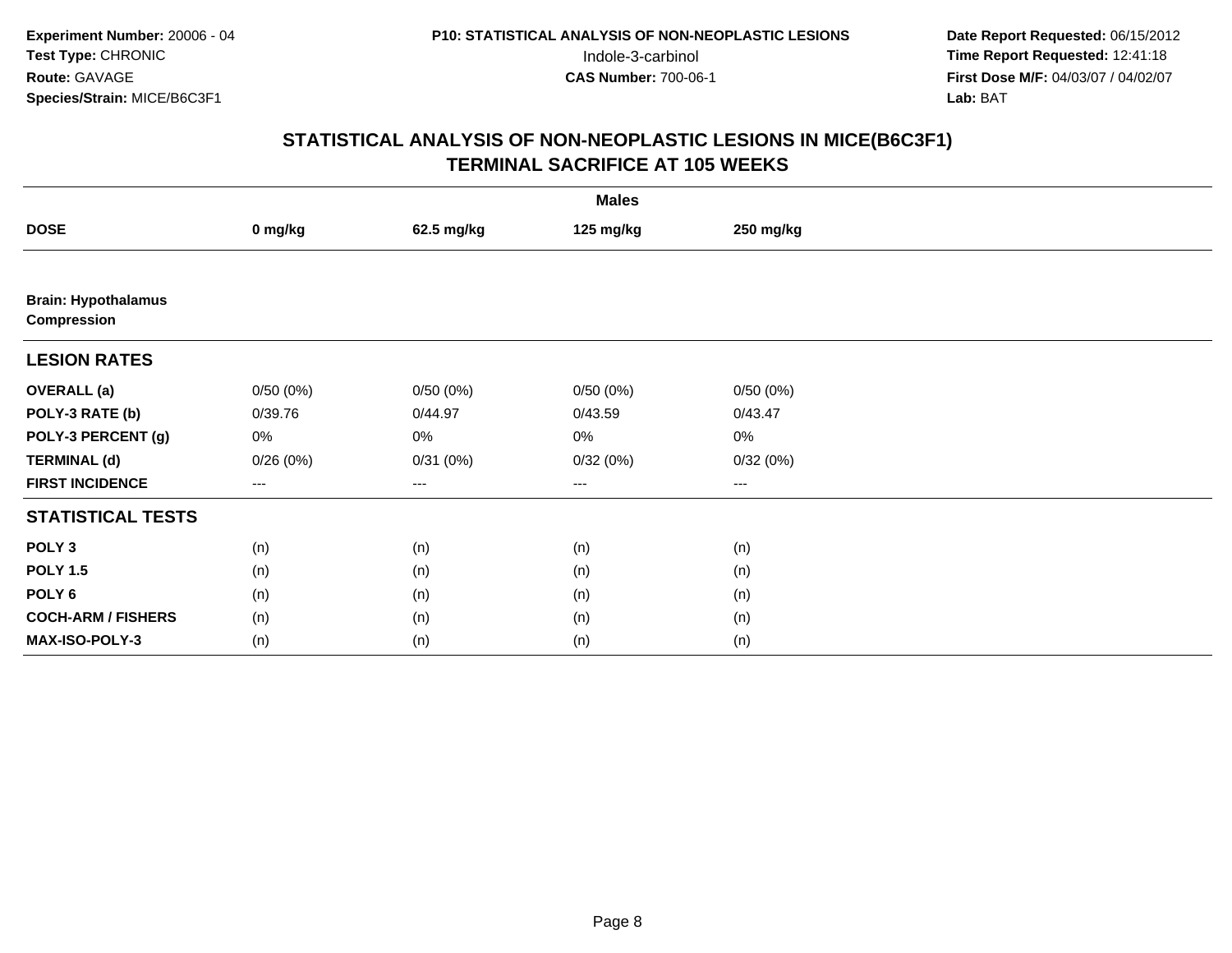|                           |                                               |             | <b>Males</b> |             |  |  |  |  |
|---------------------------|-----------------------------------------------|-------------|--------------|-------------|--|--|--|--|
| <b>DOSE</b>               | 0 mg/kg                                       | 62.5 mg/kg  | 125 mg/kg    | 250 mg/kg   |  |  |  |  |
|                           |                                               |             |              |             |  |  |  |  |
| <b>Epididymis</b>         | <b>Infiltration Cellular Mononuclear Cell</b> |             |              |             |  |  |  |  |
| <b>LESION RATES</b>       |                                               |             |              |             |  |  |  |  |
| <b>OVERALL</b> (a)        | 1/50(2%)                                      | 6/50 (12%)  | 3/50(6%)     | 5/50 (10%)  |  |  |  |  |
| POLY-3 RATE (b)           | 1/39.76                                       | 6/45.18     | 3/43.59      | 5/43.69     |  |  |  |  |
| POLY-3 PERCENT (g)        | 2.5%                                          | 13.3%       | 6.9%         | 11.4%       |  |  |  |  |
| <b>TERMINAL (d)</b>       | 1/26(4%)                                      | 4/31 (13%)  | 3/32(9%)     | 4/32 (13%)  |  |  |  |  |
| <b>FIRST INCIDENCE</b>    | 730 (T)                                       | 692         | 730 (T)      | 671         |  |  |  |  |
| <b>STATISTICAL TESTS</b>  |                                               |             |              |             |  |  |  |  |
| POLY <sub>3</sub>         | $P = 0.237$                                   | $P = 0.079$ | $P = 0.339$  | $P = 0.124$ |  |  |  |  |
| <b>POLY 1.5</b>           | $P = 0.219$                                   | $P = 0.069$ | $P = 0.324$  | $P = 0.114$ |  |  |  |  |
| POLY 6                    | $P = 0.258$                                   | $P = 0.089$ | $P = 0.353$  | $P = 0.135$ |  |  |  |  |
| <b>COCH-ARM / FISHERS</b> | $P = 0.194$                                   | $P = 0.056$ | $P = 0.309$  | $P = 0.102$ |  |  |  |  |
| <b>MAX-ISO-POLY-3</b>     | $P = 0.137$                                   | P=0.044*    | $P = 0.188$  | $P = 0.065$ |  |  |  |  |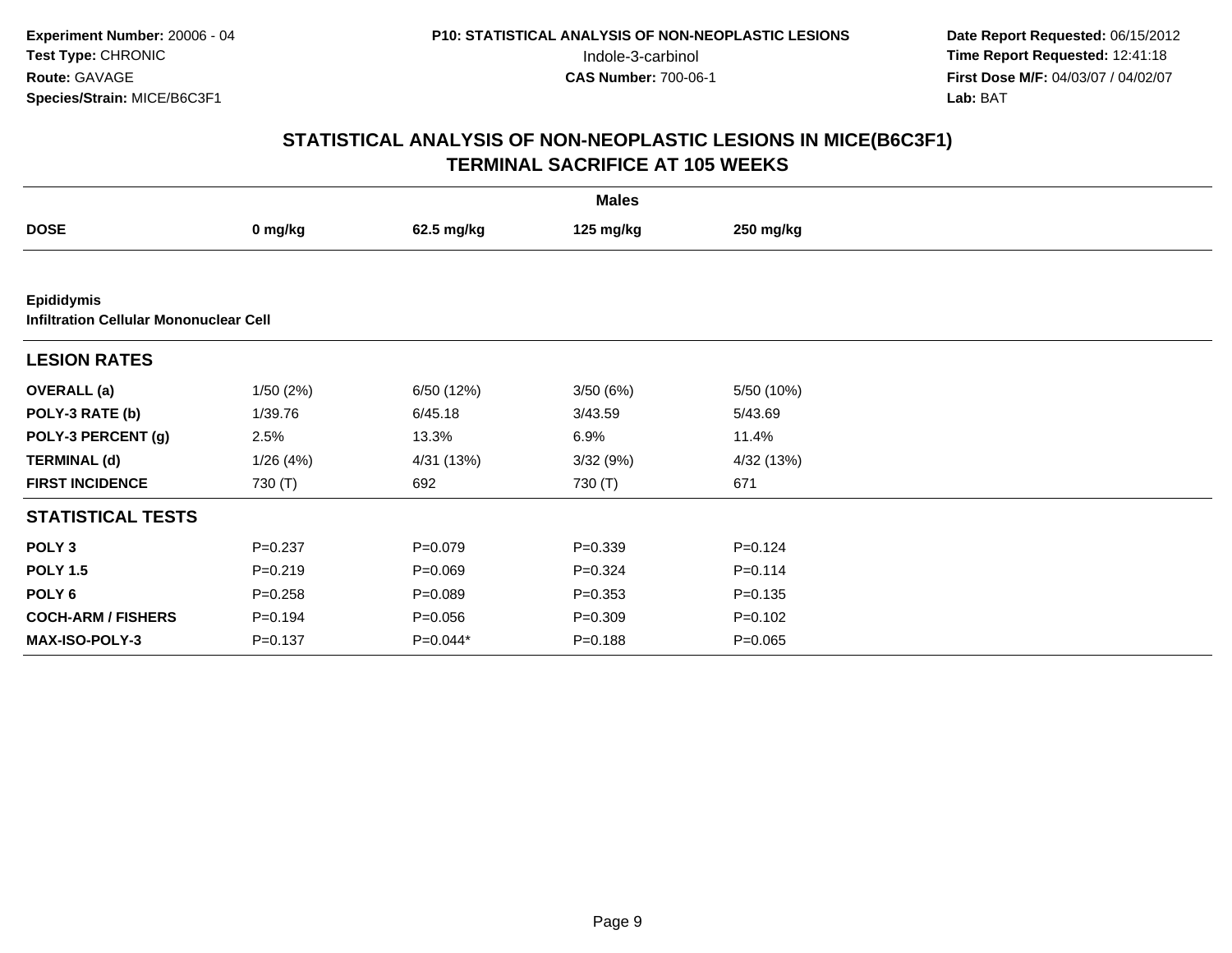| <b>Males</b>                                     |          |             |           |                        |  |  |
|--------------------------------------------------|----------|-------------|-----------|------------------------|--|--|
| <b>DOSE</b>                                      | 0 mg/kg  | 62.5 mg/kg  | 125 mg/kg | 250 mg/kg              |  |  |
|                                                  |          |             |           |                        |  |  |
| <b>Epididymis</b><br><b>Inflammation Chronic</b> |          |             |           |                        |  |  |
| <b>LESION RATES</b>                              |          |             |           |                        |  |  |
| <b>OVERALL</b> (a)                               | 0/50(0%) | 2/50(4%)    | 0/50(0%)  | 0/50(0%)               |  |  |
| POLY-3 RATE (b)                                  | 0/39.76  | 2/44.97     | 0/43.59   | 0/43.47                |  |  |
| POLY-3 PERCENT (g)                               | 0%       | 4.5%        | 0%        | 0%                     |  |  |
| <b>TERMINAL (d)</b>                              | 0/26(0%) | 2/31(7%)    | 0/32(0%)  | 0/32(0%)               |  |  |
| <b>FIRST INCIDENCE</b>                           | $--$     | 730 (T)     | ---       | $\qquad \qquad \cdots$ |  |  |
| <b>STATISTICAL TESTS</b>                         |          |             |           |                        |  |  |
| POLY <sub>3</sub>                                | P=0.368N | $P = 0.266$ | (e)       | (e)                    |  |  |
| <b>POLY 1.5</b>                                  | P=0.383N | $P = 0.254$ | (e)       | (e)                    |  |  |
| POLY <sub>6</sub>                                | P=0.354N | $P = 0.276$ | (e)       | (e)                    |  |  |
| <b>COCH-ARM / FISHERS</b>                        | P=0.405N | $P = 0.247$ | (e)       | (e)                    |  |  |
| MAX-ISO-POLY-3                                   | P=0.276N | $P = 0.103$ | (e)       | (e)                    |  |  |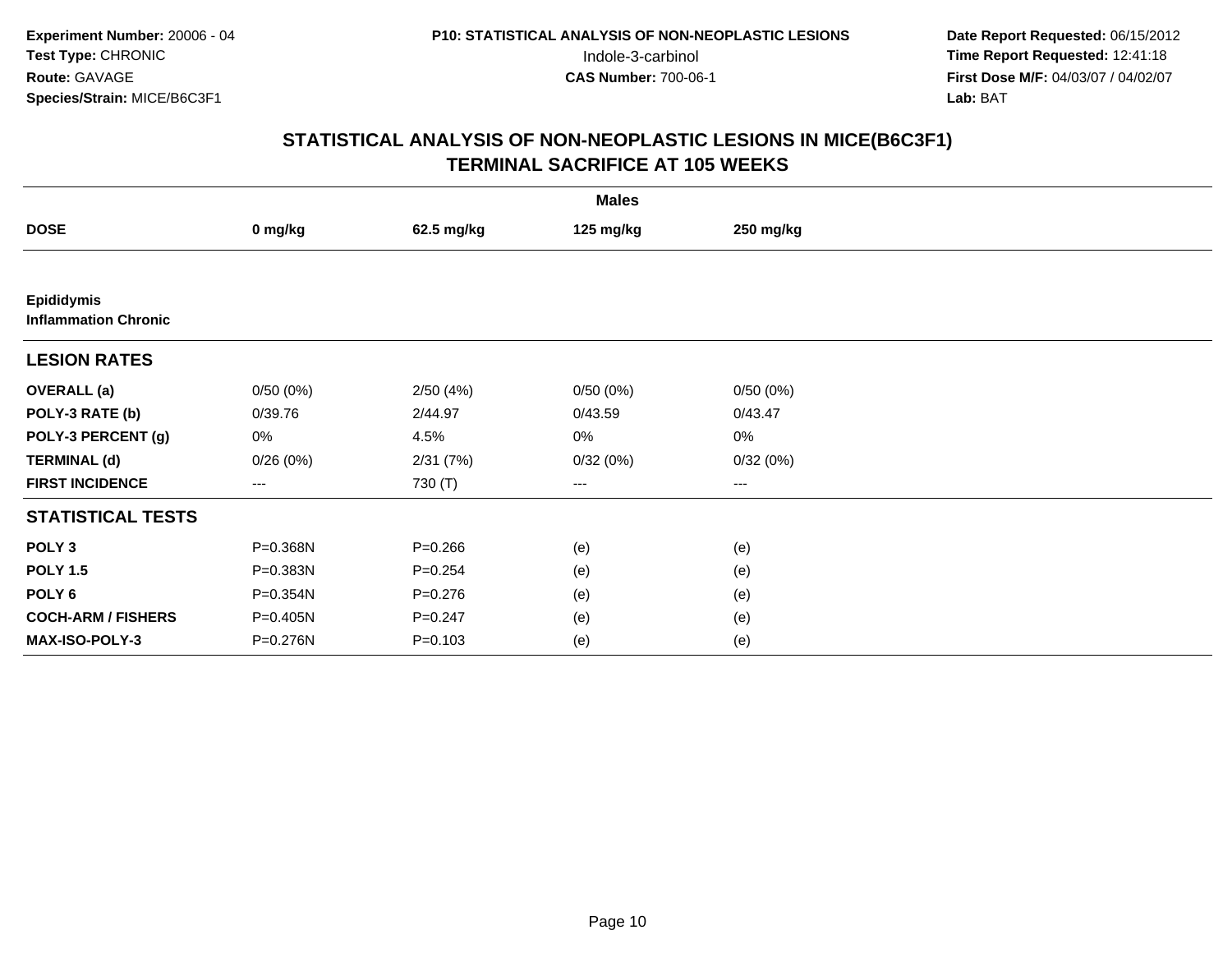| <b>Males</b>                               |              |             |              |              |  |  |
|--------------------------------------------|--------------|-------------|--------------|--------------|--|--|
| <b>DOSE</b>                                | 0 mg/kg      | 62.5 mg/kg  | 125 mg/kg    | 250 mg/kg    |  |  |
|                                            |              |             |              |              |  |  |
| Eye: Cornea<br><b>Inflammation Chronic</b> |              |             |              |              |  |  |
| <b>LESION RATES</b>                        |              |             |              |              |  |  |
| <b>OVERALL</b> (a)                         | 2/50(4%)     | 3/50(6%)    | 2/50(4%)     | 1/50(2%)     |  |  |
| POLY-3 RATE (b)                            | 2/40.72      | 3/44.97     | 2/44.09      | 1/44.25      |  |  |
| POLY-3 PERCENT (g)                         | 4.9%         | 6.7%        | 4.5%         | 2.3%         |  |  |
| <b>TERMINAL (d)</b>                        | 0/26(0%)     | 3/31(10%)   | 1/32(3%)     | 0/32(0%)     |  |  |
| <b>FIRST INCIDENCE</b>                     | 463          | 730 (T)     | 580          | 437          |  |  |
| <b>STATISTICAL TESTS</b>                   |              |             |              |              |  |  |
| POLY <sub>3</sub>                          | P=0.287N     | $P=0.545$   | $P = 0.665N$ | $P = 0.471N$ |  |  |
| <b>POLY 1.5</b>                            | P=0.297N     | $P=0.528$   | P=0.678N     | P=0.482N     |  |  |
| POLY 6                                     | $P = 0.277N$ | $P = 0.560$ | P=0.653N     | $P = 0.460N$ |  |  |
| <b>COCH-ARM / FISHERS</b>                  | P=0.313N     | $P = 0.500$ | P=0.691N     | P=0.500N     |  |  |
| MAX-ISO-POLY-3                             | P=0.371N     | $P = 0.370$ | P=0.468N     | P=0.264N     |  |  |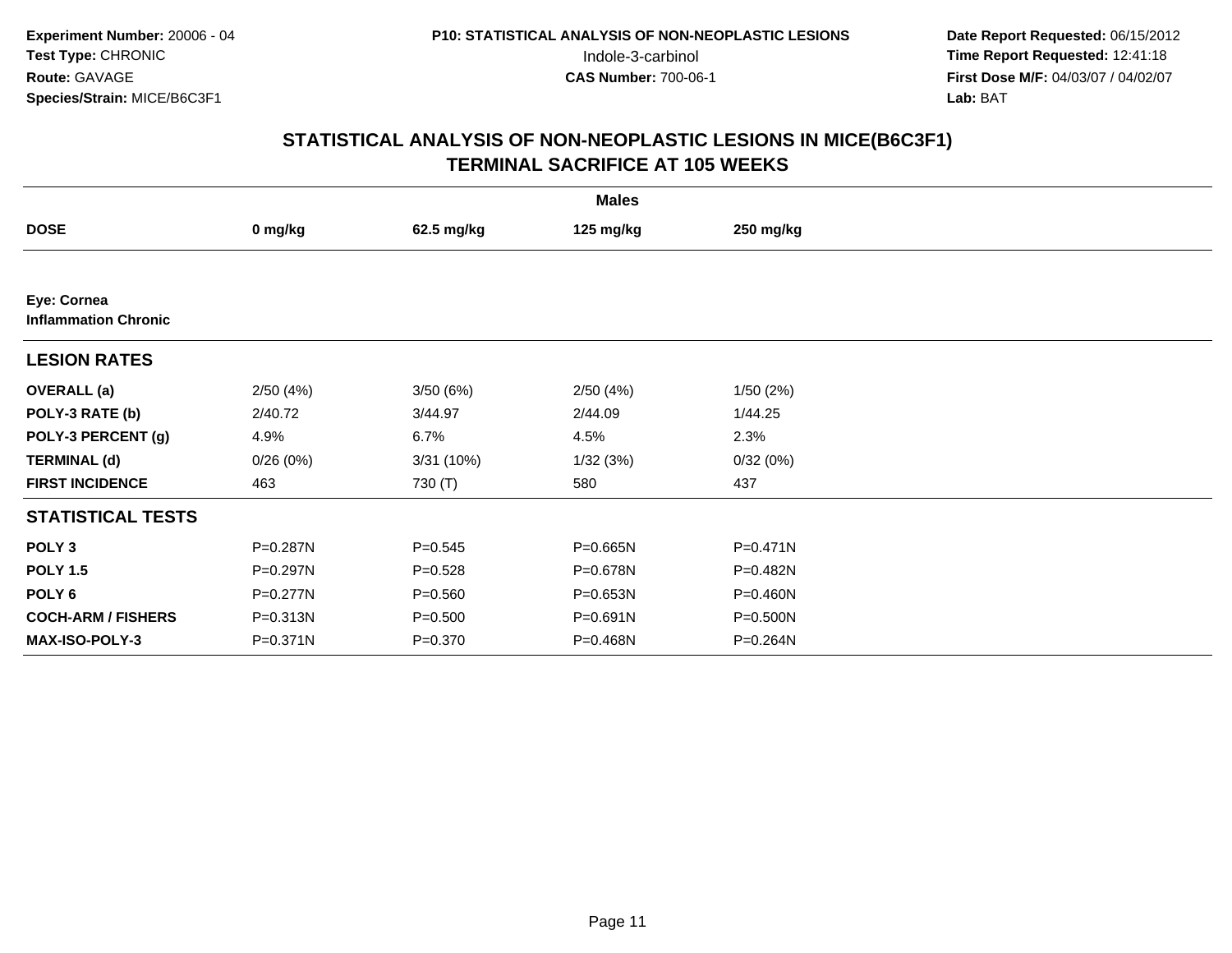| <b>Males</b>                                |          |            |           |           |  |  |
|---------------------------------------------|----------|------------|-----------|-----------|--|--|
| <b>DOSE</b>                                 | 0 mg/kg  | 62.5 mg/kg | 125 mg/kg | 250 mg/kg |  |  |
|                                             |          |            |           |           |  |  |
| <b>Harderian Gland</b><br><b>Dilatation</b> |          |            |           |           |  |  |
| <b>LESION RATES</b>                         |          |            |           |           |  |  |
| <b>OVERALL</b> (a)                          | 0/50(0%) | 0/50(0%)   | 0/50(0%)  | 0/50(0%)  |  |  |
| POLY-3 RATE (b)                             | 0/39.76  | 0/44.97    | 0/43.59   | 0/43.47   |  |  |
| POLY-3 PERCENT (g)                          | 0%       | 0%         | 0%        | 0%        |  |  |
| <b>TERMINAL (d)</b>                         | 0/26(0%) | 0/31(0%)   | 0/32(0%)  | 0/32(0%)  |  |  |
| <b>FIRST INCIDENCE</b>                      | $--$     | $---$      | $---$     | $\cdots$  |  |  |
| <b>STATISTICAL TESTS</b>                    |          |            |           |           |  |  |
| POLY <sub>3</sub>                           | (n)      | (n)        | (n)       | (n)       |  |  |
| <b>POLY 1.5</b>                             | (n)      | (n)        | (n)       | (n)       |  |  |
| POLY <sub>6</sub>                           | (n)      | (n)        | (n)       | (n)       |  |  |
| <b>COCH-ARM / FISHERS</b>                   | (n)      | (n)        | (n)       | (n)       |  |  |
| MAX-ISO-POLY-3                              | (n)      | (n)        | (n)       | (n)       |  |  |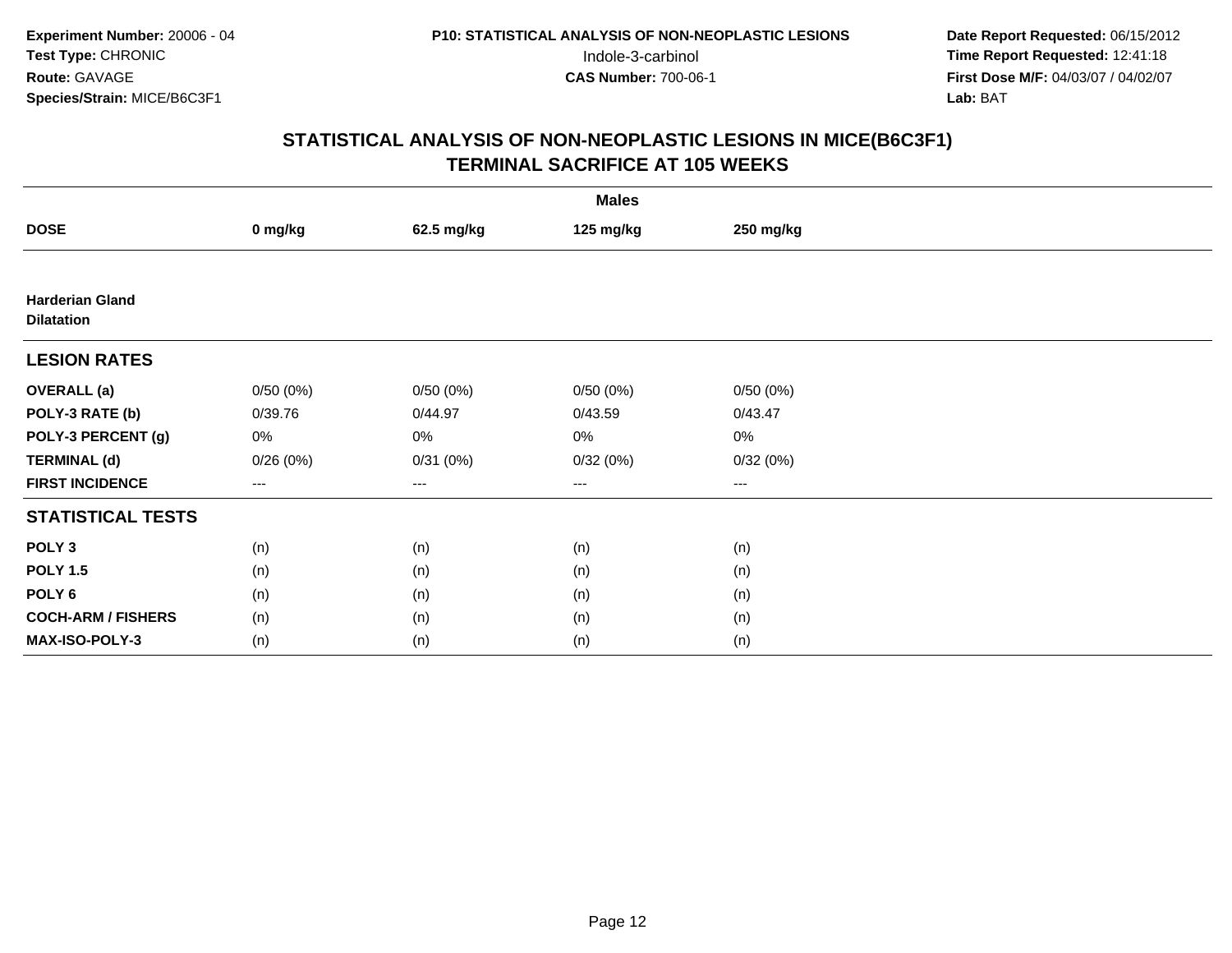|                                       |             |             | <b>Males</b> |             |  |
|---------------------------------------|-------------|-------------|--------------|-------------|--|
| <b>DOSE</b>                           | 0 mg/kg     | 62.5 mg/kg  | 125 mg/kg    | 250 mg/kg   |  |
|                                       |             |             |              |             |  |
| <b>Harderian Gland</b><br>Hyperplasia |             |             |              |             |  |
| <b>LESION RATES</b>                   |             |             |              |             |  |
| <b>OVERALL</b> (a)                    | 1/50(2%)    | 4/50 (8%)   | 5/50 (10%)   | 3/50(6%)    |  |
| POLY-3 RATE (b)                       | 1/40.12     | 4/45.16     | 5/43.65      | 3/44.59     |  |
| POLY-3 PERCENT (g)                    | 2.5%        | 8.9%        | 11.5%        | 6.7%        |  |
| <b>TERMINAL (d)</b>                   | 0/26(0%)    | 3/31 (10%)  | 4/32 (13%)   | 1/32(3%)    |  |
| <b>FIRST INCIDENCE</b>                | 629         | 682         | 716          | 437         |  |
| <b>STATISTICAL TESTS</b>              |             |             |              |             |  |
| POLY <sub>3</sub>                     | $P = 0.394$ | $P = 0.216$ | $P = 0.121$  | $P=0.344$   |  |
| <b>POLY 1.5</b>                       | $P = 0.369$ | $P=0.202$   | $P=0.112$    | $P=0.329$   |  |
| POLY <sub>6</sub>                     | $P=0.420$   | $P = 0.231$ | $P=0.129$    | $P = 0.360$ |  |
| <b>COCH-ARM / FISHERS</b>             | $P = 0.331$ | $P = 0.181$ | $P = 0.102$  | $P = 0.309$ |  |
| MAX-ISO-POLY-3                        | $P=0.227$   | $P = 0.120$ | $P = 0.062$  | $P = 0.193$ |  |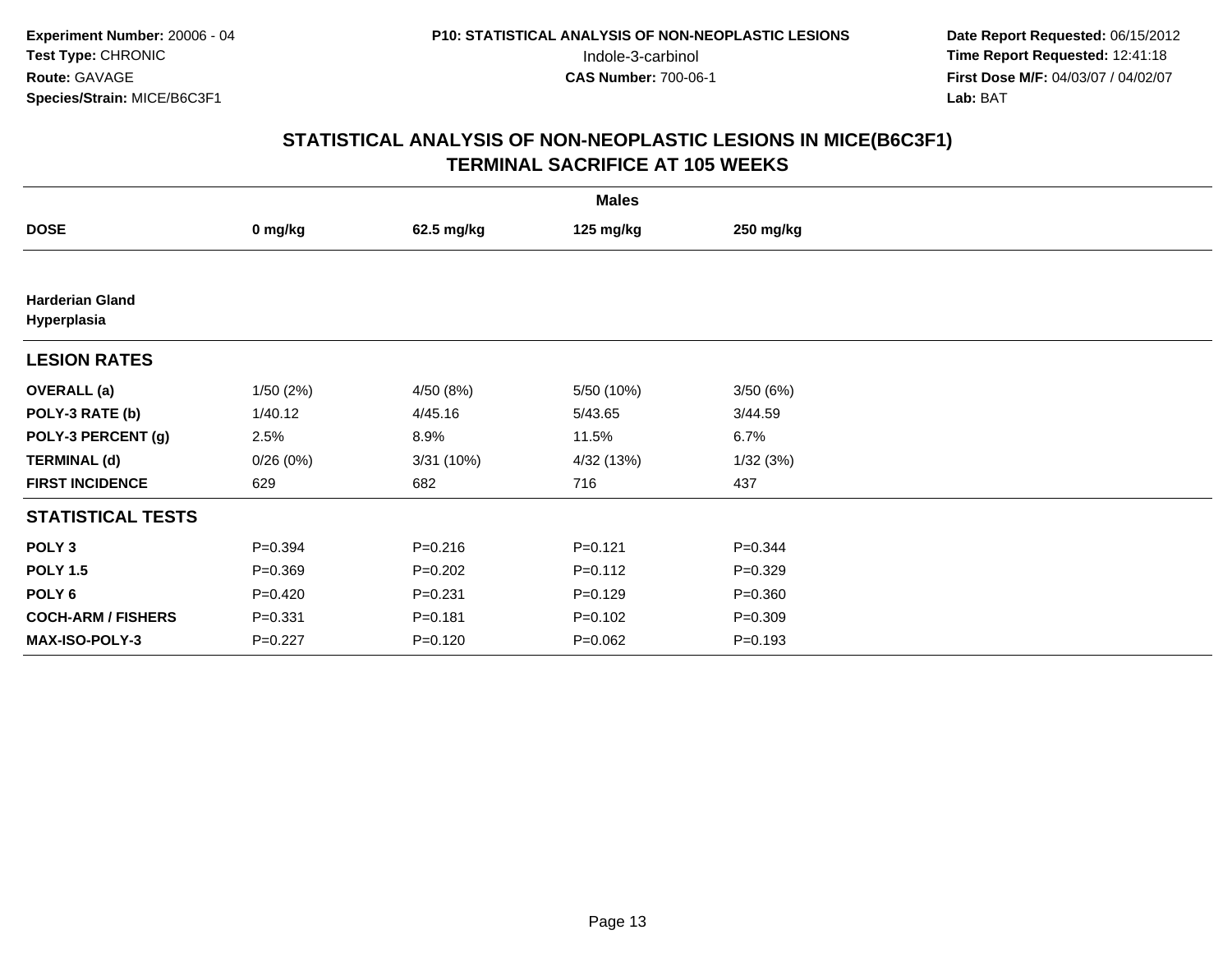| <b>Males</b>                                                            |          |            |                   |           |  |  |  |
|-------------------------------------------------------------------------|----------|------------|-------------------|-----------|--|--|--|
| <b>DOSE</b>                                                             | 0 mg/kg  | 62.5 mg/kg | 125 mg/kg         | 250 mg/kg |  |  |  |
|                                                                         |          |            |                   |           |  |  |  |
| <b>Harderian Gland</b><br><b>Infiltration Cellular Mononuclear Cell</b> |          |            |                   |           |  |  |  |
| <b>LESION RATES</b>                                                     |          |            |                   |           |  |  |  |
| <b>OVERALL</b> (a)                                                      | 0/50(0%) | 0/50(0%)   | 0/50(0%)          | 0/50(0%)  |  |  |  |
| POLY-3 RATE (b)                                                         | 0/39.76  | 0/44.97    | 0/43.59           | 0/43.47   |  |  |  |
| POLY-3 PERCENT (g)                                                      | 0%       | 0%         | 0%                | $0\%$     |  |  |  |
| <b>TERMINAL (d)</b>                                                     | 0/26(0%) | 0/31(0%)   | 0/32(0%)          | 0/32(0%)  |  |  |  |
| <b>FIRST INCIDENCE</b>                                                  | ---      | ---        | $\qquad \qquad -$ | $---$     |  |  |  |
| <b>STATISTICAL TESTS</b>                                                |          |            |                   |           |  |  |  |
| POLY <sub>3</sub>                                                       | (n)      | (n)        | (n)               | (n)       |  |  |  |
| <b>POLY 1.5</b>                                                         | (n)      | (n)        | (n)               | (n)       |  |  |  |
| POLY 6                                                                  | (n)      | (n)        | (n)               | (n)       |  |  |  |
| <b>COCH-ARM / FISHERS</b>                                               | (n)      | (n)        | (n)               | (n)       |  |  |  |
| MAX-ISO-POLY-3                                                          | (n)      | (n)        | (n)               | (n)       |  |  |  |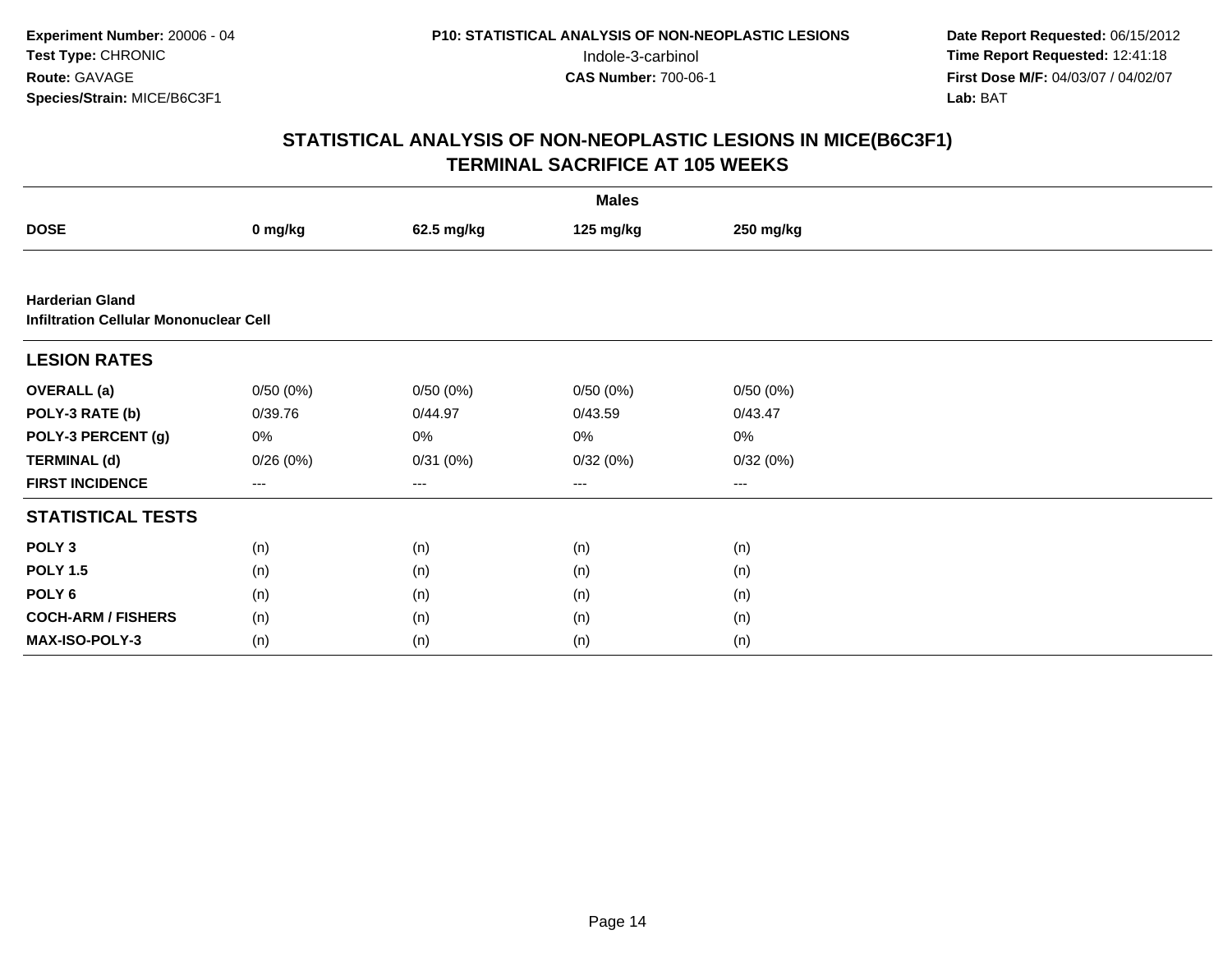|                           |             |              | <b>Males</b> |            |  |
|---------------------------|-------------|--------------|--------------|------------|--|
| <b>DOSE</b>               | 0 mg/kg     | 62.5 mg/kg   | 125 mg/kg    | 250 mg/kg  |  |
|                           |             |              |              |            |  |
| Heart<br>Cardiomyopathy   |             |              |              |            |  |
| <b>LESION RATES</b>       |             |              |              |            |  |
| <b>OVERALL</b> (a)        | 11/50 (22%) | 7/50 (14%)   | 18/50 (36%)  | 8/50 (16%) |  |
| POLY-3 RATE (b)           | 11/40.65    | 7/44.97      | 18/45.59     | 8/44.98    |  |
| POLY-3 PERCENT (g)        | 27.1%       | 15.6%        | 39.5%        | 17.8%      |  |
| <b>TERMINAL (d)</b>       | 7/26 (27%)  | 7/31 (23%)   | 12/32 (38%)  | 4/32 (13%) |  |
| <b>FIRST INCIDENCE</b>    | 610         | 730 (T)      | 567          | 495        |  |
| <b>STATISTICAL TESTS</b>  |             |              |              |            |  |
| POLY <sub>3</sub>         | P=0.365N    | P=0.148N     | $P = 0.158$  | P=0.220N   |  |
| <b>POLY 1.5</b>           | P=0.400N    | P=0.172N     | $P = 0.125$  | P=0.252N   |  |
| POLY <sub>6</sub>         | P=0.325N    | $P = 0.131N$ | $P = 0.200$  | P=0.189N   |  |
| <b>COCH-ARM / FISHERS</b> | P=0.454N    | P=0.218N     | $P = 0.093$  | P=0.306N   |  |
| <b>MAX-ISO-POLY-3</b>     | P=0.260N    | P=0.105N     | $P = 0.122$  | P=0.162N   |  |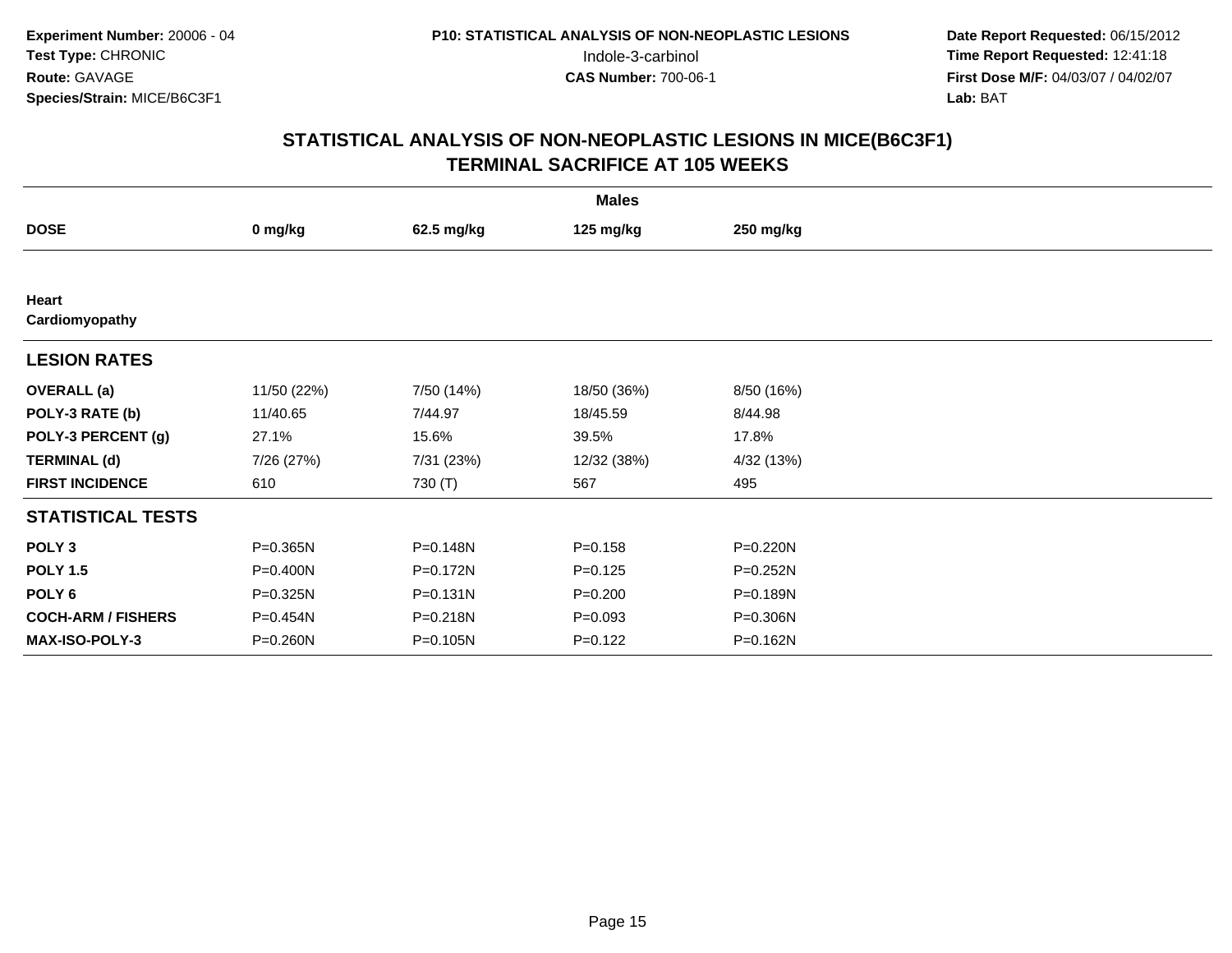| <b>Males</b>                                      |             |             |           |             |  |  |  |
|---------------------------------------------------|-------------|-------------|-----------|-------------|--|--|--|
| <b>DOSE</b>                                       | 0 mg/kg     | 62.5 mg/kg  | 125 mg/kg | 250 mg/kg   |  |  |  |
|                                                   |             |             |           |             |  |  |  |
| <b>Heart: Myocardium</b><br><b>Mineralization</b> |             |             |           |             |  |  |  |
| <b>LESION RATES</b>                               |             |             |           |             |  |  |  |
| <b>OVERALL</b> (a)                                | 0/50(0%)    | 3/50(6%)    | 0/50(0%)  | 1/50(2%)    |  |  |  |
| POLY-3 RATE (b)                                   | 0/39.76     | 3/45.45     | 0/43.59   | 1/44.15     |  |  |  |
| POLY-3 PERCENT (g)                                | 0%          | 6.6%        | 0%        | 2.3%        |  |  |  |
| <b>TERMINAL (d)</b>                               | 0/26(0%)    | 0/31(0%)    | 0/32(0%)  | 0/32(0%)    |  |  |  |
| <b>FIRST INCIDENCE</b>                            | ---         | 658         | $--$      | 495         |  |  |  |
| <b>STATISTICAL TESTS</b>                          |             |             |           |             |  |  |  |
| POLY <sub>3</sub>                                 | P=0.590N    | $P = 0.144$ | (e)       | $P = 0.521$ |  |  |  |
| <b>POLY 1.5</b>                                   | P=0.608N    | $P = 0.134$ | (e)       | $P = 0.513$ |  |  |  |
| POLY 6                                            | P=0.571N    | $P = 0.156$ | (e)       | $P = 0.530$ |  |  |  |
| <b>COCH-ARM / FISHERS</b>                         | $P = 0.634$ | $P = 0.121$ | (e)       | $P = 0.500$ |  |  |  |
| <b>MAX-ISO-POLY-3</b>                             | $P = 0.315$ | $P = 0.060$ | (e)       | $P = 0.184$ |  |  |  |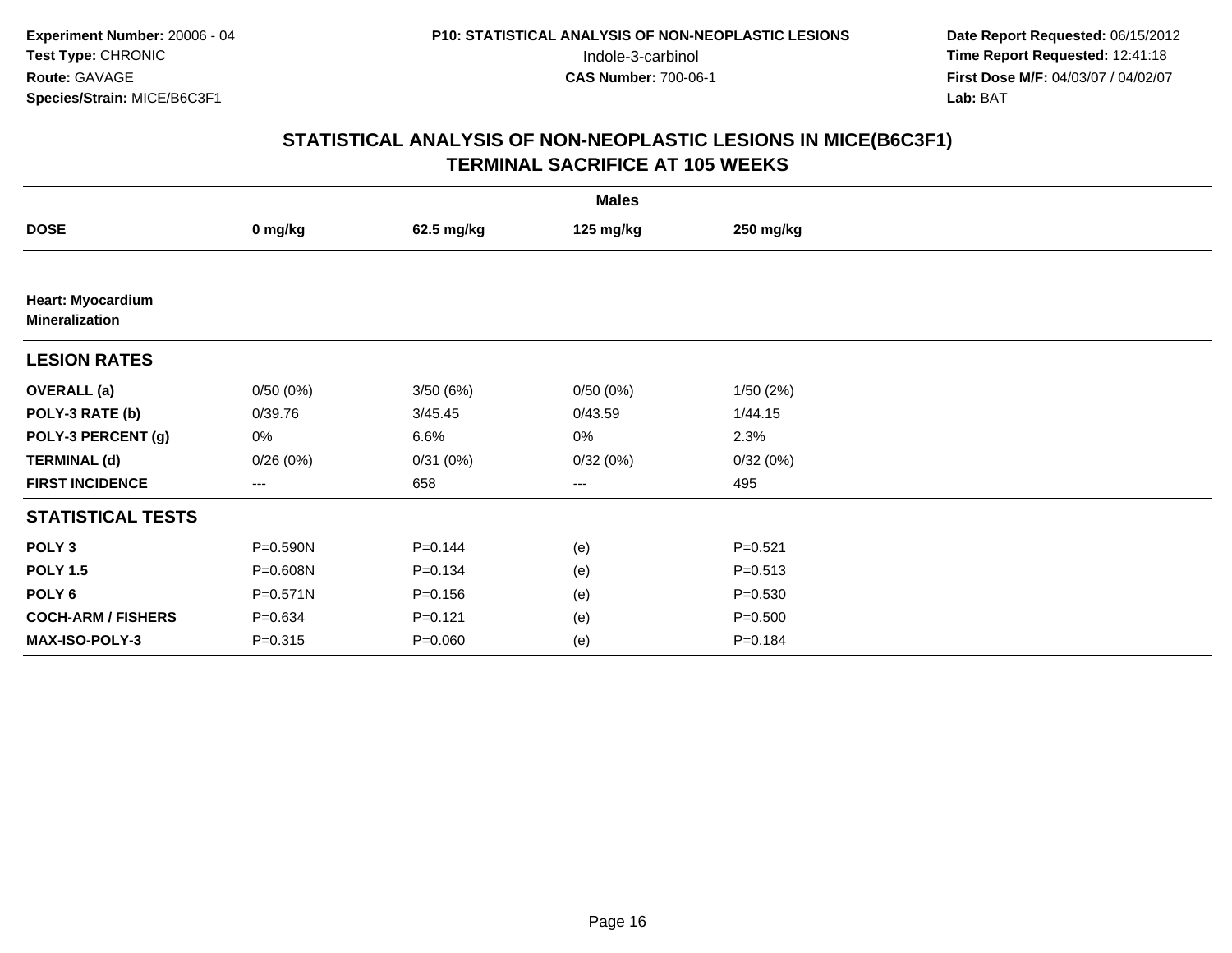|                                          | <b>Males</b> |                   |           |           |  |  |  |  |
|------------------------------------------|--------------|-------------------|-----------|-----------|--|--|--|--|
| <b>DOSE</b>                              | 0 mg/kg      | 62.5 mg/kg        | 125 mg/kg | 250 mg/kg |  |  |  |  |
|                                          |              |                   |           |           |  |  |  |  |
| <b>Islets, Pancreatic</b><br>Hyperplasia |              |                   |           |           |  |  |  |  |
| <b>LESION RATES</b>                      |              |                   |           |           |  |  |  |  |
| <b>OVERALL</b> (a)                       | 1/50(2%)     | 0/50(0%)          | 1/50(2%)  | 0/50(0%)  |  |  |  |  |
| POLY-3 RATE (b)                          | 1/40.39      | 0/44.97           | 1/43.59   | 0/43.47   |  |  |  |  |
| POLY-3 PERCENT (g)                       | 2.5%         | 0%                | 2.3%      | 0%        |  |  |  |  |
| <b>TERMINAL (d)</b>                      | 0/26(0%)     | 0/31(0%)          | 1/32(3%)  | 0/32(0%)  |  |  |  |  |
| <b>FIRST INCIDENCE</b>                   | 525          | $\qquad \qquad -$ | 730 (T)   | $\cdots$  |  |  |  |  |
| <b>STATISTICAL TESTS</b>                 |              |                   |           |           |  |  |  |  |
| POLY <sub>3</sub>                        | (n)          | (n)               | (n)       | (n)       |  |  |  |  |
| <b>POLY 1.5</b>                          | (n)          | (n)               | (n)       | (n)       |  |  |  |  |
| POLY <sub>6</sub>                        | (n)          | (n)               | (n)       | (n)       |  |  |  |  |
| <b>COCH-ARM / FISHERS</b>                | (n)          | (n)               | (n)       | (n)       |  |  |  |  |
| MAX-ISO-POLY-3                           | (n)          | (n)               | (n)       | (n)       |  |  |  |  |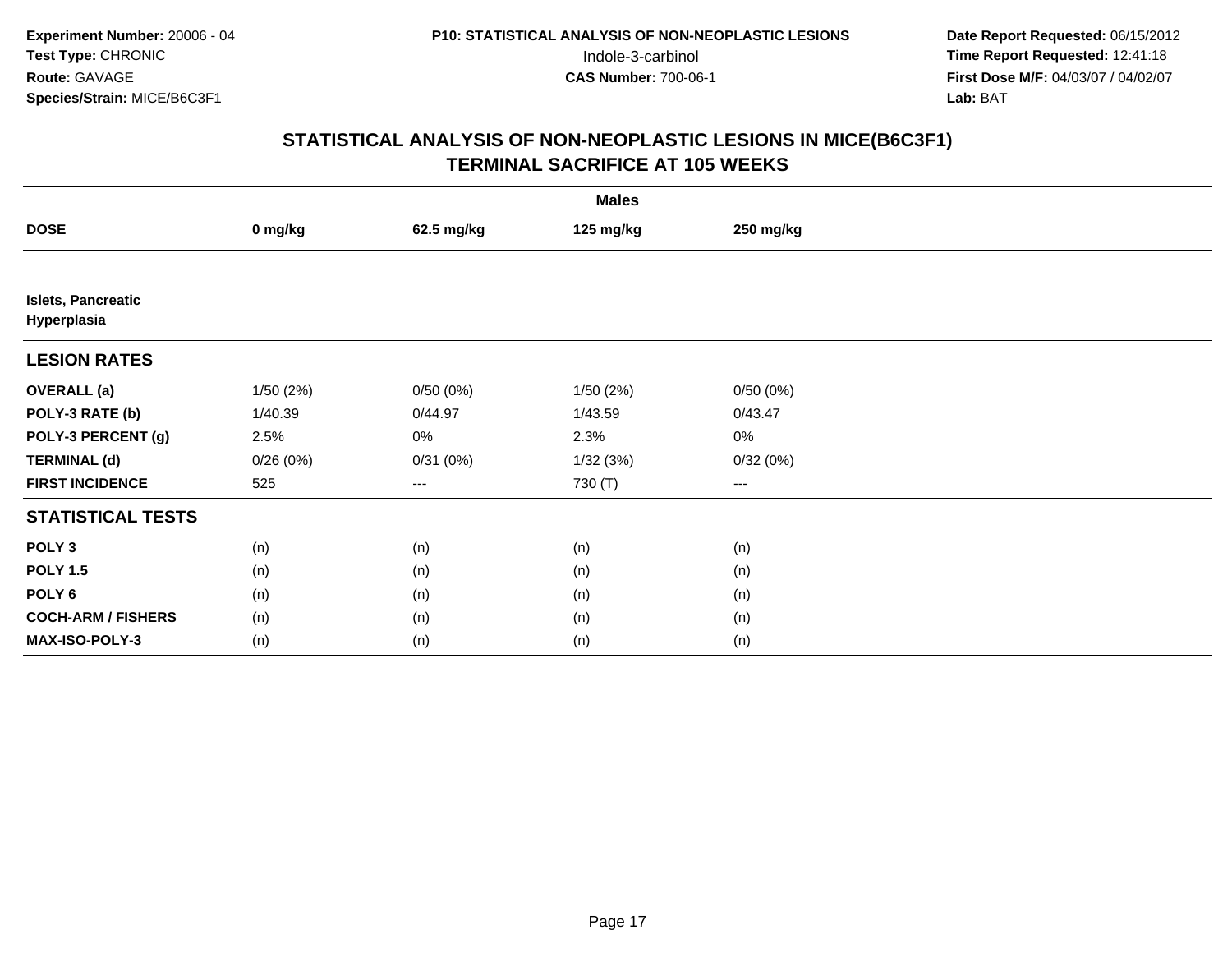| <b>Males</b>              |           |            |           |              |  |  |  |
|---------------------------|-----------|------------|-----------|--------------|--|--|--|
| <b>DOSE</b>               | 0 mg/kg   | 62.5 mg/kg | 125 mg/kg | 250 mg/kg    |  |  |  |
|                           |           |            |           |              |  |  |  |
| Kidney<br><b>Infarct</b>  |           |            |           |              |  |  |  |
| <b>LESION RATES</b>       |           |            |           |              |  |  |  |
| <b>OVERALL</b> (a)        | 3/50(6%)  | 2/50(4%)   | 0/50(0%)  | 0/50(0%)     |  |  |  |
| POLY-3 RATE (b)           | 3/39.95   | 2/45.03    | 0/43.59   | 0/43.47      |  |  |  |
| POLY-3 PERCENT (g)        | 7.5%      | 4.4%       | 0%        | 0%           |  |  |  |
| <b>TERMINAL (d)</b>       | 2/26(8%)  | 1/31(3%)   | 0/32(0%)  | 0/32(0%)     |  |  |  |
| <b>FIRST INCIDENCE</b>    | 680       | 716        | ---       | $--$         |  |  |  |
| <b>STATISTICAL TESTS</b>  |           |            |           |              |  |  |  |
| POLY <sub>3</sub>         | P=0.037N* | P=0.446N   | P=0.103N  | P=0.104N     |  |  |  |
| <b>POLY 1.5</b>           | P=0.037N* | P=0.466N   | P=0.110N  | P=0.110N     |  |  |  |
| POLY <sub>6</sub>         | P=0.036N* | P=0.427N   | P=0.098N  | P=0.098N     |  |  |  |
| <b>COCH-ARM / FISHERS</b> | P=0.039N* | P=0.500N   | P=0.121N  | $P = 0.121N$ |  |  |  |
| <b>MAX-ISO-POLY-3</b>     | P=0.040N* | P=0.288N   | P=0.037N* | P=0.037N*    |  |  |  |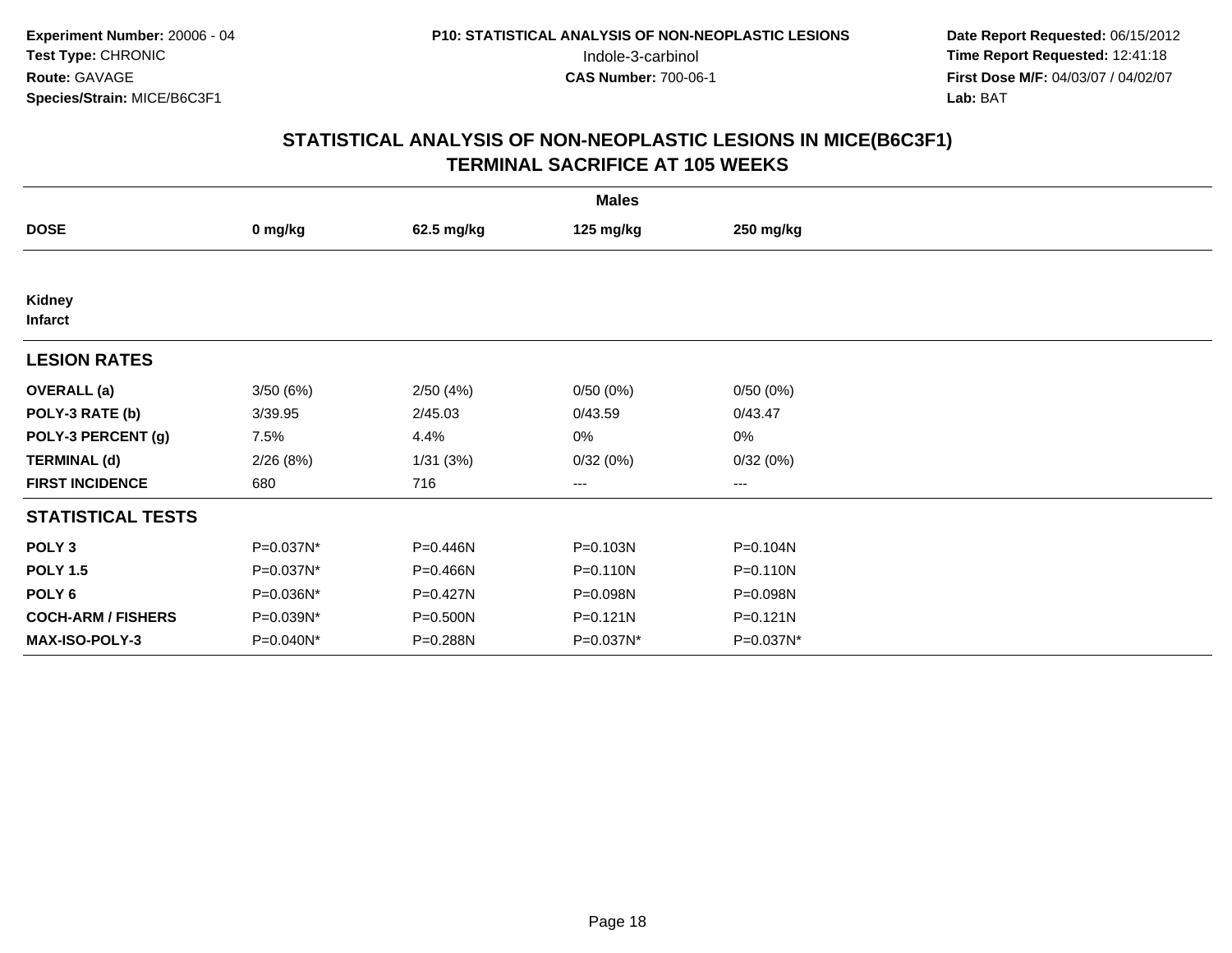## **STATISTICAL ANALYSIS OF NON-NEOPLASTIC LESIONS IN MICE(B6C3F1)TERMINAL SACRIFICE AT 105 WEEKS**

|                                     |                   |             | <b>Males</b> |           |  |
|-------------------------------------|-------------------|-------------|--------------|-----------|--|
| <b>DOSE</b>                         | 0 mg/kg           | 62.5 mg/kg  | 125 mg/kg    | 250 mg/kg |  |
|                                     |                   |             |              |           |  |
| Kidney<br><b>Inflammation Acute</b> |                   |             |              |           |  |
| <b>LESION RATES</b>                 |                   |             |              |           |  |
| <b>OVERALL</b> (a)                  | 0/50(0%)          | 2/50(4%)    | 0/50(0%)     | 0/50(0%)  |  |
| POLY-3 RATE (b)                     | 0/39.76           | 2/45.52     | 0/43.59      | 0/43.47   |  |
| POLY-3 PERCENT (g)                  | 0%                | 4.4%        | 0%           | 0%        |  |
| <b>TERMINAL (d)</b>                 | 0/26(0%)          | 0/31(0%)    | 0/32(0%)     | 0/32(0%)  |  |
| <b>FIRST INCIDENCE</b>              | $\qquad \qquad -$ | 582         | ---          | $---$     |  |
| <b>STATISTICAL TESTS</b>            |                   |             |              |           |  |
| POLY <sub>3</sub>                   | P=0.367N          | $P = 0.268$ | (e)          | (e)       |  |
| <b>POLY 1.5</b>                     | P=0.382N          | $P = 0.256$ | (e)          | (e)       |  |
| POLY <sub>6</sub>                   | P=0.352N          | $P = 0.281$ | (e)          | (e)       |  |
| <b>COCH-ARM / FISHERS</b>           | P=0.405N          | $P = 0.247$ | (e)          | (e)       |  |
| MAX-ISO-POLY-3                      | P=0.279N          | $P = 0.105$ | (e)          | (e)       |  |

Page 19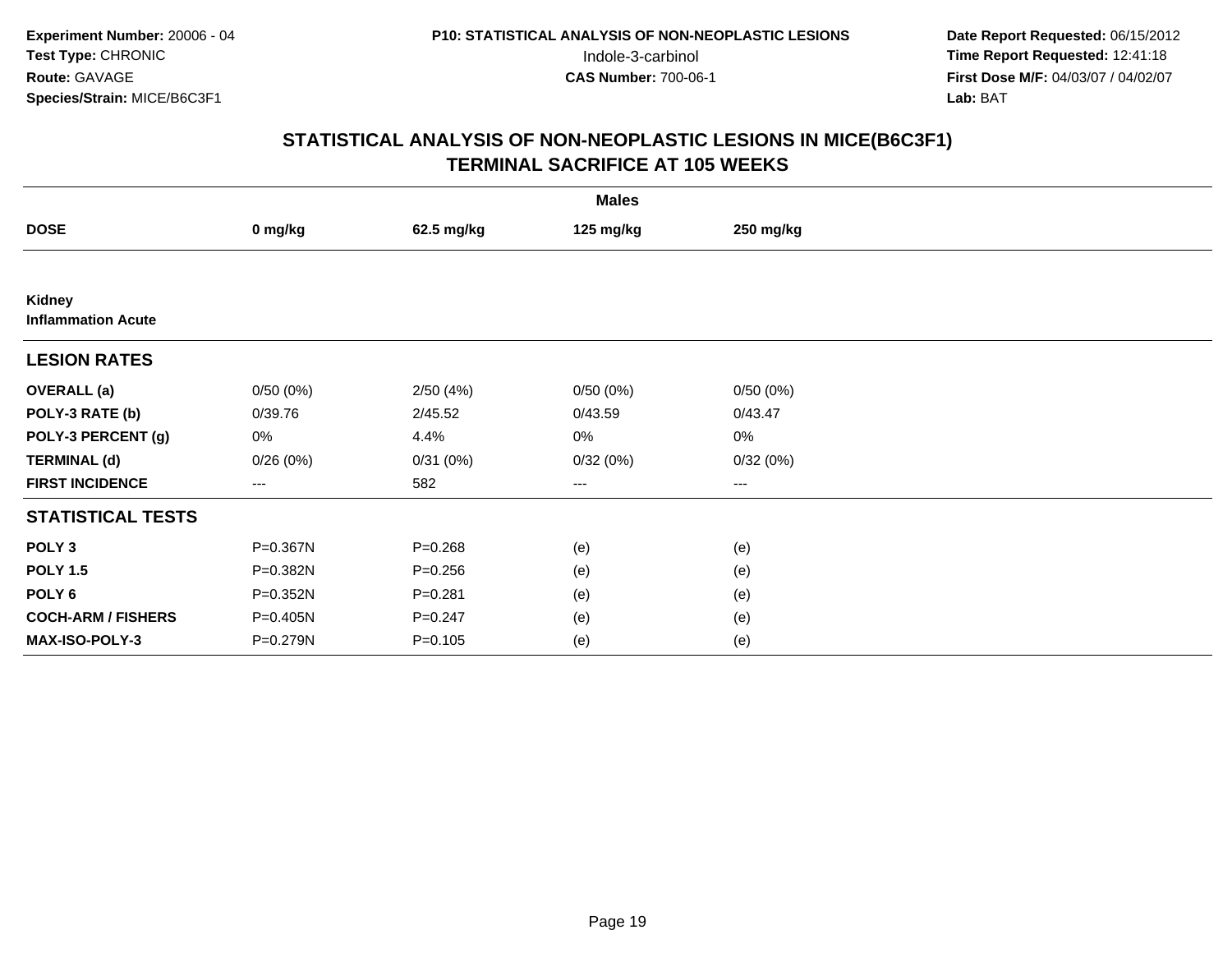|                                 |              |             | <b>Males</b> |              |  |
|---------------------------------|--------------|-------------|--------------|--------------|--|
| <b>DOSE</b>                     | 0 mg/kg      | 62.5 mg/kg  | 125 mg/kg    | 250 mg/kg    |  |
|                                 |              |             |              |              |  |
| Kidney<br><b>Mineralization</b> |              |             |              |              |  |
| <b>LESION RATES</b>             |              |             |              |              |  |
| <b>OVERALL</b> (a)              | 4/50 (8%)    | 8/50 (16%)  | 1/50(2%)     | 2/50(4%)     |  |
| POLY-3 RATE (b)                 | 4/40.98      | 8/45.71     | 1/43.59      | 2/43.47      |  |
| POLY-3 PERCENT (g)              | 9.8%         | 17.5%       | 2.3%         | 4.6%         |  |
| <b>TERMINAL (d)</b>             | 2/26(8%)     | 2/31(7%)    | 1/32(3%)     | 2/32(6%)     |  |
| <b>FIRST INCIDENCE</b>          | 465          | 658         | 730 (T)      | 730 (T)      |  |
| <b>STATISTICAL TESTS</b>        |              |             |              |              |  |
| POLY <sub>3</sub>               | P=0.076N     | $P = 0.233$ | P=0.160N     | P=0.310N     |  |
| <b>POLY 1.5</b>                 | P=0.082N     | $P = 0.210$ | P=0.168N     | $P = 0.321N$ |  |
| POLY <sub>6</sub>               | $P = 0.071N$ | $P = 0.259$ | P=0.152N     | P=0.298N     |  |
| <b>COCH-ARM / FISHERS</b>       | P=0.094N     | $P = 0.178$ | $P = 0.181N$ | P=0.339N     |  |
| MAX-ISO-POLY-3                  | P=0.077N     | $P = 0.162$ | P=0.078N     | P=0.186N     |  |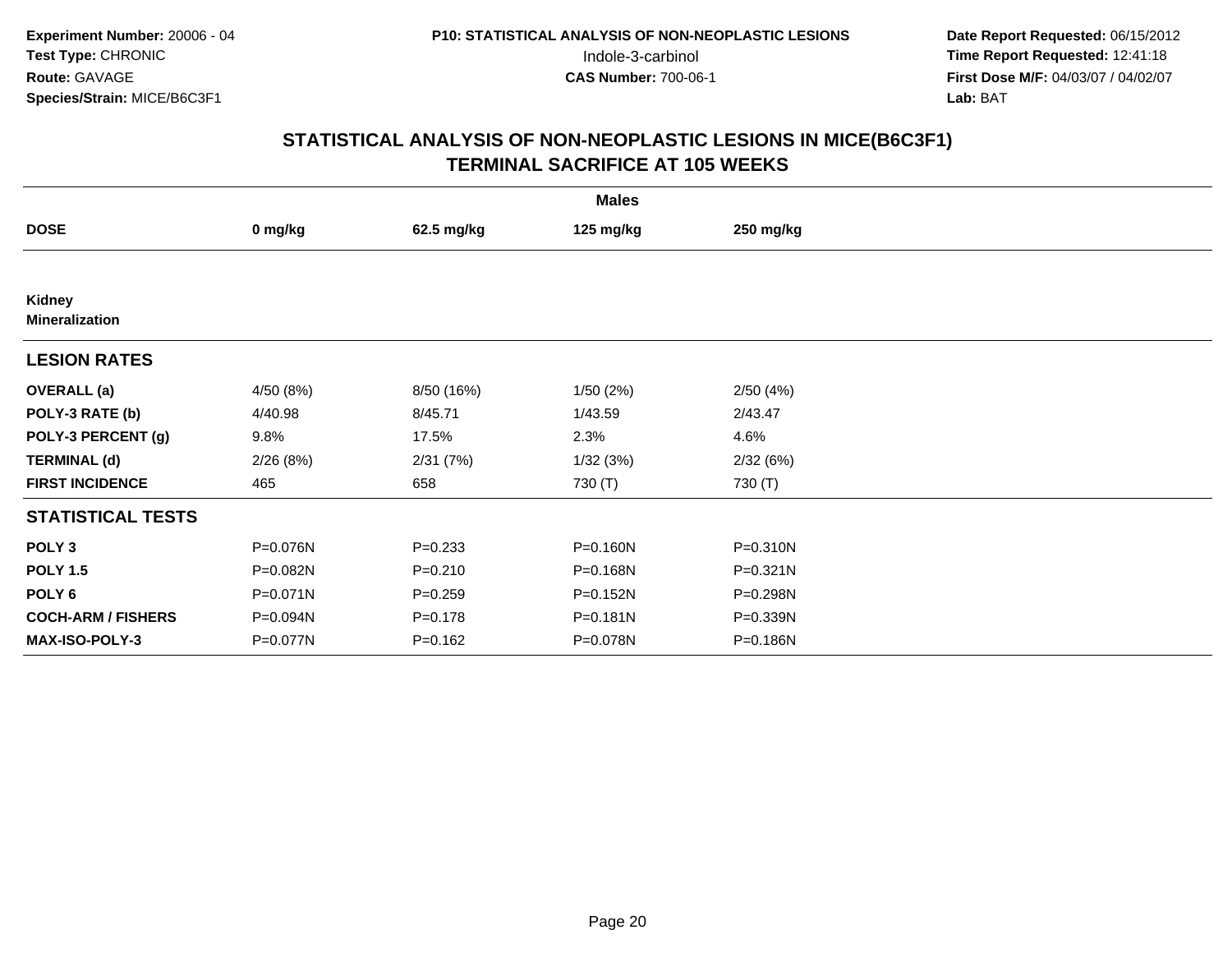| <b>Males</b>              |              |              |              |              |  |  |  |
|---------------------------|--------------|--------------|--------------|--------------|--|--|--|
| <b>DOSE</b>               | 0 mg/kg      | 62.5 mg/kg   | 125 mg/kg    | 250 mg/kg    |  |  |  |
|                           |              |              |              |              |  |  |  |
| Kidney<br>Nephropathy     |              |              |              |              |  |  |  |
| <b>LESION RATES</b>       |              |              |              |              |  |  |  |
| <b>OVERALL</b> (a)        | 42/50 (84%)  | 50/50 (100%) | 45/50 (90%)  | 43/50 (86%)  |  |  |  |
| POLY-3 RATE (b)           | 42/45.86     | 50/50.00     | 45/47.18     | 43/46.92     |  |  |  |
| POLY-3 PERCENT (g)        | 91.6%        | 100%         | 95.4%        | 91.7%        |  |  |  |
| <b>TERMINAL (d)</b>       | 26/26 (100%) | 31/31 (100%) | 32/32 (100%) | 32/32 (100%) |  |  |  |
| <b>FIRST INCIDENCE</b>    | 354          | 381          | 580          | 437          |  |  |  |
| <b>STATISTICAL TESTS</b>  |              |              |              |              |  |  |  |
| POLY <sub>3</sub>         | P=0.306N     | P=0.016*     | $P = 0.342$  | $P = 0.673$  |  |  |  |
| <b>POLY 1.5</b>           | P=0.345N     | P=0.007**    | $P = 0.259$  | $P = 0.581$  |  |  |  |
| POLY <sub>6</sub>         | P=0.259N     | $P = 0.084$  | $P = 0.557$  | P=0.657N     |  |  |  |
| <b>COCH-ARM / FISHERS</b> | P=0.375N     | $P=0.003**$  | $P=0.277$    | $P = 0.500$  |  |  |  |
| <b>MAX-ISO-POLY-3</b>     | P=0.198N     | P=0.003**    | $P = 0.177$  | $P = 0.493$  |  |  |  |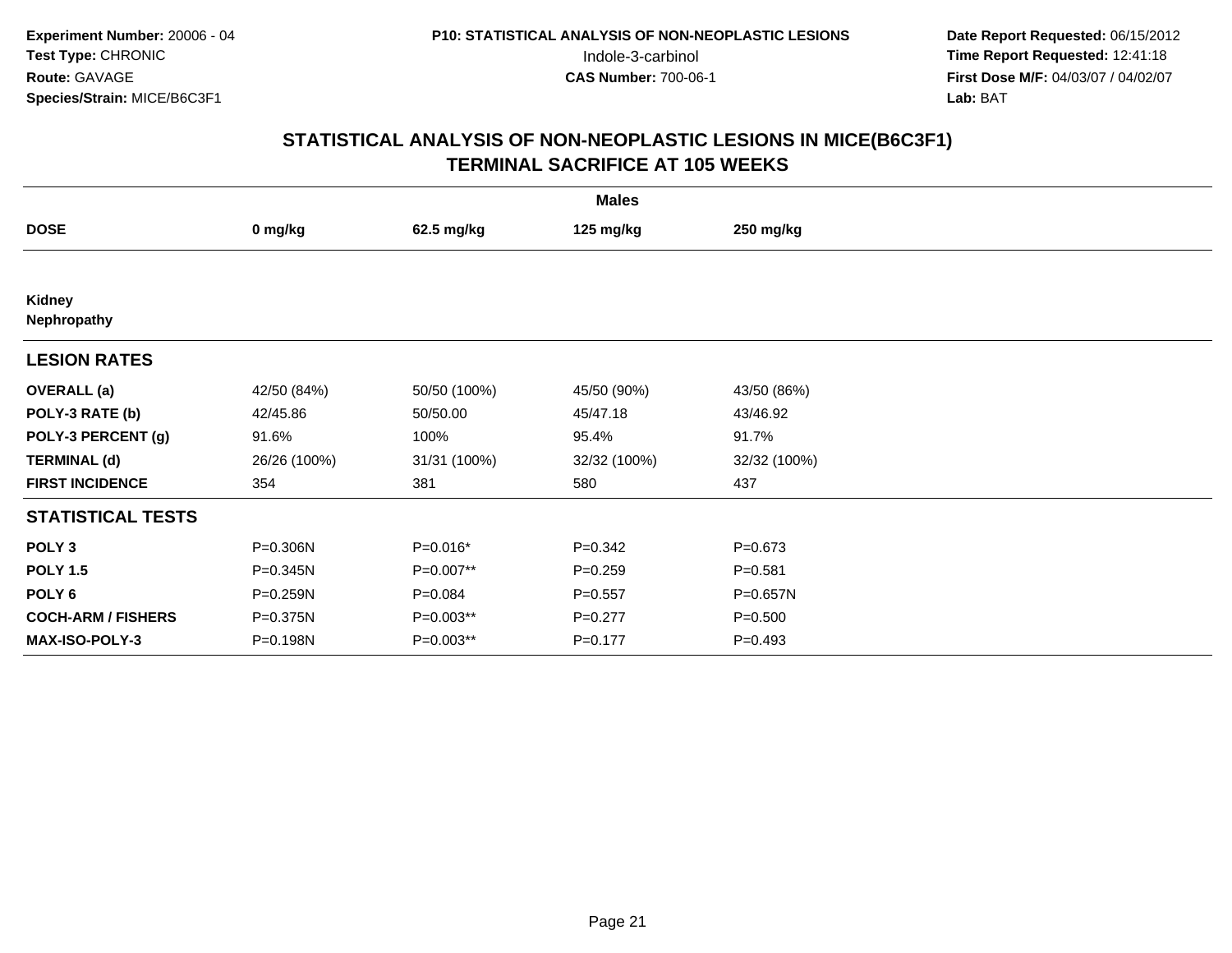|                                       |              |              | <b>Males</b> |                   |  |
|---------------------------------------|--------------|--------------|--------------|-------------------|--|
| <b>DOSE</b>                           | 0 mg/kg      | 62.5 mg/kg   | 125 mg/kg    | 250 mg/kg         |  |
|                                       |              |              |              |                   |  |
| <b>Kidney: Pelvis</b><br>Inflammation |              |              |              |                   |  |
| <b>LESION RATES</b>                   |              |              |              |                   |  |
| <b>OVERALL</b> (a)                    | 2/50(4%)     | 2/50(4%)     | 1/50(2%)     | 0/50(0%)          |  |
| POLY-3 RATE (b)                       | 2/40.76      | 2/44.97      | 1/43.64      | 0/43.47           |  |
| POLY-3 PERCENT (g)                    | 4.9%         | 4.5%         | 2.3%         | 0%                |  |
| <b>TERMINAL (d)</b>                   | 0/26(0%)     | 2/31(7%)     | 0/32(0%)     | 0/32(0%)          |  |
| <b>FIRST INCIDENCE</b>                | 519          | 730 (T)      | 717          | $\qquad \qquad -$ |  |
| <b>STATISTICAL TESTS</b>              |              |              |              |                   |  |
| POLY <sub>3</sub>                     | P=0.119N     | P=0.658N     | P=0.476N     | P=0.223N          |  |
| <b>POLY 1.5</b>                       | $P = 0.122N$ | P=0.671N     | P=0.487N     | P=0.228N          |  |
| POLY <sub>6</sub>                     | P=0.116N     | P=0.647N     | P=0.467N     | $P = 0.218N$      |  |
| <b>COCH-ARM / FISHERS</b>             | P=0.125N     | P=0.691N     | P=0.500N     | $P = 0.247N$      |  |
| <b>MAX-ISO-POLY-3</b>                 | P=0.159N     | $P = 0.461N$ | P=0.267N     | P=0.075N          |  |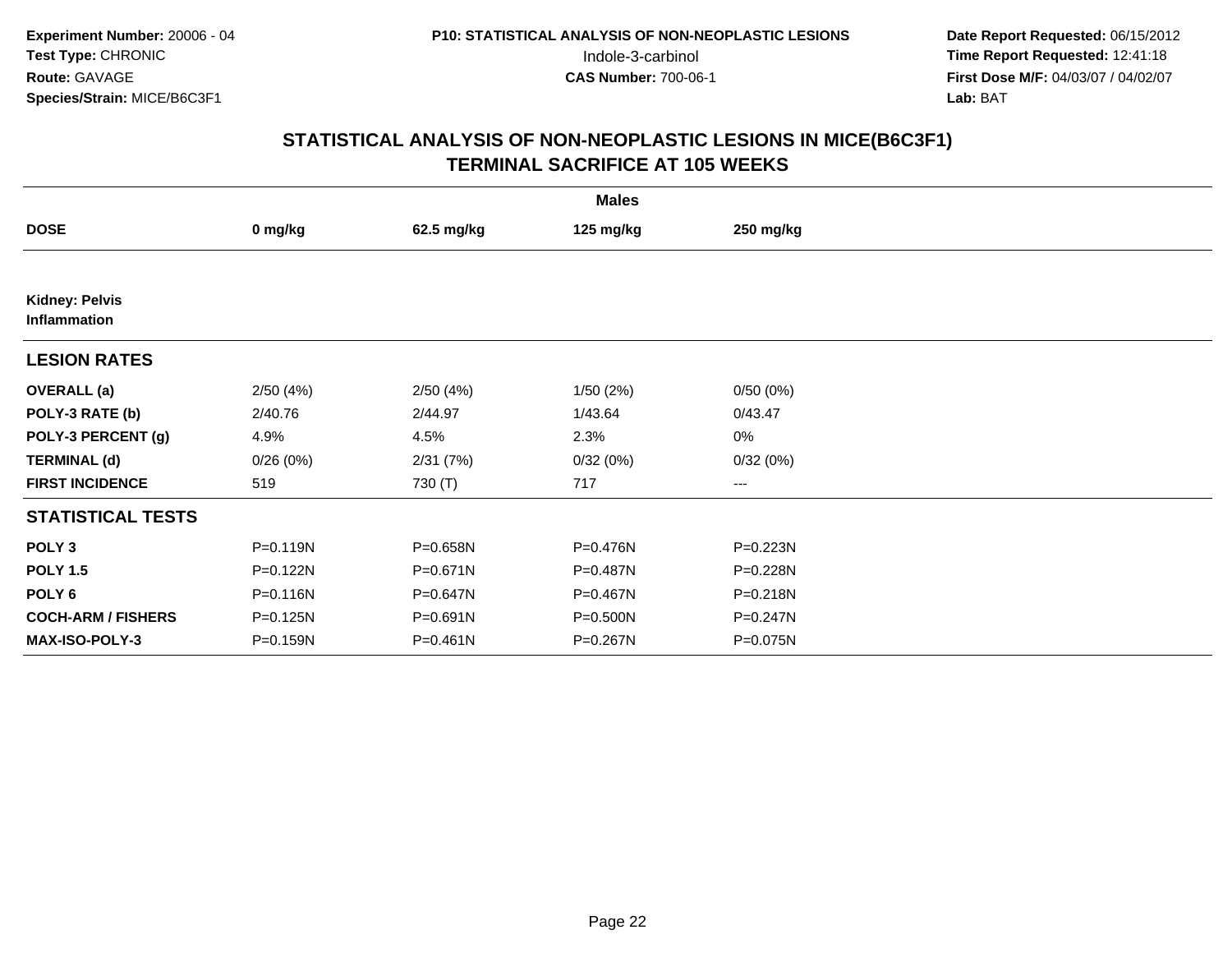| <b>Males</b>                        |             |             |             |             |  |  |  |
|-------------------------------------|-------------|-------------|-------------|-------------|--|--|--|
| <b>DOSE</b>                         | 0 mg/kg     | 62.5 mg/kg  | 125 mg/kg   | 250 mg/kg   |  |  |  |
|                                     |             |             |             |             |  |  |  |
| <b>Kidney: Renal Tubule</b><br>Cyst |             |             |             |             |  |  |  |
| <b>LESION RATES</b>                 |             |             |             |             |  |  |  |
| <b>OVERALL</b> (a)                  | 1/50(2%)    | 3/50(6%)    | 2/50(4%)    | 2/50(4%)    |  |  |  |
| POLY-3 RATE (b)                     | 1/39.76     | 3/45.24     | 2/43.59     | 2/43.47     |  |  |  |
| POLY-3 PERCENT (g)                  | 2.5%        | 6.6%        | 4.6%        | 4.6%        |  |  |  |
| <b>TERMINAL (d)</b>                 | 1/26(4%)    | 1/31(3%)    | 2/32(6%)    | 2/32(6%)    |  |  |  |
| <b>FIRST INCIDENCE</b>              | 730 (T)     | 682         | 730 (T)     | 730 (T)     |  |  |  |
| <b>STATISTICAL TESTS</b>            |             |             |             |             |  |  |  |
| POLY <sub>3</sub>                   | $P = 0.540$ | $P = 0.353$ | $P = 0.532$ | $P = 0.531$ |  |  |  |
| <b>POLY 1.5</b>                     | $P = 0.524$ | $P = 0.334$ | $P = 0.518$ | $P = 0.519$ |  |  |  |
| POLY 6                              | $P = 0.556$ | $P = 0.372$ | $P = 0.546$ | $P = 0.545$ |  |  |  |
| <b>COCH-ARM / FISHERS</b>           | $P = 0.500$ | $P = 0.309$ | $P = 0.500$ | $P = 0.500$ |  |  |  |
| MAX-ISO-POLY-3                      | $P = 0.461$ | $P = 0.202$ | $P = 0.315$ | $P = 0.314$ |  |  |  |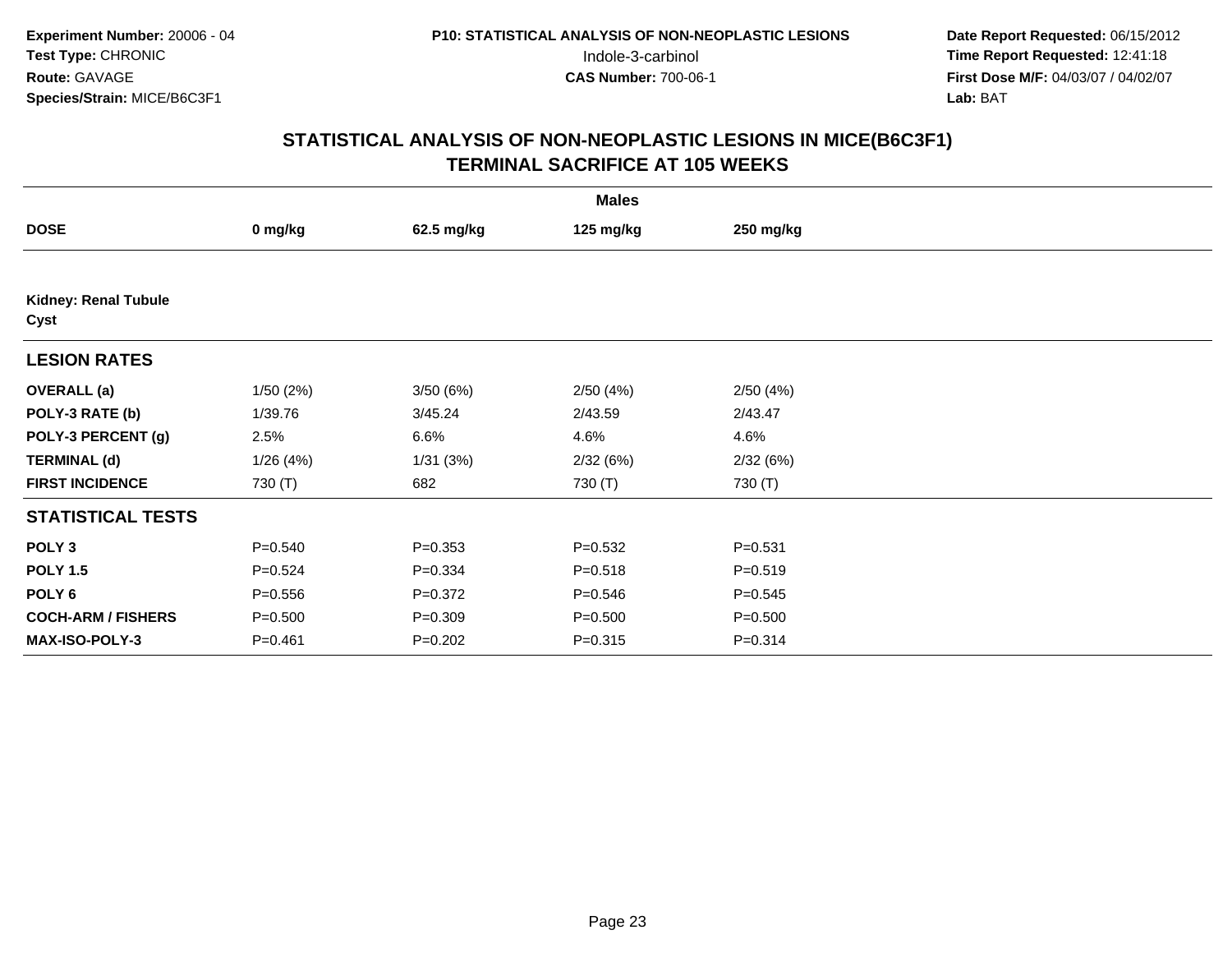| <b>Males</b>                                |            |            |              |             |  |  |  |
|---------------------------------------------|------------|------------|--------------|-------------|--|--|--|
| <b>DOSE</b>                                 | 0 mg/kg    | 62.5 mg/kg | 125 mg/kg    | 250 mg/kg   |  |  |  |
|                                             |            |            |              |             |  |  |  |
| <b>Kidney: Renal Tubule</b><br>Pigmentation |            |            |              |             |  |  |  |
| <b>LESION RATES</b>                         |            |            |              |             |  |  |  |
| <b>OVERALL</b> (a)                          | 1/50(2%)   | 1/50(2%)   | 1/50(2%)     | 5/50 (10%)  |  |  |  |
| POLY-3 RATE (b)                             | 1/39.77    | 1/44.97    | 1/44.01      | 5/43.62     |  |  |  |
| POLY-3 PERCENT (g)                          | 2.5%       | 2.2%       | 2.3%         | 11.5%       |  |  |  |
| <b>TERMINAL (d)</b>                         | 0/26(0%)   | 1/31(3%)   | 0/32(0%)     | 4/32 (13%)  |  |  |  |
| <b>FIRST INCIDENCE</b>                      | 728        | 730 (T)    | 610          | 690         |  |  |  |
| <b>STATISTICAL TESTS</b>                    |            |            |              |             |  |  |  |
| POLY <sub>3</sub>                           | P=0.026*   | P=0.733N   | P=0.738N     | $P = 0.123$ |  |  |  |
| <b>POLY 1.5</b>                             | $P=0.026*$ | P=0.744N   | P=0.748N     | $P = 0.114$ |  |  |  |
| POLY 6                                      | $P=0.027*$ | P=0.722N   | P=0.727N     | $P = 0.134$ |  |  |  |
| <b>COCH-ARM / FISHERS</b>                   | $P=0.025*$ | P=0.753N   | P=0.753N     | $P=0.102$   |  |  |  |
| MAX-ISO-POLY-3                              | $P=0.040*$ | P=0.466N   | $P = 0.471N$ | $P = 0.064$ |  |  |  |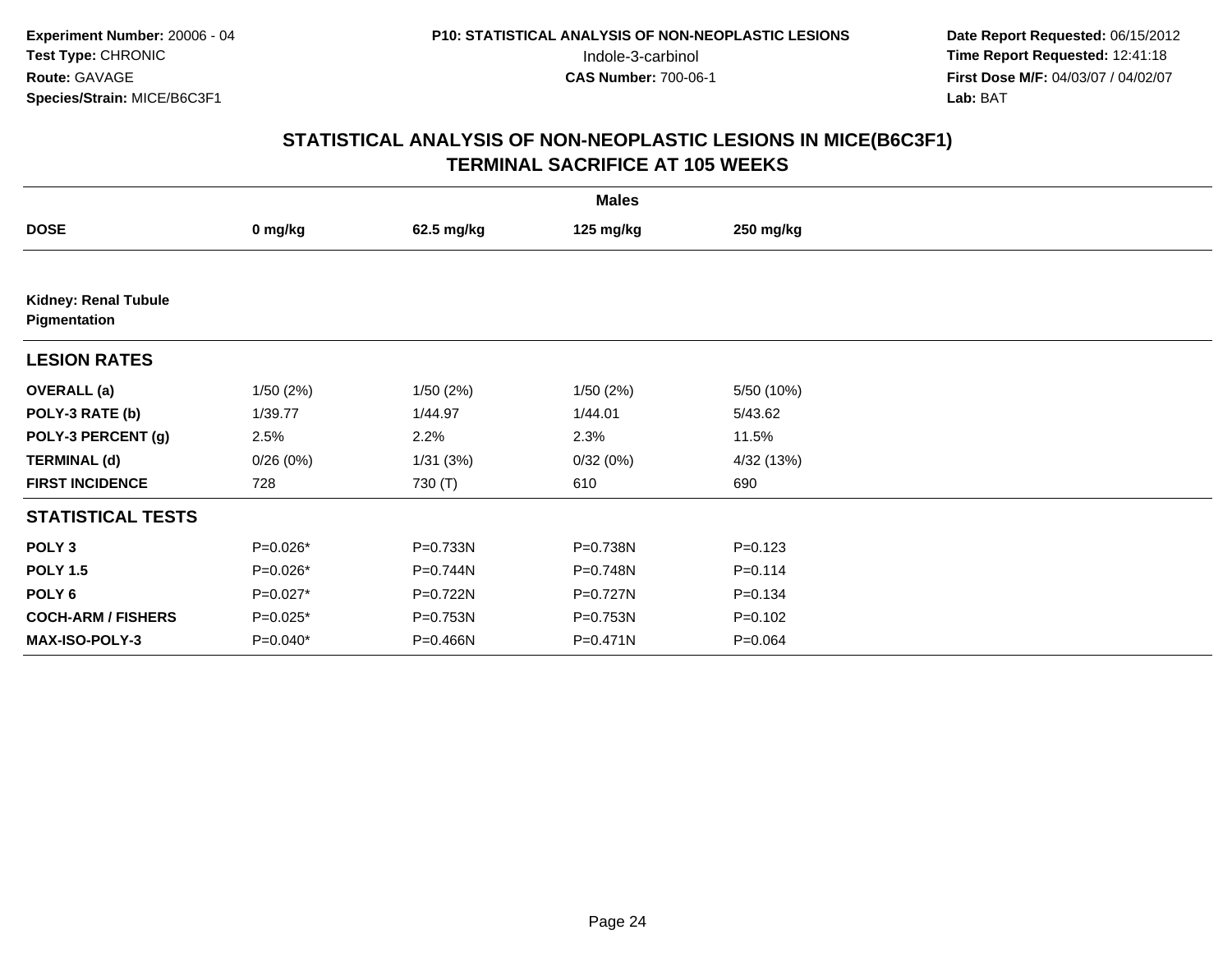|                           |             |             | <b>Males</b> |             |  |
|---------------------------|-------------|-------------|--------------|-------------|--|
| <b>DOSE</b>               | 0 mg/kg     | 62.5 mg/kg  | 125 mg/kg    | 250 mg/kg   |  |
|                           |             |             |              |             |  |
| Liver                     |             |             |              |             |  |
| <b>Basophilic Focus</b>   |             |             |              |             |  |
| <b>LESION RATES</b>       |             |             |              |             |  |
| <b>OVERALL</b> (a)        | 2/50(4%)    | 4/50 (8%)   | 2/49(4%)     | 5/50 (10%)  |  |
| POLY-3 RATE (b)           | 2/40.66     | 4/45.50     | 2/43.51      | 5/44.68     |  |
| POLY-3 PERCENT (g)        | 4.9%        | 8.8%        | 4.6%         | 11.2%       |  |
| <b>TERMINAL (d)</b>       | 0/26(0%)    | 1/31(3%)    | 0/32(0%)     | 1/32(3%)    |  |
| <b>FIRST INCIDENCE</b>    | 546         | 630         | 598          | 596         |  |
| <b>STATISTICAL TESTS</b>  |             |             |              |             |  |
| POLY <sub>3</sub>         | $P = 0.235$ | $P = 0.390$ | P=0.670N     | $P = 0.256$ |  |
| <b>POLY 1.5</b>           | $P=0.222$   | $P = 0.370$ | P=0.684N     | $P = 0.239$ |  |
| POLY <sub>6</sub>         | $P = 0.250$ | $P = 0.410$ | P=0.655N     | $P=0.275$   |  |
| <b>COCH-ARM / FISHERS</b> | $P = 0.205$ | $P = 0.339$ | $P = 0.684$  | $P = 0.218$ |  |
| <b>MAX-ISO-POLY-3</b>     | $P = 0.242$ | $P = 0.254$ | P=0.472N     | $P = 0.158$ |  |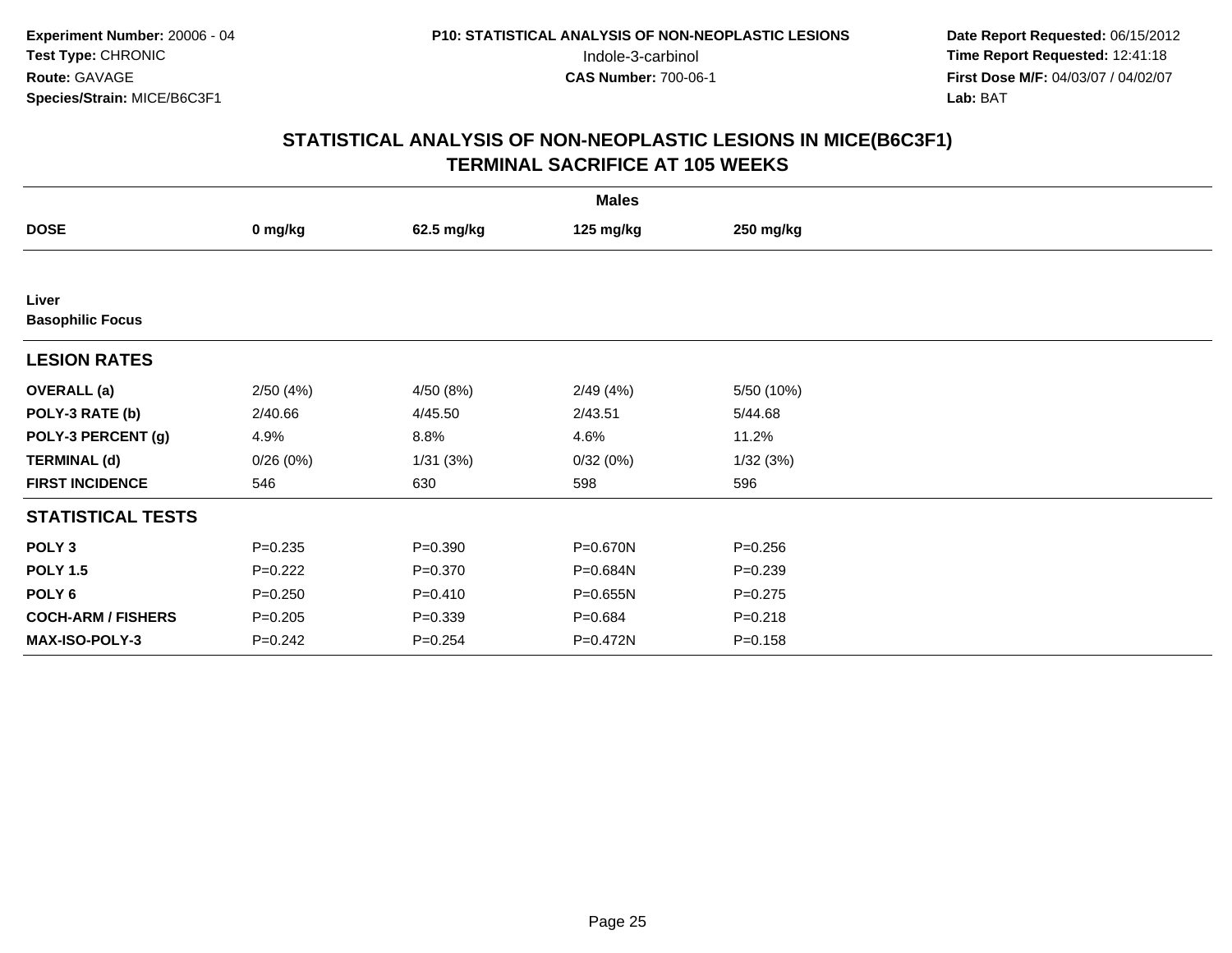| <b>Males</b>                     |            |             |             |             |  |  |
|----------------------------------|------------|-------------|-------------|-------------|--|--|
| <b>DOSE</b>                      | 0 mg/kg    | 62.5 mg/kg  | 125 mg/kg   | 250 mg/kg   |  |  |
|                                  |            |             |             |             |  |  |
| Liver<br><b>Clear Cell Focus</b> |            |             |             |             |  |  |
| <b>LESION RATES</b>              |            |             |             |             |  |  |
| <b>OVERALL</b> (a)               | 7/50 (14%) | 17/50 (34%) | 22/49 (45%) | 20/50 (40%) |  |  |
| POLY-3 RATE (b)                  | 7/40.51    | 17/45.37    | 22/43.42    | 20/44.77    |  |  |
| POLY-3 PERCENT (g)               | 17.3%      | 37.5%       | 50.7%       | 44.7%       |  |  |
| <b>TERMINAL (d)</b>              | 6/26(23%)  | 16/31 (52%) | 21/32 (66%) | 15/32 (47%) |  |  |
| <b>FIRST INCIDENCE</b>           | 463        | 616         | 580         | 586         |  |  |
| <b>STATISTICAL TESTS</b>         |            |             |             |             |  |  |
| POLY <sub>3</sub>                | P=0.010**  | $P=0.030*$  | P<0.001**   | $P=0.005**$ |  |  |
| <b>POLY 1.5</b>                  | P=0.007**  | $P=0.023*$  | P<0.001**   | P=0.004**   |  |  |
| POLY 6                           | $P=0.015*$ | P=0.037*    | P<0.001**   | P=0.007**   |  |  |
| <b>COCH-ARM / FISHERS</b>        | P=0.006**  | P=0.017*    | P<0.001**   | $P=0.003**$ |  |  |
| MAX-ISO-POLY-3                   | P=0.004**  | $P=0.022*$  | P<0.001**   | $P=0.003**$ |  |  |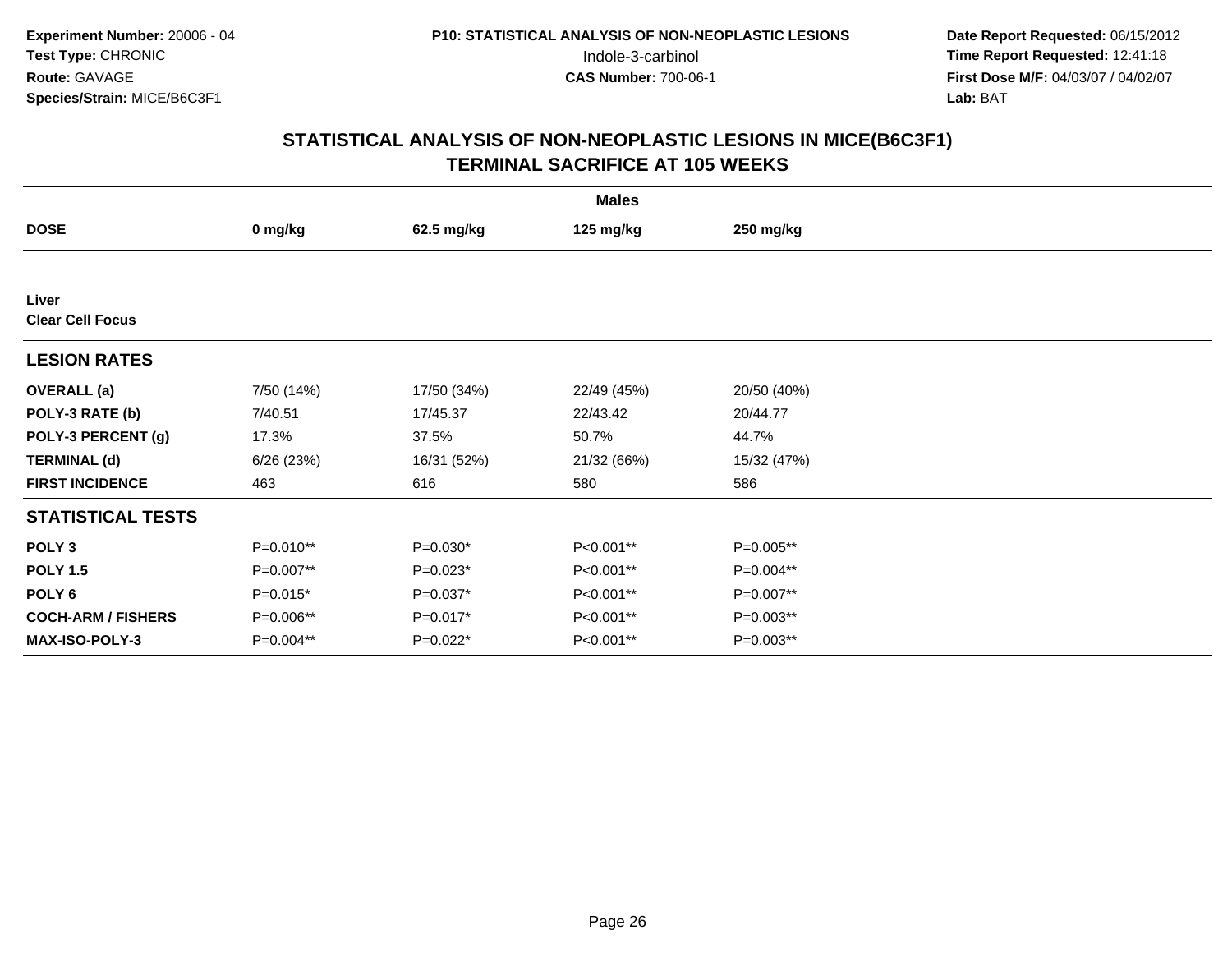| <b>Males</b>                       |             |             |             |             |  |  |
|------------------------------------|-------------|-------------|-------------|-------------|--|--|
| <b>DOSE</b>                        | 0 mg/kg     | 62.5 mg/kg  | 125 mg/kg   | 250 mg/kg   |  |  |
|                                    |             |             |             |             |  |  |
| Liver<br><b>Eosinophilic Focus</b> |             |             |             |             |  |  |
| <b>LESION RATES</b>                |             |             |             |             |  |  |
| <b>OVERALL</b> (a)                 | 29/50 (58%) | 35/50 (70%) | 35/49 (71%) | 33/50 (66%) |  |  |
| POLY-3 RATE (b)                    | 29/41.75    | 35/47.73    | 35/44.23    | 33/45.63    |  |  |
| POLY-3 PERCENT (g)                 | 69.5%       | 73.3%       | 79.1%       | 72.3%       |  |  |
| <b>TERMINAL (d)</b>                | 20/26 (77%) | 25/31 (81%) | 28/32 (88%) | 26/32 (81%) |  |  |
| <b>FIRST INCIDENCE</b>             | 501         | 573         | 617         | 495         |  |  |
| <b>STATISTICAL TESTS</b>           |             |             |             |             |  |  |
| POLY <sub>3</sub>                  | $P=0.442$   | $P=0.429$   | $P = 0.197$ | $P=0.475$   |  |  |
| <b>POLY 1.5</b>                    | $P = 0.381$ | $P = 0.289$ | $P = 0.146$ | $P = 0.378$ |  |  |
| POLY <sub>6</sub>                  | $P = 0.511$ | P=0.604N    | $P = 0.273$ | $P = 0.598$ |  |  |
| <b>COCH-ARM / FISHERS</b>          | $P = 0.301$ | $P = 0.149$ | $P = 0.117$ | $P = 0.268$ |  |  |
| MAX-ISO-POLY-3                     | $P = 0.411$ | $P = 0.344$ | $P = 0.138$ | $P = 0.380$ |  |  |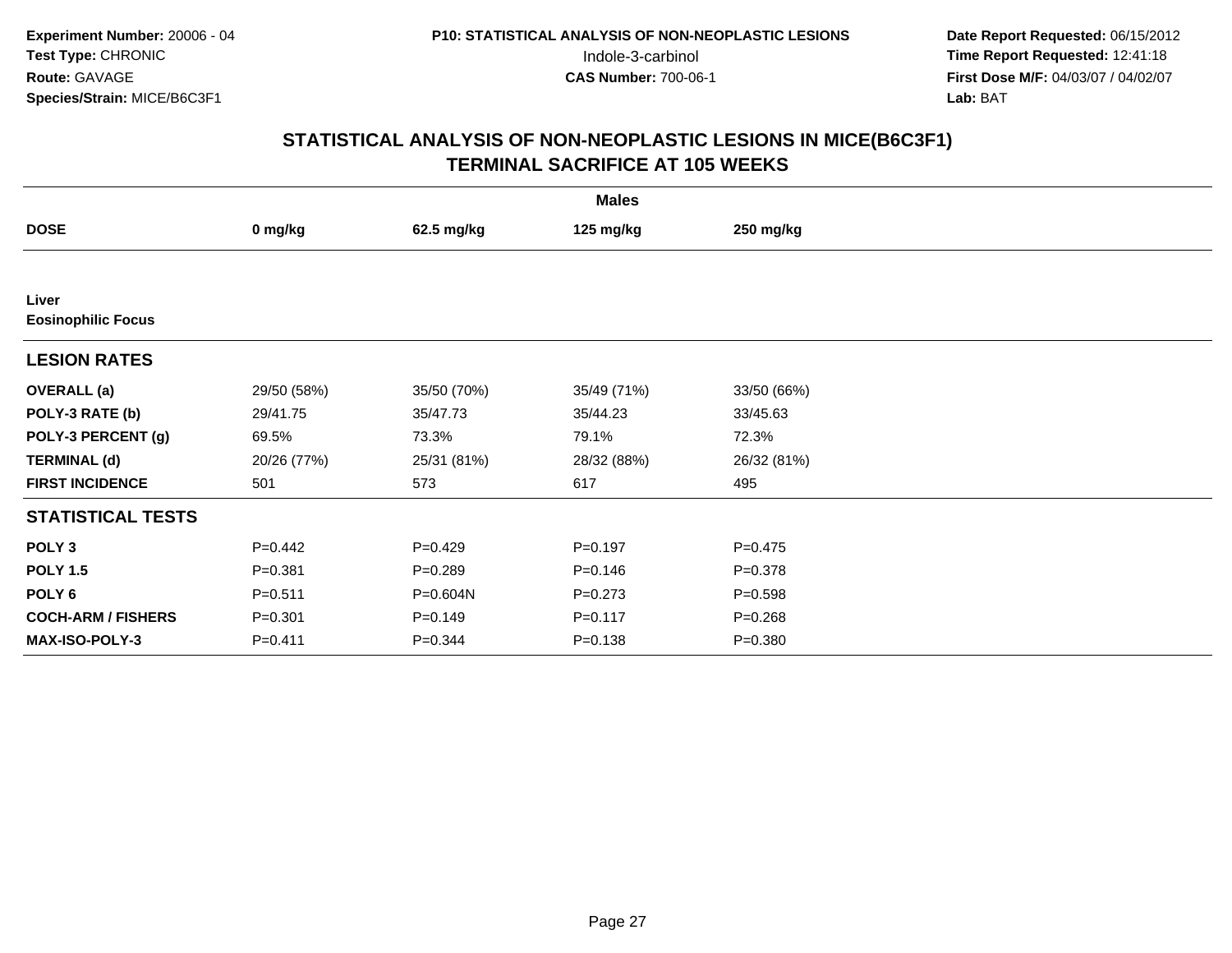| <b>Males</b>              |             |              |              |             |  |  |
|---------------------------|-------------|--------------|--------------|-------------|--|--|
| <b>DOSE</b>               | 0 mg/kg     | 62.5 mg/kg   | 125 mg/kg    | 250 mg/kg   |  |  |
|                           |             |              |              |             |  |  |
| Liver                     |             |              |              |             |  |  |
| <b>Fatty Change</b>       |             |              |              |             |  |  |
| <b>LESION RATES</b>       |             |              |              |             |  |  |
| <b>OVERALL</b> (a)        | 29/50 (58%) | 27/50 (54%)  | 28/49 (57%)  | 37/50 (74%) |  |  |
| POLY-3 RATE (b)           | 29/45.45    | 27/47.84     | 28/44.73     | 37/47.96    |  |  |
| POLY-3 PERCENT (g)        | 63.8%       | 56.4%        | 62.6%        | 77.2%       |  |  |
| <b>TERMINAL (d)</b>       | 19/26 (73%) | 19/31 (61%)  | 24/32 (75%)  | 26/32 (81%) |  |  |
| <b>FIRST INCIDENCE</b>    | 354         | 381          | 437          | 385         |  |  |
| <b>STATISTICAL TESTS</b>  |             |              |              |             |  |  |
| POLY <sub>3</sub>         | P=0.041*    | P=0.299N     | $P = 0.541N$ | $P = 0.106$ |  |  |
| <b>POLY 1.5</b>           | P=0.037*    | P=0.347N     | P=0.556N     | $P = 0.087$ |  |  |
| POLY <sub>6</sub>         | P=0.047*    | $P = 0.250N$ | P=0.529N     | $P = 0.137$ |  |  |
| <b>COCH-ARM / FISHERS</b> | P=0.036*    | P=0.420N     | P=0.547N     | $P = 0.069$ |  |  |
| <b>MAX-ISO-POLY-3</b>     | $P = 0.061$ | P=0.235N     | P=0.449N     | $P = 0.073$ |  |  |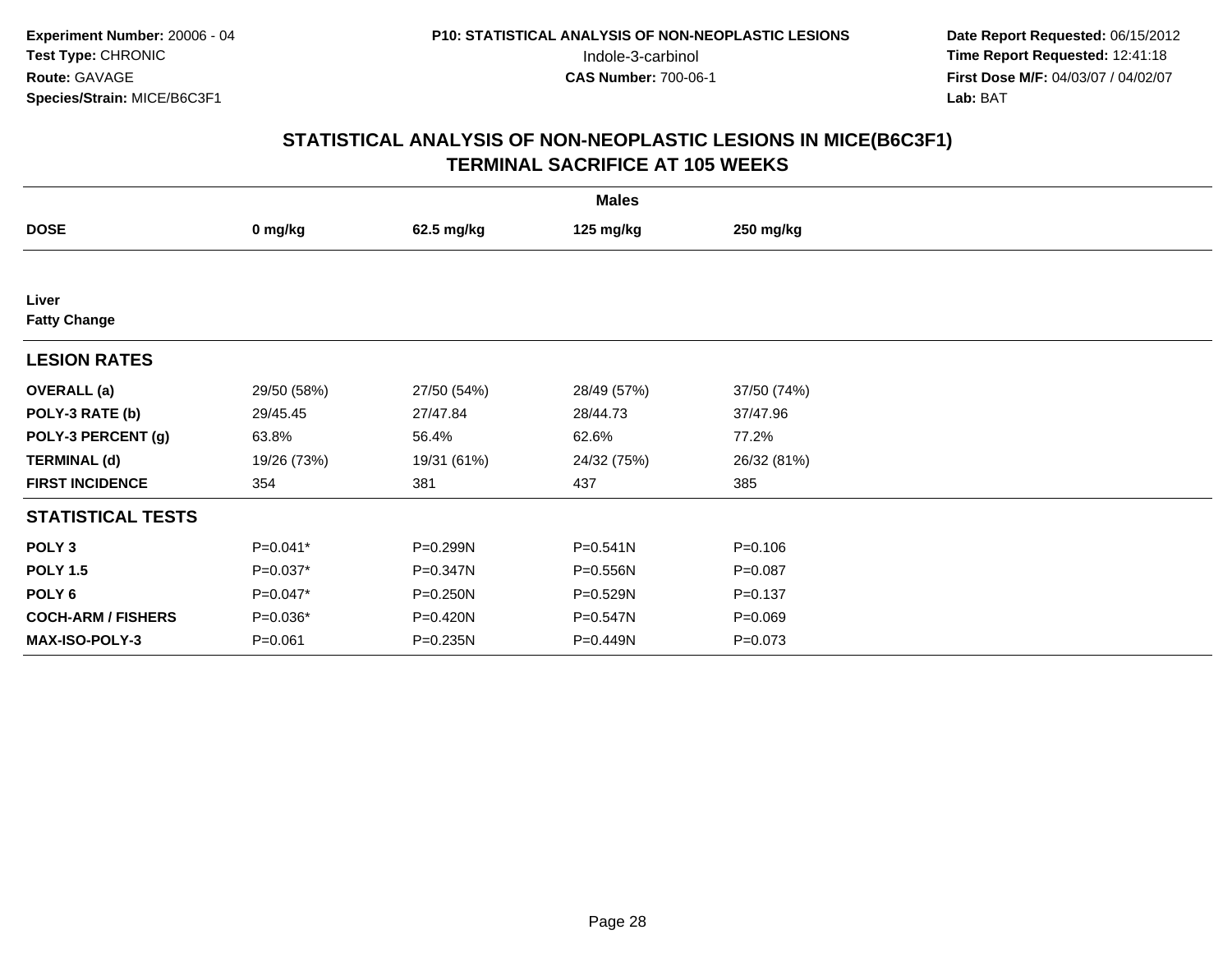| <b>Males</b>                                     |                        |            |           |           |  |  |
|--------------------------------------------------|------------------------|------------|-----------|-----------|--|--|
| <b>DOSE</b>                                      | 0 mg/kg                | 62.5 mg/kg | 125 mg/kg | 250 mg/kg |  |  |
|                                                  |                        |            |           |           |  |  |
| Liver<br><b>Hematopoietic Cell Proliferation</b> |                        |            |           |           |  |  |
| <b>LESION RATES</b>                              |                        |            |           |           |  |  |
| <b>OVERALL</b> (a)                               | 0/50(0%)               | 0/50(0%)   | 0/49(0%)  | 0/50(0%)  |  |  |
| POLY-3 RATE (b)                                  | 0/39.76                | 0/44.97    | 0/42.93   | 0/43.47   |  |  |
| POLY-3 PERCENT (g)                               | $0\%$                  | $0\%$      | 0%        | 0%        |  |  |
| <b>TERMINAL (d)</b>                              | 0/26(0%)               | 0/31(0%)   | 0/32(0%)  | 0/32(0%)  |  |  |
| <b>FIRST INCIDENCE</b>                           | $\qquad \qquad \cdots$ | $---$      | ---       | $--$      |  |  |
| <b>STATISTICAL TESTS</b>                         |                        |            |           |           |  |  |
| POLY <sub>3</sub>                                | (n)                    | (n)        | (n)       | (n)       |  |  |
| <b>POLY 1.5</b>                                  | (n)                    | (n)        | (n)       | (n)       |  |  |
| POLY 6                                           | (n)                    | (n)        | (n)       | (n)       |  |  |
| <b>COCH-ARM / FISHERS</b>                        | (n)                    | (n)        | (n)       | (n)       |  |  |
| MAX-ISO-POLY-3                                   | (n)                    | (n)        | (n)       | (n)       |  |  |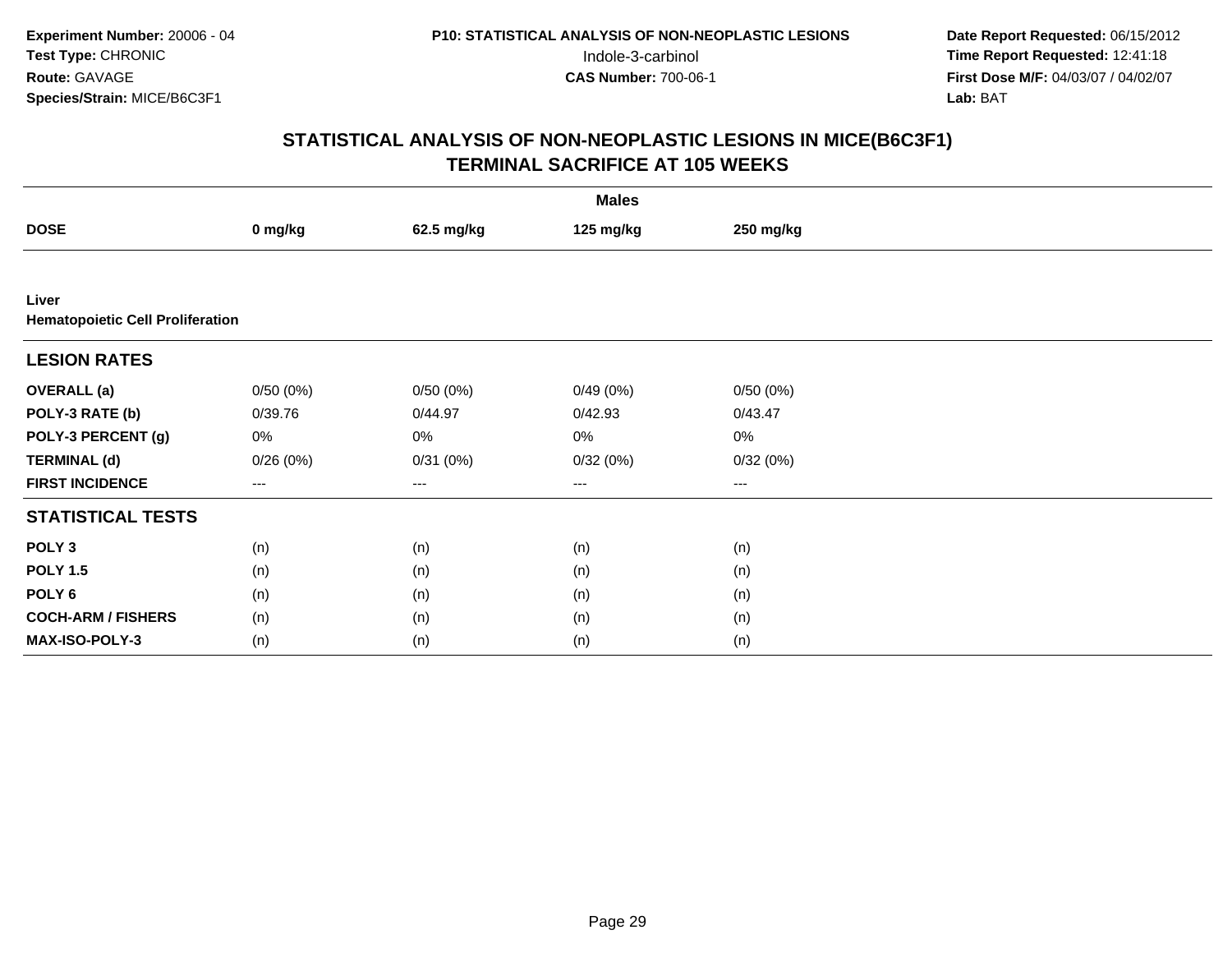| <b>Males</b>              |          |                        |           |           |  |  |
|---------------------------|----------|------------------------|-----------|-----------|--|--|
| <b>DOSE</b>               | 0 mg/kg  | 62.5 mg/kg             | 125 mg/kg | 250 mg/kg |  |  |
|                           |          |                        |           |           |  |  |
| Liver                     |          |                        |           |           |  |  |
| Hemorrhage                |          |                        |           |           |  |  |
| <b>LESION RATES</b>       |          |                        |           |           |  |  |
| <b>OVERALL</b> (a)        | 0/50(0%) | 0/50(0%)               | 0/49(0%)  | 0/50(0%)  |  |  |
| POLY-3 RATE (b)           | 0/39.76  | 0/44.97                | 0/42.93   | 0/43.47   |  |  |
| POLY-3 PERCENT (g)        | 0%       | $0\%$                  | 0%        | 0%        |  |  |
| <b>TERMINAL (d)</b>       | 0/26(0%) | 0/31(0%)               | 0/32(0%)  | 0/32(0%)  |  |  |
| <b>FIRST INCIDENCE</b>    | $--$     | $\qquad \qquad \cdots$ | $\cdots$  | $\cdots$  |  |  |
| <b>STATISTICAL TESTS</b>  |          |                        |           |           |  |  |
| POLY <sub>3</sub>         | (n)      | (n)                    | (n)       | (n)       |  |  |
| <b>POLY 1.5</b>           | (n)      | (n)                    | (n)       | (n)       |  |  |
| POLY <sub>6</sub>         | (n)      | (n)                    | (n)       | (n)       |  |  |
| <b>COCH-ARM / FISHERS</b> | (n)      | (n)                    | (n)       | (n)       |  |  |
| MAX-ISO-POLY-3            | (n)      | (n)                    | (n)       | (n)       |  |  |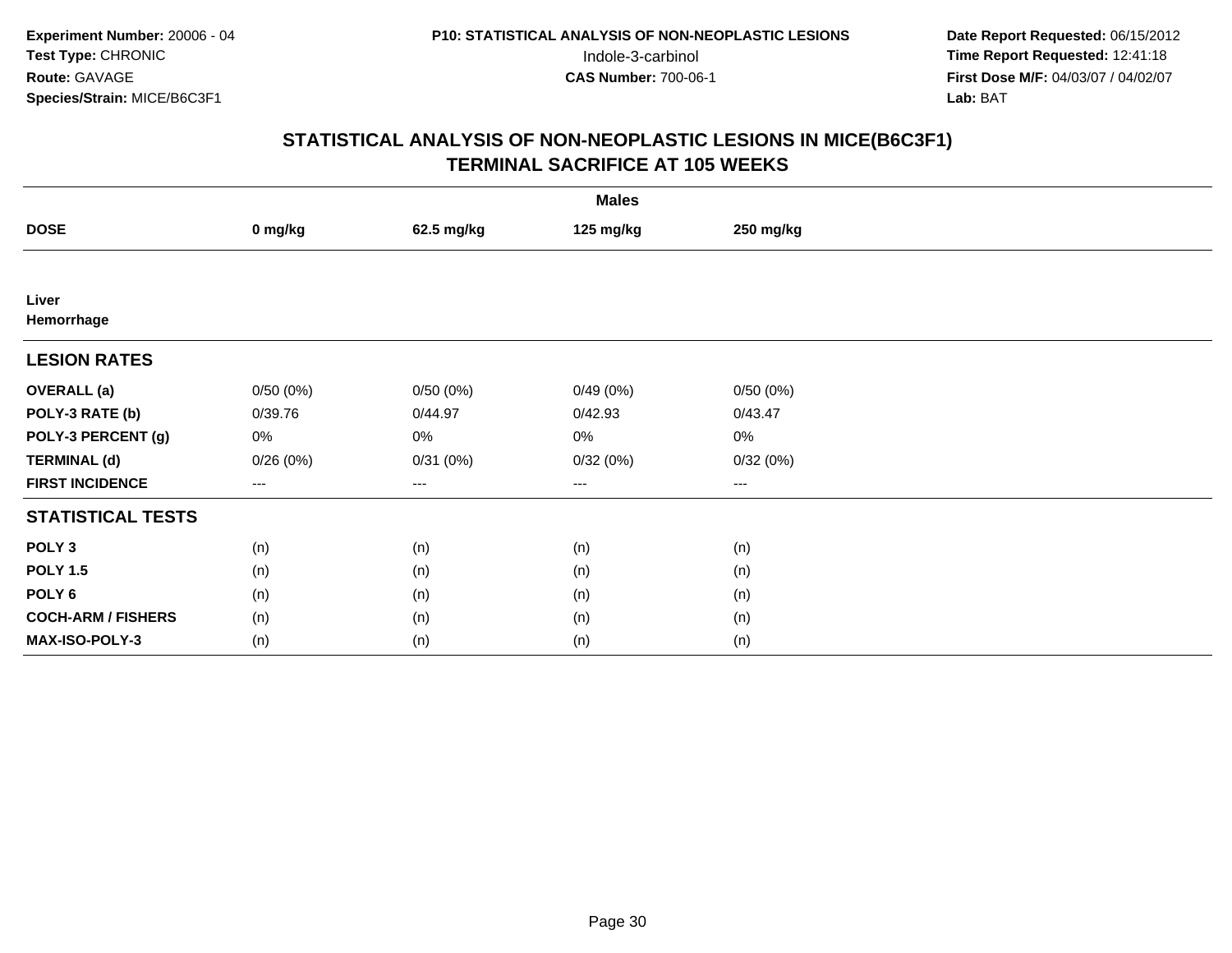|                                  |             |             | <b>Males</b> |             |  |
|----------------------------------|-------------|-------------|--------------|-------------|--|
| <b>DOSE</b>                      | 0 mg/kg     | 62.5 mg/kg  | 125 mg/kg    | 250 mg/kg   |  |
|                                  |             |             |              |             |  |
| Liver<br><b>Mixed Cell Focus</b> |             |             |              |             |  |
| <b>LESION RATES</b>              |             |             |              |             |  |
| <b>OVERALL</b> (a)               | 1/50(2%)    | 6/50 (12%)  | 6/49 (12%)   | 5/50 (10%)  |  |
| POLY-3 RATE (b)                  | 1/39.76     | 6/45.94     | 6/42.93      | 5/44.01     |  |
| POLY-3 PERCENT (g)               | 2.5%        | 13.1%       | 14%          | 11.4%       |  |
| <b>TERMINAL (d)</b>              | 1/26(4%)    | 3/31(10%)   | 6/32(19%)    | 3/32(9%)    |  |
| <b>FIRST INCIDENCE</b>           | 730 (T)     | 616         | 730 (T)      | 586         |  |
| <b>STATISTICAL TESTS</b>         |             |             |              |             |  |
| POLY <sub>3</sub>                | $P=0.227$   | $P=0.083$   | $P = 0.068$  | $P = 0.126$ |  |
| <b>POLY 1.5</b>                  | $P = 0.207$ | $P = 0.071$ | $P = 0.061$  | $P = 0.115$ |  |
| POLY <sub>6</sub>                | $P = 0.251$ | $P = 0.096$ | $P = 0.076$  | $P = 0.138$ |  |
| <b>COCH-ARM / FISHERS</b>        | $P = 0.179$ | $P = 0.056$ | $P = 0.053$  | $P = 0.102$ |  |
| MAX-ISO-POLY-3                   | $P = 0.118$ | P=0.047*    | $P=0.035*$   | $P = 0.067$ |  |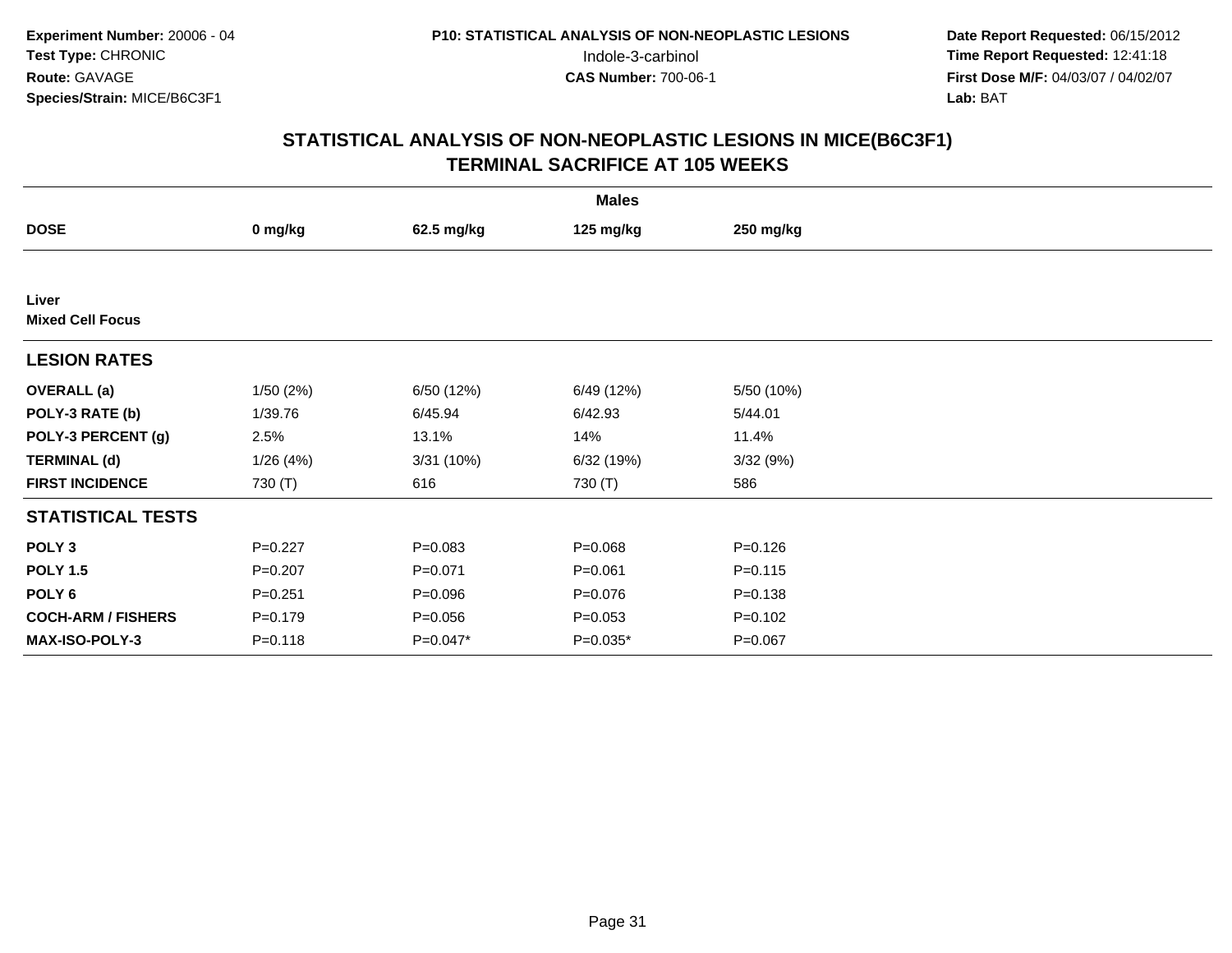| <b>Males</b>              |              |              |              |           |  |  |
|---------------------------|--------------|--------------|--------------|-----------|--|--|
| <b>DOSE</b>               | 0 mg/kg      | 62.5 mg/kg   | 125 mg/kg    | 250 mg/kg |  |  |
|                           |              |              |              |           |  |  |
| Liver<br><b>Necrosis</b>  |              |              |              |           |  |  |
| <b>LESION RATES</b>       |              |              |              |           |  |  |
| <b>OVERALL</b> (a)        | 3/50(6%)     | 2/50(4%)     | 2/49(4%)     | 2/50(4%)  |  |  |
| POLY-3 RATE (b)           | 3/40.50      | 2/45.20      | 2/43.38      | 2/44.36   |  |  |
| POLY-3 PERCENT (g)        | 7.4%         | 4.4%         | 4.6%         | 4.5%      |  |  |
| <b>TERMINAL (d)</b>       | 0/26(0%)     | 0/31(0%)     | 1/32(3%)     | 0/32(0%)  |  |  |
| <b>FIRST INCIDENCE</b>    | 589          | 692          | 598          | 385       |  |  |
| <b>STATISTICAL TESTS</b>  |              |              |              |           |  |  |
| POLY <sub>3</sub>         | $P = 0.415N$ | $P = 0.450N$ | P=0.469N     | P=0.459N  |  |  |
| <b>POLY 1.5</b>           | $P = 0.421N$ | P=0.469N     | P=0.486N     | P=0.474N  |  |  |
| POLY <sub>6</sub>         | $P = 0.410N$ | P=0.434N     | $P = 0.452N$ | P=0.445N  |  |  |
| <b>COCH-ARM / FISHERS</b> | P=0.433N     | P=0.500N     | P=0.510N     | P=0.500N  |  |  |
| MAX-ISO-POLY-3            | P=0.460N     | P=0.291N     | P=0.303N     | P=0.296N  |  |  |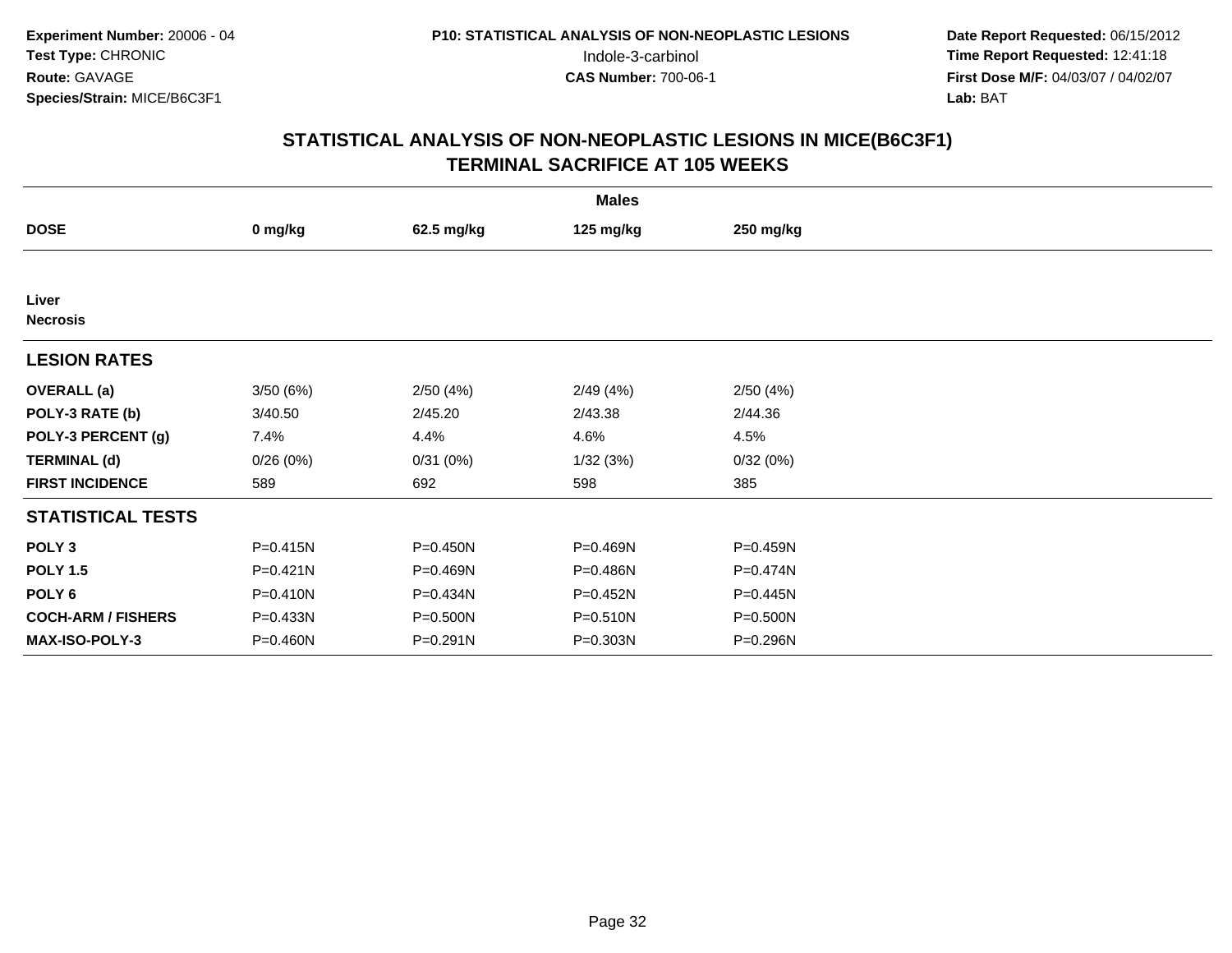| <b>Males</b>                                    |                        |             |           |             |  |  |
|-------------------------------------------------|------------------------|-------------|-----------|-------------|--|--|
| <b>DOSE</b>                                     | 0 mg/kg                | 62.5 mg/kg  | 125 mg/kg | 250 mg/kg   |  |  |
|                                                 |                        |             |           |             |  |  |
| Lung<br><b>Infiltration Cellular Histiocyte</b> |                        |             |           |             |  |  |
| <b>LESION RATES</b>                             |                        |             |           |             |  |  |
| <b>OVERALL</b> (a)                              | 0/50(0%)               | 2/50(4%)    | 0/50(0%)  | 1/50(2%)    |  |  |
| POLY-3 RATE (b)                                 | 0/39.76                | 2/45.16     | 0/43.59   | 1/43.47     |  |  |
| POLY-3 PERCENT (g)                              | 0%                     | 4.4%        | 0%        | 2.3%        |  |  |
| <b>TERMINAL (d)</b>                             | 0/26(0%)               | 1/31(3%)    | 0/32(0%)  | 1/32(3%)    |  |  |
| <b>FIRST INCIDENCE</b>                          | $\qquad \qquad \cdots$ | 682         | ---       | 730 (T)     |  |  |
| <b>STATISTICAL TESTS</b>                        |                        |             |           |             |  |  |
| POLY <sub>3</sub>                               | $P = 0.578$            | $P = 0.267$ | (e)       | $P = 0.518$ |  |  |
| <b>POLY 1.5</b>                                 | $P = 0.563$            | $P = 0.255$ | (e)       | $P = 0.511$ |  |  |
| POLY <sub>6</sub>                               | $P = 0.594$            | $P = 0.278$ | (e)       | $P = 0.526$ |  |  |
| <b>COCH-ARM / FISHERS</b>                       | $P = 0.539$            | $P = 0.247$ | (e)       | $P = 0.500$ |  |  |
| <b>MAX-ISO-POLY-3</b>                           | $P = 0.365$            | $P = 0.104$ | (e)       | $P = 0.180$ |  |  |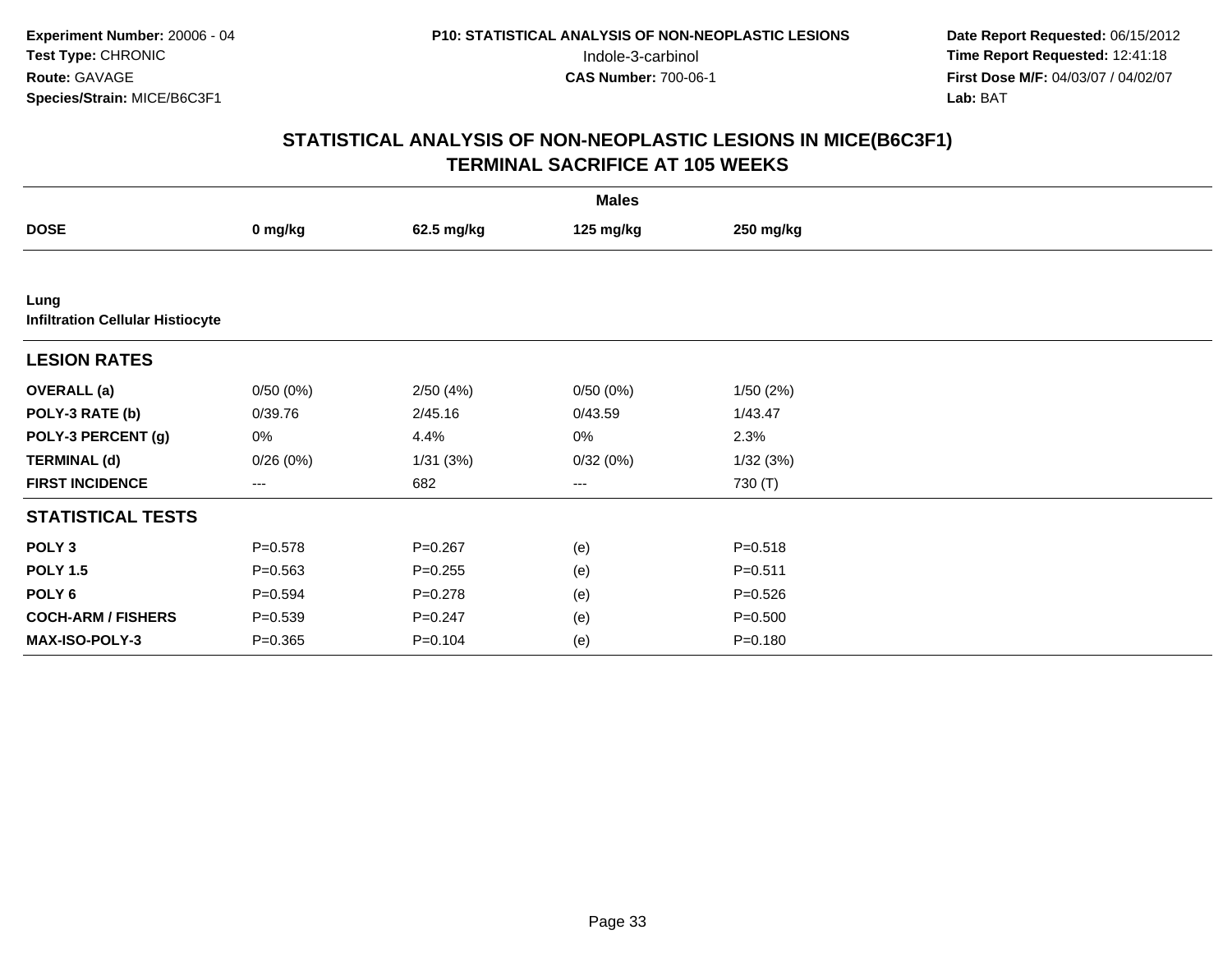| <b>Males</b>                             |              |             |             |              |  |  |
|------------------------------------------|--------------|-------------|-------------|--------------|--|--|
| <b>DOSE</b>                              | 0 mg/kg      | 62.5 mg/kg  | 125 mg/kg   | 250 mg/kg    |  |  |
|                                          |              |             |             |              |  |  |
| Lung: Alveolar Epithelium<br>Hyperplasia |              |             |             |              |  |  |
| <b>LESION RATES</b>                      |              |             |             |              |  |  |
| <b>OVERALL</b> (a)                       | 3/50(6%)     | 4/50 (8%)   | 5/50 (10%)  | 0/50(0%)     |  |  |
| POLY-3 RATE (b)                          | 3/39.90      | 4/44.97     | 5/43.64     | 0/43.47      |  |  |
| POLY-3 PERCENT (g)                       | 7.5%         | 8.9%        | 11.5%       | $0\%$        |  |  |
| <b>TERMINAL (d)</b>                      | 1/26(4%)     | 4/31 (13%)  | 4/32 (13%)  | 0/32(0%)     |  |  |
| <b>FIRST INCIDENCE</b>                   | 697          | 730 (T)     | 717         | $\cdots$     |  |  |
| <b>STATISTICAL TESTS</b>                 |              |             |             |              |  |  |
| POLY <sub>3</sub>                        | P=0.092N     | $P = 0.565$ | $P = 0.406$ | P=0.104N     |  |  |
| <b>POLY 1.5</b>                          | P=0.100N     | $P = 0.540$ | $P = 0.384$ | P=0.110N     |  |  |
| POLY <sub>6</sub>                        | P=0.085N     | $P = 0.588$ | $P=0.427$   | P=0.098N     |  |  |
| <b>COCH-ARM / FISHERS</b>                | $P = 0.114N$ | $P = 0.500$ | $P = 0.357$ | $P = 0.121N$ |  |  |
| <b>MAX-ISO-POLY-3</b>                    | P=0.088N     | $P = 0.413$ | $P = 0.281$ | P=0.037N*    |  |  |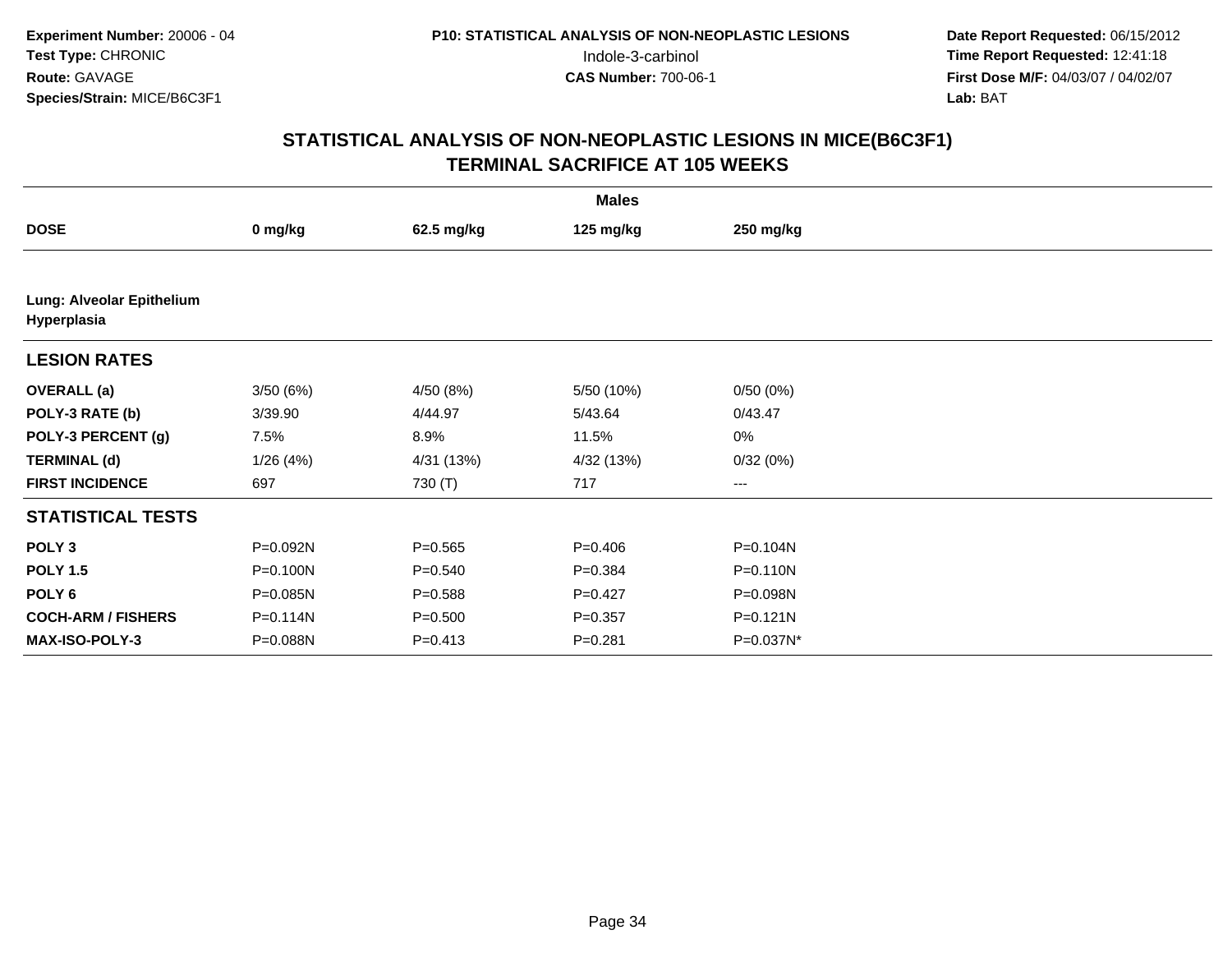| <b>Males</b>                                   |                   |            |                   |             |  |  |
|------------------------------------------------|-------------------|------------|-------------------|-------------|--|--|
| <b>DOSE</b>                                    | 0 mg/kg           | 62.5 mg/kg | 125 mg/kg         | 250 mg/kg   |  |  |
|                                                |                   |            |                   |             |  |  |
| Lymph Node, Mesenteric<br>Hyperplasia Lymphoid |                   |            |                   |             |  |  |
| <b>LESION RATES</b>                            |                   |            |                   |             |  |  |
| <b>OVERALL</b> (a)                             | 0/48(0%)          | 0/48(0%)   | 0/49(0%)          | 2/50(4%)    |  |  |
| POLY-3 RATE (b)                                | 0/38.29           | 0/43.12    | 0/42.70           | 2/43.86     |  |  |
| POLY-3 PERCENT (g)                             | 0%                | 0%         | 0%                | 4.6%        |  |  |
| <b>TERMINAL (d)</b>                            | 0/26(0%)          | 0/30(0%)   | 0/32(0%)          | 1/32(3%)    |  |  |
| <b>FIRST INCIDENCE</b>                         | $\qquad \qquad -$ | ---        | $\qquad \qquad -$ | 616         |  |  |
| <b>STATISTICAL TESTS</b>                       |                   |            |                   |             |  |  |
| POLY <sub>3</sub>                              | $P=0.050*$        | (e)        | (e)               | $P = 0.268$ |  |  |
| <b>POLY 1.5</b>                                | $P=0.049*$        | (e)        | (e)               | $P=0.259$   |  |  |
| POLY <sub>6</sub>                              | $P = 0.051$       | (e)        | (e)               | $P = 0.278$ |  |  |
| <b>COCH-ARM / FISHERS</b>                      | $P=0.049*$        | (e)        | (e)               | $P = 0.258$ |  |  |
| MAX-ISO-POLY-3                                 | $P = 0.058$       | (e)        | (e)               | $P = 0.103$ |  |  |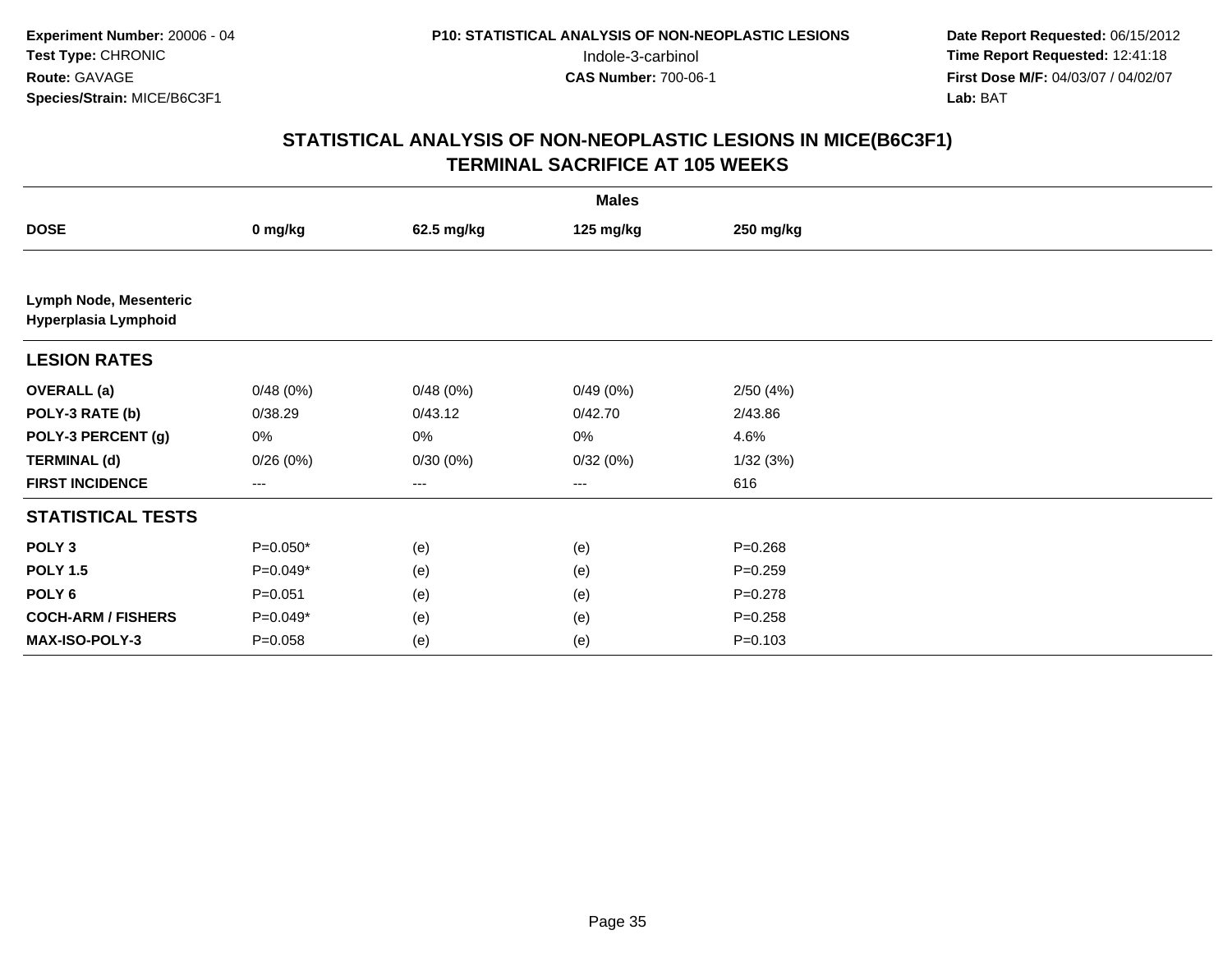| <b>Males</b>                 |              |                   |             |           |  |  |
|------------------------------|--------------|-------------------|-------------|-----------|--|--|
| <b>DOSE</b>                  | 0 mg/kg      | 62.5 mg/kg        | 125 mg/kg   | 250 mg/kg |  |  |
|                              |              |                   |             |           |  |  |
| Lymph Node: Renal<br>Ectasia |              |                   |             |           |  |  |
| <b>LESION RATES</b>          |              |                   |             |           |  |  |
| <b>OVERALL</b> (a)           | 0/2(0%)      | 0/2(0%)           | $0/0 (0\%)$ | 0/4(0%)   |  |  |
| POLY-3 RATE (b)              | 0/1.97       | 0/1.64            | 0/0.00      | 0/3.49    |  |  |
| POLY-3 PERCENT (g)           | 0%           | $0\%$             | 0%          | 0%        |  |  |
| <b>TERMINAL (d)</b>          | $0/1$ $(0%)$ | $0/0 (0\%)$       | $0/0 (0\%)$ | 0/2(0%)   |  |  |
| <b>FIRST INCIDENCE</b>       | $--$         | $\qquad \qquad -$ | ---         | $--$      |  |  |
| <b>STATISTICAL TESTS</b>     |              |                   |             |           |  |  |
| POLY <sub>3</sub>            | (n)          | (n)               | (n)         | (n)       |  |  |
| <b>POLY 1.5</b>              | (n)          | (n)               | (n)         | (n)       |  |  |
| POLY <sub>6</sub>            | (n)          | (n)               | (n)         | (n)       |  |  |
| <b>COCH-ARM / FISHERS</b>    | (n)          | (n)               | (n)         | (n)       |  |  |
| MAX-ISO-POLY-3               | (n)          | (n)               | (n)         | (n)       |  |  |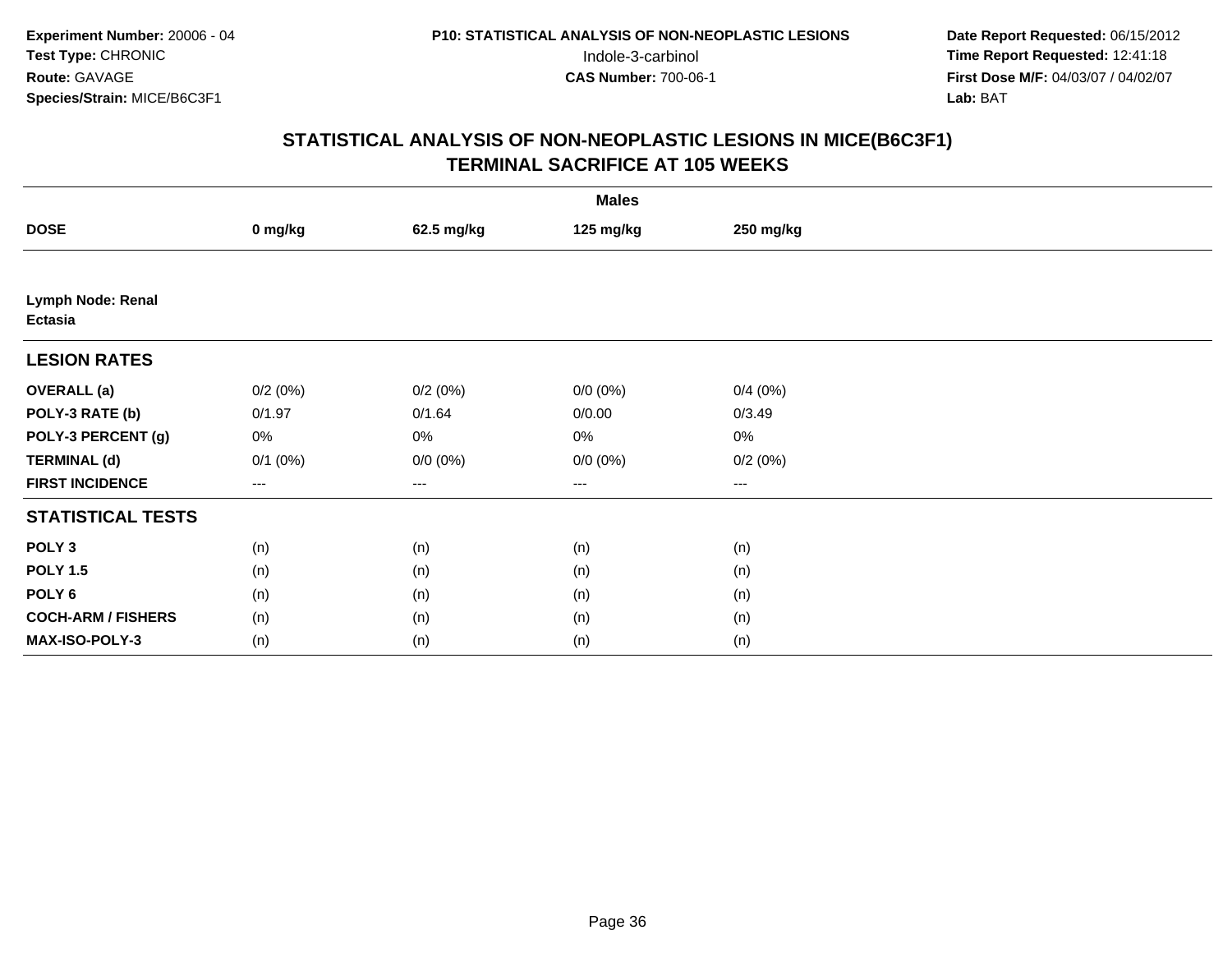| <b>Males</b>                             |             |            |             |             |  |  |  |
|------------------------------------------|-------------|------------|-------------|-------------|--|--|--|
| <b>DOSE</b>                              | 0 mg/kg     | 62.5 mg/kg | 125 mg/kg   | 250 mg/kg   |  |  |  |
|                                          |             |            |             |             |  |  |  |
| <b>Mesentery: Fat</b><br><b>Necrosis</b> |             |            |             |             |  |  |  |
| <b>LESION RATES</b>                      |             |            |             |             |  |  |  |
| <b>OVERALL</b> (a)                       | 4/7 (57%)   | $0/3(0\%)$ | 2/2 (100%)  | 2/2 (100%)  |  |  |  |
| POLY-3 RATE (b)                          | 4/5.26      | 0/2.82     | 2/2.00      | 2/2.00      |  |  |  |
| POLY-3 PERCENT (g)                       | 76.1%       | 0%         | 100%        | 100%        |  |  |  |
| <b>TERMINAL (d)</b>                      | 3/3(100%)   | 0/2(0%)    | 2/2 (100%)  | 1/1 (100%)  |  |  |  |
| <b>FIRST INCIDENCE</b>                   | 717         | ---        | 730 (T)     | 721         |  |  |  |
| <b>STATISTICAL TESTS</b>                 |             |            |             |             |  |  |  |
| POLY <sub>3</sub>                        | $P = 0.141$ | P=0.032N*  | $P = 0.681$ | $P = 0.681$ |  |  |  |
| <b>POLY 1.5</b>                          | $P = 0.135$ | P=0.075N   | $P = 0.511$ | $P = 0.511$ |  |  |  |
| POLY <sub>6</sub>                        | $P = 0.159$ | P=0.005N** | $P = 0.978$ | $P = 0.978$ |  |  |  |
| <b>COCH-ARM / FISHERS</b>                | $P = 0.172$ | P=0.167N   | $P = 0.417$ | $P = 0.417$ |  |  |  |
| MAX-ISO-POLY-3                           | $P=0.038*$  | P=0.004N** | $P = 0.180$ | $P = 0.180$ |  |  |  |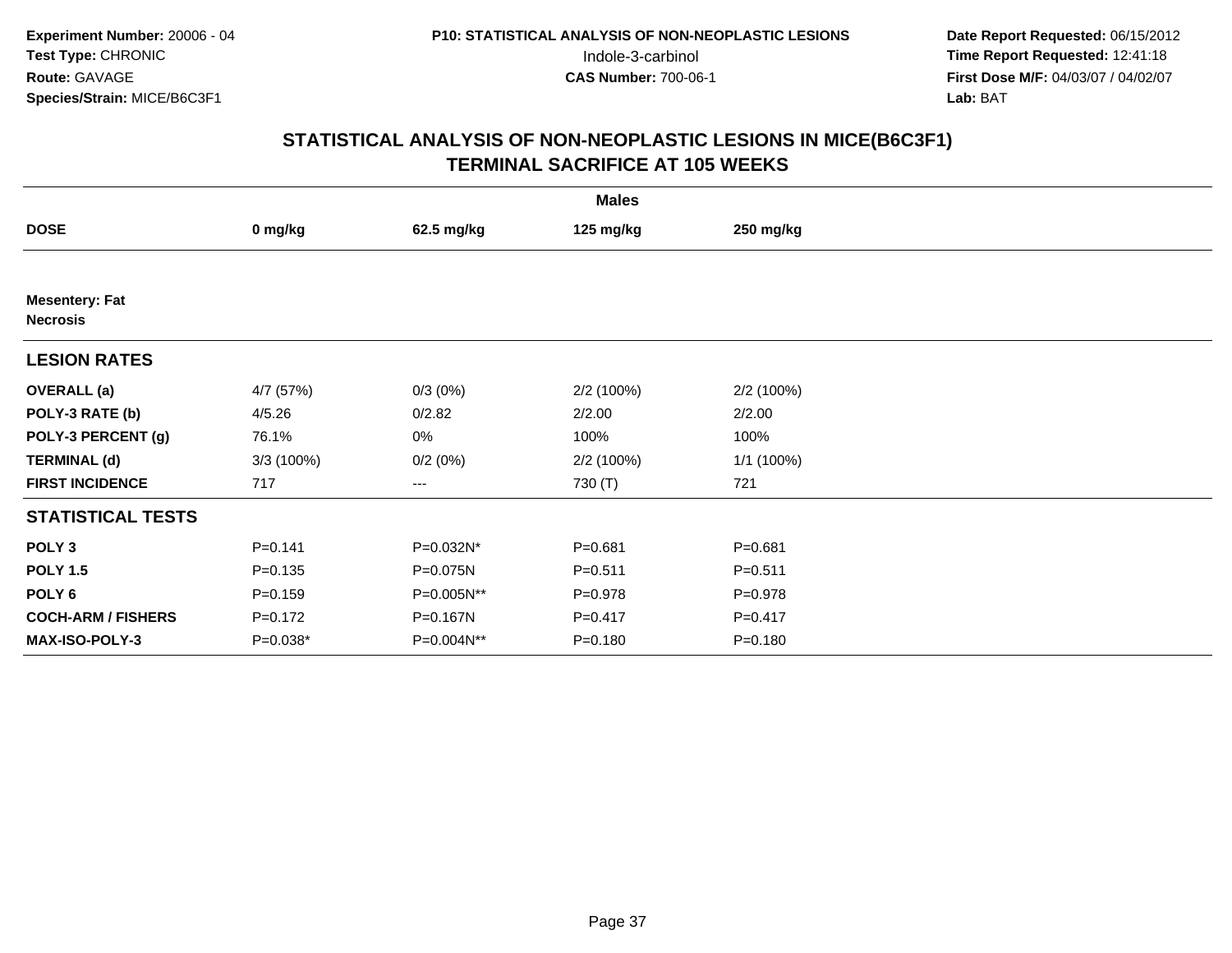|                                    |             |              | <b>Males</b> |              |  |
|------------------------------------|-------------|--------------|--------------|--------------|--|
| <b>DOSE</b>                        | 0 mg/kg     | 62.5 mg/kg   | 125 mg/kg    | 250 mg/kg    |  |
|                                    |             |              |              |              |  |
| <b>Nose</b><br><b>Foreign Body</b> |             |              |              |              |  |
| <b>LESION RATES</b>                |             |              |              |              |  |
| <b>OVERALL</b> (a)                 | 3/50(6%)    | 1/50(2%)     | 0/50(0%)     | 3/50(6%)     |  |
| POLY-3 RATE (b)                    | 3/40.23     | 1/45.16      | 0/43.59      | 3/44.32      |  |
| POLY-3 PERCENT (g)                 | 7.5%        | 2.2%         | 0%           | 6.8%         |  |
| <b>TERMINAL (d)</b>                | 1/26(4%)    | 0/31(0%)     | 0/32(0%)     | 2/32(6%)     |  |
| <b>FIRST INCIDENCE</b>             | 610         | 682          | ---          | 385          |  |
| <b>STATISTICAL TESTS</b>           |             |              |              |              |  |
| POLY <sub>3</sub>                  | $P = 0.528$ | P=0.265N     | P=0.104N     | P=0.617N     |  |
| <b>POLY 1.5</b>                    | $P = 0.528$ | P=0.280N     | $P = 0.111N$ | P=0.634N     |  |
| POLY <sub>6</sub>                  | $P = 0.527$ | $P = 0.251N$ | P=0.099N     | $P = 0.601N$ |  |
| <b>COCH-ARM / FISHERS</b>          | $P = 0.526$ | P=0.309N     | $P = 0.121N$ | P=0.661N     |  |
| <b>MAX-ISO-POLY-3</b>              | P=0.264N    | P=0.140N     | P=0.037N*    | P=0.452N     |  |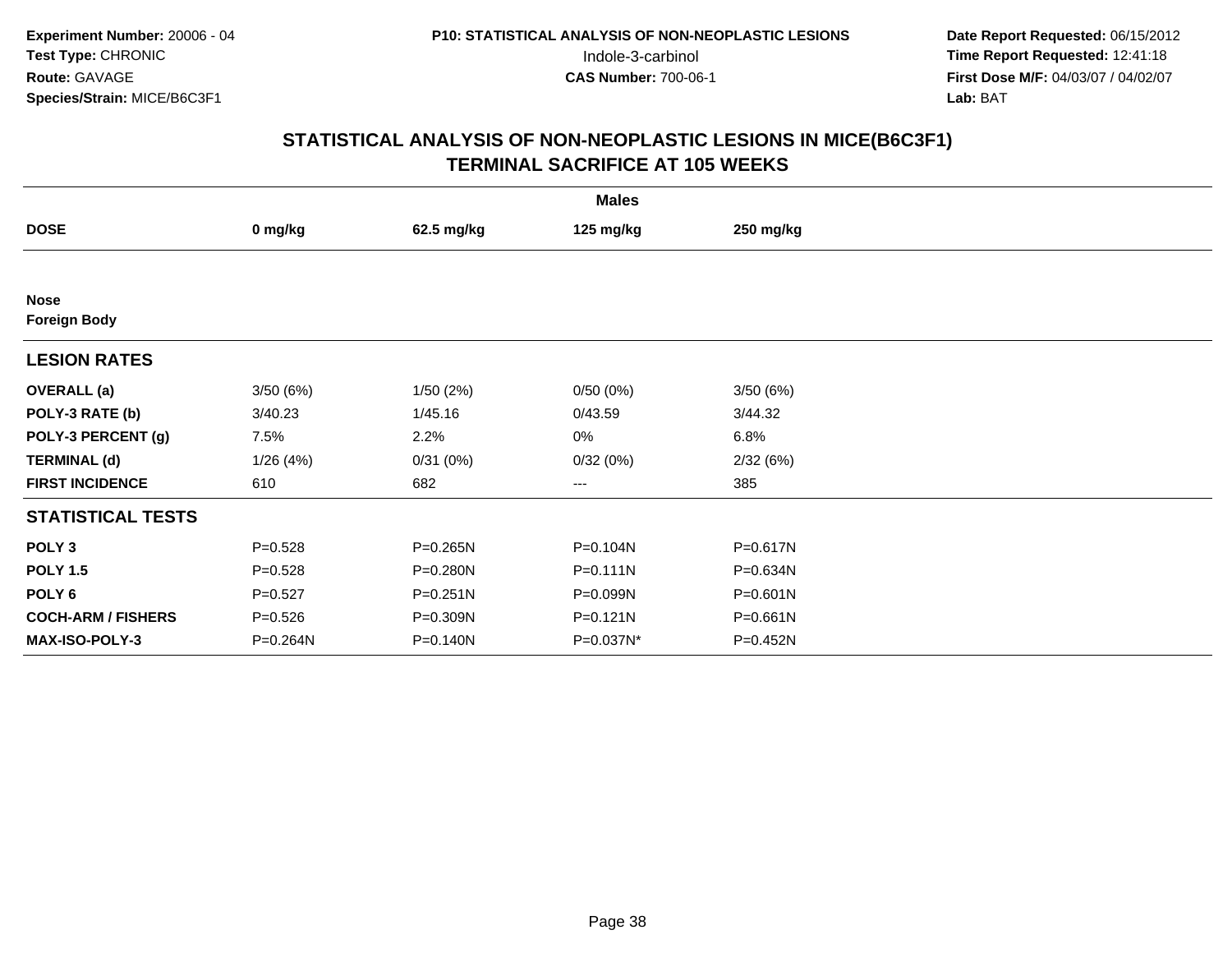| <b>Males</b>                |             |              |             |             |  |  |
|-----------------------------|-------------|--------------|-------------|-------------|--|--|
| <b>DOSE</b>                 | 0 mg/kg     | 62.5 mg/kg   | 125 mg/kg   | 250 mg/kg   |  |  |
|                             |             |              |             |             |  |  |
| <b>Nose</b><br>Inflammation |             |              |             |             |  |  |
| <b>LESION RATES</b>         |             |              |             |             |  |  |
| <b>OVERALL</b> (a)          | 15/50 (30%) | 11/50 (22%)  | 12/50 (24%) | 16/50 (32%) |  |  |
| POLY-3 RATE (b)             | 15/43.42    | 11/45.88     | 12/44.27    | 16/45.02    |  |  |
| POLY-3 PERCENT (g)          | 34.6%       | 24%          | 27.1%       | 35.5%       |  |  |
| <b>TERMINAL (d)</b>         | 7/26 (27%)  | 8/31 (26%)   | 9/32(28%)   | 10/32 (31%) |  |  |
| <b>FIRST INCIDENCE</b>      | 463         | 582          | 580         | 596         |  |  |
| <b>STATISTICAL TESTS</b>    |             |              |             |             |  |  |
| POLY <sub>3</sub>           | $P = 0.365$ | P=0.192N     | P=0.299N    | $P = 0.550$ |  |  |
| <b>POLY 1.5</b>             | $P = 0.358$ | $P = 0.211N$ | P=0.313N    | $P = 0.529$ |  |  |
| POLY <sub>6</sub>           | $P = 0.380$ | P=0.178N     | P=0.292N    | $P = 0.577$ |  |  |
| <b>COCH-ARM / FISHERS</b>   | $P = 0.353$ | P=0.247N     | P=0.326N    | $P = 0.500$ |  |  |
| <b>MAX-ISO-POLY-3</b>       | $P = 0.384$ | P=0.140N     | P=0.226N    | $P = 0.461$ |  |  |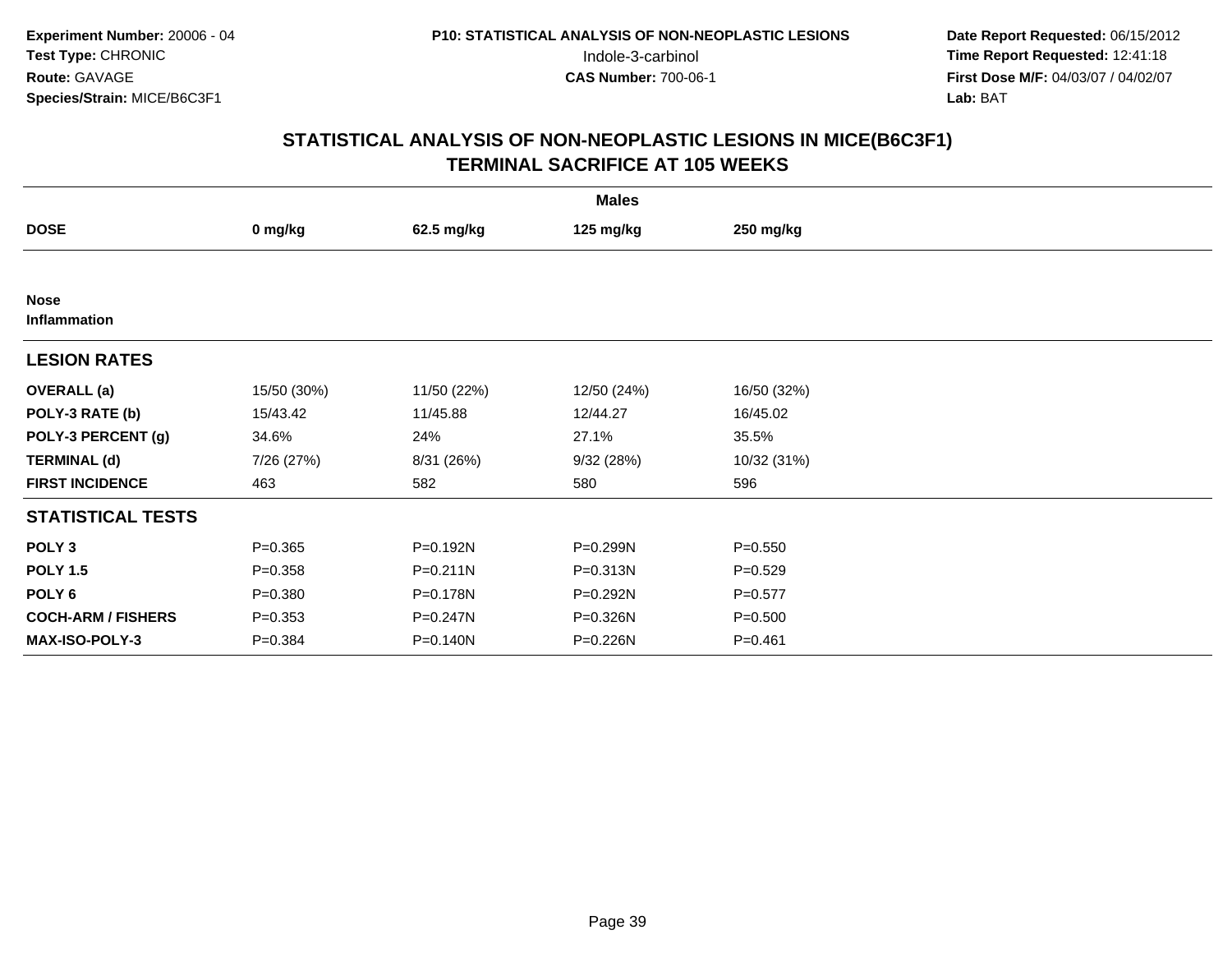| <b>Males</b>                       |          |             |             |              |  |  |  |
|------------------------------------|----------|-------------|-------------|--------------|--|--|--|
| <b>DOSE</b>                        | 0 mg/kg  | 62.5 mg/kg  | 125 mg/kg   | 250 mg/kg    |  |  |  |
|                                    |          |             |             |              |  |  |  |
| <b>Nose</b><br>Polyp, Inflammatory |          |             |             |              |  |  |  |
| <b>LESION RATES</b>                |          |             |             |              |  |  |  |
| <b>OVERALL</b> (a)                 | 1/50(2%) | 2/50(4%)    | 3/50(6%)    | 1/50(2%)     |  |  |  |
| POLY-3 RATE (b)                    | 1/39.76  | 2/45.33     | 3/43.59     | 1/43.47      |  |  |  |
| POLY-3 PERCENT (g)                 | 2.5%     | 4.4%        | 6.9%        | 2.3%         |  |  |  |
| <b>TERMINAL (d)</b>                | 1/26(4%) | 1/31(3%)    | 3/32(9%)    | 1/32(3%)     |  |  |  |
| <b>FIRST INCIDENCE</b>             | 730 (T)  | 631         | 730 (T)     | 730 (T)      |  |  |  |
| <b>STATISTICAL TESTS</b>           |          |             |             |              |  |  |  |
| POLY <sub>3</sub>                  | P=0.547N | $P = 0.545$ | $P = 0.339$ | $P = 0.741N$ |  |  |  |
| <b>POLY 1.5</b>                    | P=0.559N | $P = 0.528$ | $P = 0.324$ | P=0.749N     |  |  |  |
| POLY <sub>6</sub>                  | P=0.534N | $P = 0.563$ | $P = 0.353$ | P=0.732N     |  |  |  |
| <b>COCH-ARM / FISHERS</b>          | P=0.577N | $P = 0.500$ | $P = 0.309$ | P=0.753N     |  |  |  |
| MAX-ISO-POLY-3                     | P=0.487N | $P = 0.329$ | $P = 0.188$ | P=0.475N     |  |  |  |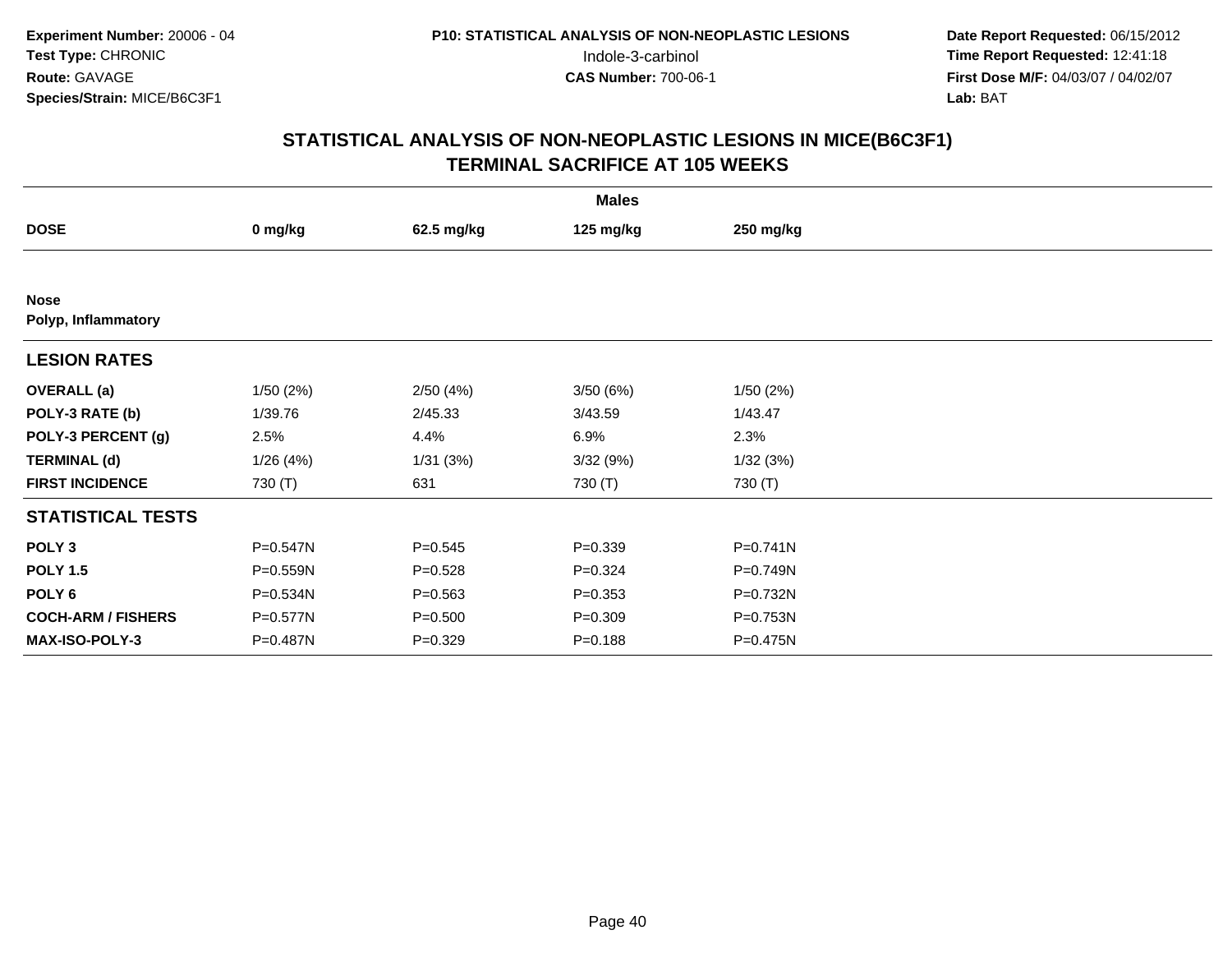| <b>Males</b>                         |                   |                   |           |             |  |  |
|--------------------------------------|-------------------|-------------------|-----------|-------------|--|--|
| <b>DOSE</b>                          | 0 mg/kg           | 62.5 mg/kg        | 125 mg/kg | 250 mg/kg   |  |  |
|                                      |                   |                   |           |             |  |  |
| <b>Nose: Nerve</b><br><b>Atrophy</b> |                   |                   |           |             |  |  |
| <b>LESION RATES</b>                  |                   |                   |           |             |  |  |
| <b>OVERALL</b> (a)                   | 0/50(0%)          | 0/50(0%)          | 0/50(0%)  | 8/50 (16%)  |  |  |
| POLY-3 RATE (b)                      | 0/39.76           | 0/44.97           | 0/43.59   | 8/45.06     |  |  |
| POLY-3 PERCENT (g)                   | 0%                | 0%                | 0%        | 17.8%       |  |  |
| <b>TERMINAL (d)</b>                  | 0/26(0%)          | 0/31(0%)          | 0/32(0%)  | 4/32 (13%)  |  |  |
| <b>FIRST INCIDENCE</b>               | $\qquad \qquad -$ | $\qquad \qquad -$ | ---       | 495         |  |  |
| <b>STATISTICAL TESTS</b>             |                   |                   |           |             |  |  |
| POLY <sub>3</sub>                    | P<0.001**         | (e)               | (e)       | P=0.006**   |  |  |
| <b>POLY 1.5</b>                      | P<0.001**         | (e)               | (e)       | P=0.005**   |  |  |
| POLY <sub>6</sub>                    | P<0.001**         | (e)               | (e)       | P=0.008**   |  |  |
| <b>COCH-ARM / FISHERS</b>            | P<0.001**         | (e)               | (e)       | $P=0.003**$ |  |  |
| MAX-ISO-POLY-3                       | P<0.001**         | (e)               | (e)       | P=0.003**   |  |  |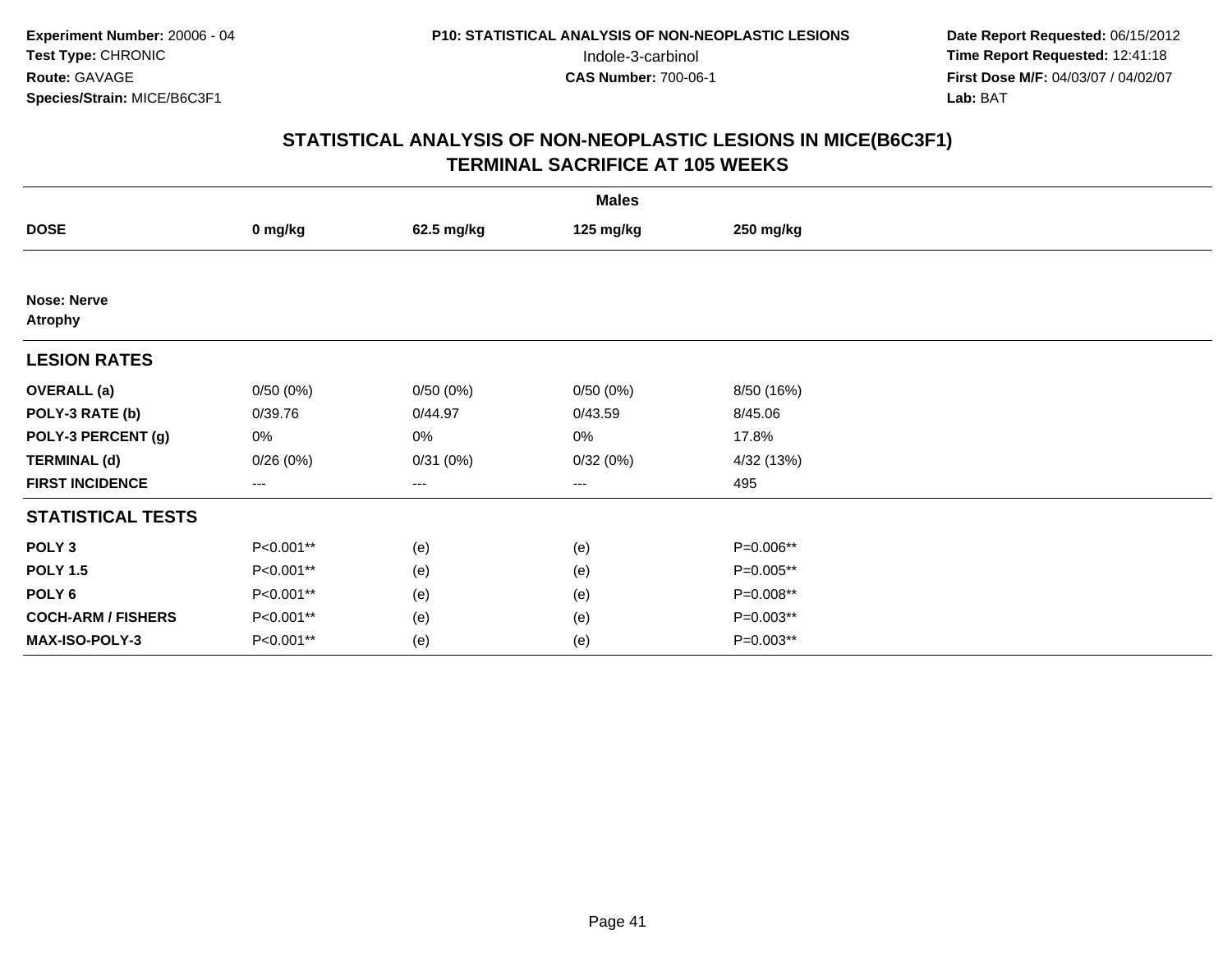| <b>Males</b>                      |                                      |              |             |             |  |  |  |  |
|-----------------------------------|--------------------------------------|--------------|-------------|-------------|--|--|--|--|
| <b>DOSE</b>                       | 0 mg/kg                              | 62.5 mg/kg   | 125 mg/kg   | 250 mg/kg   |  |  |  |  |
|                                   |                                      |              |             |             |  |  |  |  |
| <b>Nose: Olfactory Epithelium</b> | <b>Accumulation, Hyaline Droplet</b> |              |             |             |  |  |  |  |
| <b>LESION RATES</b>               |                                      |              |             |             |  |  |  |  |
| <b>OVERALL</b> (a)                | 4/50 (8%)                            | 4/50 (8%)    | 5/50 (10%)  | 5/50 (10%)  |  |  |  |  |
| POLY-3 RATE (b)                   | 4/40.02                              | 4/45.33      | 5/44.65     | 5/43.62     |  |  |  |  |
| POLY-3 PERCENT (g)                | 10%                                  | 8.8%         | 11.2%       | 11.5%       |  |  |  |  |
| <b>TERMINAL (d)</b>               | 3/26(12%)                            | 3/31(10%)    | 2/32(6%)    | 4/32 (13%)  |  |  |  |  |
| <b>FIRST INCIDENCE</b>            | 662                                  | 630          | 567         | 690         |  |  |  |  |
| <b>STATISTICAL TESTS</b>          |                                      |              |             |             |  |  |  |  |
| POLY <sub>3</sub>                 | $P = 0.435$                          | $P = 0.573N$ | $P = 0.568$ | $P=0.554$   |  |  |  |  |
| <b>POLY 1.5</b>                   | $P=0.422$                            | P=0.600N     | $P = 0.538$ | $P=0.532$   |  |  |  |  |
| POLY <sub>6</sub>                 | $P=0.449$                            | P=0.547N     | $P = 0.599$ | $P=0.577$   |  |  |  |  |
| <b>COCH-ARM / FISHERS</b>         | $P = 0.401$                          | $P = 0.643N$ | $P = 0.500$ | $P = 0.500$ |  |  |  |  |
| MAX-ISO-POLY-3                    | $P = 0.602$                          | P=0.430N     | $P = 0.431$ | $P = 0.416$ |  |  |  |  |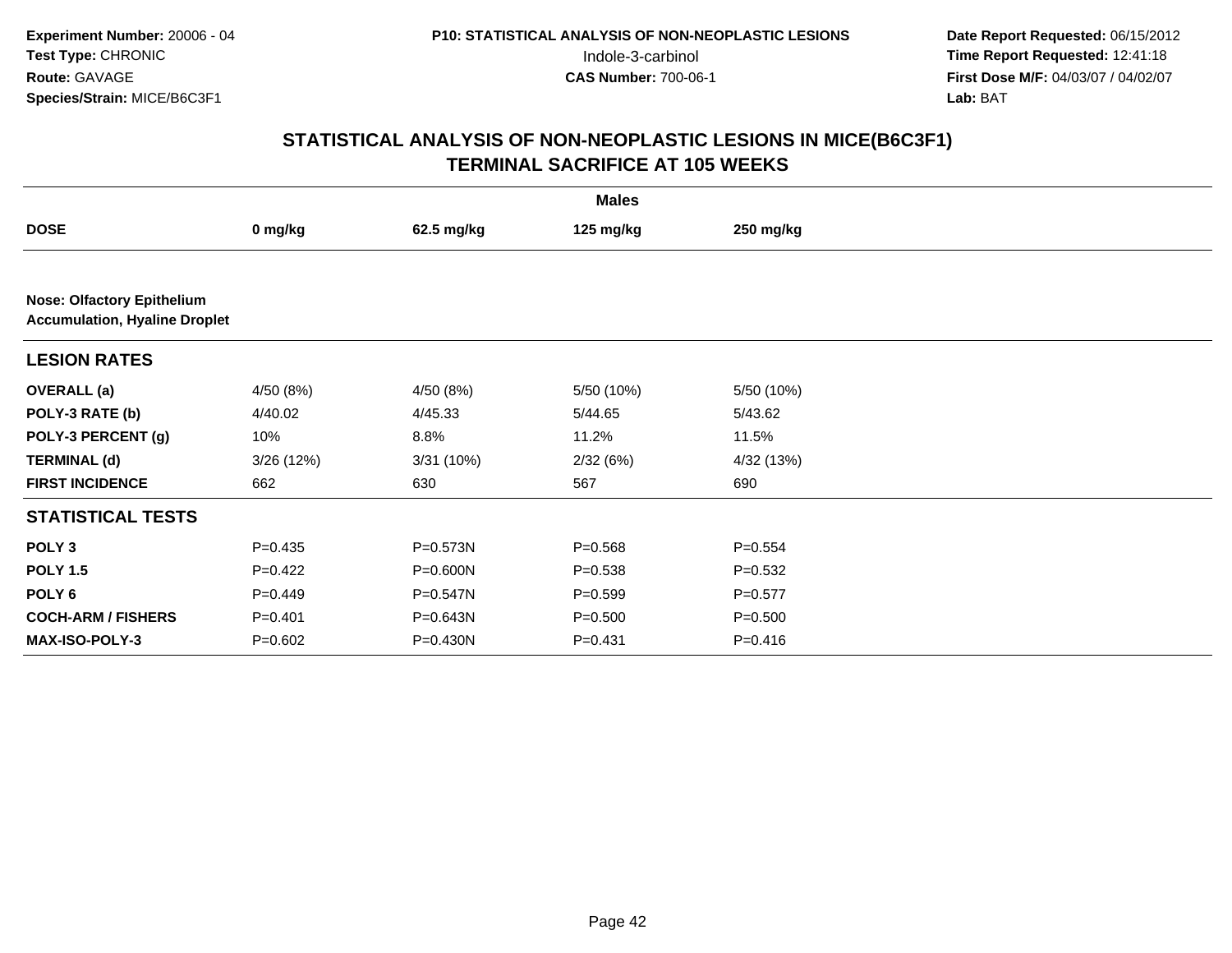| <b>Males</b>                                        |           |             |             |             |  |  |  |
|-----------------------------------------------------|-----------|-------------|-------------|-------------|--|--|--|
| <b>DOSE</b>                                         | 0 mg/kg   | 62.5 mg/kg  | 125 mg/kg   | 250 mg/kg   |  |  |  |
|                                                     |           |             |             |             |  |  |  |
| <b>Nose: Olfactory Epithelium</b><br><b>Atrophy</b> |           |             |             |             |  |  |  |
| <b>LESION RATES</b>                                 |           |             |             |             |  |  |  |
| <b>OVERALL (a)</b>                                  | 3/50(6%)  | 5/50 (10%)  | 11/50 (22%) | 17/50 (34%) |  |  |  |
| POLY-3 RATE (b)                                     | 3/39.76   | 5/45.38     | 11/44.38    | 17/44.94    |  |  |  |
| POLY-3 PERCENT (g)                                  | 7.6%      | 11%         | 24.8%       | 37.8%       |  |  |  |
| <b>TERMINAL (d)</b>                                 | 3/26(12%) | 3/31 (10%)  | 7/32 (22%)  | 11/32 (34%) |  |  |  |
| <b>FIRST INCIDENCE</b>                              | 730 (T)   | 631         | 580         | 616         |  |  |  |
| <b>STATISTICAL TESTS</b>                            |           |             |             |             |  |  |  |
| POLY <sub>3</sub>                                   | P<0.001** | $P = 0.431$ | $P=0.031*$  | P<0.001**   |  |  |  |
| <b>POLY 1.5</b>                                     | P<0.001** | $P = 0.401$ | $P=0.025*$  | P<0.001**   |  |  |  |
| POLY 6                                              | P<0.001** | $P = 0.461$ | $P=0.039*$  | P<0.001**   |  |  |  |
| <b>COCH-ARM / FISHERS</b>                           | P<0.001** | $P = 0.357$ | $P=0.020*$  | P<0.001**   |  |  |  |
| MAX-ISO-POLY-3                                      | P<0.001** | $P = 0.305$ | $P=0.020*$  | P<0.001**   |  |  |  |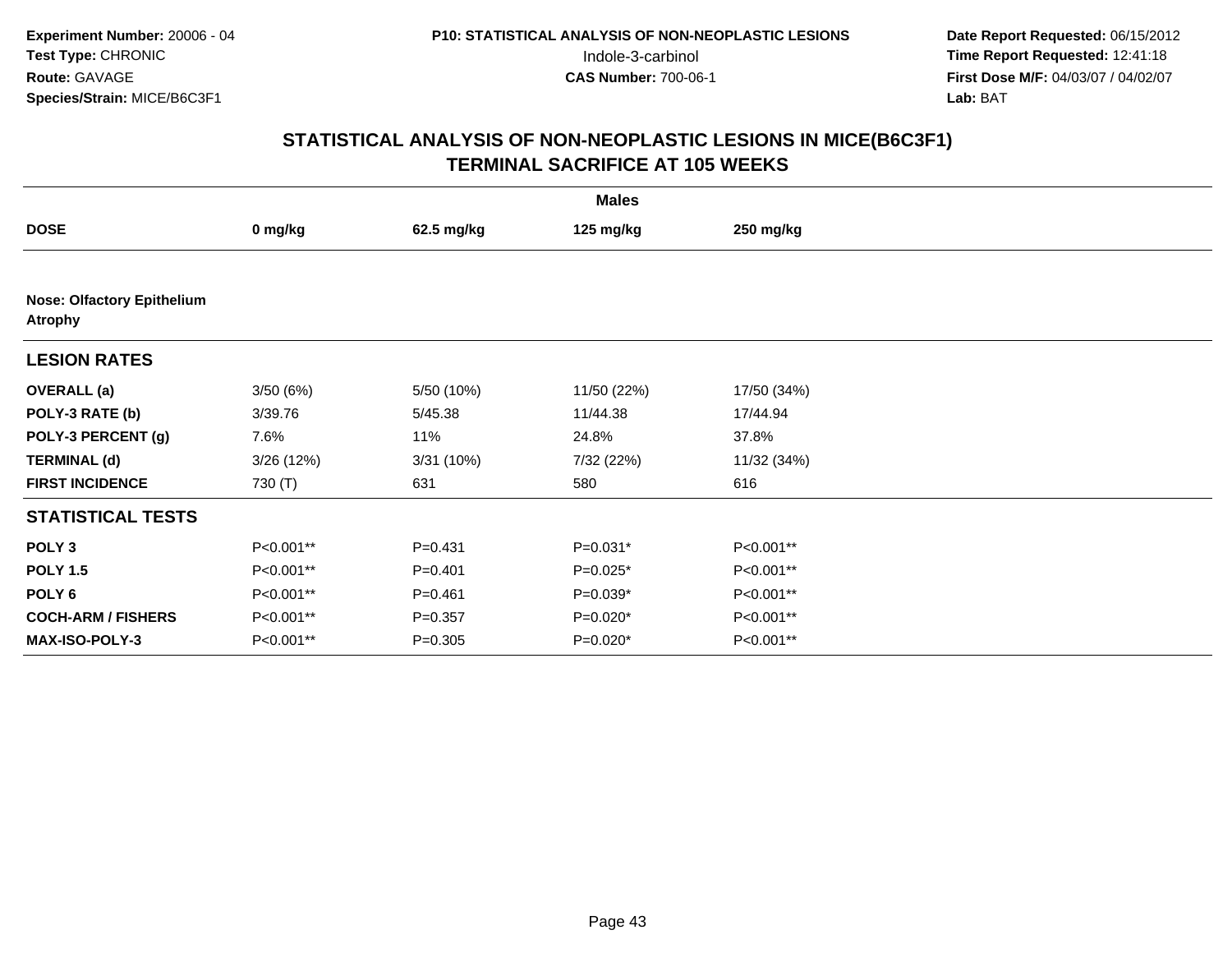| <b>Males</b>                                      |             |            |             |             |  |  |  |
|---------------------------------------------------|-------------|------------|-------------|-------------|--|--|--|
| <b>DOSE</b>                                       | 0 mg/kg     | 62.5 mg/kg | 125 mg/kg   | 250 mg/kg   |  |  |  |
|                                                   |             |            |             |             |  |  |  |
| <b>Nose: Olfactory Epithelium</b><br>Degeneration |             |            |             |             |  |  |  |
| <b>LESION RATES</b>                               |             |            |             |             |  |  |  |
| <b>OVERALL</b> (a)                                | 1/50(2%)    | 1/50(2%)   | 4/50(8%)    | 2/50(4%)    |  |  |  |
| POLY-3 RATE (b)                                   | 1/39.76     | 1/44.97    | 4/43.59     | 2/43.69     |  |  |  |
| POLY-3 PERCENT (g)                                | 2.5%        | 2.2%       | 9.2%        | 4.6%        |  |  |  |
| <b>TERMINAL (d)</b>                               | 1/26(4%)    | 1/31(3%)   | 4/32 (13%)  | 0/32(0%)    |  |  |  |
| <b>FIRST INCIDENCE</b>                            | 730 (T)     | 730 (T)    | 730 (T)     | 686         |  |  |  |
| <b>STATISTICAL TESTS</b>                          |             |            |             |             |  |  |  |
| POLY <sub>3</sub>                                 | $P = 0.342$ | P=0.733N   | $P = 0.207$ | $P = 0.533$ |  |  |  |
| <b>POLY 1.5</b>                                   | $P = 0.330$ | P=0.744N   | $P = 0.194$ | $P = 0.519$ |  |  |  |
| POLY 6                                            | $P = 0.358$ | P=0.722N   | $P=0.220$   | $P = 0.548$ |  |  |  |
| <b>COCH-ARM / FISHERS</b>                         | $P = 0.313$ | P=0.753N   | $P = 0.181$ | $P = 0.500$ |  |  |  |
| <b>MAX-ISO-POLY-3</b>                             | $P = 0.289$ | P=0.466N   | $P = 0.110$ | $P = 0.316$ |  |  |  |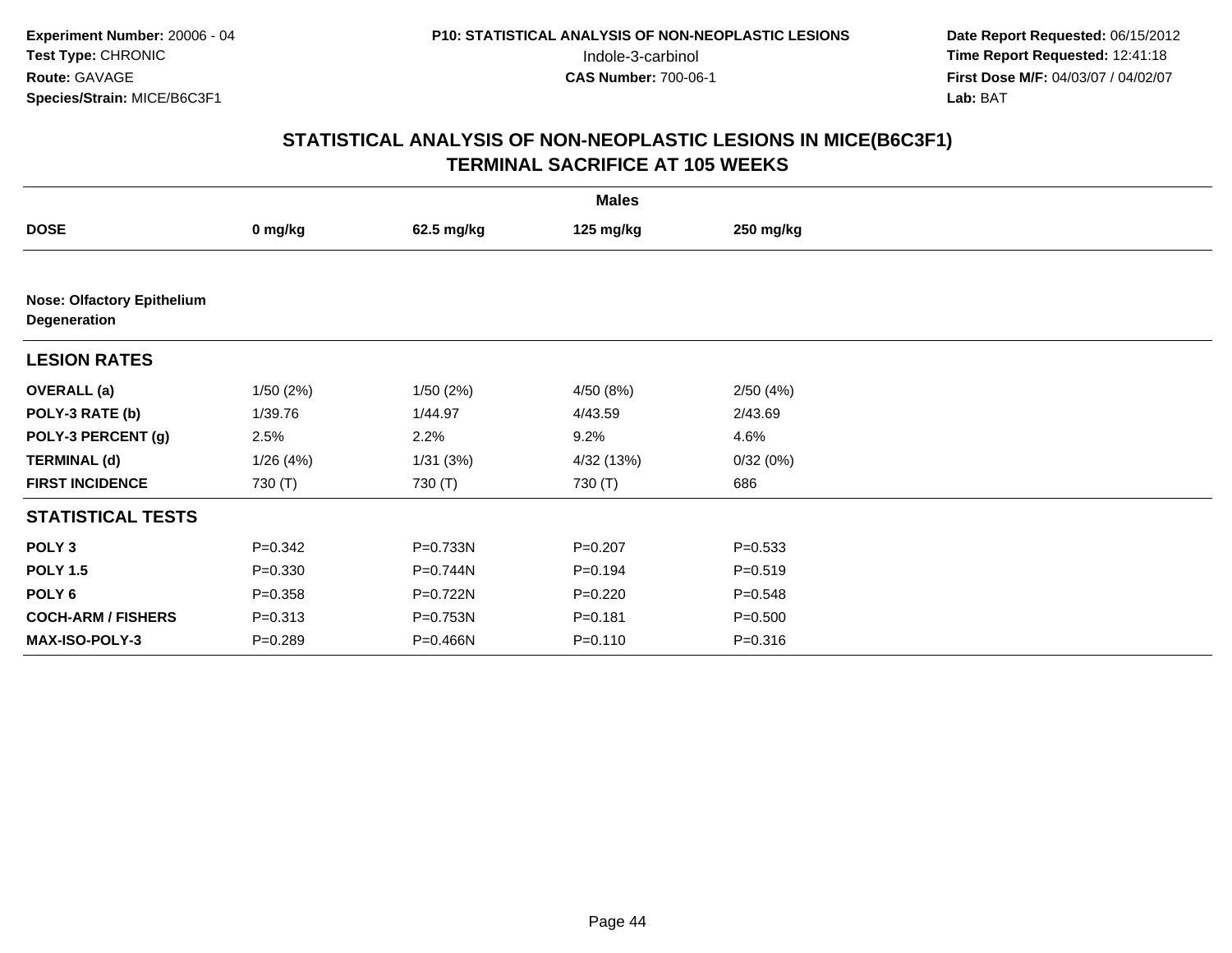| <b>Males</b>                                    |                   |            |                   |             |  |  |
|-------------------------------------------------|-------------------|------------|-------------------|-------------|--|--|
| <b>DOSE</b>                                     | 0 mg/kg           | 62.5 mg/kg | 125 mg/kg         | 250 mg/kg   |  |  |
|                                                 |                   |            |                   |             |  |  |
| <b>Nose: Olfactory Epithelium</b><br>Metaplasia |                   |            |                   |             |  |  |
| <b>LESION RATES</b>                             |                   |            |                   |             |  |  |
| <b>OVERALL</b> (a)                              | 0/50(0%)          | 0/50(0%)   | 0/50(0%)          | 2/50(4%)    |  |  |
| POLY-3 RATE (b)                                 | 0/39.76           | 0/44.97    | 0/43.59           | 2/43.47     |  |  |
| POLY-3 PERCENT (g)                              | 0%                | 0%         | 0%                | 4.6%        |  |  |
| <b>TERMINAL (d)</b>                             | 0/26(0%)          | 0/31(0%)   | 0/32(0%)          | 2/32(6%)    |  |  |
| <b>FIRST INCIDENCE</b>                          | $\qquad \qquad -$ | ---        | $\qquad \qquad -$ | 730 (T)     |  |  |
| <b>STATISTICAL TESTS</b>                        |                   |            |                   |             |  |  |
| POLY <sub>3</sub>                               | $P=0.046*$        | (e)        | (e)               | $P = 0.257$ |  |  |
| <b>POLY 1.5</b>                                 | $P=0.046*$        | (e)        | (e)               | $P = 0.249$ |  |  |
| POLY <sub>6</sub>                               | P=0.047*          | (e)        | (e)               | $P = 0.266$ |  |  |
| <b>COCH-ARM / FISHERS</b>                       | P=0.046*          | (e)        | (e)               | $P=0.247$   |  |  |
| MAX-ISO-POLY-3                                  | P=0.049*          | (e)        | (e)               | $P = 0.095$ |  |  |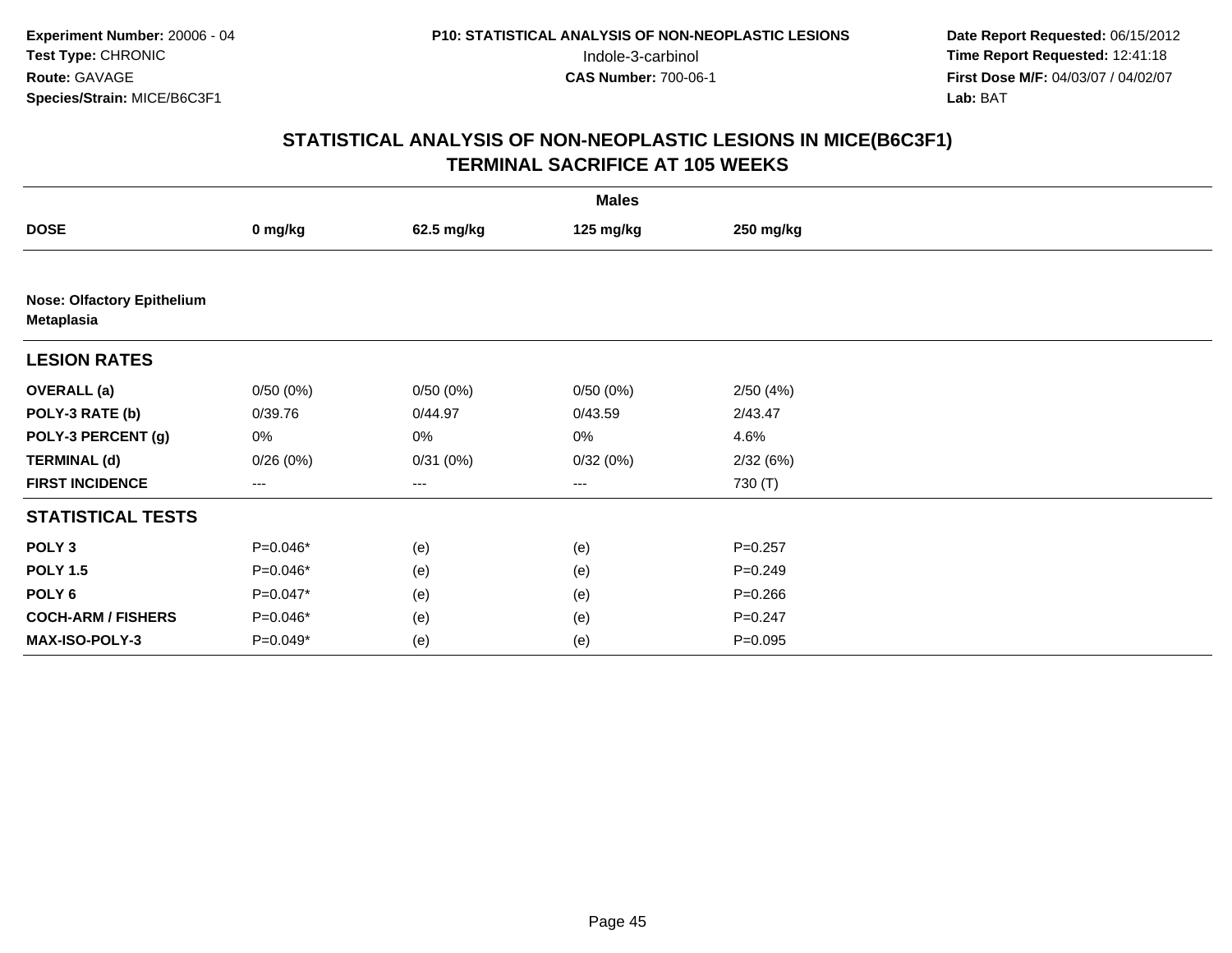| <b>Males</b>                                         |                   |            |                   |            |  |  |  |
|------------------------------------------------------|-------------------|------------|-------------------|------------|--|--|--|
| <b>DOSE</b>                                          | 0 mg/kg           | 62.5 mg/kg | 125 mg/kg         | 250 mg/kg  |  |  |  |
|                                                      |                   |            |                   |            |  |  |  |
| <b>Nose: Olfactory Epithelium</b><br><b>Necrosis</b> |                   |            |                   |            |  |  |  |
| <b>LESION RATES</b>                                  |                   |            |                   |            |  |  |  |
| <b>OVERALL</b> (a)                                   | 0/50(0%)          | 0/50(0%)   | 0/50(0%)          | 6/50 (12%) |  |  |  |
| POLY-3 RATE (b)                                      | 0/39.76           | 0/44.97    | 0/43.59           | 6/45.29    |  |  |  |
| POLY-3 PERCENT (g)                                   | 0%                | 0%         | 0%                | 13.3%      |  |  |  |
| <b>TERMINAL (d)</b>                                  | 0/26(0%)          | 0/31(0%)   | 0/32(0%)          | 2/32(6%)   |  |  |  |
| <b>FIRST INCIDENCE</b>                               | $\qquad \qquad -$ | ---        | $\qquad \qquad -$ | 495        |  |  |  |
| <b>STATISTICAL TESTS</b>                             |                   |            |                   |            |  |  |  |
| POLY <sub>3</sub>                                    | P<0.001**         | (e)        | (e)               | $P=0.023*$ |  |  |  |
| <b>POLY 1.5</b>                                      | P<0.001**         | (e)        | (e)               | $P=0.020*$ |  |  |  |
| POLY <sub>6</sub>                                    | P<0.001**         | (e)        | (e)               | P=0.028*   |  |  |  |
| <b>COCH-ARM / FISHERS</b>                            | P<0.001**         | (e)        | (e)               | $P=0.013*$ |  |  |  |
| MAX-ISO-POLY-3                                       | P<0.001**         | (e)        | (e)               | P=0.011*   |  |  |  |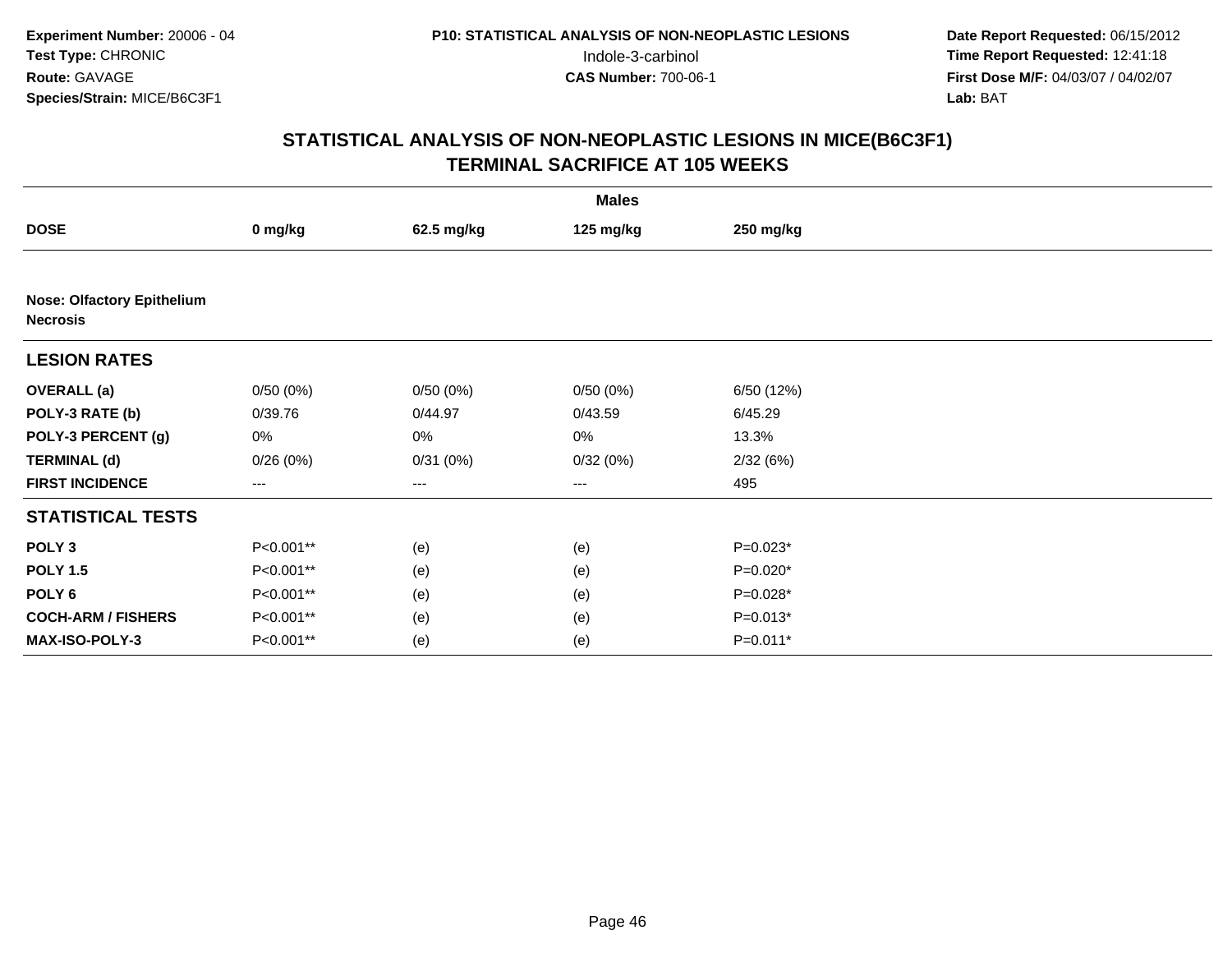| <b>Males</b>                                                       |             |              |             |             |  |  |  |
|--------------------------------------------------------------------|-------------|--------------|-------------|-------------|--|--|--|
| <b>DOSE</b>                                                        | 0 mg/kg     | 62.5 mg/kg   | 125 mg/kg   | 250 mg/kg   |  |  |  |
|                                                                    |             |              |             |             |  |  |  |
| <b>Nose: Olfactory Epithelium</b><br><b>Respiratory Metaplasia</b> |             |              |             |             |  |  |  |
| <b>LESION RATES</b>                                                |             |              |             |             |  |  |  |
| <b>OVERALL</b> (a)                                                 | 14/50 (28%) | 14/50 (28%)  | 20/50 (40%) | 27/50 (54%) |  |  |  |
| POLY-3 RATE (b)                                                    | 14/41.74    | 14/46.17     | 20/45.19    | 27/46.83    |  |  |  |
| POLY-3 PERCENT (g)                                                 | 33.5%       | 30.3%        | 44.3%       | 57.7%       |  |  |  |
| <b>TERMINAL (d)</b>                                                | 10/26 (39%) | 10/31 (32%)  | 14/32 (44%) | 16/32 (50%) |  |  |  |
| <b>FIRST INCIDENCE</b>                                             | 463         | 573          | 580         | 495         |  |  |  |
| <b>STATISTICAL TESTS</b>                                           |             |              |             |             |  |  |  |
| POLY <sub>3</sub>                                                  | $P=0.003**$ | P=0.463N     | $P = 0.208$ | P=0.016*    |  |  |  |
| <b>POLY 1.5</b>                                                    | $P=0.002**$ | $P = 0.511N$ | $P = 0.175$ | P=0.010**   |  |  |  |
| POLY 6                                                             | P=0.004**   | $P = 0.415N$ | $P=0.248$   | $P=0.029*$  |  |  |  |
| <b>COCH-ARM / FISHERS</b>                                          | $P=0.002**$ | $P = 0.588N$ | $P = 0.146$ | P=0.007**   |  |  |  |
| <b>MAX-ISO-POLY-3</b>                                              | $P=0.004**$ | P=0.377N     | $P = 0.159$ | $P=0.013*$  |  |  |  |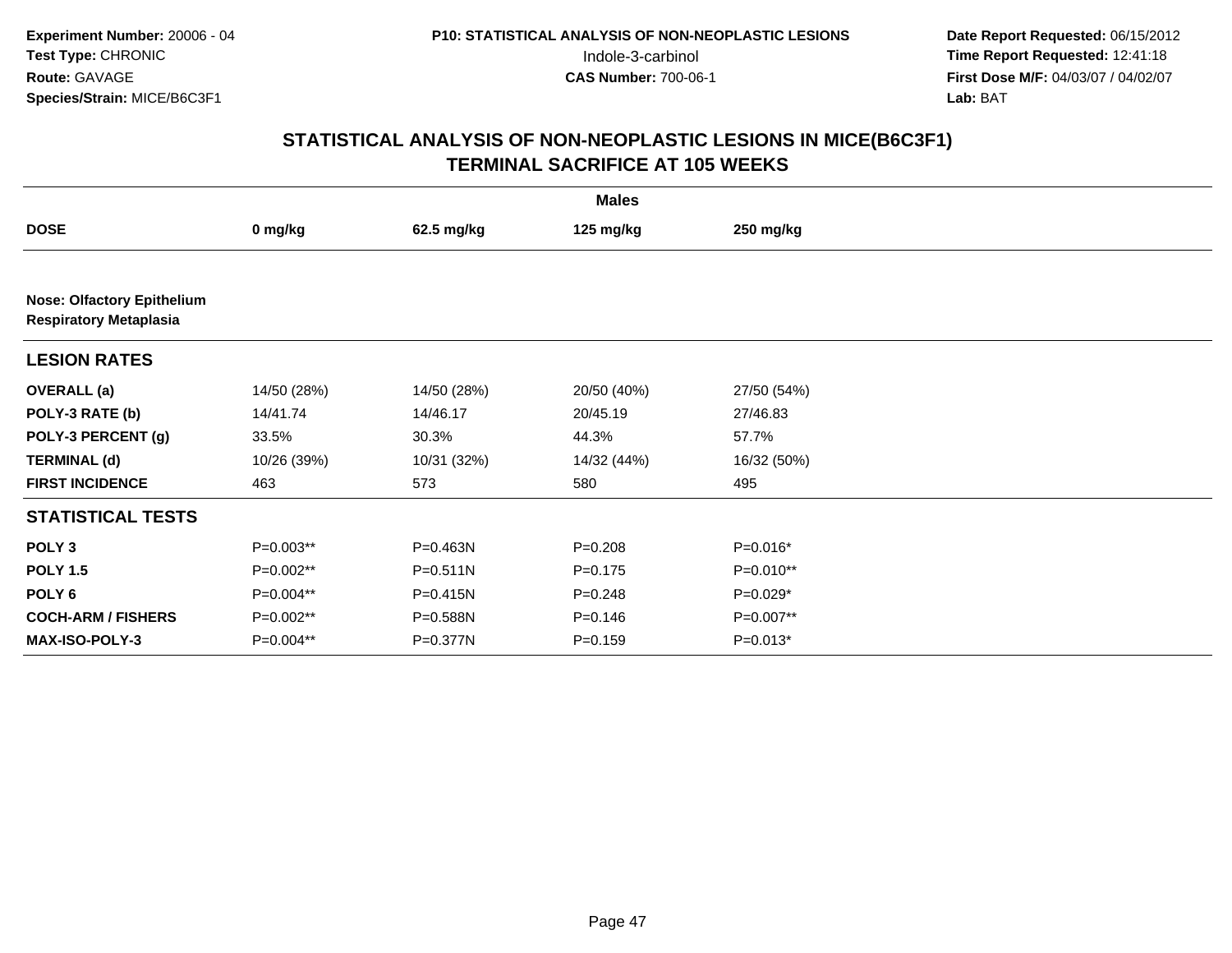|                                                                             | <b>Males</b> |             |             |             |  |  |  |
|-----------------------------------------------------------------------------|--------------|-------------|-------------|-------------|--|--|--|
| <b>DOSE</b>                                                                 | 0 mg/kg      | 62.5 mg/kg  | 125 mg/kg   | 250 mg/kg   |  |  |  |
|                                                                             |              |             |             |             |  |  |  |
| <b>Nose: Respiratory Epithelium</b><br><b>Accumulation, Hyaline Droplet</b> |              |             |             |             |  |  |  |
| <b>LESION RATES</b>                                                         |              |             |             |             |  |  |  |
| <b>OVERALL</b> (a)                                                          | 18/50 (36%)  | 34/50 (68%) | 30/50 (60%) | 26/50 (52%) |  |  |  |
| POLY-3 RATE (b)                                                             | 18/42.15     | 34/48.40    | 30/47.33    | 26/47.22    |  |  |  |
| POLY-3 PERCENT (g)                                                          | 42.7%        | 70.3%       | 63.4%       | 55.1%       |  |  |  |
| <b>TERMINAL (d)</b>                                                         | 12/26 (46%)  | 22/31 (71%) | 19/32 (59%) | 15/32 (47%) |  |  |  |
| <b>FIRST INCIDENCE</b>                                                      | 483          | 381         | 437         | 437         |  |  |  |
| <b>STATISTICAL TESTS</b>                                                    |              |             |             |             |  |  |  |
| POLY <sub>3</sub>                                                           | $P=0.418$    | $P=0.005**$ | $P=0.035*$  | $P = 0.166$ |  |  |  |
| <b>POLY 1.5</b>                                                             | $P=0.329$    | $P=0.003**$ | $P=0.021*$  | $P=0.123$   |  |  |  |
| POLY <sub>6</sub>                                                           | $P=0.526$    | P=0.010**   | $P = 0.060$ | $P=0.228$   |  |  |  |
| <b>COCH-ARM / FISHERS</b>                                                   | $P=0.221$    | P<0.001**   | $P=0.014*$  | $P=0.079$   |  |  |  |
| MAX-ISO-POLY-3                                                              | P=0.048*     | P=0.004**   | P=0.027*    | $P = 0.130$ |  |  |  |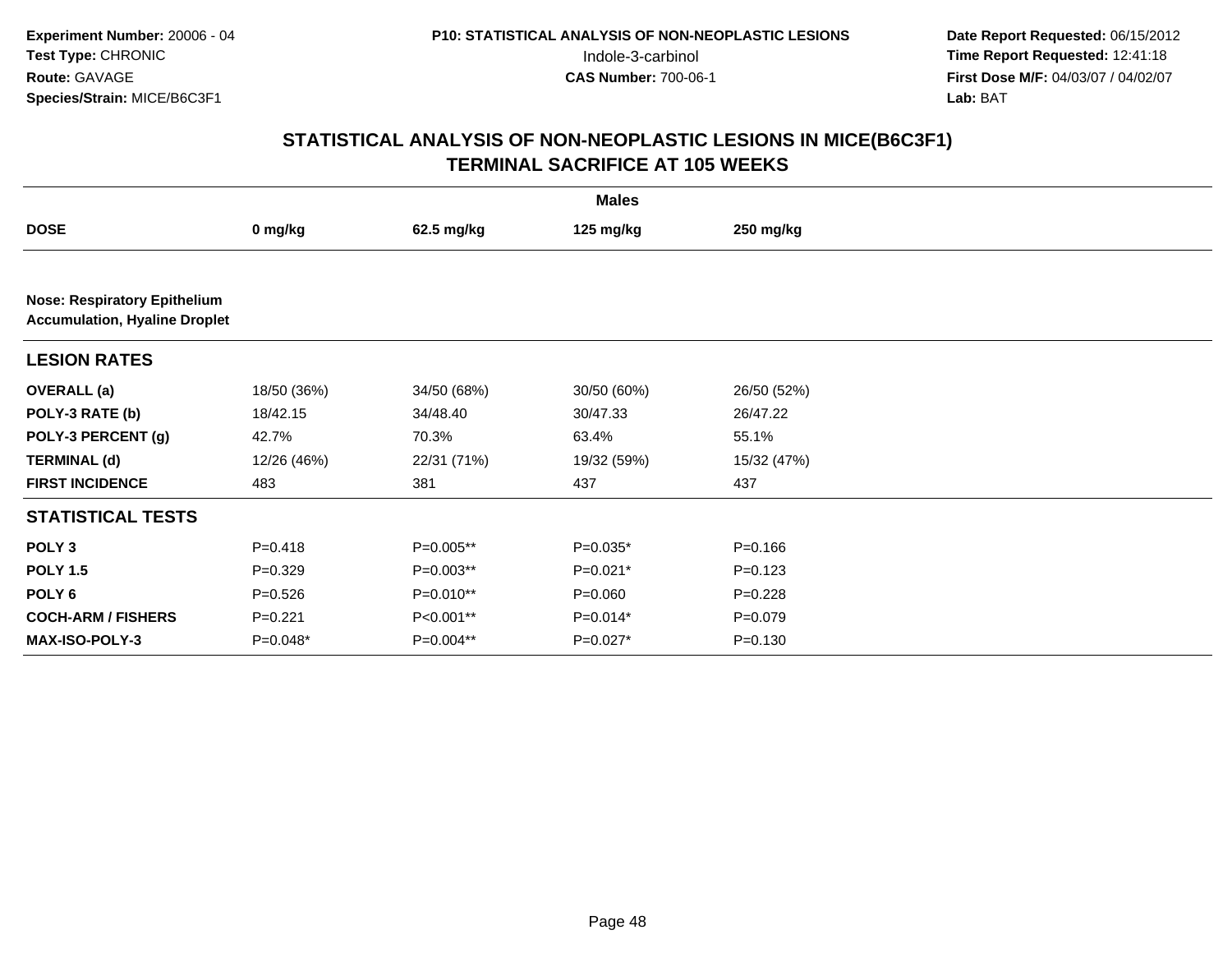| <b>Males</b>              |                                     |             |             |             |  |  |  |  |
|---------------------------|-------------------------------------|-------------|-------------|-------------|--|--|--|--|
| <b>DOSE</b>               | 0 mg/kg                             | 62.5 mg/kg  | 125 mg/kg   | 250 mg/kg   |  |  |  |  |
|                           |                                     |             |             |             |  |  |  |  |
| Hyperplasia               | <b>Nose: Respiratory Epithelium</b> |             |             |             |  |  |  |  |
| <b>LESION RATES</b>       |                                     |             |             |             |  |  |  |  |
| <b>OVERALL</b> (a)        | 35/50 (70%)                         | 40/50 (80%) | 41/50 (82%) | 45/50 (90%) |  |  |  |  |
| POLY-3 RATE (b)           | 35/45.78                            | 40/48.26    | 41/48.50    | 45/48.75    |  |  |  |  |
| POLY-3 PERCENT (g)        | 76.5%                               | 82.9%       | 84.5%       | 92.3%       |  |  |  |  |
| <b>TERMINAL (d)</b>       | 20/26 (77%)                         | 27/31 (87%) | 27/32 (84%) | 29/32 (91%) |  |  |  |  |
| <b>FIRST INCIDENCE</b>    | 354                                 | 381         | 437         | 437         |  |  |  |  |
| <b>STATISTICAL TESTS</b>  |                                     |             |             |             |  |  |  |  |
| POLY <sub>3</sub>         | $P=0.019*$                          | $P = 0.291$ | $P=0.221$   | $P=0.022*$  |  |  |  |  |
| <b>POLY 1.5</b>           | $P=0.012*$                          | $P = 0.241$ | $P=0.154$   | $P=0.014*$  |  |  |  |  |
| POLY <sub>6</sub>         | $P=0.039*$                          | $P = 0.346$ | $P=0.332$   | $P=0.046*$  |  |  |  |  |
| <b>COCH-ARM / FISHERS</b> | P=0.010**                           | $P = 0.178$ | $P = 0.121$ | $P=0.011*$  |  |  |  |  |
| MAX-ISO-POLY-3            | $P=0.023*$                          | $P = 0.211$ | $P = 0.156$ | $P=0.012*$  |  |  |  |  |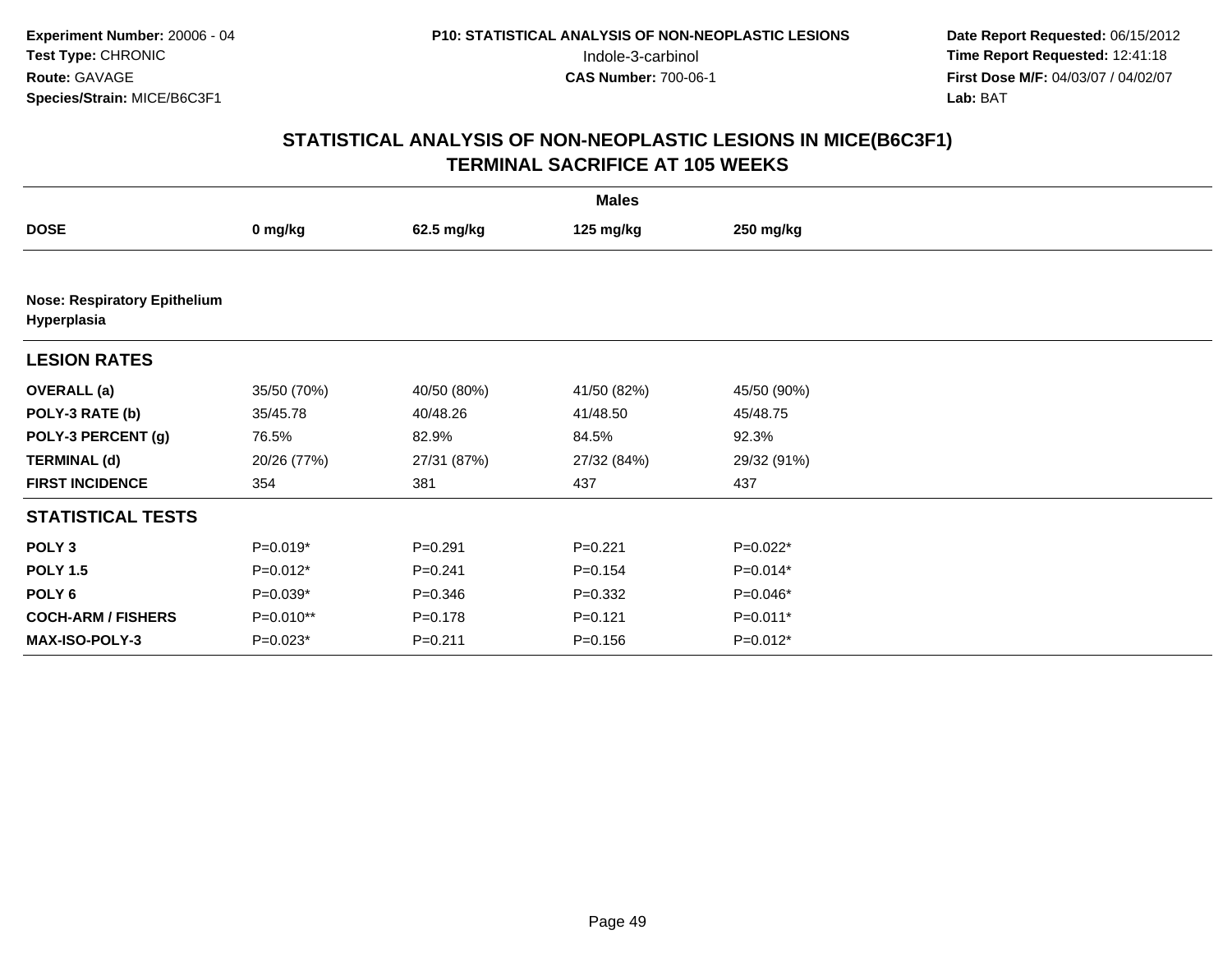|                                                        | <b>Males</b> |            |           |             |  |  |  |  |
|--------------------------------------------------------|--------------|------------|-----------|-------------|--|--|--|--|
| <b>DOSE</b>                                            | 0 mg/kg      | 62.5 mg/kg | 125 mg/kg | 250 mg/kg   |  |  |  |  |
|                                                        |              |            |           |             |  |  |  |  |
| <b>Nose: Respiratory Epithelium</b><br><b>Necrosis</b> |              |            |           |             |  |  |  |  |
| <b>LESION RATES</b>                                    |              |            |           |             |  |  |  |  |
| <b>OVERALL</b> (a)                                     | 0/50(0%)     | 0/50(0%)   | 0/50(0%)  | 2/50(4%)    |  |  |  |  |
| POLY-3 RATE (b)                                        | 0/39.76      | 0/44.97    | 0/43.59   | 2/44.26     |  |  |  |  |
| POLY-3 PERCENT (g)                                     | 0%           | 0%         | 0%        | 4.5%        |  |  |  |  |
| <b>TERMINAL (d)</b>                                    | 0/26(0%)     | 0/31(0%)   | 0/32(0%)  | 0/32(0%)    |  |  |  |  |
| <b>FIRST INCIDENCE</b>                                 | ---          | ---        | $--$      | 596         |  |  |  |  |
| <b>STATISTICAL TESTS</b>                               |              |            |           |             |  |  |  |  |
| POLY <sub>3</sub>                                      | $P=0.047*$   | (e)        | (e)       | $P = 0.262$ |  |  |  |  |
| <b>POLY 1.5</b>                                        | P=0.046*     | (e)        | (e)       | $P = 0.251$ |  |  |  |  |
| POLY 6                                                 | P=0.048*     | (e)        | (e)       | $P = 0.274$ |  |  |  |  |
| <b>COCH-ARM / FISHERS</b>                              | P=0.046*     | (e)        | (e)       | $P = 0.247$ |  |  |  |  |
| MAX-ISO-POLY-3                                         | $P = 0.053$  | (e)        | (e)       | $P = 0.099$ |  |  |  |  |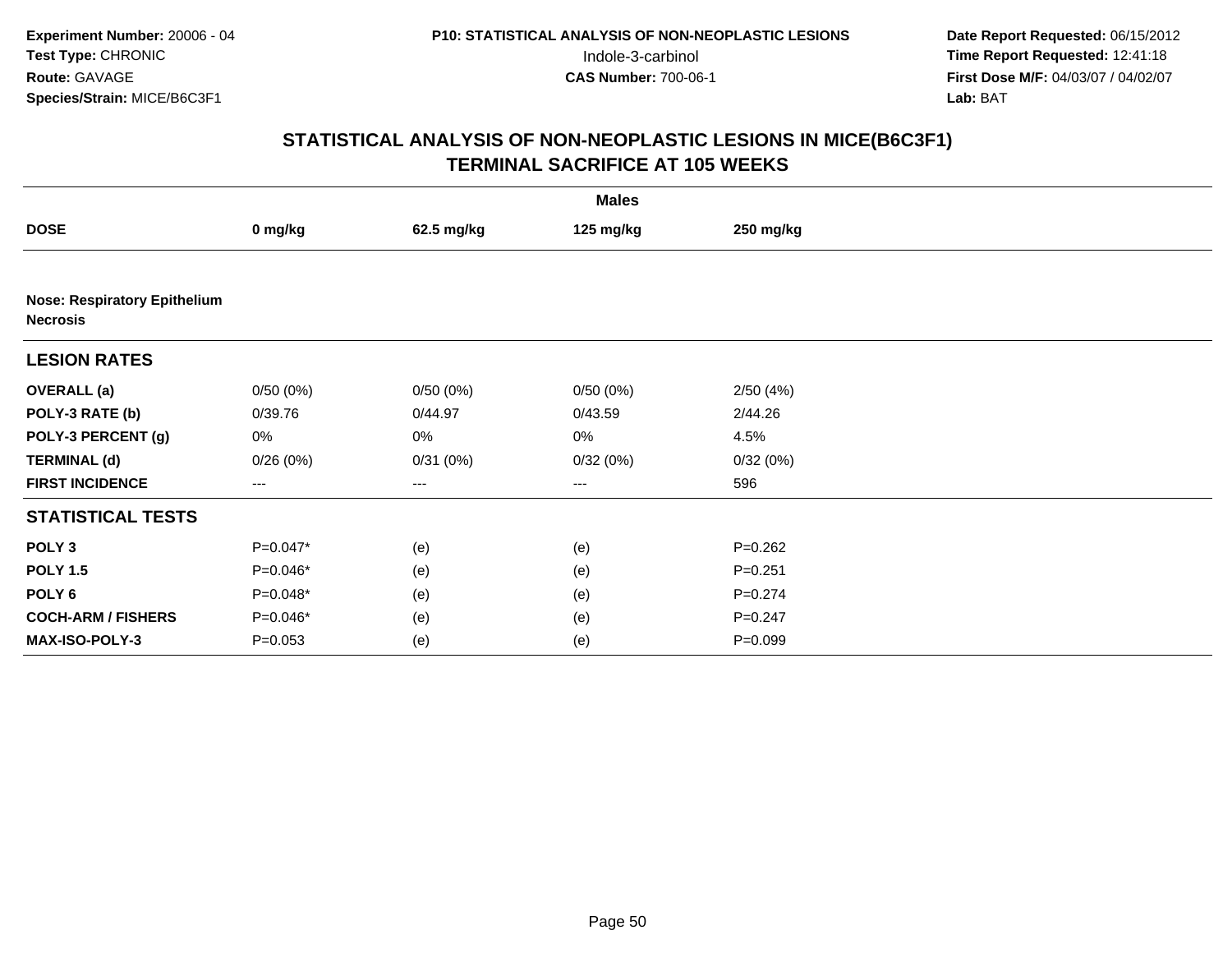| <b>Males</b>                                   |                   |            |           |             |  |  |  |
|------------------------------------------------|-------------------|------------|-----------|-------------|--|--|--|
| <b>DOSE</b>                                    | 0 mg/kg           | 62.5 mg/kg | 125 mg/kg | 250 mg/kg   |  |  |  |
|                                                |                   |            |           |             |  |  |  |
| <b>Pancreas</b><br><b>Inflammation Chronic</b> |                   |            |           |             |  |  |  |
| <b>LESION RATES</b>                            |                   |            |           |             |  |  |  |
| <b>OVERALL</b> (a)                             | 0/50(0%)          | 0/50(0%)   | 0/50(0%)  | 2/50(4%)    |  |  |  |
| POLY-3 RATE (b)                                | 0/39.76           | 0/44.97    | 0/43.59   | 2/44.03     |  |  |  |
| POLY-3 PERCENT (g)                             | 0%                | $0\%$      | 0%        | 4.5%        |  |  |  |
| <b>TERMINAL (d)</b>                            | 0/26(0%)          | 0/31(0%)   | 0/32(0%)  | 0/32(0%)    |  |  |  |
| <b>FIRST INCIDENCE</b>                         | $\qquad \qquad -$ | ---        | ---       | 616         |  |  |  |
| <b>STATISTICAL TESTS</b>                       |                   |            |           |             |  |  |  |
| POLY <sub>3</sub>                              | P=0.047*          | (e)        | (e)       | $P = 0.260$ |  |  |  |
| <b>POLY 1.5</b>                                | $P=0.046*$        | (e)        | (e)       | $P = 0.251$ |  |  |  |
| POLY <sub>6</sub>                              | $P=0.048*$        | (e)        | (e)       | $P=0.272$   |  |  |  |
| <b>COCH-ARM / FISHERS</b>                      | $P=0.046*$        | (e)        | (e)       | $P = 0.247$ |  |  |  |
| MAX-ISO-POLY-3                                 | $P = 0.052$       | (e)        | (e)       | $P = 0.098$ |  |  |  |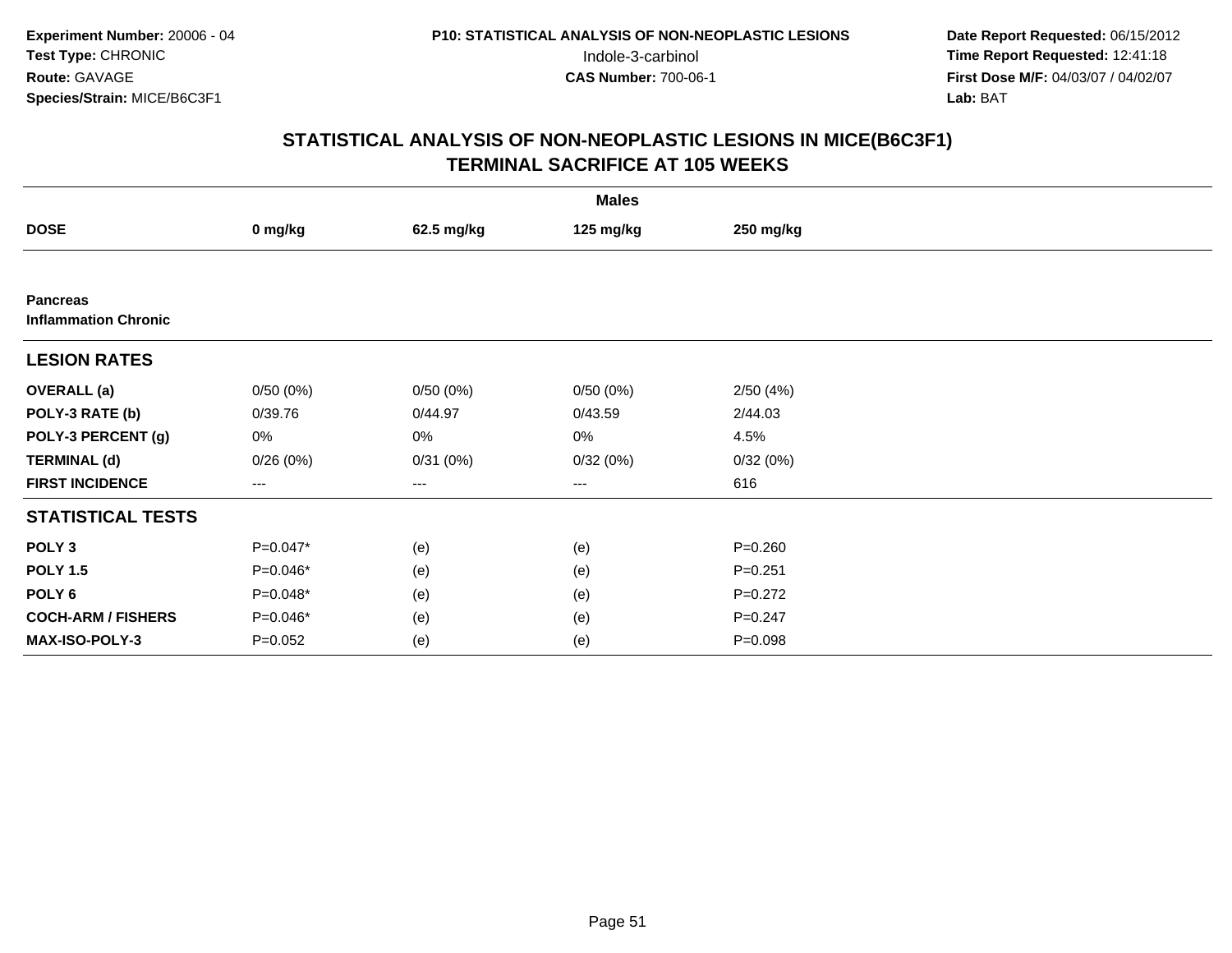|                                        | <b>Males</b>           |            |           |           |  |  |  |  |
|----------------------------------------|------------------------|------------|-----------|-----------|--|--|--|--|
| <b>DOSE</b>                            | 0 mg/kg                | 62.5 mg/kg | 125 mg/kg | 250 mg/kg |  |  |  |  |
|                                        |                        |            |           |           |  |  |  |  |
| <b>Pancreas: Acinus</b><br>Hyperplasia |                        |            |           |           |  |  |  |  |
| <b>LESION RATES</b>                    |                        |            |           |           |  |  |  |  |
| <b>OVERALL</b> (a)                     | 0/50(0%)               | 0/50(0%)   | 0/50(0%)  | 0/50(0%)  |  |  |  |  |
| POLY-3 RATE (b)                        | 0/39.76                | 0/44.97    | 0/43.59   | 0/43.47   |  |  |  |  |
| POLY-3 PERCENT (g)                     | 0%                     | 0%         | 0%        | 0%        |  |  |  |  |
| <b>TERMINAL (d)</b>                    | 0/26(0%)               | 0/31(0%)   | 0/32(0%)  | 0/32(0%)  |  |  |  |  |
| <b>FIRST INCIDENCE</b>                 | $\qquad \qquad \cdots$ | ---        | $---$     | $\cdots$  |  |  |  |  |
| <b>STATISTICAL TESTS</b>               |                        |            |           |           |  |  |  |  |
| POLY <sub>3</sub>                      | (n)                    | (n)        | (n)       | (n)       |  |  |  |  |
| <b>POLY 1.5</b>                        | (n)                    | (n)        | (n)       | (n)       |  |  |  |  |
| POLY <sub>6</sub>                      | (n)                    | (n)        | (n)       | (n)       |  |  |  |  |
| <b>COCH-ARM / FISHERS</b>              | (n)                    | (n)        | (n)       | (n)       |  |  |  |  |
| MAX-ISO-POLY-3                         | (n)                    | (n)        | (n)       | (n)       |  |  |  |  |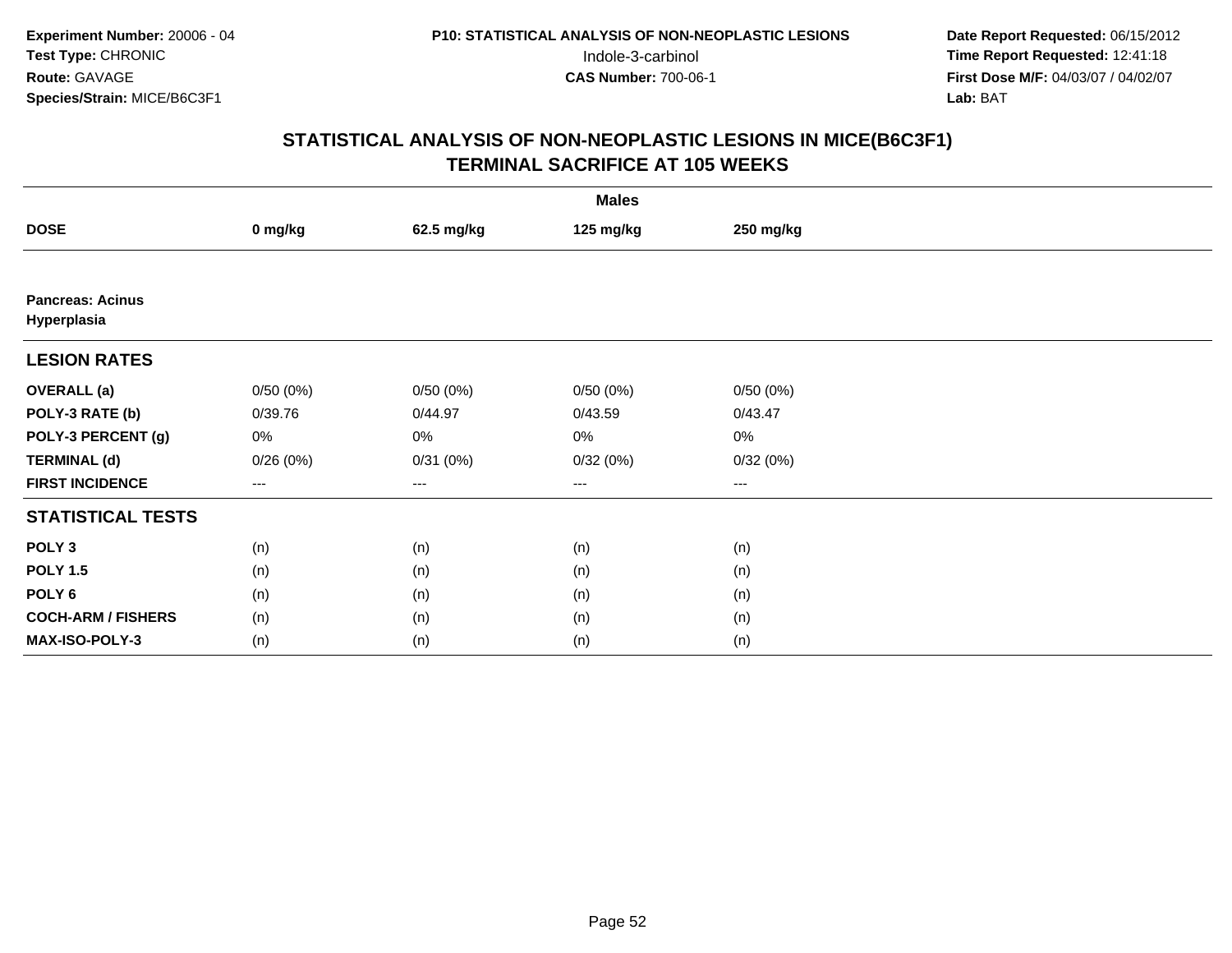| <b>DOSE</b>                    | 0 mg/kg  | 62.5 mg/kg   | 125 mg/kg    | 250 mg/kg |  |
|--------------------------------|----------|--------------|--------------|-----------|--|
|                                |          |              |              |           |  |
| <b>Pituitary Gland</b><br>Cyst |          |              |              |           |  |
| <b>LESION RATES</b>            |          |              |              |           |  |
| <b>OVERALL</b> (a)             | 2/50(4%) | 1/50(2%)     | 1/50(2%)     | 1/50(2%)  |  |
| POLY-3 RATE (b)                | 2/40.18  | 1/44.97      | 1/43.59      | 1/43.47   |  |
| POLY-3 PERCENT (g)             | 5%       | 2.2%         | 2.3%         | 2.3%      |  |
| <b>TERMINAL (d)</b>            | 1/26(4%) | 1/31(3%)     | 1/32(3%)     | 1/32(3%)  |  |
| <b>FIRST INCIDENCE</b>         | 610      | 730 (T)      | 730 (T)      | 730 (T)   |  |
| <b>STATISTICAL TESTS</b>       |          |              |              |           |  |
| POLY <sub>3</sub>              | P=0.406N | $P = 0.461N$ | P=0.472N     | P=0.473N  |  |
| <b>POLY 1.5</b>                | P=0.407N | P=0.476N     | P=0.484N     | P=0.483N  |  |
| POLY <sub>6</sub>              | P=0.404N | P=0.448N     | $P = 0.461N$ | P=0.462N  |  |
| <b>COCH-ARM / FISHERS</b>      | P=0.409N | P=0.500N     | P=0.500N     | P=0.500N  |  |
| <b>MAX-ISO-POLY-3</b>          | P=0.395N | P=0.259N     | P=0.265N     | P=0.265N  |  |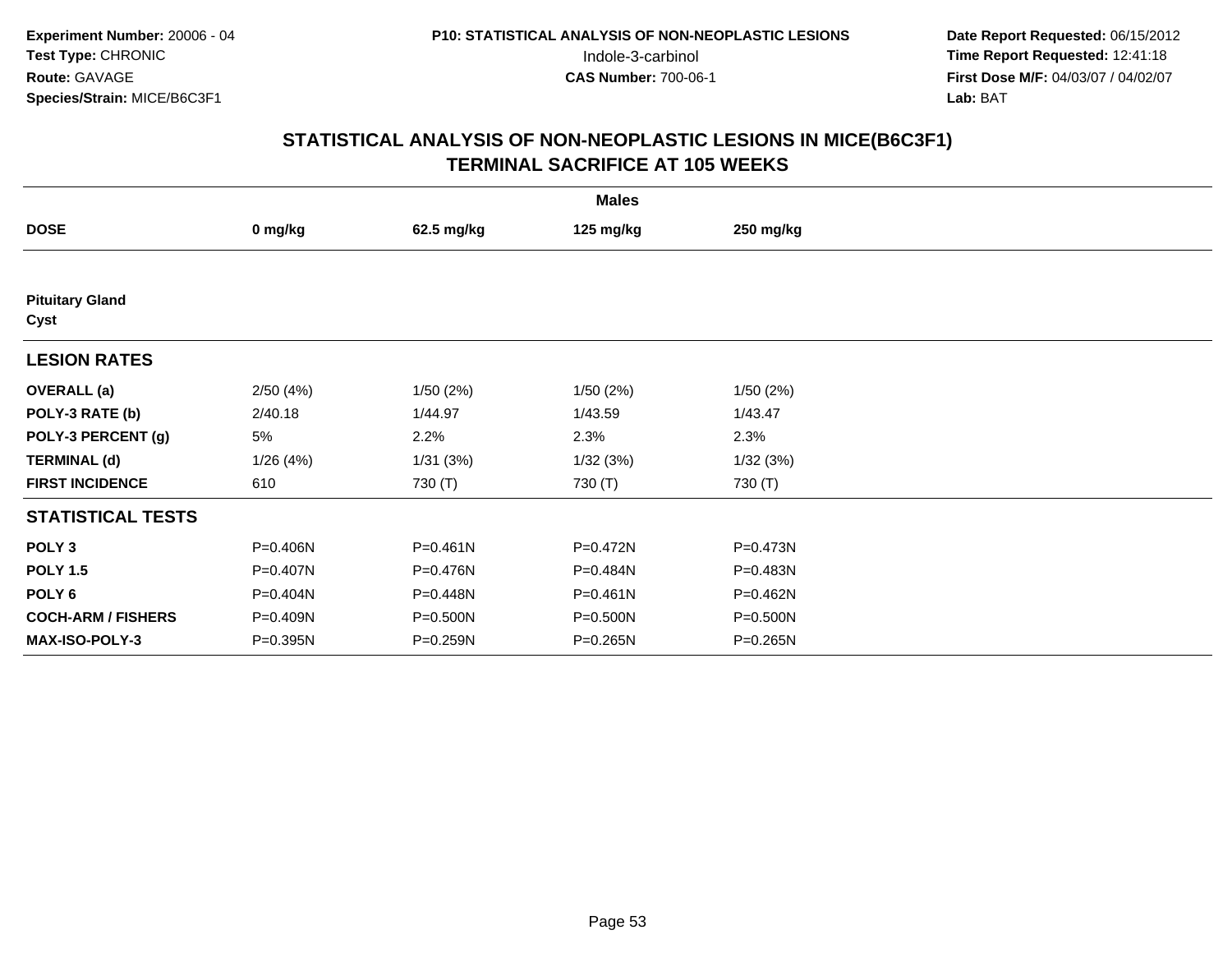|                                                      | <b>Males</b> |            |           |           |  |  |  |  |
|------------------------------------------------------|--------------|------------|-----------|-----------|--|--|--|--|
| <b>DOSE</b>                                          | 0 mg/kg      | 62.5 mg/kg | 125 mg/kg | 250 mg/kg |  |  |  |  |
|                                                      |              |            |           |           |  |  |  |  |
| <b>Pituitary Gland: Pars Distalis</b><br>Hyperplasia |              |            |           |           |  |  |  |  |
| <b>LESION RATES</b>                                  |              |            |           |           |  |  |  |  |
| <b>OVERALL</b> (a)                                   | 0/50(0%)     | 0/50(0%)   | 0/50(0%)  | 0/50(0%)  |  |  |  |  |
| POLY-3 RATE (b)                                      | 0/39.76      | 0/44.97    | 0/43.59   | 0/43.47   |  |  |  |  |
| POLY-3 PERCENT (g)                                   | 0%           | 0%         | 0%        | 0%        |  |  |  |  |
| <b>TERMINAL (d)</b>                                  | 0/26(0%)     | 0/31(0%)   | 0/32(0%)  | 0/32(0%)  |  |  |  |  |
| <b>FIRST INCIDENCE</b>                               | $---$        | $---$      | ---       | $---$     |  |  |  |  |
| <b>STATISTICAL TESTS</b>                             |              |            |           |           |  |  |  |  |
| POLY <sub>3</sub>                                    | (n)          | (n)        | (n)       | (n)       |  |  |  |  |
| <b>POLY 1.5</b>                                      | (n)          | (n)        | (n)       | (n)       |  |  |  |  |
| POLY <sub>6</sub>                                    | (n)          | (n)        | (n)       | (n)       |  |  |  |  |
| <b>COCH-ARM / FISHERS</b>                            | (n)          | (n)        | (n)       | (n)       |  |  |  |  |
| MAX-ISO-POLY-3                                       | (n)          | (n)        | (n)       | (n)       |  |  |  |  |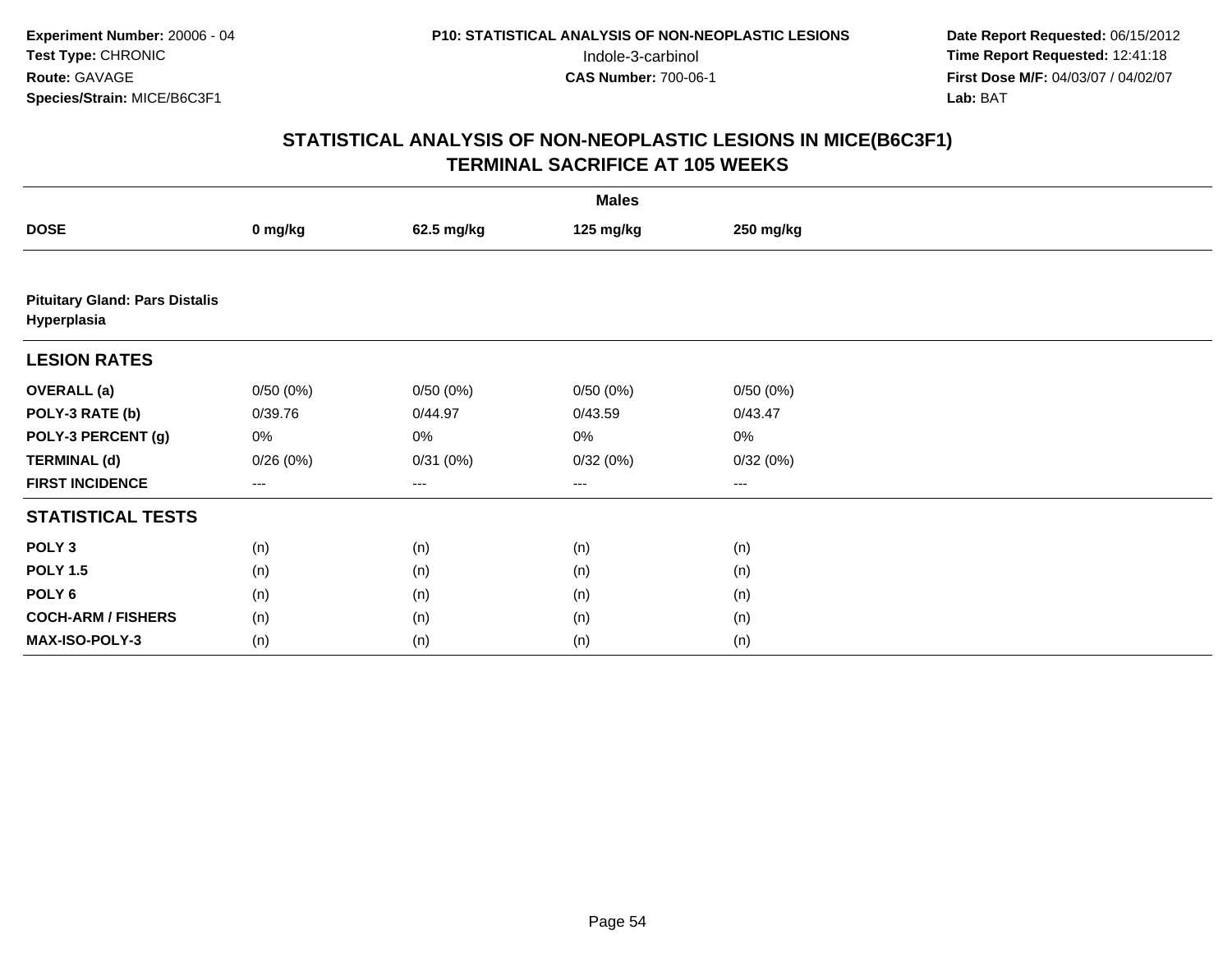| <b>Males</b>                   |              |              |            |            |  |  |  |
|--------------------------------|--------------|--------------|------------|------------|--|--|--|
| <b>DOSE</b>                    | 0 mg/kg      | 62.5 mg/kg   | 125 mg/kg  | 250 mg/kg  |  |  |  |
|                                |              |              |            |            |  |  |  |
| <b>Preputial Gland</b><br>Cyst |              |              |            |            |  |  |  |
| <b>LESION RATES</b>            |              |              |            |            |  |  |  |
| <b>OVERALL</b> (a)             | 14/50 (28%)  | 10/50 (20%)  | 6/50 (12%) | 6/50 (12%) |  |  |  |
| POLY-3 RATE (b)                | 14/43.41     | 10/45.75     | 6/44.20    | 6/44.06    |  |  |  |
| POLY-3 PERCENT (g)             | 32.3%        | 21.9%        | 13.6%      | 13.6%      |  |  |  |
| <b>TERMINAL (d)</b>            | 5/26 (19%)   | 7/31 (23%)   | 3/32(9%)   | 4/32 (13%) |  |  |  |
| <b>FIRST INCIDENCE</b>         | 483          | 604          | 655        | 596        |  |  |  |
| <b>STATISTICAL TESTS</b>       |              |              |            |            |  |  |  |
| POLY <sub>3</sub>              | P=0.021N*    | P=0.192N     | P=0.031N*  | P=0.032N*  |  |  |  |
| <b>POLY 1.5</b>                | P=0.021N*    | P=0.207N     | P=0.034N*  | P=0.033N*  |  |  |  |
| POLY <sub>6</sub>              | $P=0.021N^*$ | $P = 0.185N$ | P=0.030N*  | P=0.031N*  |  |  |  |
| <b>COCH-ARM / FISHERS</b>      | P=0.023N*    | $P = 0.241N$ | P=0.039N*  | P=0.039N*  |  |  |  |
| MAX-ISO-POLY-3                 | P=0.022N*    | P=0.139N     | P=0.018N*  | P=0.018N*  |  |  |  |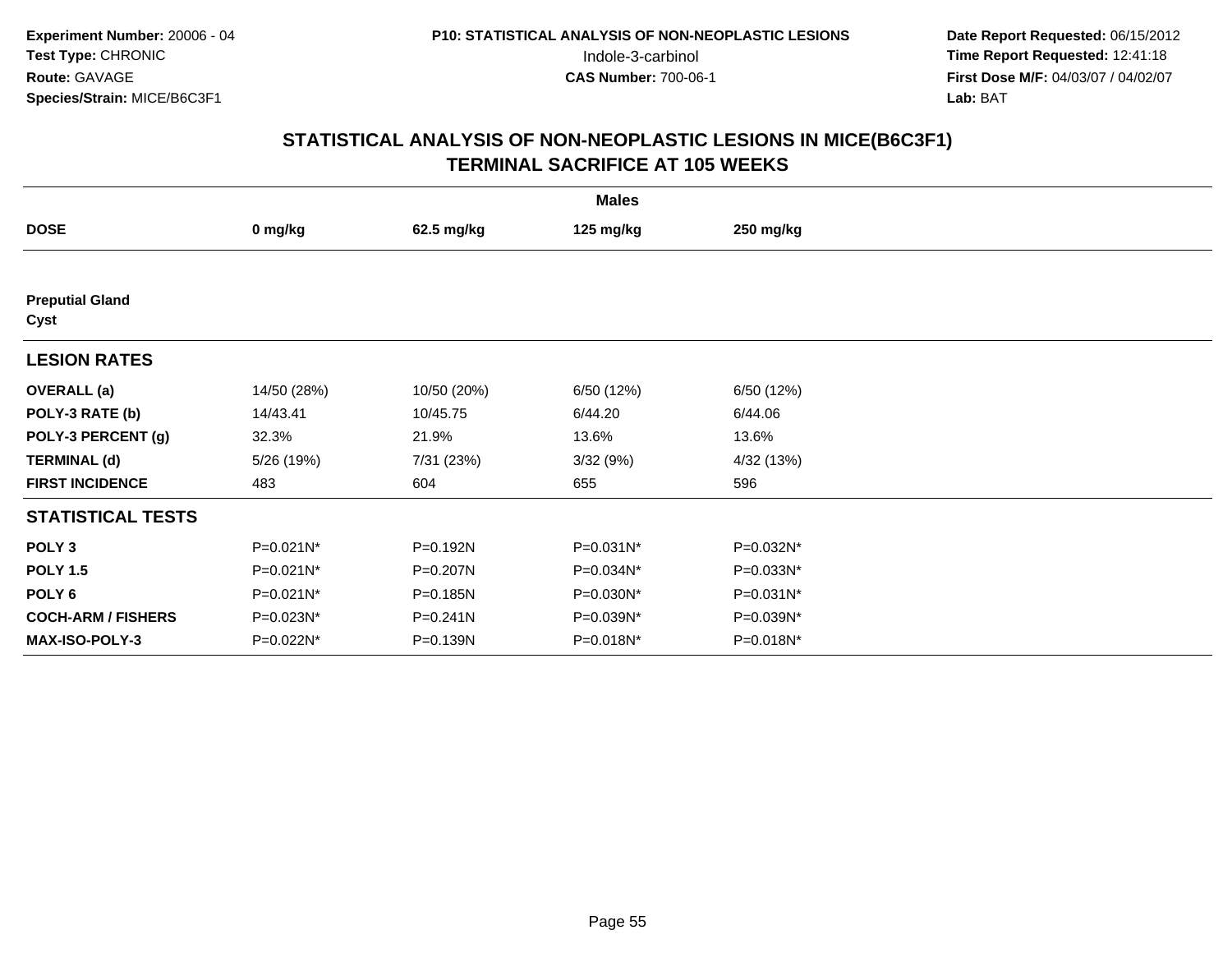|                                        | <b>Males</b> |              |           |              |  |  |  |  |
|----------------------------------------|--------------|--------------|-----------|--------------|--|--|--|--|
| <b>DOSE</b>                            | 0 mg/kg      | 62.5 mg/kg   | 125 mg/kg | 250 mg/kg    |  |  |  |  |
|                                        |              |              |           |              |  |  |  |  |
| <b>Preputial Gland</b><br>Inflammation |              |              |           |              |  |  |  |  |
| <b>LESION RATES</b>                    |              |              |           |              |  |  |  |  |
| <b>OVERALL</b> (a)                     | 2/50(4%)     | 0/50(0%)     | 0/50(0%)  | 0/50(0%)     |  |  |  |  |
| POLY-3 RATE (b)                        | 2/40.54      | 0/44.97      | 0/43.59   | 0/43.47      |  |  |  |  |
| POLY-3 PERCENT (g)                     | 4.9%         | 0%           | 0%        | 0%           |  |  |  |  |
| <b>TERMINAL (d)</b>                    | 0/26(0%)     | 0/31(0%)     | 0/32(0%)  | 0/32(0%)     |  |  |  |  |
| <b>FIRST INCIDENCE</b>                 | 610          | ---          | ---       | ---          |  |  |  |  |
| <b>STATISTICAL TESTS</b>               |              |              |           |              |  |  |  |  |
| POLY <sub>3</sub>                      | P=0.123N     | P=0.215N     | P=0.221N  | P=0.222N     |  |  |  |  |
| <b>POLY 1.5</b>                        | $P = 0.119N$ | $P = 0.223N$ | P=0.228N  | P=0.228N     |  |  |  |  |
| POLY <sub>6</sub>                      | P=0.126N     | P=0.208N     | P=0.216N  | $P = 0.216N$ |  |  |  |  |
| <b>COCH-ARM / FISHERS</b>              | P=0.115N     | P=0.247N     | P=0.247N  | P=0.247N     |  |  |  |  |
| <b>MAX-ISO-POLY-3</b>                  | P=0.032N*    | P=0.075N     | P=0.075N  | P=0.075N     |  |  |  |  |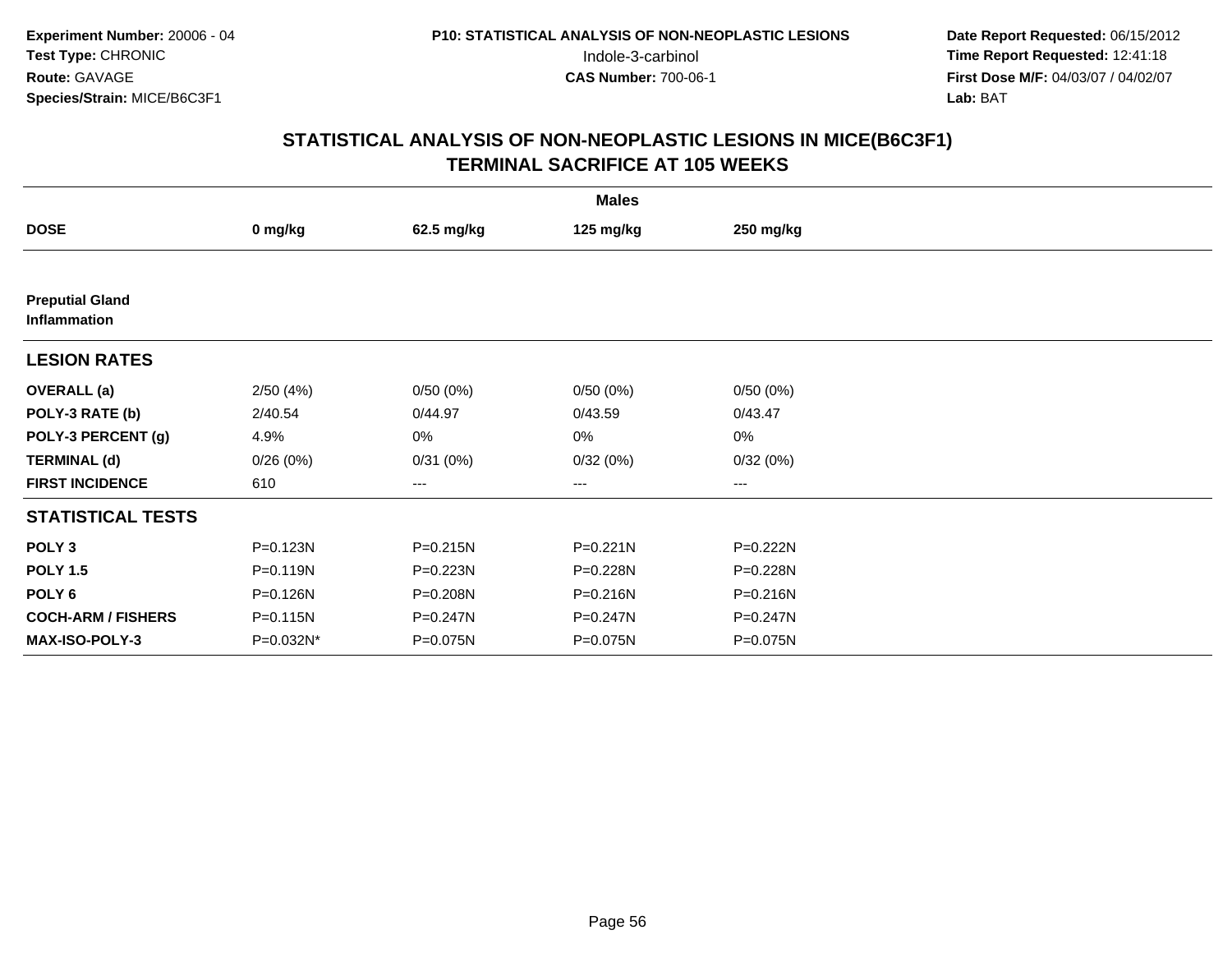| <b>Males</b>                                                |             |             |           |             |  |  |  |
|-------------------------------------------------------------|-------------|-------------|-----------|-------------|--|--|--|
| <b>DOSE</b>                                                 | 0 mg/kg     | 62.5 mg/kg  | 125 mg/kg | 250 mg/kg   |  |  |  |
|                                                             |             |             |           |             |  |  |  |
| <b>Preputial Gland</b><br><b>Inflammation Granulomatous</b> |             |             |           |             |  |  |  |
| <b>LESION RATES</b>                                         |             |             |           |             |  |  |  |
| <b>OVERALL</b> (a)                                          | 0/50(0%)    | 2/50(4%)    | 0/50(0%)  | 2/50(4%)    |  |  |  |
| POLY-3 RATE (b)                                             | 0/39.76     | 2/44.97     | 0/43.59   | 2/43.47     |  |  |  |
| POLY-3 PERCENT (g)                                          | 0%          | 4.5%        | 0%        | 4.6%        |  |  |  |
| <b>TERMINAL (d)</b>                                         | 0/26(0%)    | 2/31(7%)    | 0/32(0%)  | 2/32(6%)    |  |  |  |
| <b>FIRST INCIDENCE</b>                                      | ---         | 730 (T)     | $\cdots$  | 730 (T)     |  |  |  |
| <b>STATISTICAL TESTS</b>                                    |             |             |           |             |  |  |  |
| POLY <sub>3</sub>                                           | $P = 0.274$ | $P = 0.266$ | (e)       | $P = 0.257$ |  |  |  |
| <b>POLY 1.5</b>                                             | $P = 0.263$ | $P = 0.254$ | (e)       | $P=0.249$   |  |  |  |
| POLY 6                                                      | $P = 0.286$ | $P = 0.276$ | (e)       | $P = 0.266$ |  |  |  |
| <b>COCH-ARM / FISHERS</b>                                   | $P = 0.247$ | $P = 0.247$ | (e)       | $P = 0.247$ |  |  |  |
| <b>MAX-ISO-POLY-3</b>                                       | $P = 0.150$ | $P = 0.103$ | (e)       | $P = 0.095$ |  |  |  |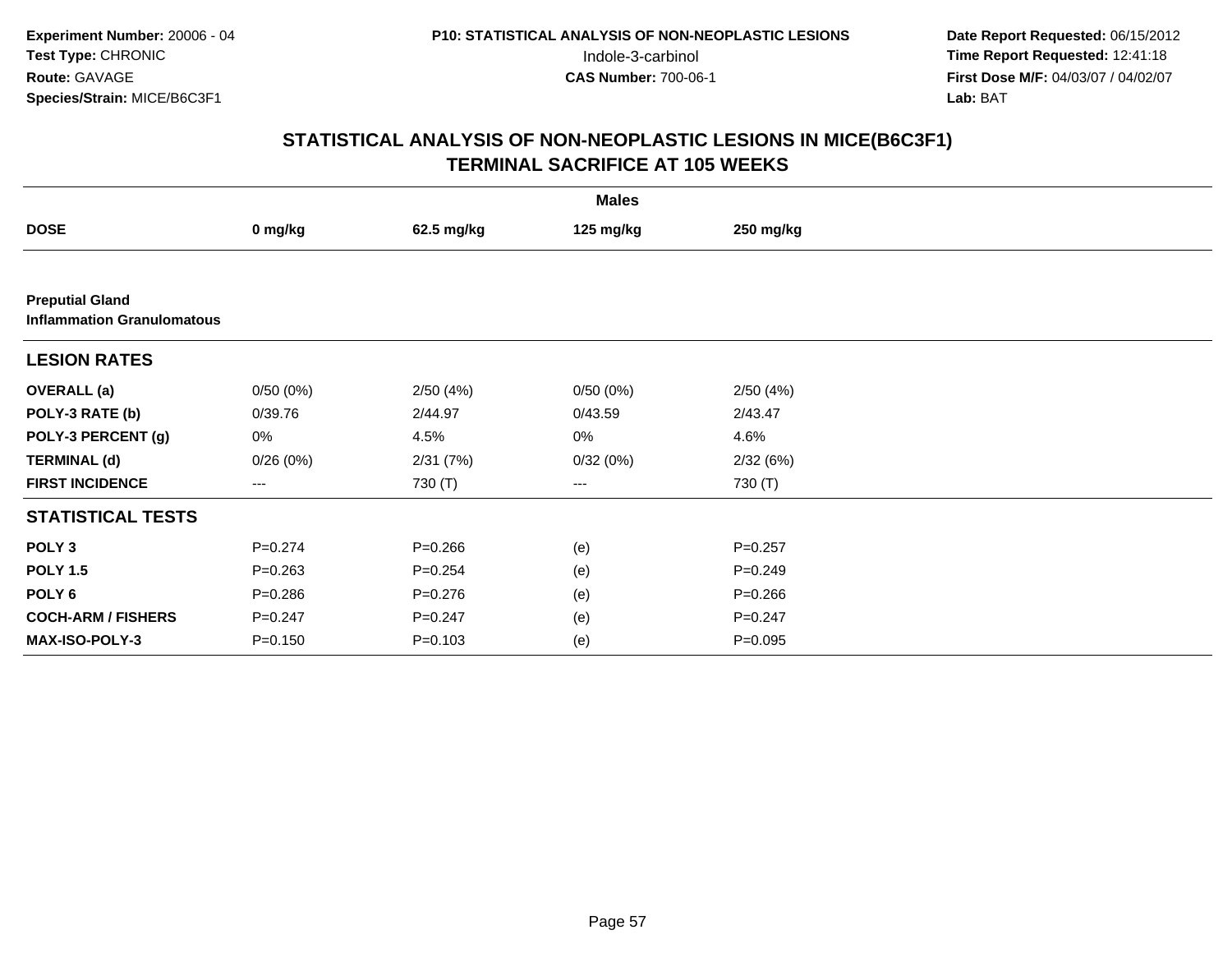| <b>Males</b>                   |          |            |              |              |  |  |  |
|--------------------------------|----------|------------|--------------|--------------|--|--|--|
| <b>DOSE</b>                    | 0 mg/kg  | 62.5 mg/kg | 125 mg/kg    | 250 mg/kg    |  |  |  |
|                                |          |            |              |              |  |  |  |
| <b>Prostate</b><br>Hyperplasia |          |            |              |              |  |  |  |
| <b>LESION RATES</b>            |          |            |              |              |  |  |  |
| <b>OVERALL</b> (a)             | 2/50(4%) | 0/50(0%)   | 1/50(2%)     | 1/50(2%)     |  |  |  |
| POLY-3 RATE (b)                | 2/40.65  | 0/44.97    | 1/43.59      | 1/43.47      |  |  |  |
| POLY-3 PERCENT (g)             | 4.9%     | 0%         | 2.3%         | 2.3%         |  |  |  |
| <b>TERMINAL (d)</b>            | 1/26(4%) | 0/31(0%)   | 1/32(3%)     | 1/32(3%)     |  |  |  |
| <b>FIRST INCIDENCE</b>         | 354      | $\cdots$   | 730 (T)      | 730 (T)      |  |  |  |
| <b>STATISTICAL TESTS</b>       |          |            |              |              |  |  |  |
| POLY <sub>3</sub>              | P=0.509N | P=0.215N   | P=0.476N     | $P = 0.477N$ |  |  |  |
| <b>POLY 1.5</b>                | P=0.505N | P=0.224N   | $P = 0.487N$ | P=0.487N     |  |  |  |
| POLY <sub>6</sub>              | P=0.512N | P=0.207N   | P=0.464N     | $P = 0.465N$ |  |  |  |
| <b>COCH-ARM / FISHERS</b>      | P=0.500N | P=0.247N   | P=0.500N     | P=0.500N     |  |  |  |
| <b>MAX-ISO-POLY-3</b>          | P=0.261N | P=0.075N   | P=0.267N     | P=0.267N     |  |  |  |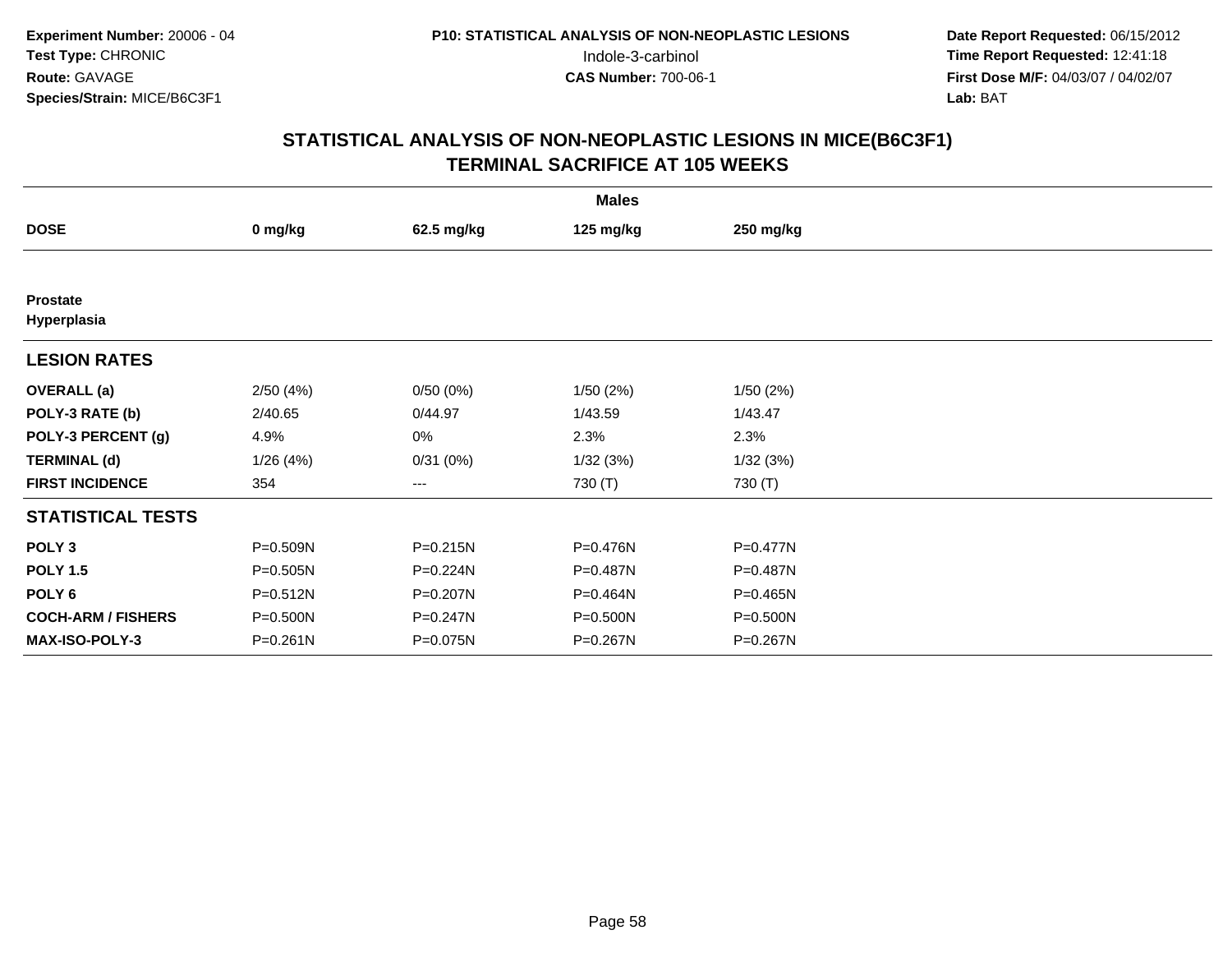| <b>Males</b>              |                                               |             |             |              |  |  |  |  |  |
|---------------------------|-----------------------------------------------|-------------|-------------|--------------|--|--|--|--|--|
| <b>DOSE</b>               | 0 mg/kg                                       | 62.5 mg/kg  | 125 mg/kg   | 250 mg/kg    |  |  |  |  |  |
|                           |                                               |             |             |              |  |  |  |  |  |
| <b>Salivary Glands</b>    | <b>Infiltration Cellular Mononuclear Cell</b> |             |             |              |  |  |  |  |  |
| <b>LESION RATES</b>       |                                               |             |             |              |  |  |  |  |  |
| <b>OVERALL</b> (a)        | 23/50 (46%)                                   | 30/50 (60%) | 27/50 (54%) | 22/50 (44%)  |  |  |  |  |  |
| POLY-3 RATE (b)           | 23/41.22                                      | 30/46.89    | 27/44.69    | 22/44.10     |  |  |  |  |  |
| POLY-3 PERCENT (g)        | 55.8%                                         | 64%         | 60.4%       | 49.9%        |  |  |  |  |  |
| <b>TERMINAL (d)</b>       | 17/26 (65%)                                   | 23/31 (74%) | 22/32 (69%) | 17/32 (53%)  |  |  |  |  |  |
| <b>FIRST INCIDENCE</b>    | 469                                           | 573         | 567         | 671          |  |  |  |  |  |
| <b>STATISTICAL TESTS</b>  |                                               |             |             |              |  |  |  |  |  |
| POLY <sub>3</sub>         | P=0.207N                                      | $P=0.279$   | $P=0.412$   | P=0.367N     |  |  |  |  |  |
| <b>POLY 1.5</b>           | P=0.242N                                      | $P = 0.198$ | $P = 0.342$ | $P = 0.423N$ |  |  |  |  |  |
| POLY 6                    | P=0.172N                                      | $P = 0.386$ | $P = 0.489$ | P=0.304N     |  |  |  |  |  |
| <b>COCH-ARM / FISHERS</b> | P=0.299N                                      | $P = 0.115$ | $P = 0.274$ | P=0.500N     |  |  |  |  |  |
| <b>MAX-ISO-POLY-3</b>     | P=0.275N                                      | $P=0.223$   | $P = 0.332$ | P=0.293N     |  |  |  |  |  |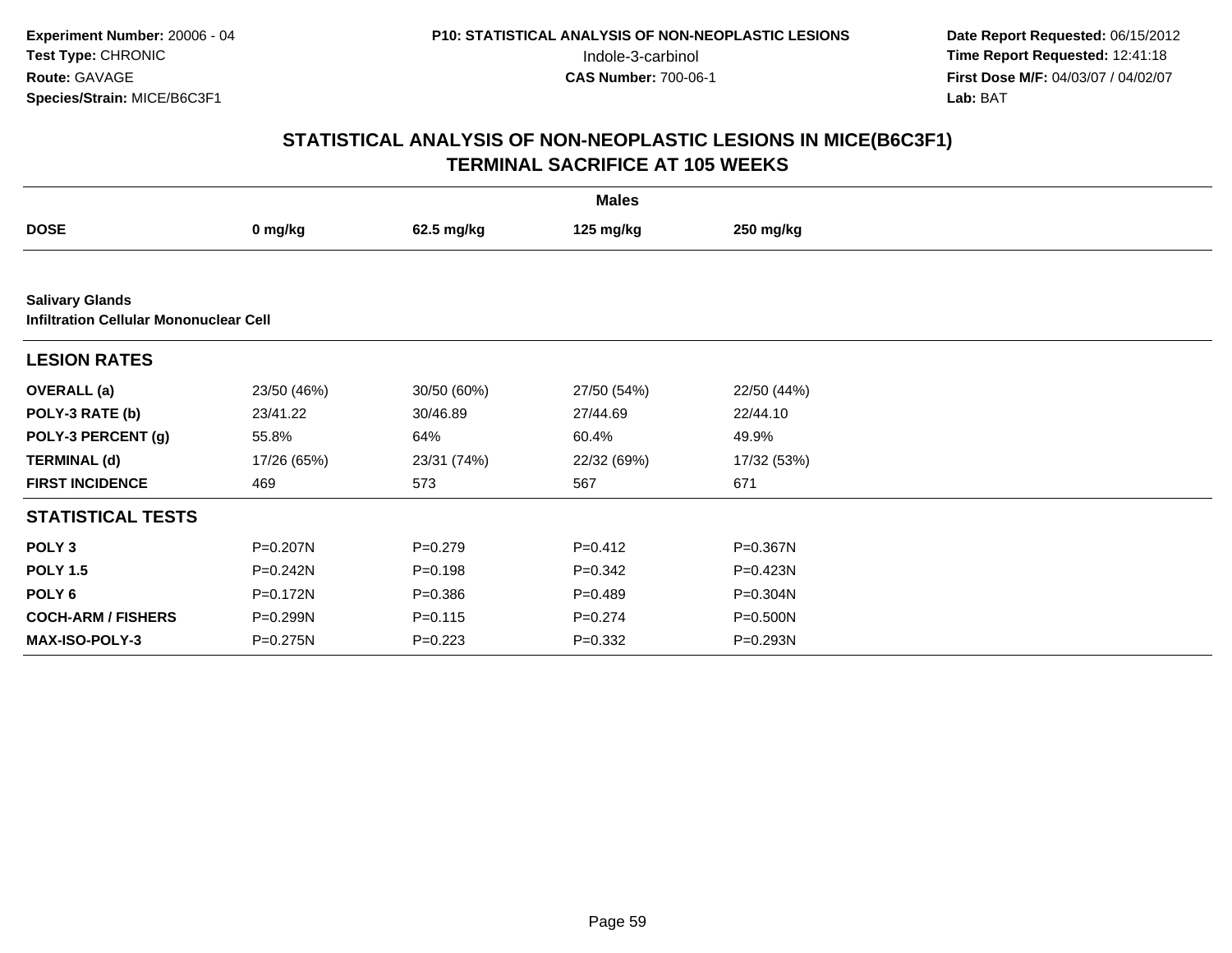|                             | <b>Males</b> |            |           |           |  |  |  |  |
|-----------------------------|--------------|------------|-----------|-----------|--|--|--|--|
| <b>DOSE</b>                 | 0 mg/kg      | 62.5 mg/kg | 125 mg/kg | 250 mg/kg |  |  |  |  |
|                             |              |            |           |           |  |  |  |  |
| <b>Skin</b><br><b>Ulcer</b> |              |            |           |           |  |  |  |  |
| <b>LESION RATES</b>         |              |            |           |           |  |  |  |  |
| <b>OVERALL</b> (a)          | 3/50(6%)     | 2/50(4%)   | 3/50(6%)  | 1/50(2%)  |  |  |  |  |
| POLY-3 RATE (b)             | 3/40.25      | 2/45.48    | 3/44.20   | 1/43.47   |  |  |  |  |
| POLY-3 PERCENT (g)          | 7.5%         | 4.4%       | 6.8%      | 2.3%      |  |  |  |  |
| <b>TERMINAL (d)</b>         | 1/26(4%)     | 0/31(0%)   | 0/32(0%)  | 1/32(3%)  |  |  |  |  |
| <b>FIRST INCIDENCE</b>      | 610          | 604        | 655       | 730 (T)   |  |  |  |  |
| <b>STATISTICAL TESTS</b>    |              |            |           |           |  |  |  |  |
| POLY <sub>3</sub>           | P=0.252N     | P=0.445N   | P=0.619N  | P=0.278N  |  |  |  |  |
| <b>POLY 1.5</b>             | P=0.256N     | P=0.466N   | P=0.638N  | P=0.288N  |  |  |  |  |
| POLY 6                      | P=0.248N     | P=0.425N   | P=0.599N  | P=0.267N  |  |  |  |  |
| <b>COCH-ARM / FISHERS</b>   | P=0.263N     | P=0.500N   | P=0.661N  | P=0.309N  |  |  |  |  |
| MAX-ISO-POLY-3              | P=0.256N     | P=0.287N   | P=0.454N  | P=0.144N  |  |  |  |  |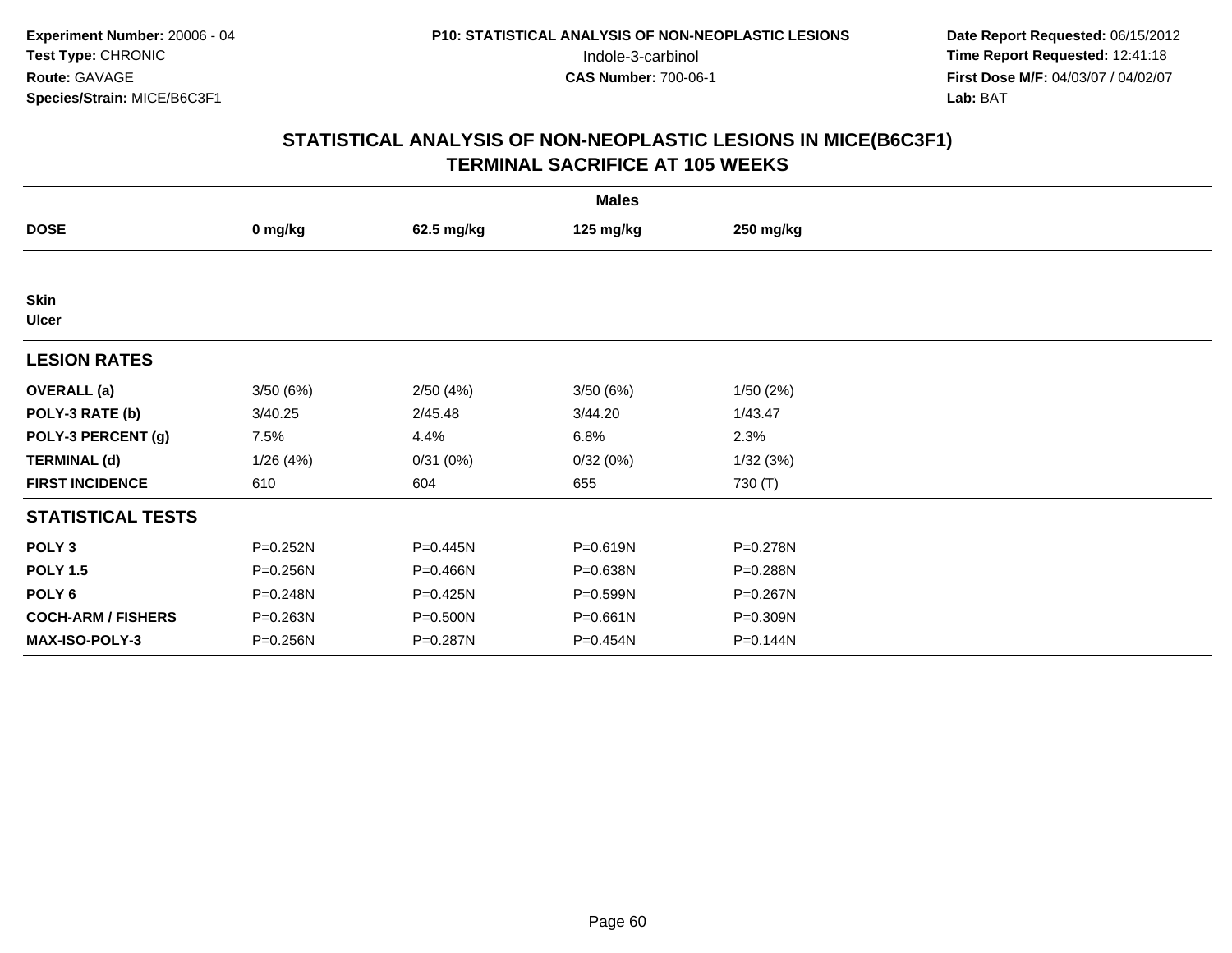|                                                                 |             |            | <b>Males</b> |           |  |
|-----------------------------------------------------------------|-------------|------------|--------------|-----------|--|
| <b>DOSE</b>                                                     | 0 mg/kg     | 62.5 mg/kg | 125 mg/kg    | 250 mg/kg |  |
|                                                                 |             |            |              |           |  |
| <b>Skin: Subcutaneous Tissue</b><br><b>Inflammation Chronic</b> |             |            |              |           |  |
| <b>LESION RATES</b>                                             |             |            |              |           |  |
| <b>OVERALL (a)</b>                                              | 0/50(0%)    | 0/50(0%)   | 2/50(4%)     | 0/50(0%)  |  |
| POLY-3 RATE (b)                                                 | 0/39.76     | 0/44.97    | 2/43.65      | 0/43.47   |  |
| POLY-3 PERCENT (g)                                              | 0%          | 0%         | 4.6%         | $0\%$     |  |
| <b>TERMINAL (d)</b>                                             | 0/26(0%)    | 0/31(0%)   | 1/32(3%)     | 0/32(0%)  |  |
| <b>FIRST INCIDENCE</b>                                          | ---         | $--$       | 716          | $\cdots$  |  |
| <b>STATISTICAL TESTS</b>                                        |             |            |              |           |  |
| POLY <sub>3</sub>                                               | $P = 0.621$ | (e)        | $P = 0.258$  | (e)       |  |
| <b>POLY 1.5</b>                                                 | $P = 0.611$ | (e)        | $P = 0.249$  | (e)       |  |
| POLY 6                                                          | $P = 0.632$ | (e)        | $P = 0.268$  | (e)       |  |
| <b>COCH-ARM / FISHERS</b>                                       | $P = 0.595$ | (e)        | $P = 0.247$  | (e)       |  |
| MAX-ISO-POLY-3                                                  | $P=0.287$   | (e)        | $P = 0.096$  | (e)       |  |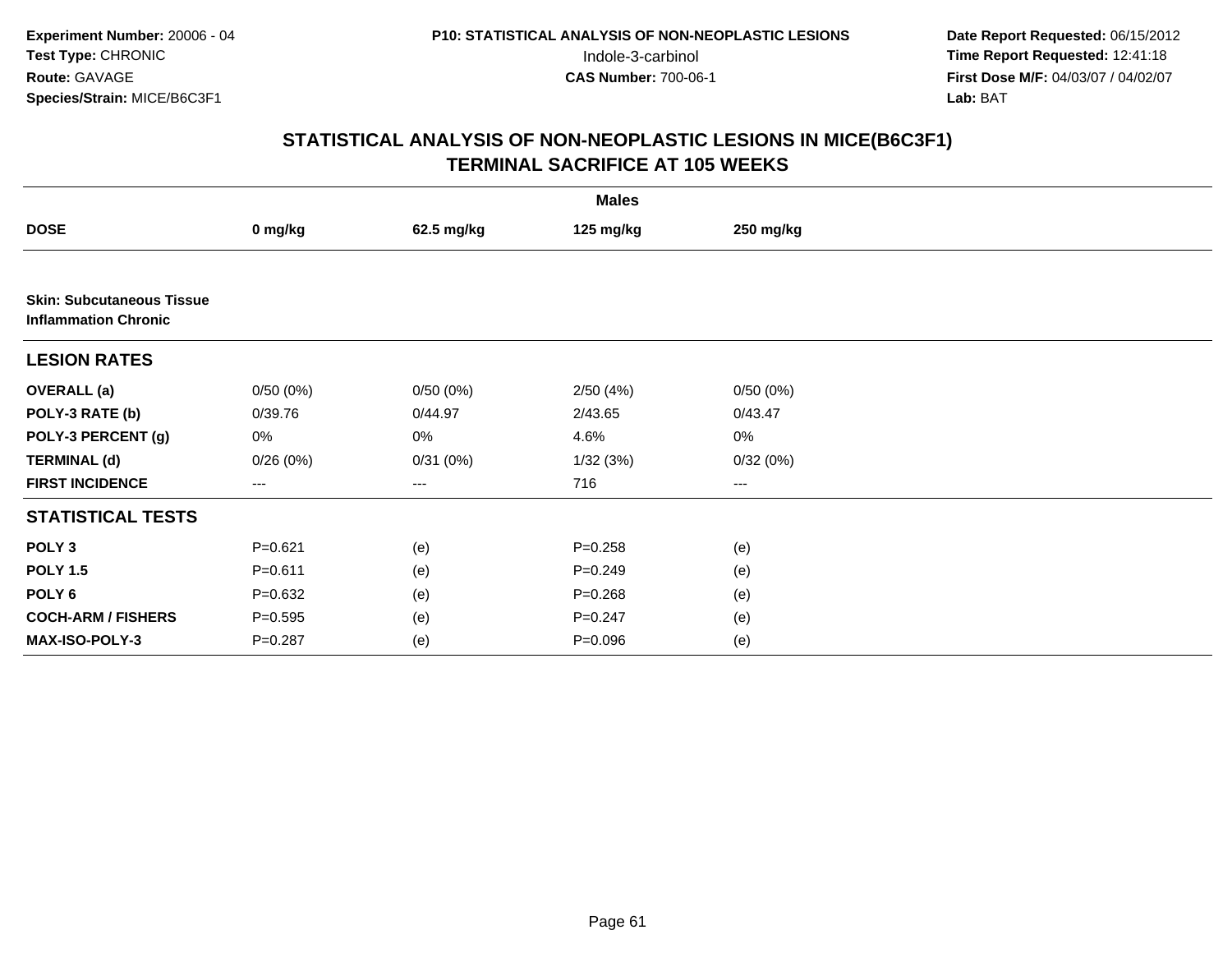|                                                          | <b>Males</b> |             |             |             |  |  |  |
|----------------------------------------------------------|--------------|-------------|-------------|-------------|--|--|--|
| <b>DOSE</b>                                              | 0 mg/kg      | 62.5 mg/kg  | 125 mg/kg   | 250 mg/kg   |  |  |  |
|                                                          |              |             |             |             |  |  |  |
| <b>Spleen</b><br><b>Hematopoietic Cell Proliferation</b> |              |             |             |             |  |  |  |
| <b>LESION RATES</b>                                      |              |             |             |             |  |  |  |
| <b>OVERALL</b> (a)                                       | 16/50 (32%)  | 16/50 (32%) | 24/50 (48%) | 20/50 (40%) |  |  |  |
| POLY-3 RATE (b)                                          | 16/44.46     | 16/46.36    | 24/47.03    | 20/45.26    |  |  |  |
| POLY-3 PERCENT (g)                                       | 36%          | 34.5%       | 51%         | 44.2%       |  |  |  |
| <b>TERMINAL (d)</b>                                      | 5/26 (19%)   | 8/31 (26%)  | 13/32 (41%) | 15/32 (47%) |  |  |  |
| <b>FIRST INCIDENCE</b>                                   | 469          | 604         | 567         | 495         |  |  |  |
| <b>STATISTICAL TESTS</b>                                 |              |             |             |             |  |  |  |
| POLY <sub>3</sub>                                        | $P = 0.161$  | P=0.529N    | $P = 0.105$ | $P = 0.280$ |  |  |  |
| <b>POLY 1.5</b>                                          | $P = 0.161$  | P=0.548N    | $P = 0.088$ | $P=0.277$   |  |  |  |
| POLY <sub>6</sub>                                        | $P = 0.157$  | P=0.517N    | $P=0.127$   | $P = 0.278$ |  |  |  |
| <b>COCH-ARM / FISHERS</b>                                | $P = 0.162$  | P=0.585N    | $P = 0.076$ | $P = 0.266$ |  |  |  |
| <b>MAX-ISO-POLY-3</b>                                    | $P = 0.187$  | P=0.441N    | $P = 0.076$ | $P = 0.215$ |  |  |  |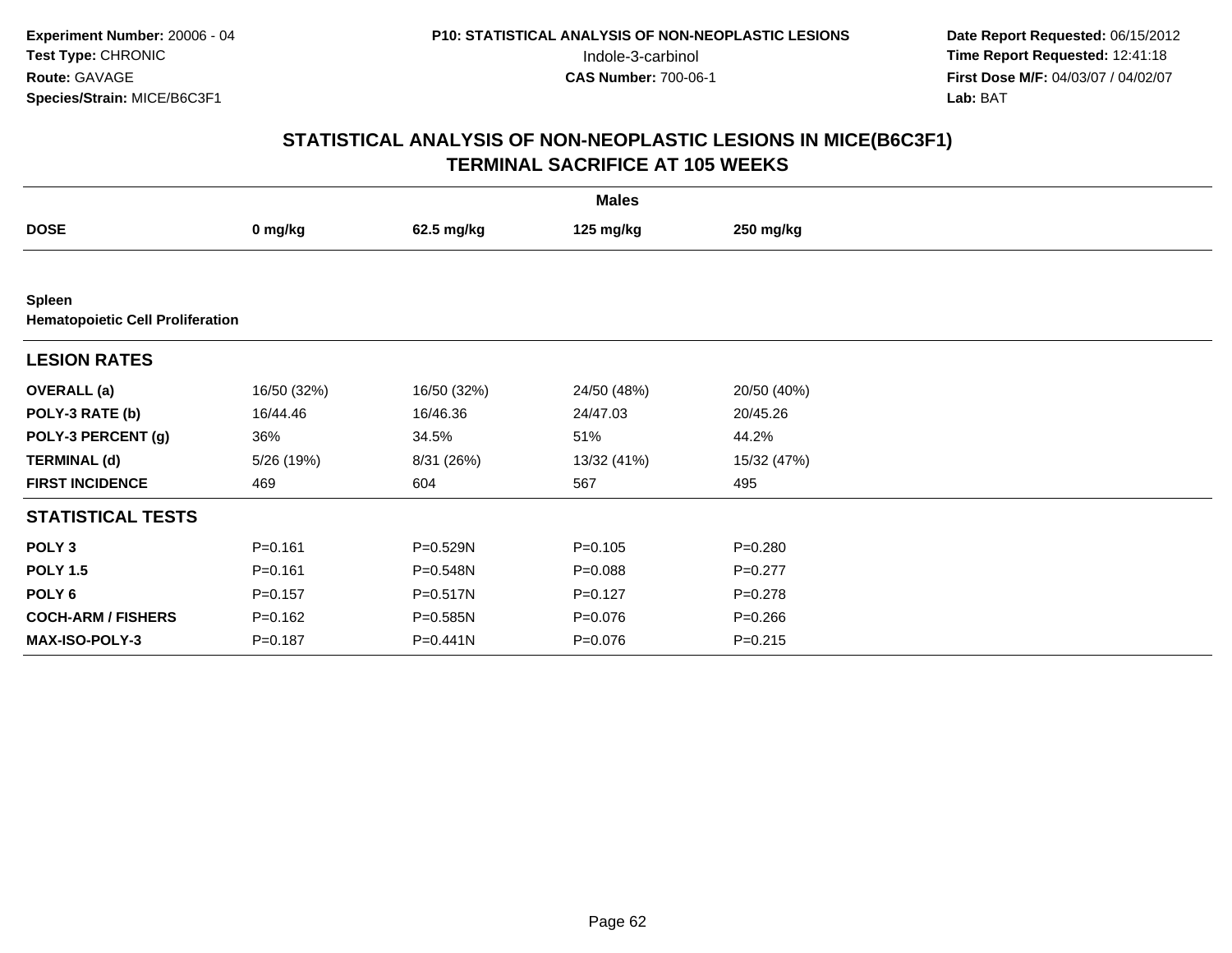|                                                    |           |            | <b>Males</b>           |           |  |
|----------------------------------------------------|-----------|------------|------------------------|-----------|--|
| <b>DOSE</b>                                        | 0 mg/kg   | 62.5 mg/kg | 125 mg/kg              | 250 mg/kg |  |
|                                                    |           |            |                        |           |  |
| <b>Spleen: Lymphoid Follicle</b><br><b>Atrophy</b> |           |            |                        |           |  |
| <b>LESION RATES</b>                                |           |            |                        |           |  |
| <b>OVERALL</b> (a)                                 | 2/50(4%)  | 0/50(0%)   | 0/50(0%)               | 0/50(0%)  |  |
| POLY-3 RATE (b)                                    | 2/39.89   | 0/44.97    | 0/43.59                | 0/43.47   |  |
| POLY-3 PERCENT (g)                                 | 5%        | 0%         | 0%                     | 0%        |  |
| <b>TERMINAL (d)</b>                                | 1/26(4%)  | 0/31(0%)   | 0/32(0%)               | 0/32(0%)  |  |
| <b>FIRST INCIDENCE</b>                             | 697       | ---        | $\qquad \qquad \cdots$ | ---       |  |
| <b>STATISTICAL TESTS</b>                           |           |            |                        |           |  |
| POLY <sub>3</sub>                                  | P=0.125N  | P=0.211N   | P=0.218N               | P=0.218N  |  |
| <b>POLY 1.5</b>                                    | P=0.120N  | P=0.221N   | P=0.226N               | P=0.226N  |  |
| POLY <sub>6</sub>                                  | P=0.129N  | P=0.203N   | $P = 0.210N$           | P=0.211N  |  |
| <b>COCH-ARM / FISHERS</b>                          | P=0.115N  | P=0.247N   | P=0.247N               | P=0.247N  |  |
| <b>MAX-ISO-POLY-3</b>                              | P=0.032N* | P=0.075N   | P=0.075N               | P=0.075N  |  |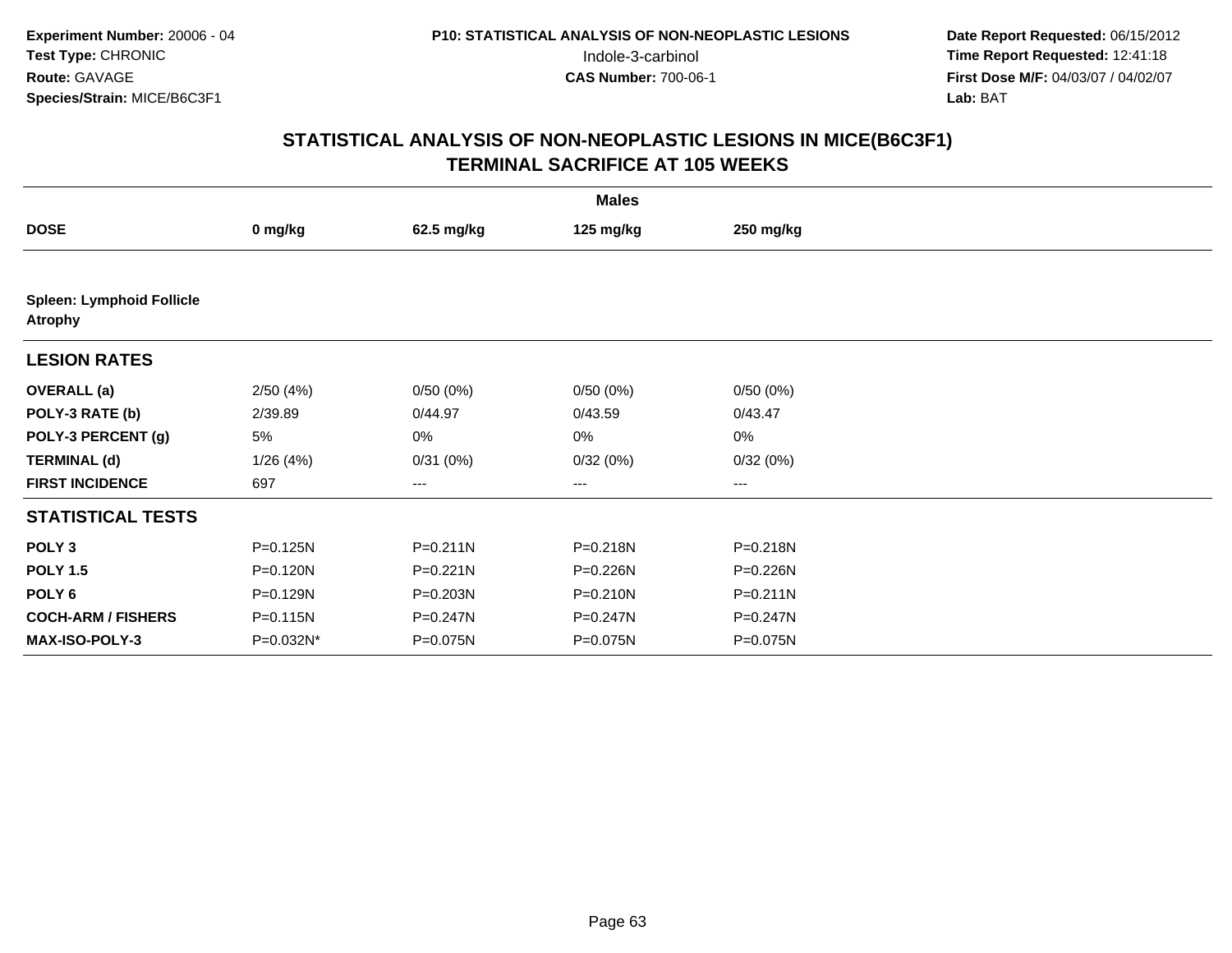|                                                 | <b>Males</b> |            |           |           |  |  |  |  |
|-------------------------------------------------|--------------|------------|-----------|-----------|--|--|--|--|
| <b>DOSE</b>                                     | 0 mg/kg      | 62.5 mg/kg | 125 mg/kg | 250 mg/kg |  |  |  |  |
|                                                 |              |            |           |           |  |  |  |  |
| <b>Spleen: Lymphoid Follicle</b><br>Hyperplasia |              |            |           |           |  |  |  |  |
| <b>LESION RATES</b>                             |              |            |           |           |  |  |  |  |
| <b>OVERALL</b> (a)                              | 0/50(0%)     | 0/50(0%)   | 0/50(0%)  | 0/50(0%)  |  |  |  |  |
| POLY-3 RATE (b)                                 | 0/39.76      | 0/44.97    | 0/43.59   | 0/43.47   |  |  |  |  |
| POLY-3 PERCENT (g)                              | 0%           | 0%         | 0%        | $0\%$     |  |  |  |  |
| <b>TERMINAL (d)</b>                             | 0/26(0%)     | 0/31(0%)   | 0/32(0%)  | 0/32(0%)  |  |  |  |  |
| <b>FIRST INCIDENCE</b>                          | ---          | ---        | $\cdots$  | ---       |  |  |  |  |
| <b>STATISTICAL TESTS</b>                        |              |            |           |           |  |  |  |  |
| POLY <sub>3</sub>                               | (n)          | (n)        | (n)       | (n)       |  |  |  |  |
| <b>POLY 1.5</b>                                 | (n)          | (n)        | (n)       | (n)       |  |  |  |  |
| POLY <sub>6</sub>                               | (n)          | (n)        | (n)       | (n)       |  |  |  |  |
| <b>COCH-ARM / FISHERS</b>                       | (n)          | (n)        | (n)       | (n)       |  |  |  |  |
| <b>MAX-ISO-POLY-3</b>                           | (n)          | (n)        | (n)       | (n)       |  |  |  |  |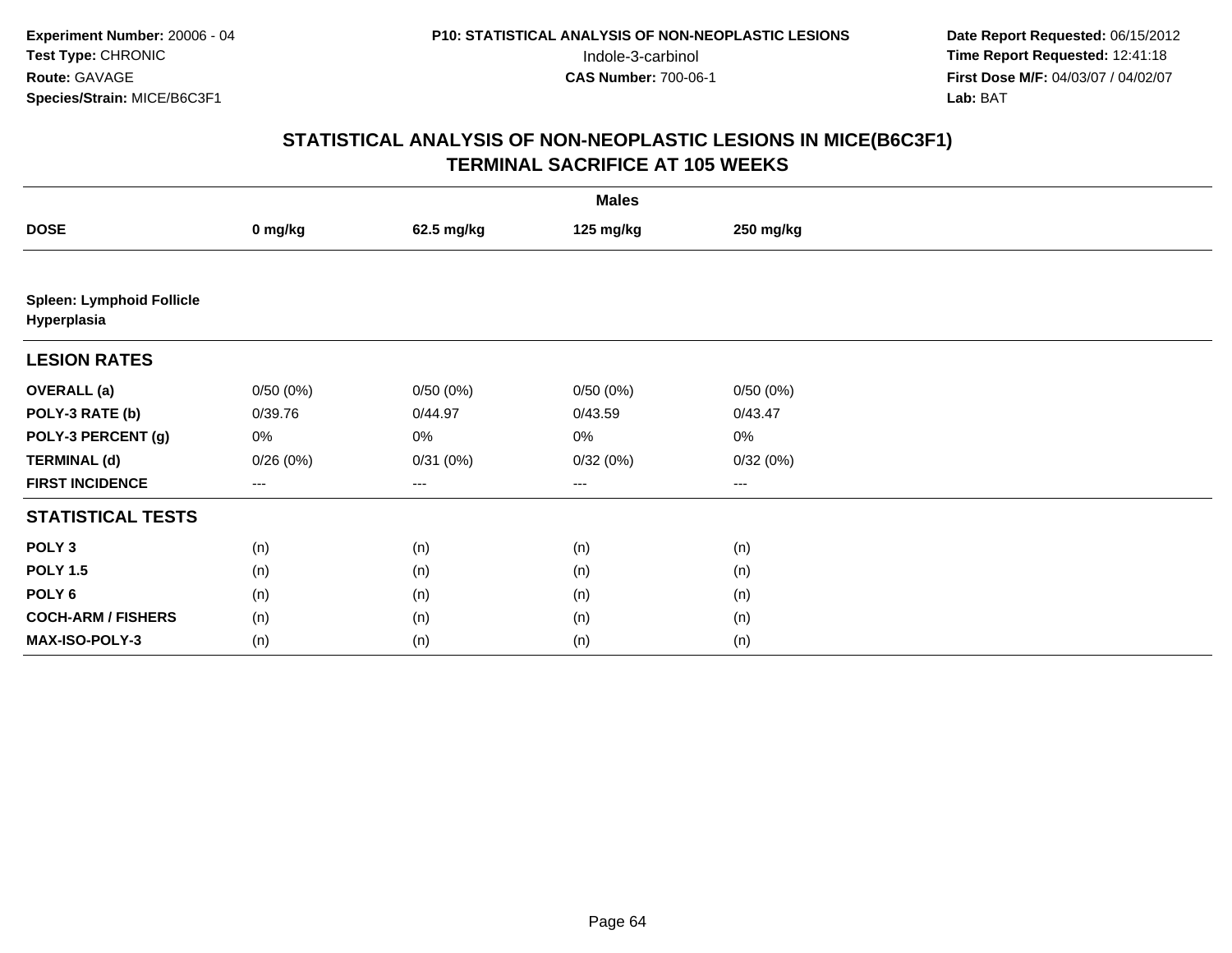|                                                     |             |             | <b>Males</b> |             |  |
|-----------------------------------------------------|-------------|-------------|--------------|-------------|--|
| <b>DOSE</b>                                         | 0 mg/kg     | 62.5 mg/kg  | 125 mg/kg    | 250 mg/kg   |  |
|                                                     |             |             |              |             |  |
| Stomach, Forestomach<br><b>Inflammation Chronic</b> |             |             |              |             |  |
| <b>LESION RATES</b>                                 |             |             |              |             |  |
| <b>OVERALL</b> (a)                                  | 0/50(0%)    | 1/50(2%)    | 4/50(8%)     | 1/50(2%)    |  |
| POLY-3 RATE (b)                                     | 0/39.76     | 1/45.03     | 4/43.73      | 1/43.47     |  |
| POLY-3 PERCENT (g)                                  | 0%          | 2.2%        | 9.2%         | 2.3%        |  |
| <b>TERMINAL (d)</b>                                 | 0/26(0%)    | 0/31(0%)    | 3/32(9%)     | 1/32(3%)    |  |
| <b>FIRST INCIDENCE</b>                              | ---         | 716         | 695          | 730 (T)     |  |
| <b>STATISTICAL TESTS</b>                            |             |             |              |             |  |
| POLY <sub>3</sub>                                   | $P = 0.373$ | $P = 0.525$ | $P = 0.073$  | $P = 0.518$ |  |
| <b>POLY 1.5</b>                                     | $P = 0.358$ | $P = 0.515$ | $P = 0.067$  | $P = 0.511$ |  |
| POLY <sub>6</sub>                                   | $P = 0.389$ | $P = 0.534$ | $P = 0.079$  | $P = 0.526$ |  |
| <b>COCH-ARM / FISHERS</b>                           | $P = 0.337$ | $P = 0.500$ | $P = 0.059$  | $P = 0.500$ |  |
| <b>MAX-ISO-POLY-3</b>                               | $P = 0.140$ | $P = 0.188$ | P=0.029*     | $P = 0.180$ |  |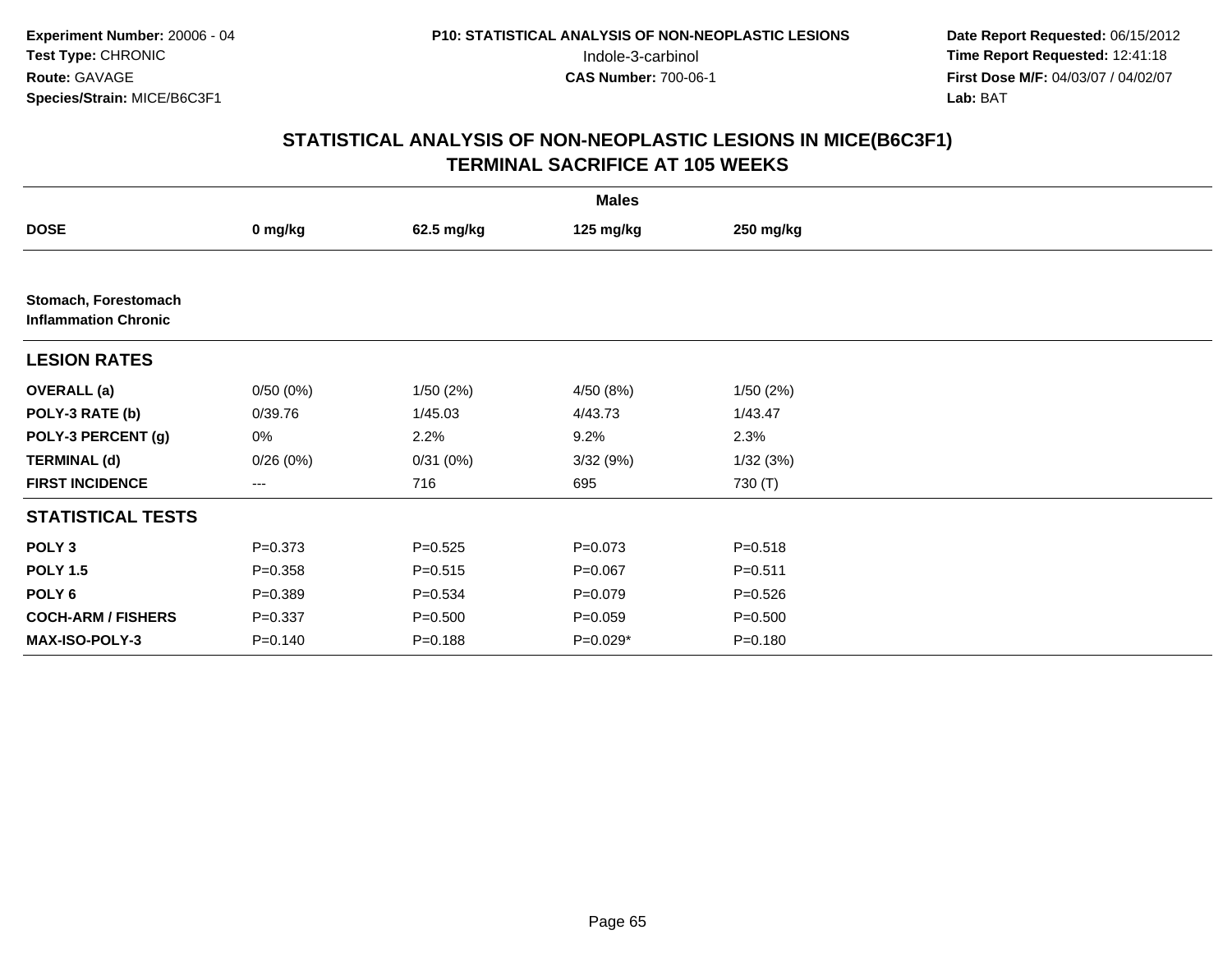|                                      |              |            | <b>Males</b> |              |  |
|--------------------------------------|--------------|------------|--------------|--------------|--|
| <b>DOSE</b>                          | 0 mg/kg      | 62.5 mg/kg | 125 mg/kg    | 250 mg/kg    |  |
|                                      |              |            |              |              |  |
| Stomach, Forestomach<br><b>Ulcer</b> |              |            |              |              |  |
| <b>LESION RATES</b>                  |              |            |              |              |  |
| <b>OVERALL</b> (a)                   | 6/50 (12%)   | 5/50 (10%) | 7/50 (14%)   | 1/50(2%)     |  |
| POLY-3 RATE (b)                      | 6/39.92      | 5/45.65    | 7/45.14      | 1/43.86      |  |
| POLY-3 PERCENT (g)                   | 15%          | 11%        | 15.5%        | 2.3%         |  |
| <b>TERMINAL (d)</b>                  | 4/26 (15%)   | 2/31(7%)   | 2/32(6%)     | 0/32(0%)     |  |
| <b>FIRST INCIDENCE</b>               | 697          | 631        | 567          | 617          |  |
| <b>STATISTICAL TESTS</b>             |              |            |              |              |  |
| POLY <sub>3</sub>                    | $P = 0.051N$ | P=0.406N   | $P = 0.595$  | P=0.041N*    |  |
| <b>POLY 1.5</b>                      | P=0.056N     | P=0.443N   | $P = 0.553$  | P=0.047N*    |  |
| POLY 6                               | P=0.046N*    | P=0.369N   | P=0.596N     | P=0.036N*    |  |
| <b>COCH-ARM / FISHERS</b>            | P=0.066N     | P=0.500N   | $P = 0.500$  | P=0.056N     |  |
| <b>MAX-ISO-POLY-3</b>                | P=0.060N     | P=0.300N   | P=0.476      | $P=0.021N^*$ |  |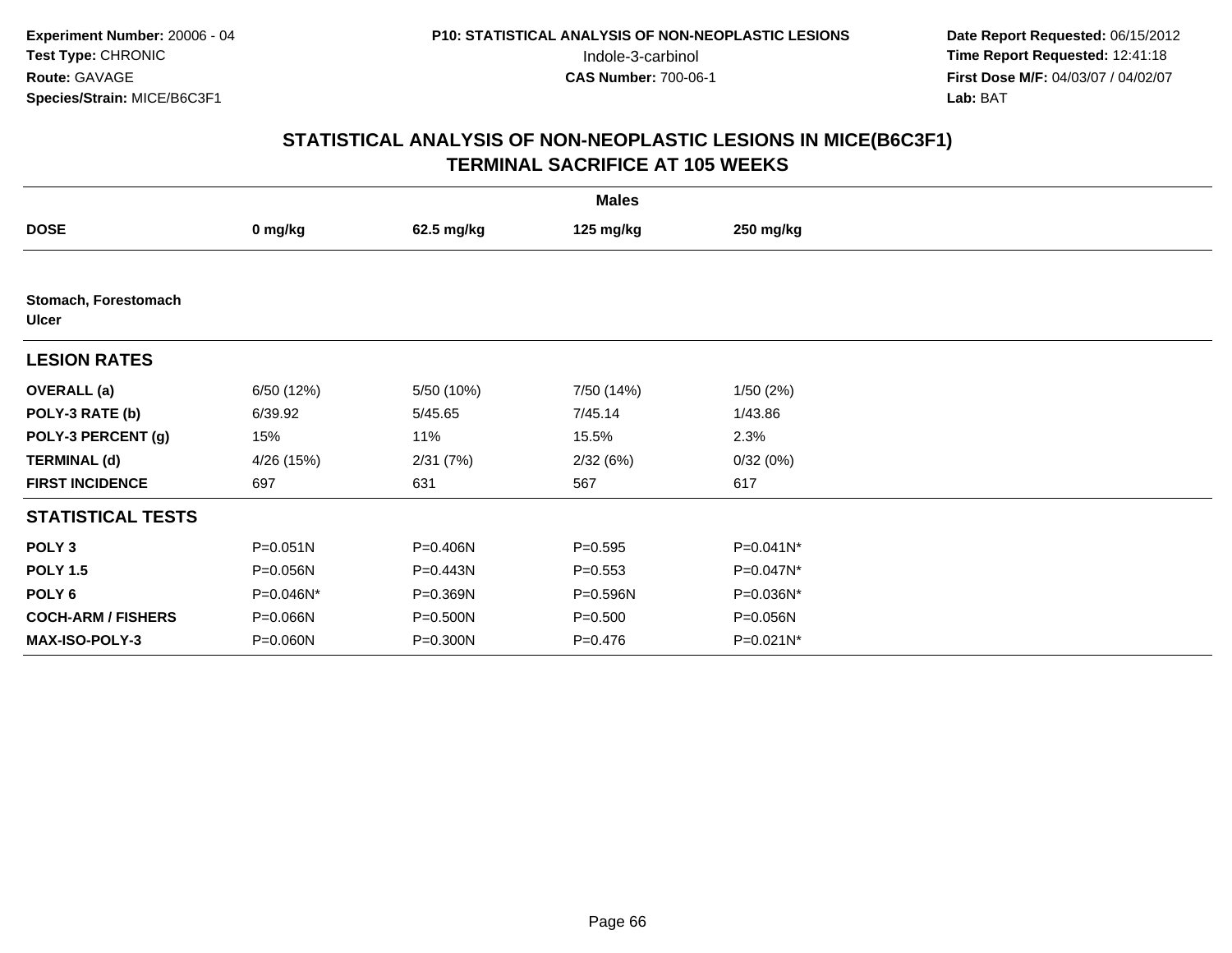|                           |                                  |            | <b>Males</b> |           |  |  |  |  |  |
|---------------------------|----------------------------------|------------|--------------|-----------|--|--|--|--|--|
| <b>DOSE</b>               | 0 mg/kg                          | 62.5 mg/kg | 125 mg/kg    | 250 mg/kg |  |  |  |  |  |
|                           |                                  |            |              |           |  |  |  |  |  |
| Hyperplasia               | Stomach, Forestomach: Epithelium |            |              |           |  |  |  |  |  |
| <b>LESION RATES</b>       |                                  |            |              |           |  |  |  |  |  |
| <b>OVERALL</b> (a)        | 2/50(4%)                         | 2/50(4%)   | 4/50(8%)     | 2/50(4%)  |  |  |  |  |  |
| POLY-3 RATE (b)           | 2/39.95                          | 2/45.16    | 4/44.12      | 2/43.64   |  |  |  |  |  |
| POLY-3 PERCENT (g)        | 5%                               | 4.4%       | 9.1%         | 4.6%      |  |  |  |  |  |
| <b>TERMINAL (d)</b>       | 1/26(4%)                         | 1/31(3%)   | 2/32(6%)     | 1/32(3%)  |  |  |  |  |  |
| <b>FIRST INCIDENCE</b>    | 680                              | 682        | 617          | 686       |  |  |  |  |  |
| <b>STATISTICAL TESTS</b>  |                                  |            |              |           |  |  |  |  |  |
| POLY <sub>3</sub>         | $P = 0.575$                      | P=0.649N   | $P = 0.384$  | P=0.662N  |  |  |  |  |  |
| <b>POLY 1.5</b>           | $P = 0.563$                      | P=0.666N   | $P = 0.363$  | P=0.675N  |  |  |  |  |  |
| POLY <sub>6</sub>         | $P = 0.589$                      | P=0.632N   | $P = 0.405$  | P=0.648N  |  |  |  |  |  |
| <b>COCH-ARM / FISHERS</b> | $P = 0.544$                      | P=0.691N   | $P = 0.339$  | P=0.691N  |  |  |  |  |  |
| <b>MAX-ISO-POLY-3</b>     | $P = 0.549$                      | P=0.452N   | $P = 0.247$  | P=0.465N  |  |  |  |  |  |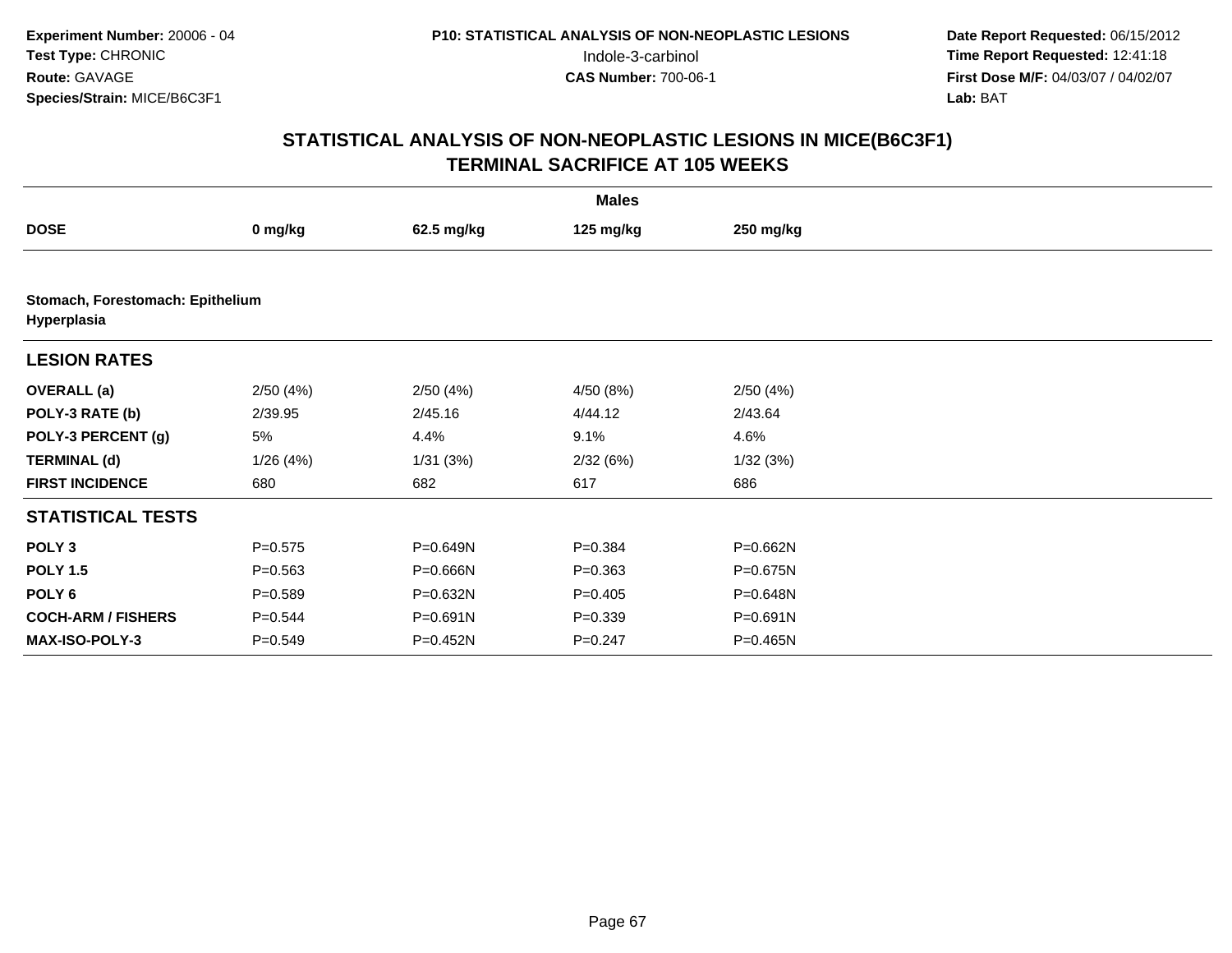|                                                   | <b>Males</b> |            |             |             |  |  |  |  |
|---------------------------------------------------|--------------|------------|-------------|-------------|--|--|--|--|
| <b>DOSE</b>                                       | 0 mg/kg      | 62.5 mg/kg | 125 mg/kg   | 250 mg/kg   |  |  |  |  |
|                                                   |              |            |             |             |  |  |  |  |
| Stomach, Glandular<br><b>Inflammation Chronic</b> |              |            |             |             |  |  |  |  |
| <b>LESION RATES</b>                               |              |            |             |             |  |  |  |  |
| <b>OVERALL</b> (a)                                | 1/50(2%)     | 1/47(2%)   | 18/47 (38%) | 45/49 (92%) |  |  |  |  |
| POLY-3 RATE (b)                                   | 1/40.34      | 1/42.61    | 18/43.61    | 45/47.76    |  |  |  |  |
| POLY-3 PERCENT (g)                                | 2.5%         | 2.4%       | 41.3%       | 94.2%       |  |  |  |  |
| <b>TERMINAL (d)</b>                               | 0/26(0%)     | 1/31(3%)   | 12/32 (38%) | 31/32 (97%) |  |  |  |  |
| <b>FIRST INCIDENCE</b>                            | 546          | 730 (T)    | 437         | 437         |  |  |  |  |
| <b>STATISTICAL TESTS</b>                          |              |            |             |             |  |  |  |  |
| POLY <sub>3</sub>                                 | P<0.001**    | P=0.748N   | P<0.001**   | P<0.001**   |  |  |  |  |
| <b>POLY 1.5</b>                                   | P<0.001**    | P=0.758N   | P<0.001**   | P<0.001**   |  |  |  |  |
| POLY 6                                            | P<0.001**    | P=0.739N   | P<0.001**   | P<0.001**   |  |  |  |  |
| <b>COCH-ARM / FISHERS</b>                         | P<0.001**    | $P=0.737$  | P<0.001**   | P<0.001**   |  |  |  |  |
| MAX-ISO-POLY-3                                    | P<0.001**    | P=0.484N   | P<0.001**   | P<0.001**   |  |  |  |  |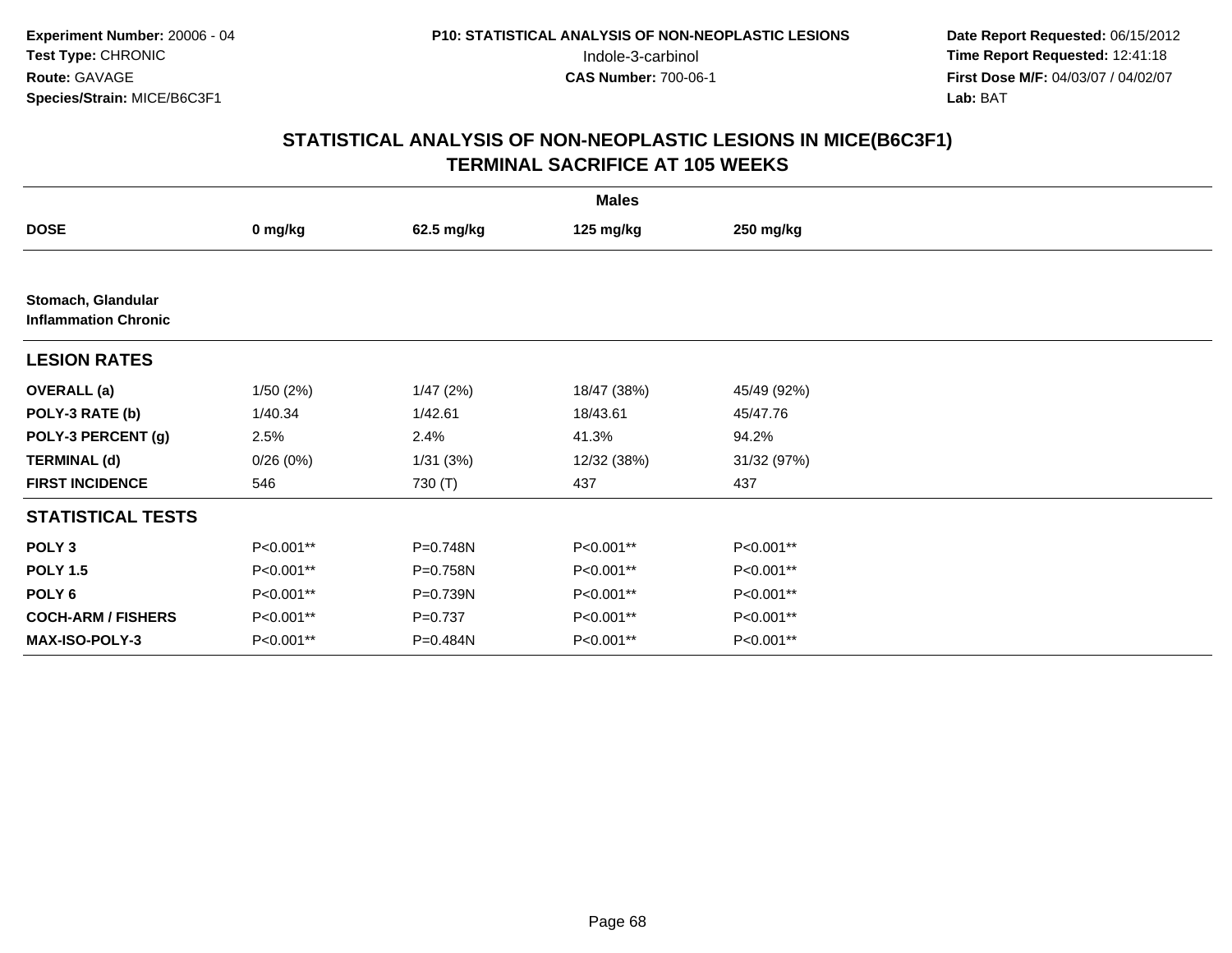|                                             |            |              | <b>Males</b> |            |  |
|---------------------------------------------|------------|--------------|--------------|------------|--|
| <b>DOSE</b>                                 | 0 mg/kg    | 62.5 mg/kg   | 125 mg/kg    | 250 mg/kg  |  |
|                                             |            |              |              |            |  |
| Stomach, Glandular<br><b>Mineralization</b> |            |              |              |            |  |
| <b>LESION RATES</b>                         |            |              |              |            |  |
| <b>OVERALL</b> (a)                          | 5/50 (10%) | 2/47(4%)     | 0/47(0%)     | 0/49(0%)   |  |
| POLY-3 RATE (b)                             | 5/42.43    | 2/42.88      | 0/41.63      | 0/43.15    |  |
| POLY-3 PERCENT (g)                          | 11.8%      | 4.7%         | 0%           | 0%         |  |
| <b>TERMINAL (d)</b>                         | 0/26(0%)   | 1/31(3%)     | 0/32(0%)     | 0/32(0%)   |  |
| <b>FIRST INCIDENCE</b>                      | 354        | 658          | ---          | ---        |  |
| <b>STATISTICAL TESTS</b>                    |            |              |              |            |  |
| POLY <sub>3</sub>                           | P=0.008N** | $P = 0.211N$ | P=0.032N*    | P=0.029N*  |  |
| <b>POLY 1.5</b>                             | P=0.008N** | P=0.223N     | P=0.034N*    | P=0.030N*  |  |
| POLY 6                                      | P=0.008N** | P=0.200N     | P=0.030N*    | P=0.027N*  |  |
| <b>COCH-ARM / FISHERS</b>                   | P=0.009N** | P=0.244N     | P=0.033N*    | P=0.030N*  |  |
| MAX-ISO-POLY-3                              | P=0.005N** | P=0.120N     | P=0.010N**   | P=0.010N** |  |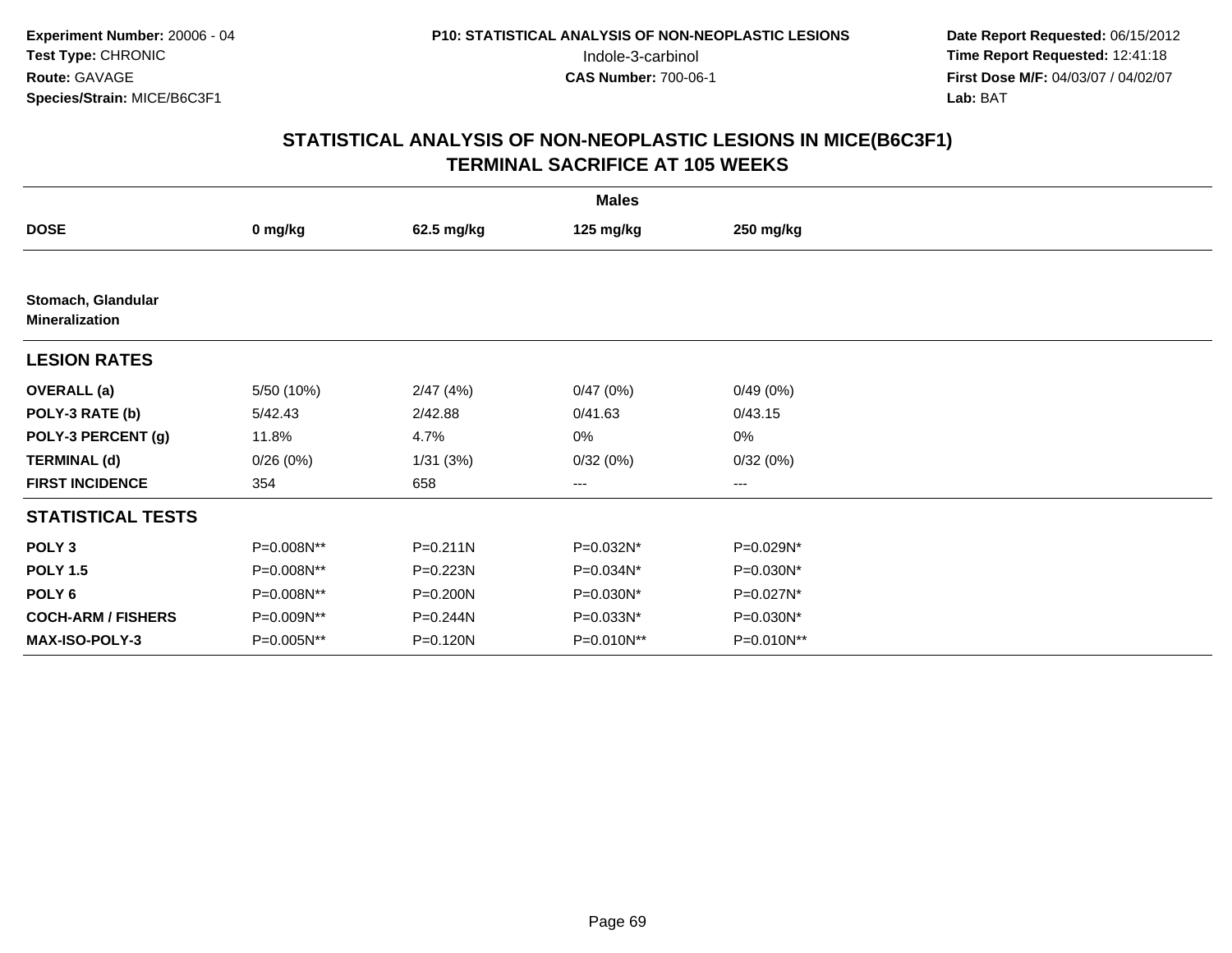|                                    | <b>Males</b> |             |             |             |  |  |  |  |
|------------------------------------|--------------|-------------|-------------|-------------|--|--|--|--|
| <b>DOSE</b>                        | 0 mg/kg      | 62.5 mg/kg  | 125 mg/kg   | 250 mg/kg   |  |  |  |  |
|                                    |              |             |             |             |  |  |  |  |
| Stomach, Glandular<br>Pigmentation |              |             |             |             |  |  |  |  |
| <b>LESION RATES</b>                |              |             |             |             |  |  |  |  |
| <b>OVERALL</b> (a)                 | 0/50(0%)     | 1/47(2%)    | 38/47 (81%) | 48/49 (98%) |  |  |  |  |
| POLY-3 RATE (b)                    | 0/39.76      | 1/42.61     | 38/45.56    | 48/49.00    |  |  |  |  |
| POLY-3 PERCENT (g)                 | 0%           | 2.4%        | 83.4%       | 98%         |  |  |  |  |
| <b>TERMINAL (d)</b>                | 0/26(0%)     | 1/31(3%)    | 26/32 (81%) | 31/32 (97%) |  |  |  |  |
| <b>FIRST INCIDENCE</b>             | ---          | 730 (T)     | 437         | 385         |  |  |  |  |
| <b>STATISTICAL TESTS</b>           |              |             |             |             |  |  |  |  |
| POLY <sub>3</sub>                  | P<0.001**    | $P = 0.514$ | P<0.001**   | P<0.001**   |  |  |  |  |
| <b>POLY 1.5</b>                    | P<0.001**    | $P = 0.504$ | P<0.001**   | P<0.001**   |  |  |  |  |
| POLY 6                             | P<0.001**    | $P = 0.524$ | P<0.001**   | P<0.001**   |  |  |  |  |
| <b>COCH-ARM / FISHERS</b>          | P<0.001**    | $P=0.485$   | P<0.001**   | P<0.001**   |  |  |  |  |
| <b>MAX-ISO-POLY-3</b>              | P<0.001**    | $P = 0.179$ | P<0.001**   | P<0.001**   |  |  |  |  |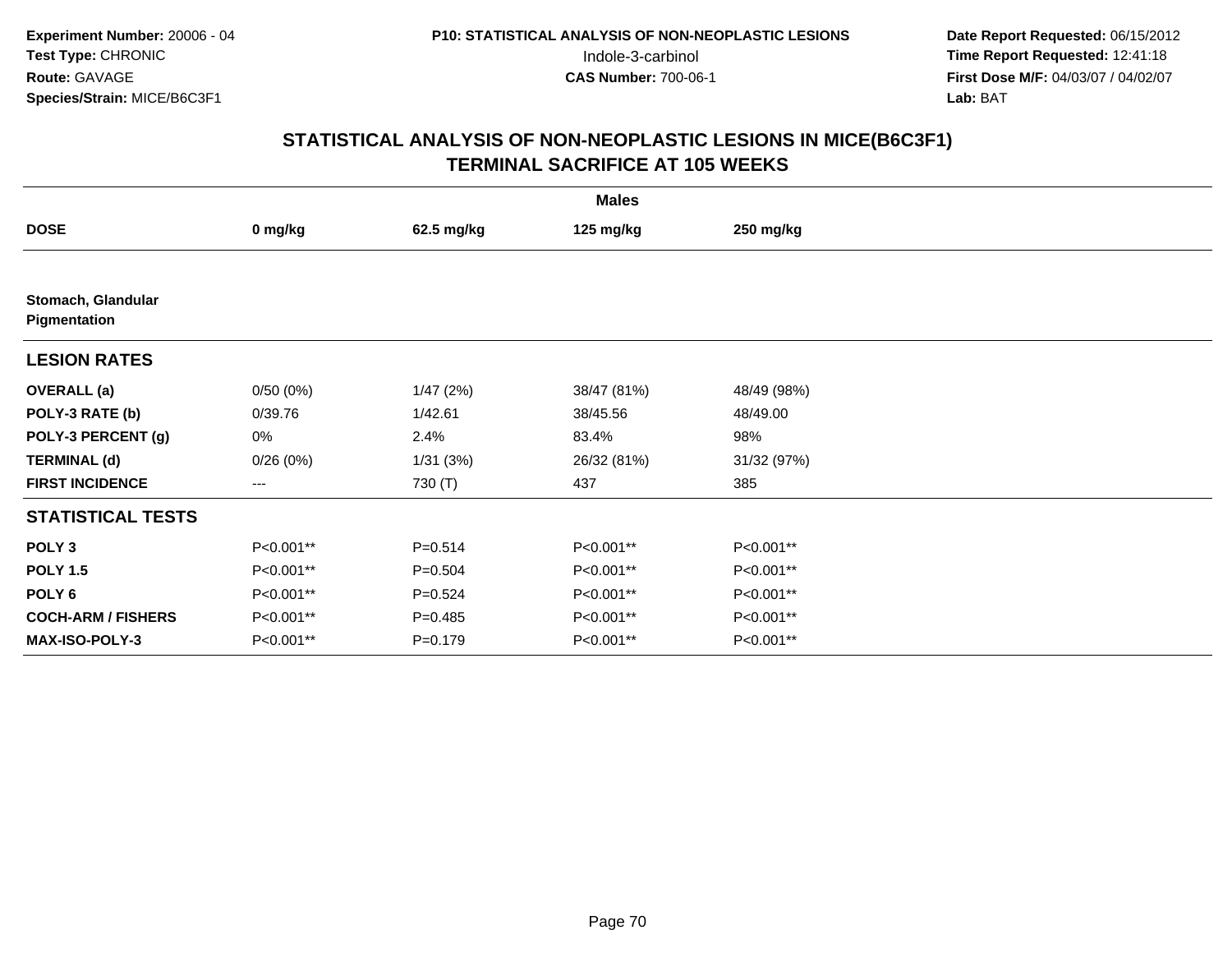|                                               | <b>Males</b> |             |             |             |  |  |  |
|-----------------------------------------------|--------------|-------------|-------------|-------------|--|--|--|
| <b>DOSE</b>                                   | 0 mg/kg      | 62.5 mg/kg  | 125 mg/kg   | 250 mg/kg   |  |  |  |
|                                               |              |             |             |             |  |  |  |
| Stomach, Glandular: Epithelium<br>Hyperplasia |              |             |             |             |  |  |  |
| <b>LESION RATES</b>                           |              |             |             |             |  |  |  |
| <b>OVERALL</b> (a)                            | 0/50(0%)     | 1/47(2%)    | 22/47 (47%) | 40/49 (82%) |  |  |  |
| POLY-3 RATE (b)                               | 0/39.76      | 1/42.61     | 22/44.12    | 40/46.86    |  |  |  |
| POLY-3 PERCENT (g)                            | 0%           | 2.4%        | 49.9%       | 85.4%       |  |  |  |
| <b>TERMINAL (d)</b>                           | 0/26(0%)     | 1/31(3%)    | 14/32 (44%) | 29/32 (91%) |  |  |  |
| <b>FIRST INCIDENCE</b>                        | ---          | 730 (T)     | 437         | 437         |  |  |  |
| <b>STATISTICAL TESTS</b>                      |              |             |             |             |  |  |  |
| POLY <sub>3</sub>                             | P<0.001**    | $P = 0.514$ | P<0.001**   | P<0.001**   |  |  |  |
| <b>POLY 1.5</b>                               | P<0.001**    | $P = 0.504$ | P<0.001**   | P<0.001**   |  |  |  |
| POLY <sub>6</sub>                             | P<0.001**    | $P = 0.524$ | P<0.001**   | P<0.001**   |  |  |  |
| <b>COCH-ARM / FISHERS</b>                     | P<0.001**    | $P=0.485$   | P<0.001**   | P<0.001**   |  |  |  |
| MAX-ISO-POLY-3                                | P<0.001**    | $P = 0.179$ | P<0.001**   | P<0.001**   |  |  |  |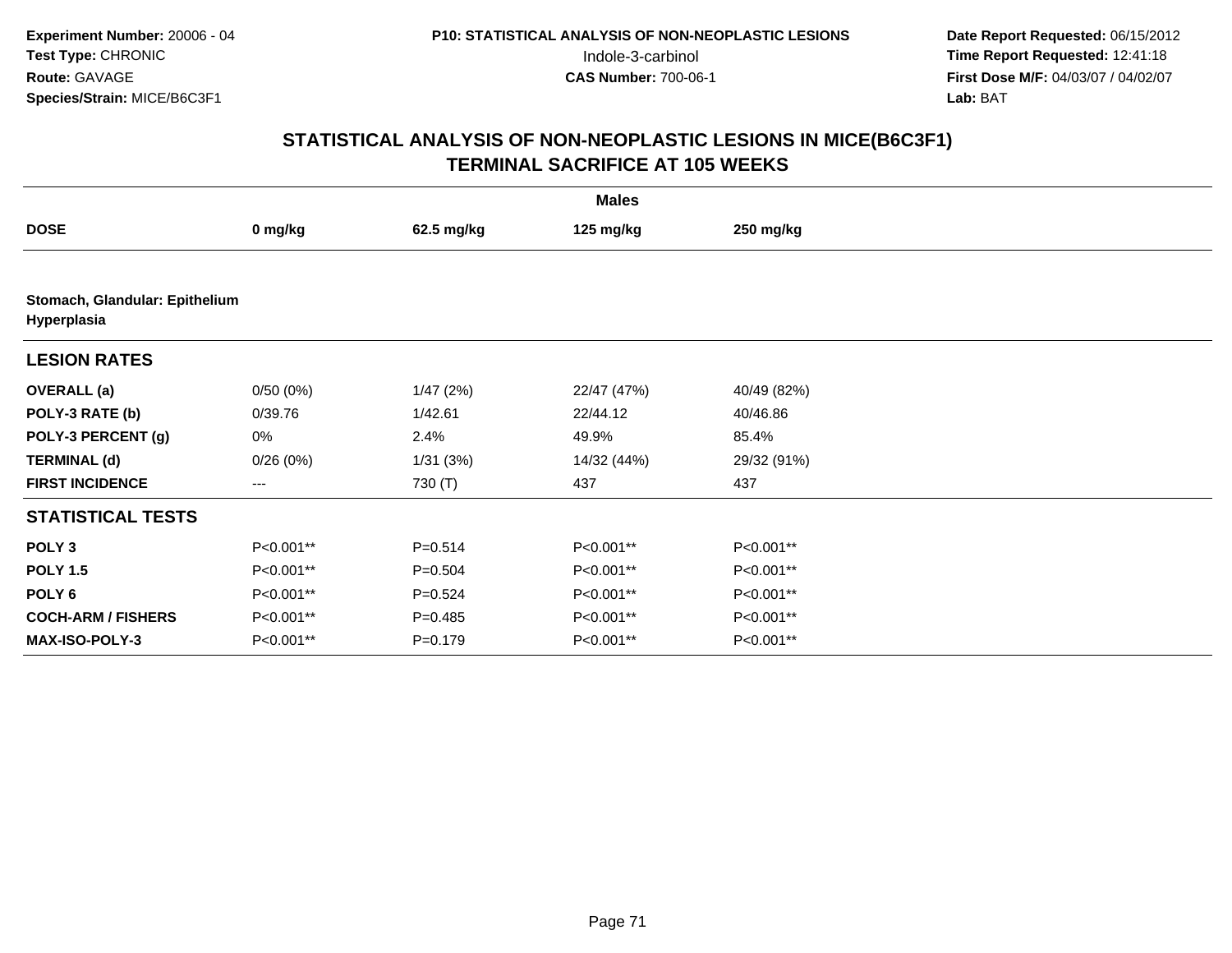|                                                      |             |              | <b>Males</b> |             |  |  |  |  |  |
|------------------------------------------------------|-------------|--------------|--------------|-------------|--|--|--|--|--|
| <b>DOSE</b>                                          | 0 mg/kg     | 62.5 mg/kg   | 125 mg/kg    | 250 mg/kg   |  |  |  |  |  |
|                                                      |             |              |              |             |  |  |  |  |  |
| <b>Testes: Germinal Epithelium</b><br><b>Atrophy</b> |             |              |              |             |  |  |  |  |  |
| <b>LESION RATES</b>                                  |             |              |              |             |  |  |  |  |  |
| <b>OVERALL</b> (a)                                   | 2/50(4%)    | 0/50(0%)     | 3/50(6%)     | 3/50(6%)    |  |  |  |  |  |
| POLY-3 RATE (b)                                      | 2/39.81     | 0/44.97      | 3/43.70      | 3/43.75     |  |  |  |  |  |
| POLY-3 PERCENT (g)                                   | 5%          | 0%           | 6.9%         | 6.9%        |  |  |  |  |  |
| <b>TERMINAL (d)</b>                                  | 1/26(4%)    | 0/31(0%)     | 2/32(6%)     | 2/32(6%)    |  |  |  |  |  |
| <b>FIRST INCIDENCE</b>                               | 717         | ---          | 702          | 653         |  |  |  |  |  |
| <b>STATISTICAL TESTS</b>                             |             |              |              |             |  |  |  |  |  |
| POLY <sub>3</sub>                                    | $P = 0.240$ | $P = 0.211N$ | $P = 0.542$  | $P = 0.543$ |  |  |  |  |  |
| <b>POLY 1.5</b>                                      | $P = 0.237$ | $P = 0.221N$ | $P = 0.524$  | $P = 0.525$ |  |  |  |  |  |
| POLY 6                                               | $P = 0.245$ | P=0.202N     | $P = 0.561$  | $P = 0.562$ |  |  |  |  |  |
| <b>COCH-ARM / FISHERS</b>                            | $P = 0.232$ | P=0.247N     | $P = 0.500$  | $P = 0.500$ |  |  |  |  |  |
| <b>MAX-ISO-POLY-3</b>                                | $P = 0.289$ | P=0.075N     | $P = 0.367$  | $P = 0.368$ |  |  |  |  |  |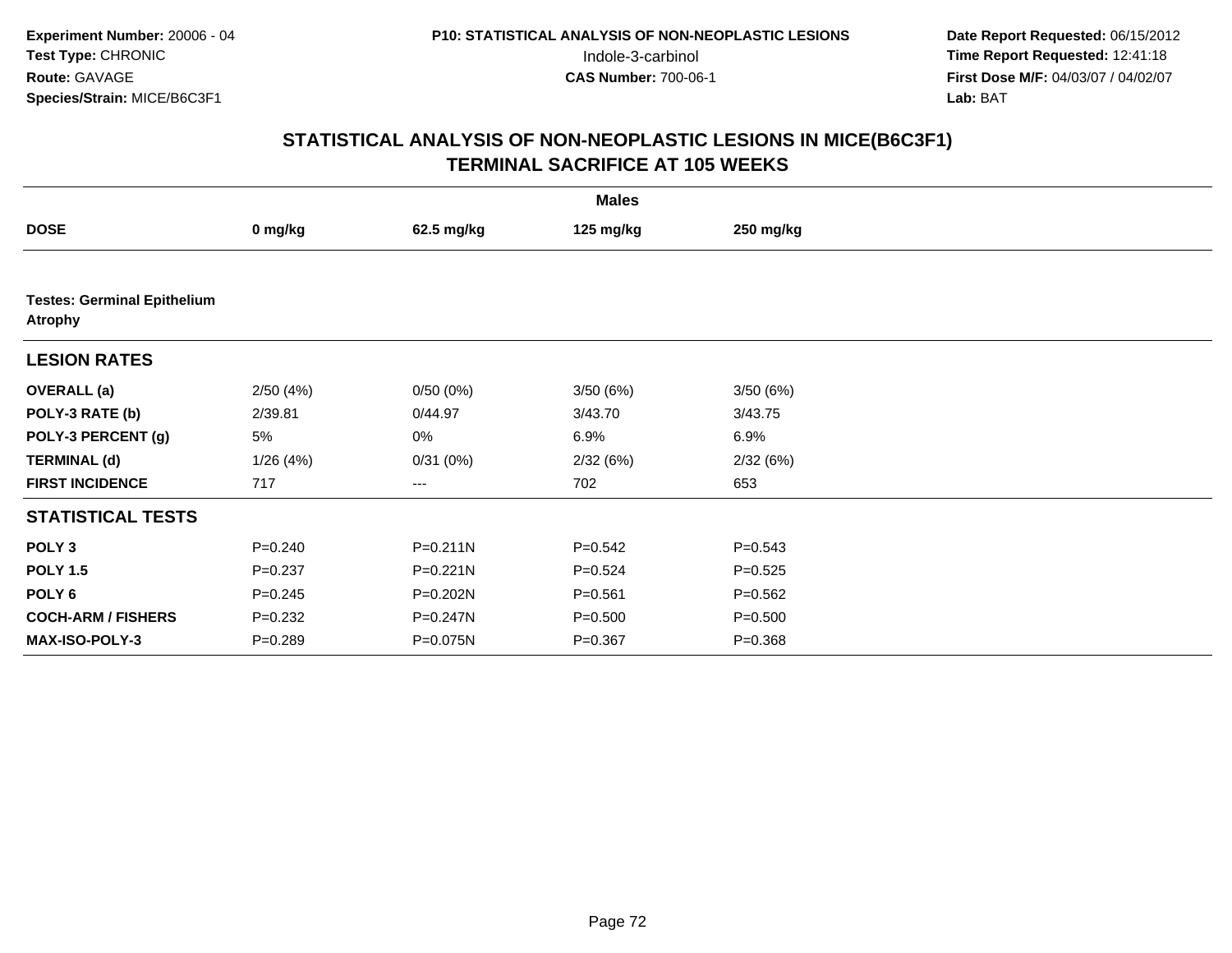|                                 | <b>Males</b> |              |             |             |  |  |  |  |
|---------------------------------|--------------|--------------|-------------|-------------|--|--|--|--|
| <b>DOSE</b>                     | 0 mg/kg      | 62.5 mg/kg   | 125 mg/kg   | 250 mg/kg   |  |  |  |  |
|                                 |              |              |             |             |  |  |  |  |
| <b>Thymus</b><br><b>Atrophy</b> |              |              |             |             |  |  |  |  |
| <b>LESION RATES</b>             |              |              |             |             |  |  |  |  |
| <b>OVERALL</b> (a)              | 44/49 (90%)  | 44/47 (94%)  | 45/46 (98%) | 39/45 (87%) |  |  |  |  |
| POLY-3 RATE (b)                 | 44/46.29     | 44/45.90     | 45/46.00    | 39/42.67    |  |  |  |  |
| POLY-3 PERCENT (g)              | 95.1%        | 95.9%        | 97.8%       | 91.4%       |  |  |  |  |
| <b>TERMINAL (d)</b>             | 24/25 (96%)  | 29/29 (100%) | 28/29 (97%) | 27/29 (93%) |  |  |  |  |
| <b>FIRST INCIDENCE</b>          | 465          | 573          | 133         | 495         |  |  |  |  |
| <b>STATISTICAL TESTS</b>        |              |              |             |             |  |  |  |  |
| POLY <sub>3</sub>               | P=0.262N     | $P = 0.640$  | $P=0.430$   | P=0.382N    |  |  |  |  |
| <b>POLY 1.5</b>                 | P=0.279N     | $P = 0.526$  | $P = 0.265$ | P=0.400N    |  |  |  |  |
| POLY 6                          | P=0.262N     | P=0.738N     | $P = 0.615$ | P=0.383N    |  |  |  |  |
| <b>COCH-ARM / FISHERS</b>       | P=0.330N     | $P = 0.381$  | $P = 0.117$ | P=0.439N    |  |  |  |  |
| MAX-ISO-POLY-3                  | P=0.204N     | $P = 0.415$  | $P = 0.214$ | P=0.223N    |  |  |  |  |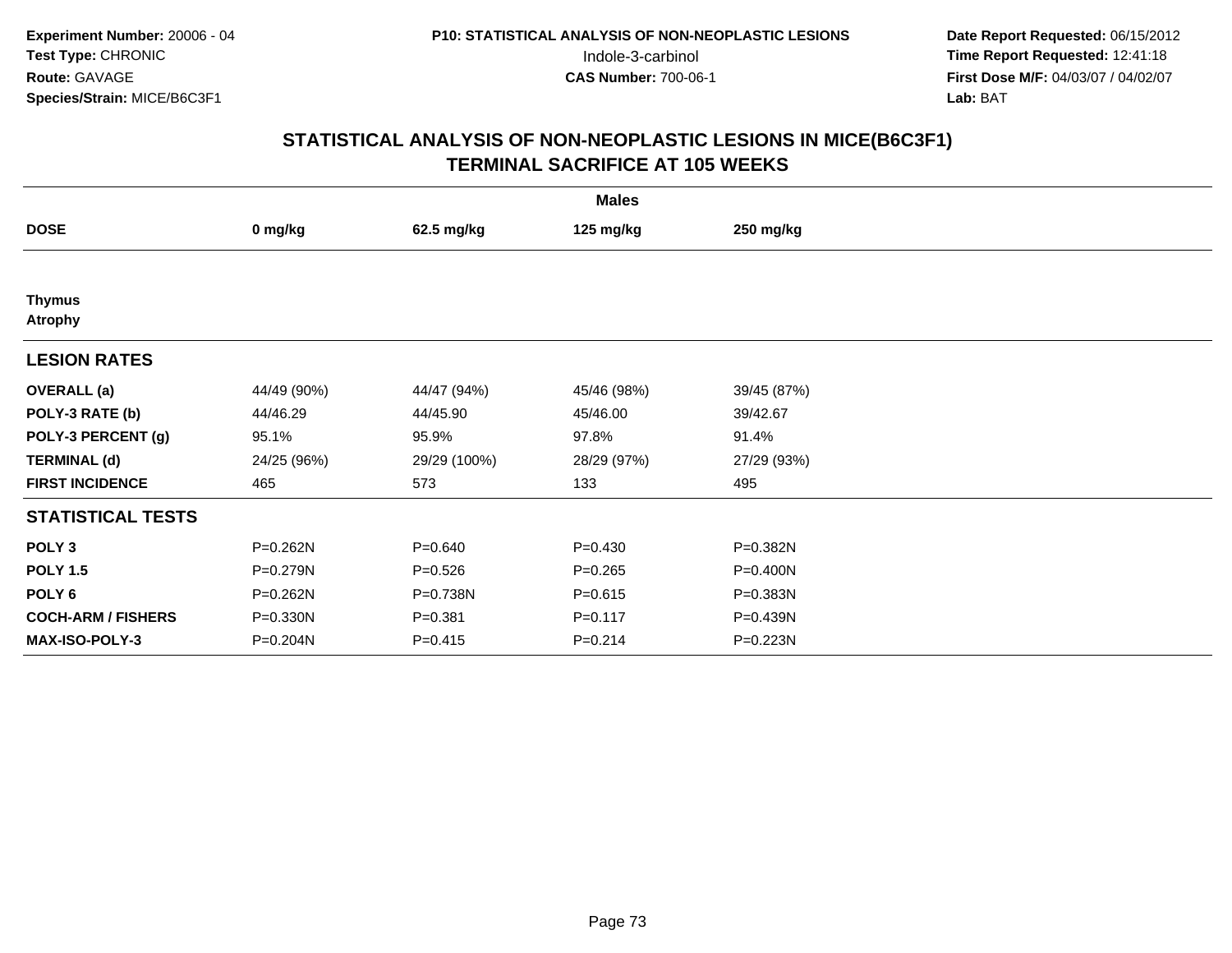| <b>Males</b>              |              |             |              |              |  |  |  |
|---------------------------|--------------|-------------|--------------|--------------|--|--|--|
| <b>DOSE</b>               | 0 mg/kg      | 62.5 mg/kg  | 125 mg/kg    | 250 mg/kg    |  |  |  |
|                           |              |             |              |              |  |  |  |
| Tooth<br><b>Dysplasia</b> |              |             |              |              |  |  |  |
| <b>LESION RATES</b>       |              |             |              |              |  |  |  |
| <b>OVERALL</b> (a)        | 30/30 (100%) | 36/37 (97%) | 32/32 (100%) | 32/32 (100%) |  |  |  |
| POLY-3 RATE (b)           | 30/30.00     | 36/37.00    | 32/32.00     | 32/32.00     |  |  |  |
| POLY-3 PERCENT (g)        | 100%         | 97.3%       | 100%         | 100%         |  |  |  |
| <b>TERMINAL (d)</b>       | 19/19 (100%) | 24/25 (96%) | 23/23 (100%) | 23/23 (100%) |  |  |  |
| <b>FIRST INCIDENCE</b>    | 465          | 573         | 567          | 385          |  |  |  |
| <b>STATISTICAL TESTS</b>  |              |             |              |              |  |  |  |
| POLY <sub>3</sub>         | $P = 0.569$  | P=0.542N    | (e)          | (e)          |  |  |  |
| <b>POLY 1.5</b>           | $P = 0.569$  | P=0.542N    | (e)          | (e)          |  |  |  |
| POLY <sub>6</sub>         | $P = 0.569$  | P=0.542N    | (e)          | (e)          |  |  |  |
| <b>COCH-ARM / FISHERS</b> | $P = 0.569$  | P=0.552N    | (e)          | (e)          |  |  |  |
| MAX-ISO-POLY-3            | $P = 0.410$  | P=0.196N    | (e)          | (e)          |  |  |  |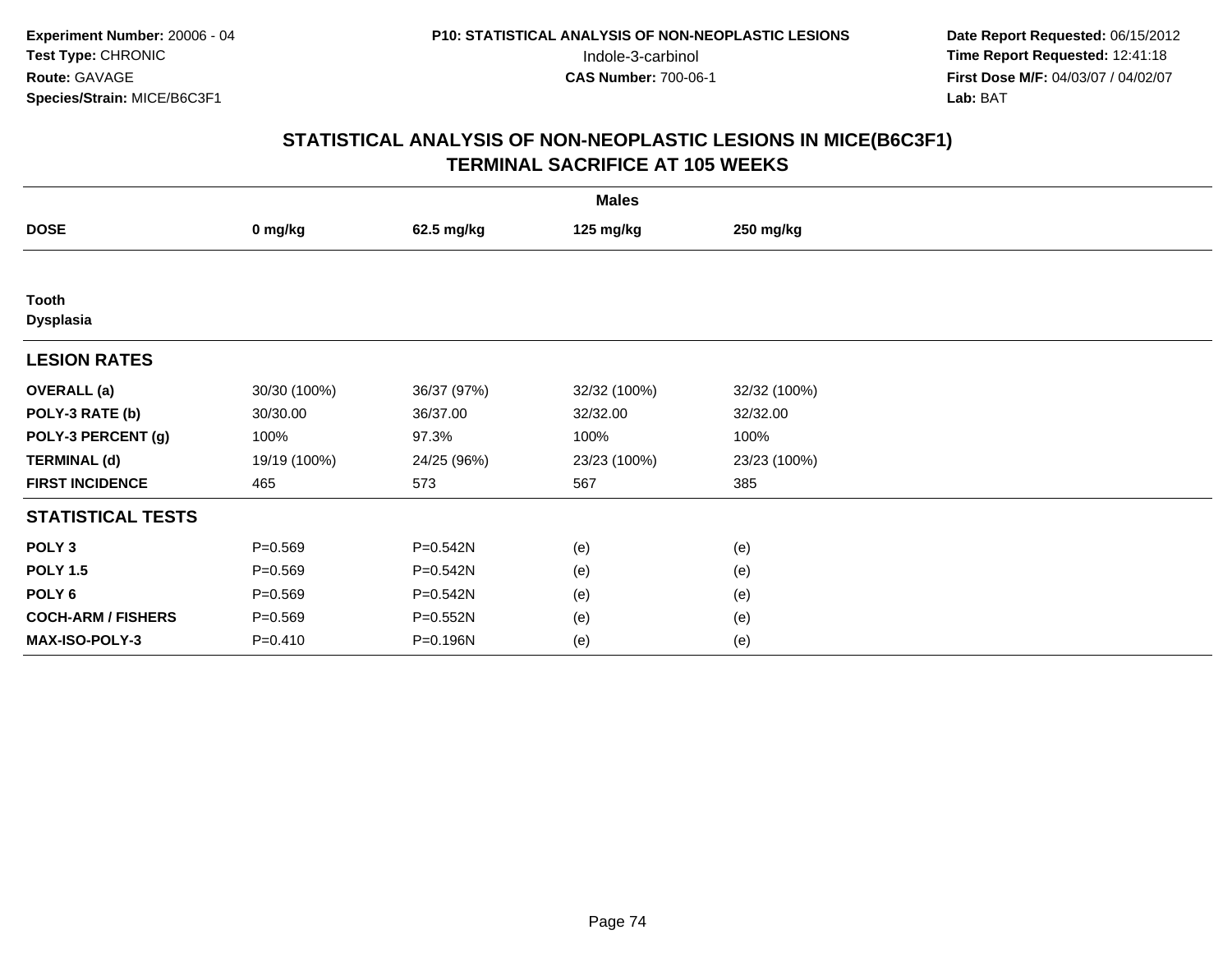| <b>Males</b>                                                            |          |            |           |           |  |  |  |
|-------------------------------------------------------------------------|----------|------------|-----------|-----------|--|--|--|
| <b>DOSE</b>                                                             | 0 mg/kg  | 62.5 mg/kg | 125 mg/kg | 250 mg/kg |  |  |  |
|                                                                         |          |            |           |           |  |  |  |
| <b>Urinary Bladder</b><br><b>Infiltration Cellular Mononuclear Cell</b> |          |            |           |           |  |  |  |
| <b>LESION RATES</b>                                                     |          |            |           |           |  |  |  |
| <b>OVERALL</b> (a)                                                      | 0/50(0%) | 0/50(0%)   | 0/50(0%)  | 0/50(0%)  |  |  |  |
| POLY-3 RATE (b)                                                         | 0/39.76  | 0/44.97    | 0/43.59   | 0/43.47   |  |  |  |
| POLY-3 PERCENT (g)                                                      | 0%       | 0%         | 0%        | $0\%$     |  |  |  |
| <b>TERMINAL (d)</b>                                                     | 0/26(0%) | 0/31(0%)   | 0/32(0%)  | 0/32(0%)  |  |  |  |
| <b>FIRST INCIDENCE</b>                                                  | ---      | ---        | $\cdots$  | $\cdots$  |  |  |  |
| <b>STATISTICAL TESTS</b>                                                |          |            |           |           |  |  |  |
| POLY <sub>3</sub>                                                       | (n)      | (n)        | (n)       | (n)       |  |  |  |
| <b>POLY 1.5</b>                                                         | (n)      | (n)        | (n)       | (n)       |  |  |  |
| POLY 6                                                                  | (n)      | (n)        | (n)       | (n)       |  |  |  |
| <b>COCH-ARM / FISHERS</b>                                               | (n)      | (n)        | (n)       | (n)       |  |  |  |
| MAX-ISO-POLY-3                                                          | (n)      | (n)        | (n)       | (n)       |  |  |  |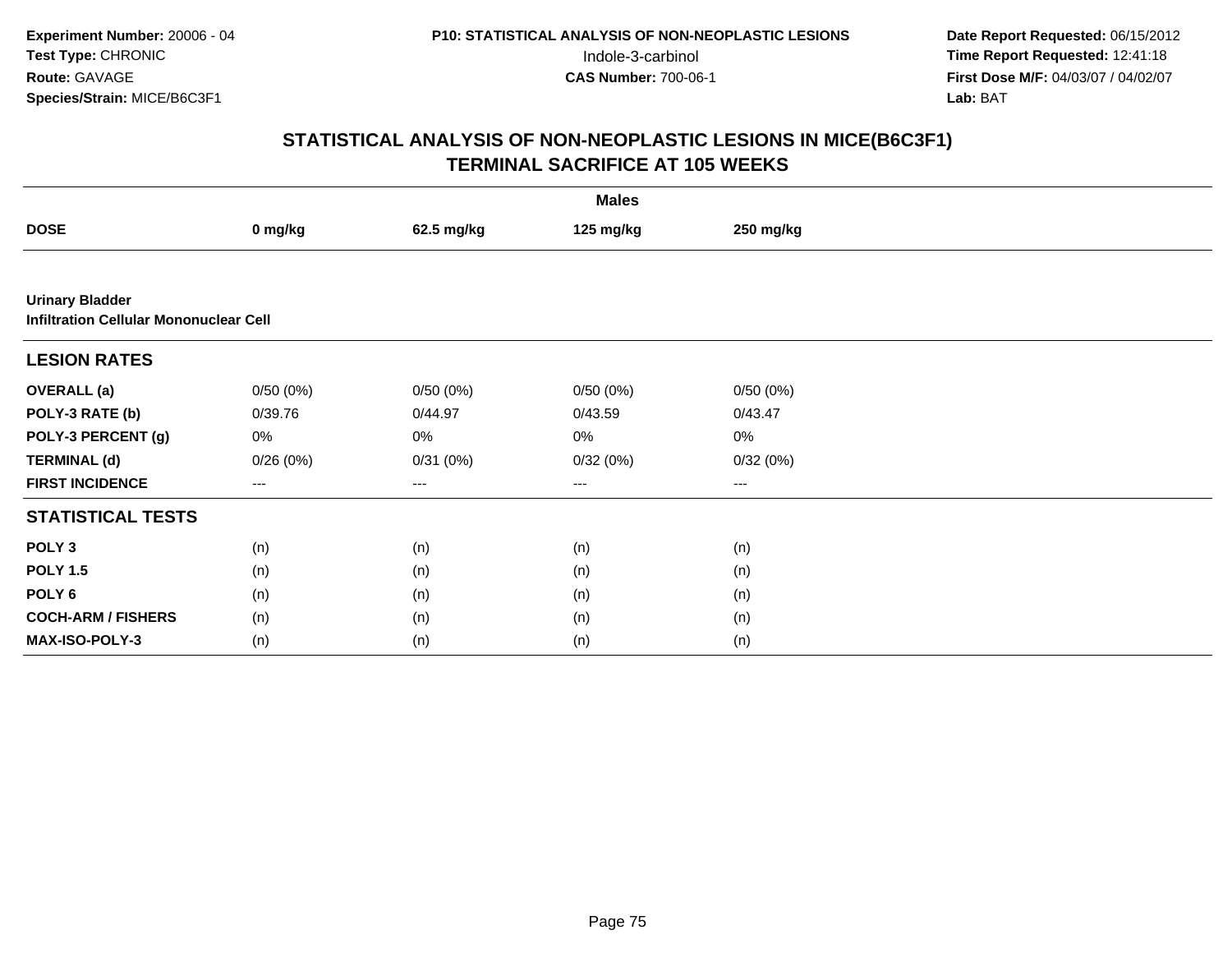| <b>Males</b>                                          |          |             |              |           |  |  |  |
|-------------------------------------------------------|----------|-------------|--------------|-----------|--|--|--|
| <b>DOSE</b>                                           | 0 mg/kg  | 62.5 mg/kg  | 125 mg/kg    | 250 mg/kg |  |  |  |
|                                                       |          |             |              |           |  |  |  |
| <b>Urinary Bladder</b><br><b>Inflammation Chronic</b> |          |             |              |           |  |  |  |
| <b>LESION RATES</b>                                   |          |             |              |           |  |  |  |
| <b>OVERALL</b> (a)                                    | 1/50(2%) | 2/50(4%)    | 0/50(0%)     | 0/50(0%)  |  |  |  |
| POLY-3 RATE (b)                                       | 1/40.12  | 2/44.97     | 0/43.59      | 0/43.47   |  |  |  |
| POLY-3 PERCENT (g)                                    | 2.5%     | 4.5%        | 0%           | 0%        |  |  |  |
| <b>TERMINAL (d)</b>                                   | 0/26(0%) | 2/31(7%)    | 0/32(0%)     | 0/32(0%)  |  |  |  |
| <b>FIRST INCIDENCE</b>                                | 629      | 730 (T)     | $\cdots$     | $\cdots$  |  |  |  |
| <b>STATISTICAL TESTS</b>                              |          |             |              |           |  |  |  |
| POLY <sub>3</sub>                                     | P=0.174N | $P = 0.540$ | P=0.483N     | P=0.484N  |  |  |  |
| <b>POLY 1.5</b>                                       | P=0.179N | $P=0.525$   | $P = 0.491N$ | P=0.490N  |  |  |  |
| POLY <sub>6</sub>                                     | P=0.169N | $P = 0.553$ | P=0.477N     | P=0.478N  |  |  |  |
| <b>COCH-ARM / FISHERS</b>                             | P=0.188N | $P = 0.500$ | P=0.500N     | P=0.500N  |  |  |  |
| <b>MAX-ISO-POLY-3</b>                                 | P=0.195N | $P = 0.323$ | P=0.158N     | P=0.158N  |  |  |  |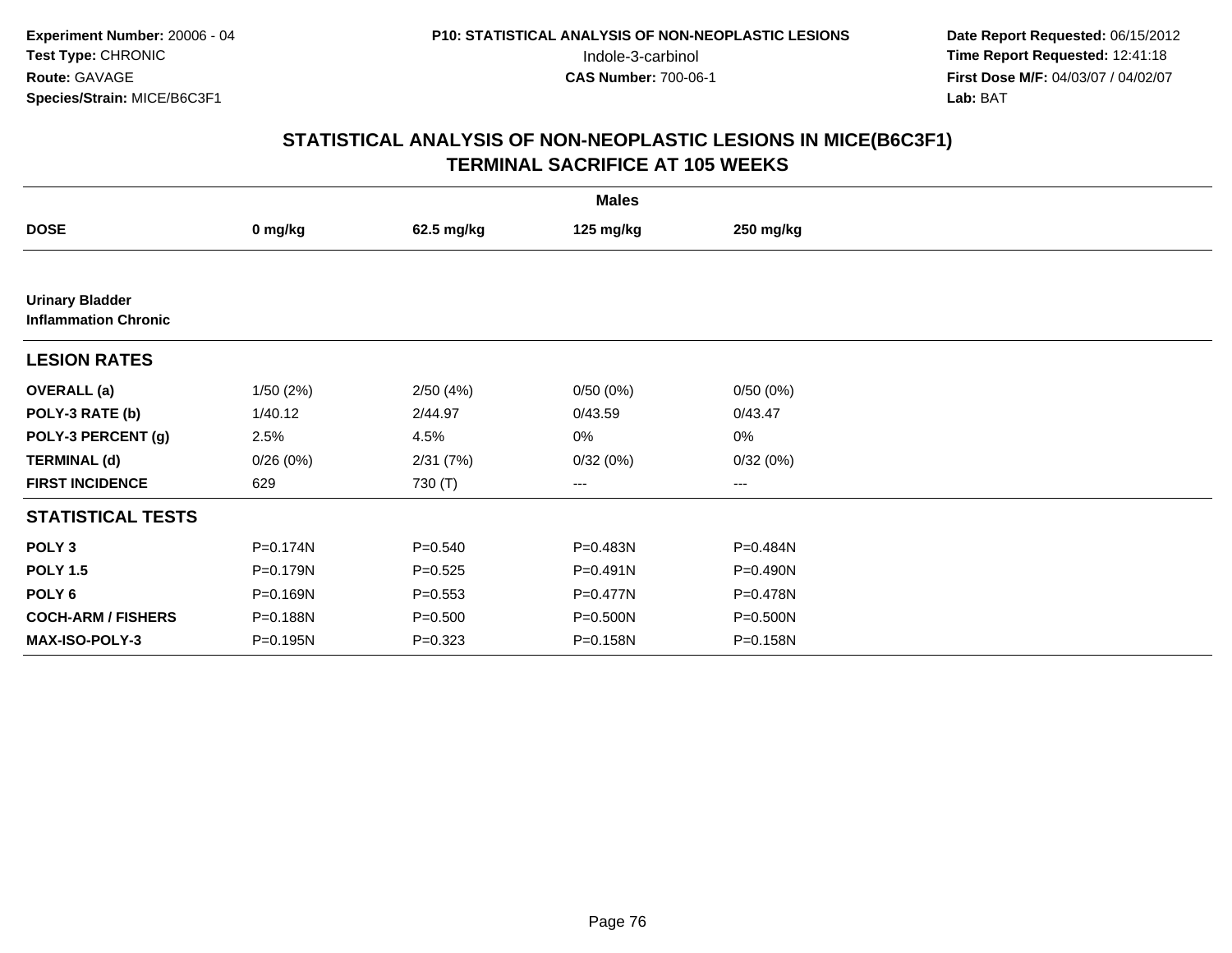| <b>Females</b>                       |          |                   |           |           |  |  |  |
|--------------------------------------|----------|-------------------|-----------|-----------|--|--|--|
| <b>DOSE</b>                          | 0 mg/kg  | 62.5 mg/kg        | 125 mg/kg | 250 mg/kg |  |  |  |
|                                      |          |                   |           |           |  |  |  |
| <b>Adrenal Cortex</b><br>Hypertrophy |          |                   |           |           |  |  |  |
| <b>LESION RATES</b>                  |          |                   |           |           |  |  |  |
| <b>OVERALL</b> (a)                   | 0/49(0%) | 0/50(0%)          | 0/50(0%)  | 0/50(0%)  |  |  |  |
| POLY-3 RATE (b)                      | 0/44.49  | 0/46.47           | 0/40.66   | 0/47.56   |  |  |  |
| POLY-3 PERCENT (g)                   | 0%       | 0%                | 0%        | 0%        |  |  |  |
| <b>TERMINAL (d)</b>                  | 0/33(0%) | 0/40(0%)          | 0/26(0%)  | 0/45(0%)  |  |  |  |
| <b>FIRST INCIDENCE</b>               | $--$     | $\qquad \qquad -$ | ---       | $--$      |  |  |  |
| <b>STATISTICAL TESTS</b>             |          |                   |           |           |  |  |  |
| POLY <sub>3</sub>                    | (n)      | (n)               | (n)       | (n)       |  |  |  |
| <b>POLY 1.5</b>                      | (n)      | (n)               | (n)       | (n)       |  |  |  |
| POLY <sub>6</sub>                    | (n)      | (n)               | (n)       | (n)       |  |  |  |
| <b>COCH-ARM / FISHERS</b>            | (n)      | (n)               | (n)       | (n)       |  |  |  |
| <b>MAX-ISO-POLY-3</b>                | (n)      | (n)               | (n)       | (n)       |  |  |  |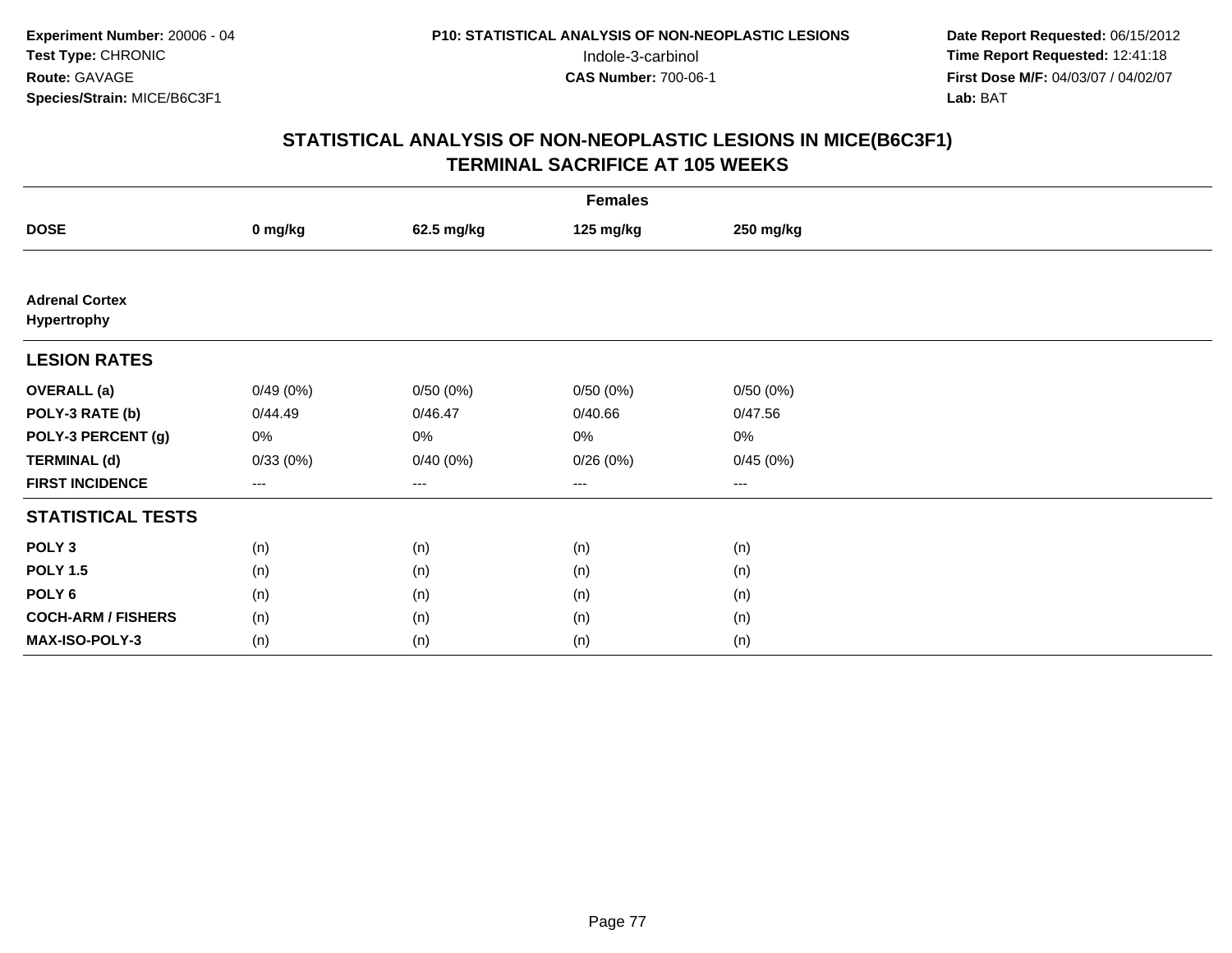|                                                           | <b>Females</b> |            |           |           |  |  |  |  |
|-----------------------------------------------------------|----------------|------------|-----------|-----------|--|--|--|--|
| <b>DOSE</b>                                               | 0 mg/kg        | 62.5 mg/kg | 125 mg/kg | 250 mg/kg |  |  |  |  |
|                                                           |                |            |           |           |  |  |  |  |
| <b>Adrenal Cortex</b><br><b>Vacuolization Cytoplasmic</b> |                |            |           |           |  |  |  |  |
| <b>LESION RATES</b>                                       |                |            |           |           |  |  |  |  |
| <b>OVERALL</b> (a)                                        | 1/49(2%)       | 1/50(2%)   | 1/50(2%)  | 0/50(0%)  |  |  |  |  |
| POLY-3 RATE (b)                                           | 1/44.49        | 1/46.63    | 1/40.66   | 0/47.56   |  |  |  |  |
| POLY-3 PERCENT (g)                                        | 2.3%           | 2.1%       | 2.5%      | $0\%$     |  |  |  |  |
| <b>TERMINAL (d)</b>                                       | 1/33(3%)       | 0/40(0%)   | 1/26(4%)  | 0/45(0%)  |  |  |  |  |
| <b>FIRST INCIDENCE</b>                                    | 729 (T)        | 687        | 729 (T)   | $\cdots$  |  |  |  |  |
| <b>STATISTICAL TESTS</b>                                  |                |            |           |           |  |  |  |  |
| POLY <sub>3</sub>                                         | (n)            | (n)        | (n)       | (n)       |  |  |  |  |
| <b>POLY 1.5</b>                                           | (n)            | (n)        | (n)       | (n)       |  |  |  |  |
| POLY <sub>6</sub>                                         | (n)            | (n)        | (n)       | (n)       |  |  |  |  |
| <b>COCH-ARM / FISHERS</b>                                 | (n)            | (n)        | (n)       | (n)       |  |  |  |  |
| <b>MAX-ISO-POLY-3</b>                                     | (n)            | (n)        | (n)       | (n)       |  |  |  |  |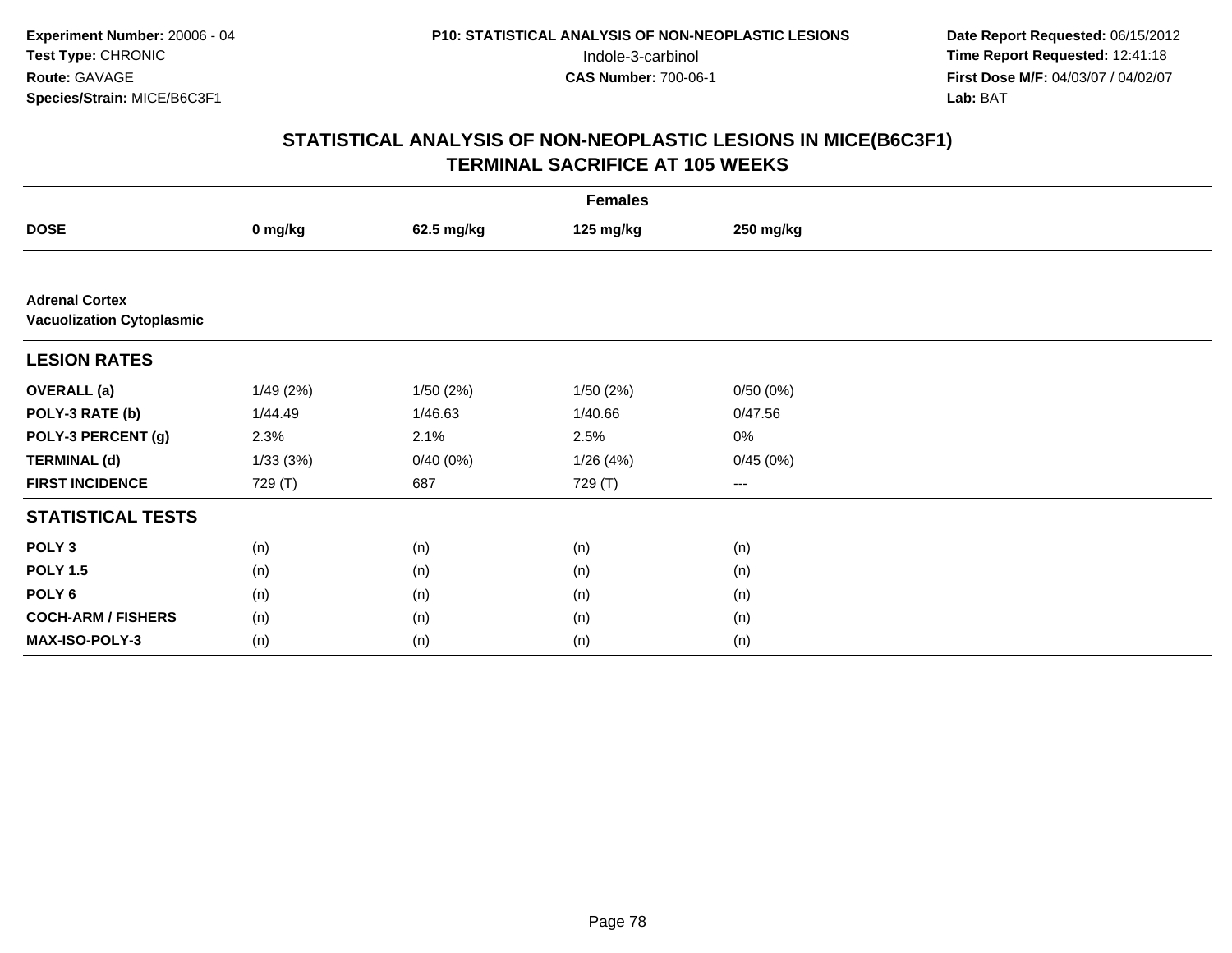| <b>Females</b>                        |          |              |             |              |  |  |  |
|---------------------------------------|----------|--------------|-------------|--------------|--|--|--|
| <b>DOSE</b>                           | 0 mg/kg  | 62.5 mg/kg   | 125 mg/kg   | 250 mg/kg    |  |  |  |
|                                       |          |              |             |              |  |  |  |
| <b>Adrenal Medulla</b><br>Hyperplasia |          |              |             |              |  |  |  |
| <b>LESION RATES</b>                   |          |              |             |              |  |  |  |
| <b>OVERALL</b> (a)                    | 1/49(2%) | 1/50(2%)     | 3/50(6%)    | 0/50(0%)     |  |  |  |
| POLY-3 RATE (b)                       | 1/44.49  | 1/46.47      | 3/41.61     | 0/47.56      |  |  |  |
| POLY-3 PERCENT (g)                    | 2.3%     | 2.2%         | 7.2%        | 0%           |  |  |  |
| <b>TERMINAL (d)</b>                   | 1/33(3%) | 1/40(3%)     | 1/26(4%)    | 0/45(0%)     |  |  |  |
| <b>FIRST INCIDENCE</b>                | 729 (T)  | 729 (T)      | 523         | ---          |  |  |  |
| <b>STATISTICAL TESTS</b>              |          |              |             |              |  |  |  |
| POLY <sub>3</sub>                     | P=0.384N | $P = 0.751N$ | $P = 0.281$ | P=0.487N     |  |  |  |
| <b>POLY 1.5</b>                       | P=0.393N | P=0.754N     | $P=0.294$   | $P = 0.491N$ |  |  |  |
| POLY 6                                | P=0.368N | $P = 0.745N$ | $P = 0.264$ | P=0.478N     |  |  |  |
| <b>COCH-ARM / FISHERS</b>             | P=0.404N | P=0.747N     | $P = 0.316$ | P=0.495N     |  |  |  |
| MAX-ISO-POLY-3                        | P=0.223N | P=0.487N     | $P = 0.146$ | P=0.157N     |  |  |  |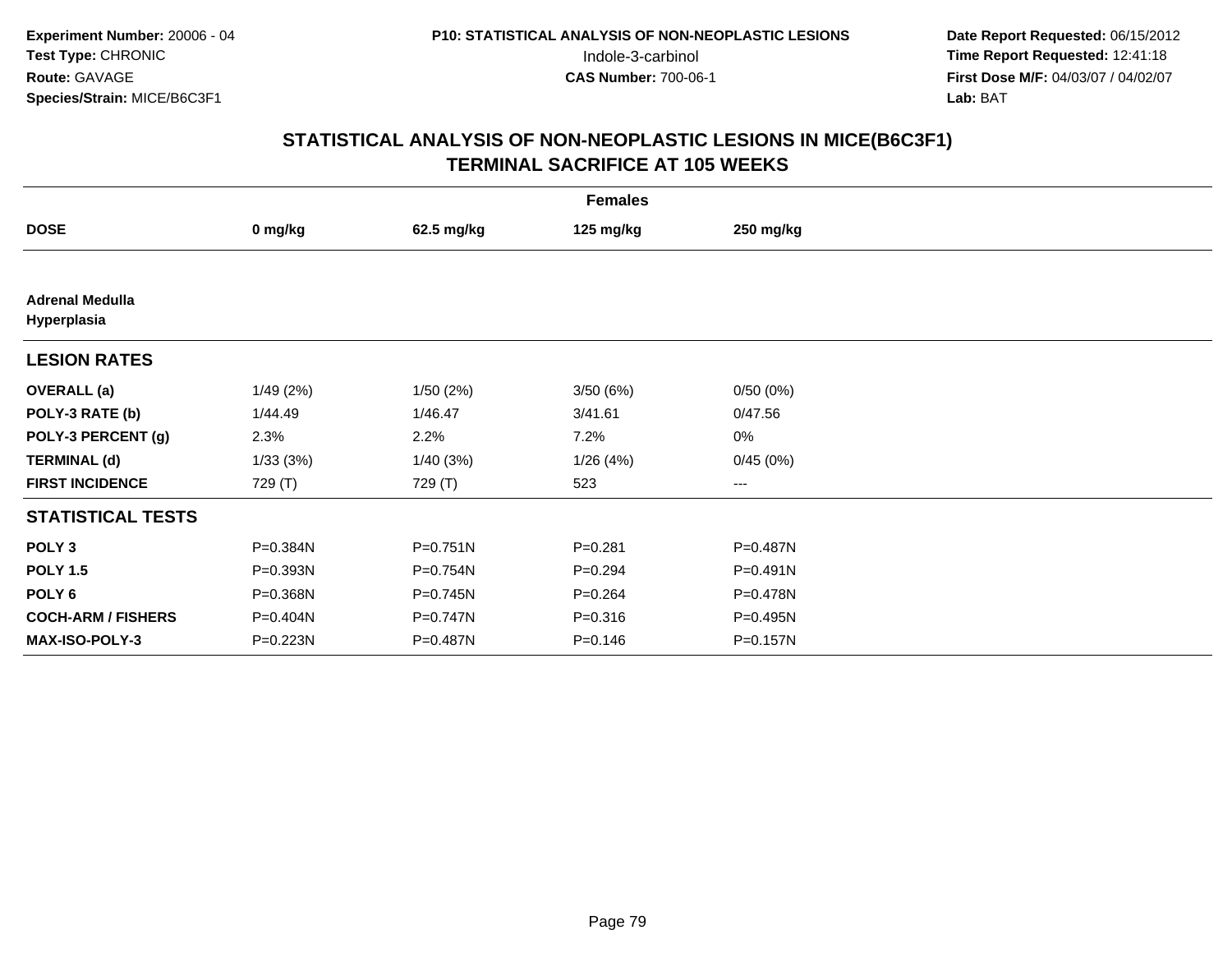|                                            | <b>Females</b> |             |             |             |  |  |  |  |
|--------------------------------------------|----------------|-------------|-------------|-------------|--|--|--|--|
| <b>DOSE</b>                                | 0 mg/kg        | 62.5 mg/kg  | 125 mg/kg   | 250 mg/kg   |  |  |  |  |
|                                            |                |             |             |             |  |  |  |  |
| <b>Bone</b><br><b>Fibro-osseous Lesion</b> |                |             |             |             |  |  |  |  |
| <b>LESION RATES</b>                        |                |             |             |             |  |  |  |  |
| <b>OVERALL</b> (a)                         | 9/50 (18%)     | 13/50 (26%) | 11/50 (22%) | 17/50 (34%) |  |  |  |  |
| POLY-3 RATE (b)                            | 9/45.37        | 13/47.02    | 11/40.79    | 17/48.00    |  |  |  |  |
| POLY-3 PERCENT (g)                         | 19.8%          | 27.7%       | 27%         | 35.4%       |  |  |  |  |
| <b>TERMINAL (d)</b>                        | 9/33(27%)      | 11/40 (28%) | 10/26 (39%) | 16/45 (36%) |  |  |  |  |
| <b>FIRST INCIDENCE</b>                     | 729 (T)        | 620         | 695         | 603         |  |  |  |  |
| <b>STATISTICAL TESTS</b>                   |                |             |             |             |  |  |  |  |
| POLY <sub>3</sub>                          | $P = 0.064$    | $P = 0.262$ | $P = 0.298$ | $P = 0.072$ |  |  |  |  |
| <b>POLY 1.5</b>                            | $P = 0.058$    | $P=0.244$   | $P = 0.341$ | $P=0.062$   |  |  |  |  |
| POLY 6                                     | $P = 0.078$    | $P = 0.293$ | $P = 0.245$ | $P = 0.093$ |  |  |  |  |
| <b>COCH-ARM / FISHERS</b>                  | $P = 0.055$    | $P = 0.235$ | $P=0.402$   | $P = 0.055$ |  |  |  |  |
| <b>MAX-ISO-POLY-3</b>                      | P=0.073        | $P = 0.193$ | $P = 0.228$ | $P=0.049*$  |  |  |  |  |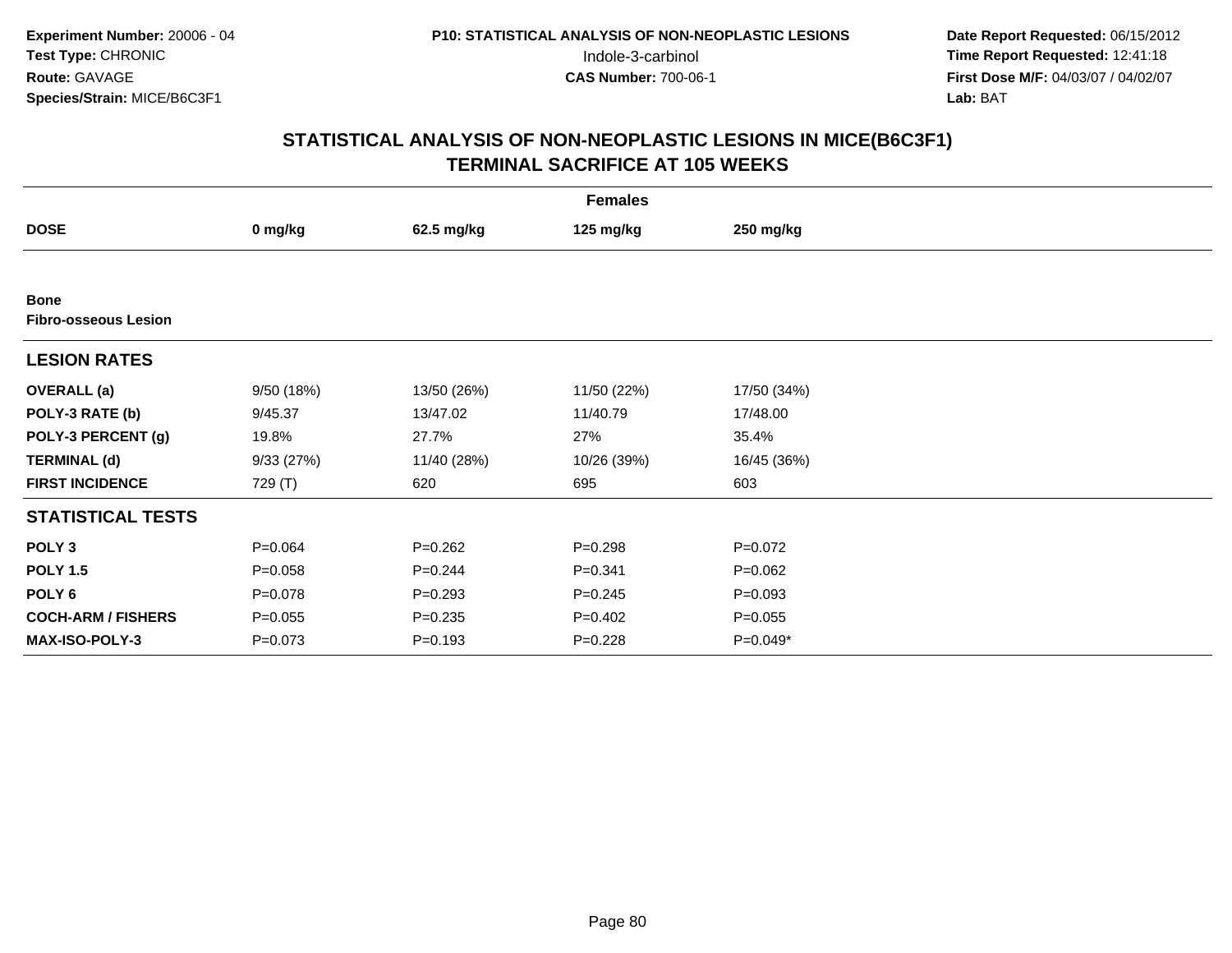| <b>Females</b>                                   |           |              |              |              |  |  |  |
|--------------------------------------------------|-----------|--------------|--------------|--------------|--|--|--|
| <b>DOSE</b>                                      | 0 mg/kg   | 62.5 mg/kg   | 125 mg/kg    | 250 mg/kg    |  |  |  |
|                                                  |           |              |              |              |  |  |  |
| <b>Brain: Hypothalamus</b><br><b>Compression</b> |           |              |              |              |  |  |  |
| <b>LESION RATES</b>                              |           |              |              |              |  |  |  |
| <b>OVERALL</b> (a)                               | 2/50(4%)  | 0/50(0%)     | 0/50(0%)     | 0/50(0%)     |  |  |  |
| POLY-3 RATE (b)                                  | 2/45.37   | 0/46.47      | 0/40.66      | 0/47.56      |  |  |  |
| POLY-3 PERCENT (g)                               | 4.4%      | 0%           | 0%           | 0%           |  |  |  |
| <b>TERMINAL (d)</b>                              | 2/33(6%)  | 0/40(0%)     | 0/26(0%)     | 0/45(0%)     |  |  |  |
| <b>FIRST INCIDENCE</b>                           | 729 (T)   | ---          | $--$         | ---          |  |  |  |
| <b>STATISTICAL TESTS</b>                         |           |              |              |              |  |  |  |
| POLY <sub>3</sub>                                | P=0.120N  | P=0.232N     | P=0.262N     | $P = 0.227N$ |  |  |  |
| <b>POLY 1.5</b>                                  | P=0.117N  | P=0.236N     | P=0.252N     | P=0.232N     |  |  |  |
| POLY 6                                           | P=0.124N  | P=0.226N     | $P = 0.277N$ | P=0.218N     |  |  |  |
| <b>COCH-ARM / FISHERS</b>                        | P=0.115N  | $P = 0.247N$ | P=0.247N     | $P = 0.247N$ |  |  |  |
| <b>MAX-ISO-POLY-3</b>                            | P=0.032N* | P=0.076N     | P=0.100N     | P=0.076N     |  |  |  |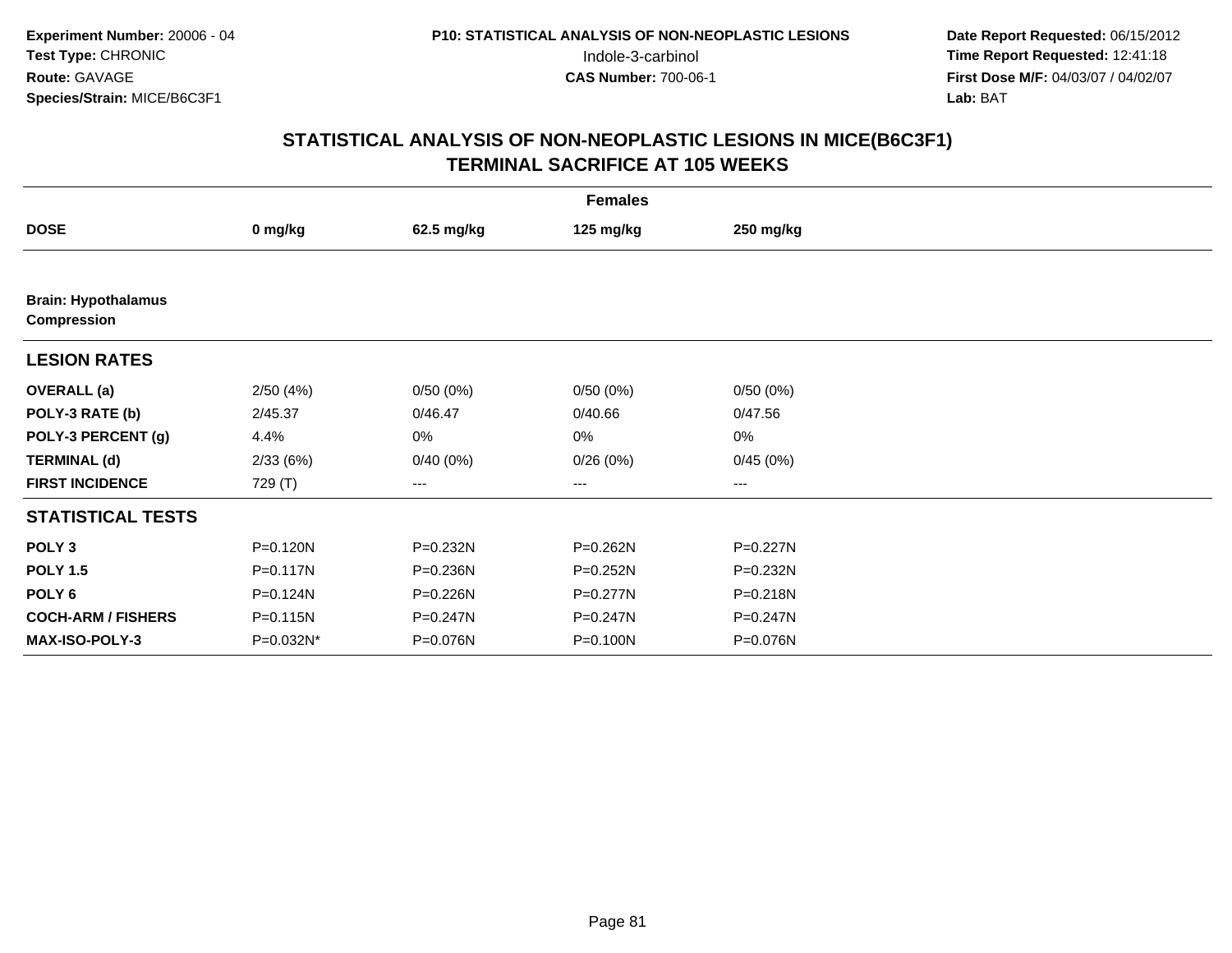|                                            | <b>Females</b> |            |           |           |  |  |  |  |
|--------------------------------------------|----------------|------------|-----------|-----------|--|--|--|--|
| <b>DOSE</b>                                | 0 mg/kg        | 62.5 mg/kg | 125 mg/kg | 250 mg/kg |  |  |  |  |
|                                            |                |            |           |           |  |  |  |  |
| Eye: Cornea<br><b>Inflammation Chronic</b> |                |            |           |           |  |  |  |  |
| <b>LESION RATES</b>                        |                |            |           |           |  |  |  |  |
| <b>OVERALL (a)</b>                         | 1/50(2%)       | 0/50(0%)   | 1/50(2%)  | 1/50(2%)  |  |  |  |  |
| POLY-3 RATE (b)                            | 1/45.53        | 0/46.47    | 1/41.29   | 1/48.00   |  |  |  |  |
| POLY-3 PERCENT (g)                         | 2.2%           | 0%         | 2.4%      | 2.1%      |  |  |  |  |
| <b>TERMINAL (d)</b>                        | 0/33(0%)       | 0/40(0%)   | 0/26(0%)  | 0/45(0%)  |  |  |  |  |
| <b>FIRST INCIDENCE</b>                     | 687            | ---        | 523       | 603       |  |  |  |  |
| <b>STATISTICAL TESTS</b>                   |                |            |           |           |  |  |  |  |
| POLY <sub>3</sub>                          | (n)            | (n)        | (n)       | (n)       |  |  |  |  |
| <b>POLY 1.5</b>                            | (n)            | (n)        | (n)       | (n)       |  |  |  |  |
| POLY <sub>6</sub>                          | (n)            | (n)        | (n)       | (n)       |  |  |  |  |
| <b>COCH-ARM / FISHERS</b>                  | (n)            | (n)        | (n)       | (n)       |  |  |  |  |
| MAX-ISO-POLY-3                             | (n)            | (n)        | (n)       | (n)       |  |  |  |  |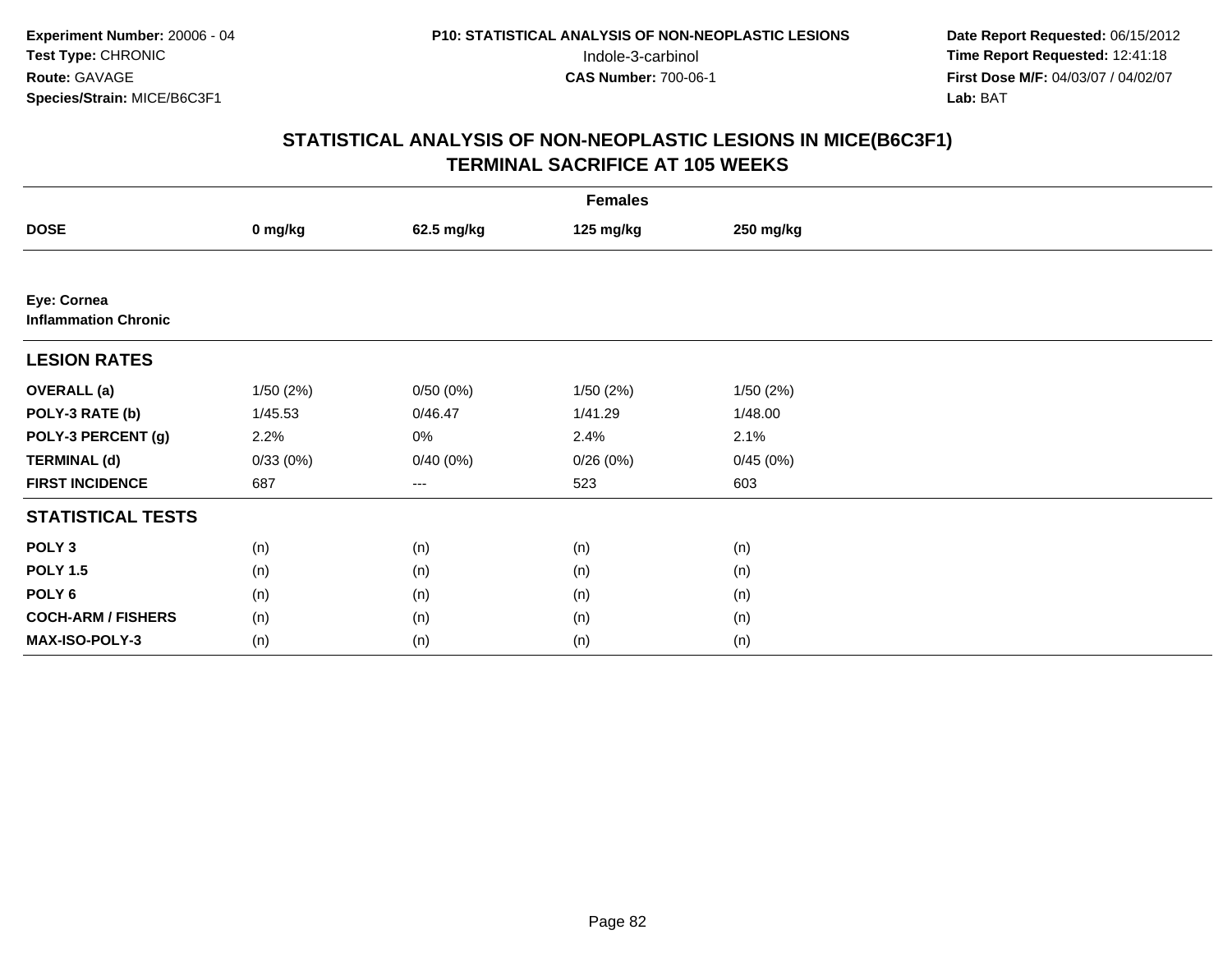| <b>Females</b>                              |                        |            |           |            |  |  |  |
|---------------------------------------------|------------------------|------------|-----------|------------|--|--|--|
| <b>DOSE</b>                                 | 0 mg/kg                | 62.5 mg/kg | 125 mg/kg | 250 mg/kg  |  |  |  |
|                                             |                        |            |           |            |  |  |  |
| <b>Harderian Gland</b><br><b>Dilatation</b> |                        |            |           |            |  |  |  |
| <b>LESION RATES</b>                         |                        |            |           |            |  |  |  |
| <b>OVERALL</b> (a)                          | 0/50(0%)               | 0/50(0%)   | 0/50(0%)  | 6/50 (12%) |  |  |  |
| POLY-3 RATE (b)                             | 0/45.37                | 0/46.47    | 0/40.66   | 6/47.56    |  |  |  |
| POLY-3 PERCENT (g)                          | 0%                     | 0%         | 0%        | 12.6%      |  |  |  |
| <b>TERMINAL (d)</b>                         | 0/33(0%)               | 0/40(0%)   | 0/26(0%)  | 6/45 (13%) |  |  |  |
| <b>FIRST INCIDENCE</b>                      | $\qquad \qquad \cdots$ | $---$      | ---       | 729 (T)    |  |  |  |
| <b>STATISTICAL TESTS</b>                    |                        |            |           |            |  |  |  |
| POLY <sub>3</sub>                           | P<0.001**              | (e)        | (e)       | $P=0.018*$ |  |  |  |
| <b>POLY 1.5</b>                             | P<0.001**              | (e)        | (e)       | $P=0.017*$ |  |  |  |
| POLY <sub>6</sub>                           | P<0.001**              | (e)        | (e)       | $P=0.021*$ |  |  |  |
| <b>COCH-ARM / FISHERS</b>                   | P<0.001**              | (e)        | (e)       | $P=0.013*$ |  |  |  |
| MAX-ISO-POLY-3                              | P<0.001**              | (e)        | (e)       | P=0.007**  |  |  |  |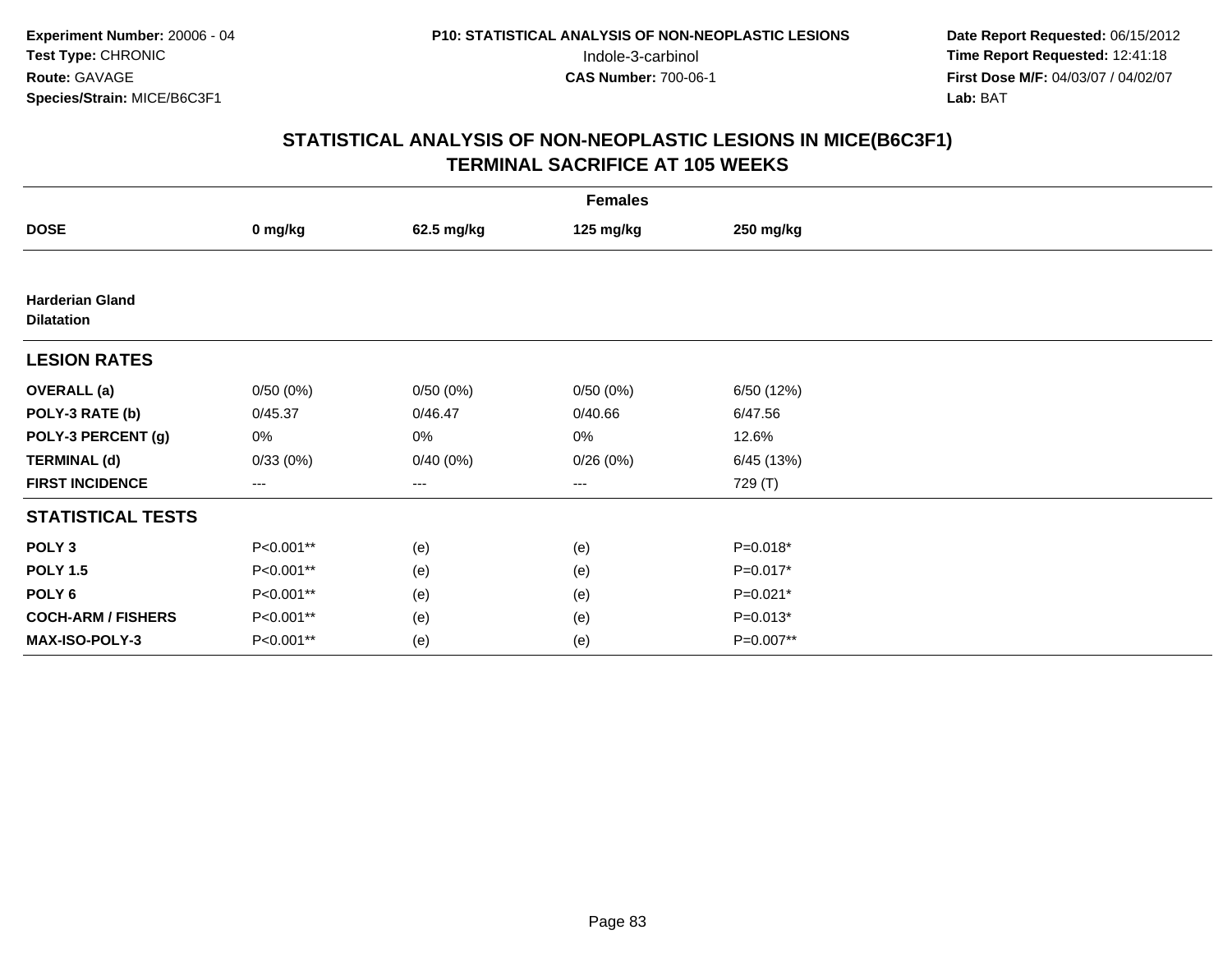| <b>Females</b>                        |            |             |             |            |  |  |  |
|---------------------------------------|------------|-------------|-------------|------------|--|--|--|
| <b>DOSE</b>                           | 0 mg/kg    | 62.5 mg/kg  | 125 mg/kg   | 250 mg/kg  |  |  |  |
|                                       |            |             |             |            |  |  |  |
| <b>Harderian Gland</b><br>Hyperplasia |            |             |             |            |  |  |  |
| <b>LESION RATES</b>                   |            |             |             |            |  |  |  |
| <b>OVERALL</b> (a)                    | 2/50(4%)   | 3/50(6%)    | 5/50 (10%)  | 9/50 (18%) |  |  |  |
| POLY-3 RATE (b)                       | 2/45.37    | 3/46.47     | 5/41.31     | 9/47.56    |  |  |  |
| POLY-3 PERCENT (g)                    | 4.4%       | 6.5%        | 12.1%       | 18.9%      |  |  |  |
| <b>TERMINAL (d)</b>                   | 2/33(6%)   | 3/40(8%)    | 4/26 (15%)  | 9/45 (20%) |  |  |  |
| <b>FIRST INCIDENCE</b>                | 729 (T)    | 729 (T)     | 514         | 729 (T)    |  |  |  |
| <b>STATISTICAL TESTS</b>              |            |             |             |            |  |  |  |
| POLY <sub>3</sub>                     | P=0.009**  | $P = 0.511$ | $P = 0.179$ | $P=0.030*$ |  |  |  |
| <b>POLY 1.5</b>                       | P=0.008**  | $P = 0.503$ | $P = 0.195$ | P=0.028*   |  |  |  |
| POLY 6                                | P=0.010**  | $P = 0.523$ | $P = 0.159$ | $P=0.036*$ |  |  |  |
| <b>COCH-ARM / FISHERS</b>             | P=0.008**  | $P = 0.500$ | $P = 0.218$ | P=0.026*   |  |  |  |
| MAX-ISO-POLY-3                        | $P=0.013*$ | $P = 0.335$ | $P = 0.104$ | P=0.016*   |  |  |  |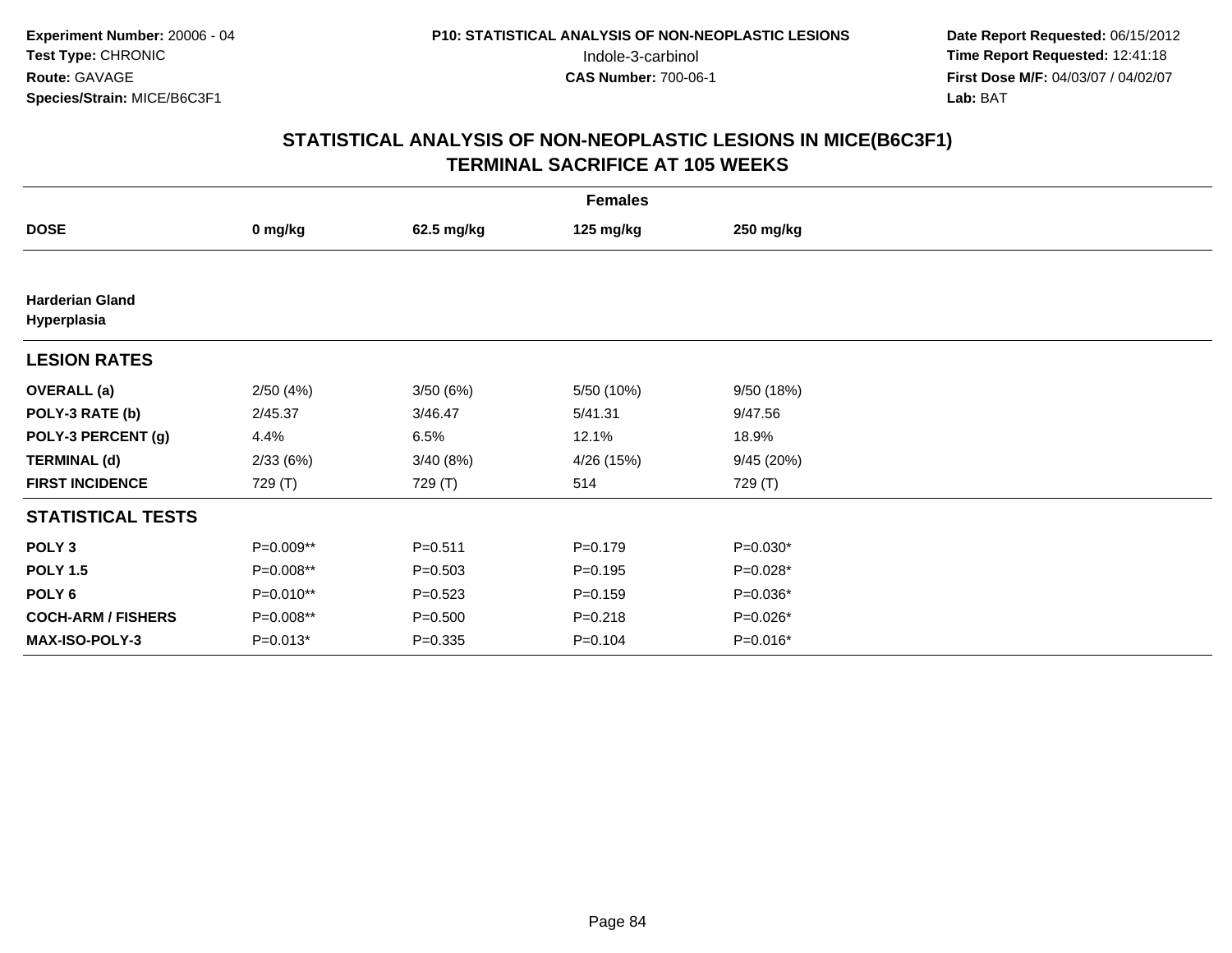|                                                                         |             |              | <b>Females</b> |              |  |
|-------------------------------------------------------------------------|-------------|--------------|----------------|--------------|--|
| <b>DOSE</b>                                                             | 0 mg/kg     | 62.5 mg/kg   | 125 mg/kg      | 250 mg/kg    |  |
|                                                                         |             |              |                |              |  |
| <b>Harderian Gland</b><br><b>Infiltration Cellular Mononuclear Cell</b> |             |              |                |              |  |
| <b>LESION RATES</b>                                                     |             |              |                |              |  |
| <b>OVERALL</b> (a)                                                      | 24/50 (48%) | 18/50 (36%)  | 8/50 (16%)     | 22/50 (44%)  |  |
| POLY-3 RATE (b)                                                         | 24/45.75    | 18/46.63     | 8/40.75        | 22/47.65     |  |
| POLY-3 PERCENT (g)                                                      | 52.5%       | 38.6%        | 19.6%          | 46.2%        |  |
| <b>TERMINAL (d)</b>                                                     | 22/33 (67%) | 17/40 (43%)  | 7/26 (27%)     | 21/45 (47%)  |  |
| <b>FIRST INCIDENCE</b>                                                  | 647         | 688          | 707            | 706          |  |
| <b>STATISTICAL TESTS</b>                                                |             |              |                |              |  |
| POLY <sub>3</sub>                                                       | P=0.362N    | $P = 0.125N$ | P<0.001N**     | $P = 0.343N$ |  |
| <b>POLY 1.5</b>                                                         | P=0.372N    | P=0.144N     | P<0.001N**     | $P = 0.382N$ |  |
| POLY <sub>6</sub>                                                       | P=0.332N    | P=0.099N     | P=0.002N**     | P=0.275N     |  |
| <b>COCH-ARM / FISHERS</b>                                               | P=0.383N    | P=0.156N     | P<0.001N**     | $P = 0.421N$ |  |
| <b>MAX-ISO-POLY-3</b>                                                   | P=0.046N*   | P=0.089N     | P<0.001N**     | P=0.274N     |  |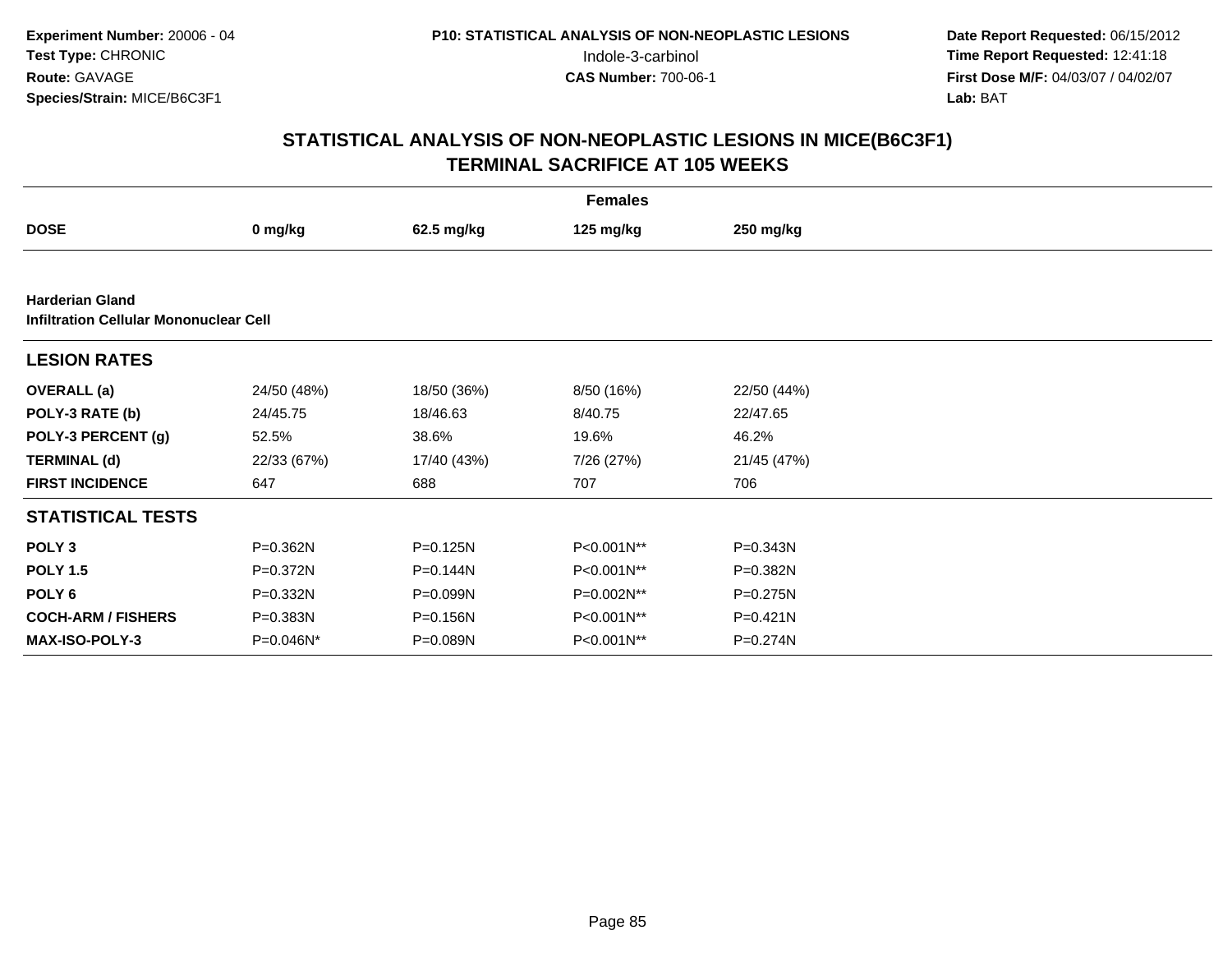| <b>Females</b>            |           |            |              |           |  |  |  |
|---------------------------|-----------|------------|--------------|-----------|--|--|--|
| <b>DOSE</b>               | 0 mg/kg   | 62.5 mg/kg | 125 mg/kg    | 250 mg/kg |  |  |  |
|                           |           |            |              |           |  |  |  |
| Heart<br>Cardiomyopathy   |           |            |              |           |  |  |  |
| <b>LESION RATES</b>       |           |            |              |           |  |  |  |
| <b>OVERALL</b> (a)        | 4/50 (8%) | 3/50(6%)   | 1/50(2%)     | 2/50(4%)  |  |  |  |
| POLY-3 RATE (b)           | 4/45.66   | 3/47.45    | 1/41.05      | 2/47.56   |  |  |  |
| POLY-3 PERCENT (g)        | 8.8%      | 6.3%       | 2.4%         | 4.2%      |  |  |  |
| <b>TERMINAL (d)</b>       | 3/33(9%)  | 2/40(5%)   | 0/26(0%)     | 2/45(4%)  |  |  |  |
| <b>FIRST INCIDENCE</b>    | 649       | 191        | 619          | 729 (T)   |  |  |  |
| <b>STATISTICAL TESTS</b>  |           |            |              |           |  |  |  |
| POLY <sub>3</sub>         | P=0.222N  | P=0.479N   | $P = 0.212N$ | P=0.319N  |  |  |  |
| <b>POLY 1.5</b>           | P=0.224N  | P=0.488N   | P=0.198N     | P=0.328N  |  |  |  |
| POLY 6                    | P=0.217N  | P=0.466N   | P=0.233N     | P=0.302N  |  |  |  |
| <b>COCH-ARM / FISHERS</b> | P=0.221N  | P=0.500N   | P=0.181N     | P=0.339N  |  |  |  |
| MAX-ISO-POLY-3            | P=0.210N  | P=0.332N   | P=0.115N     | P=0.191N  |  |  |  |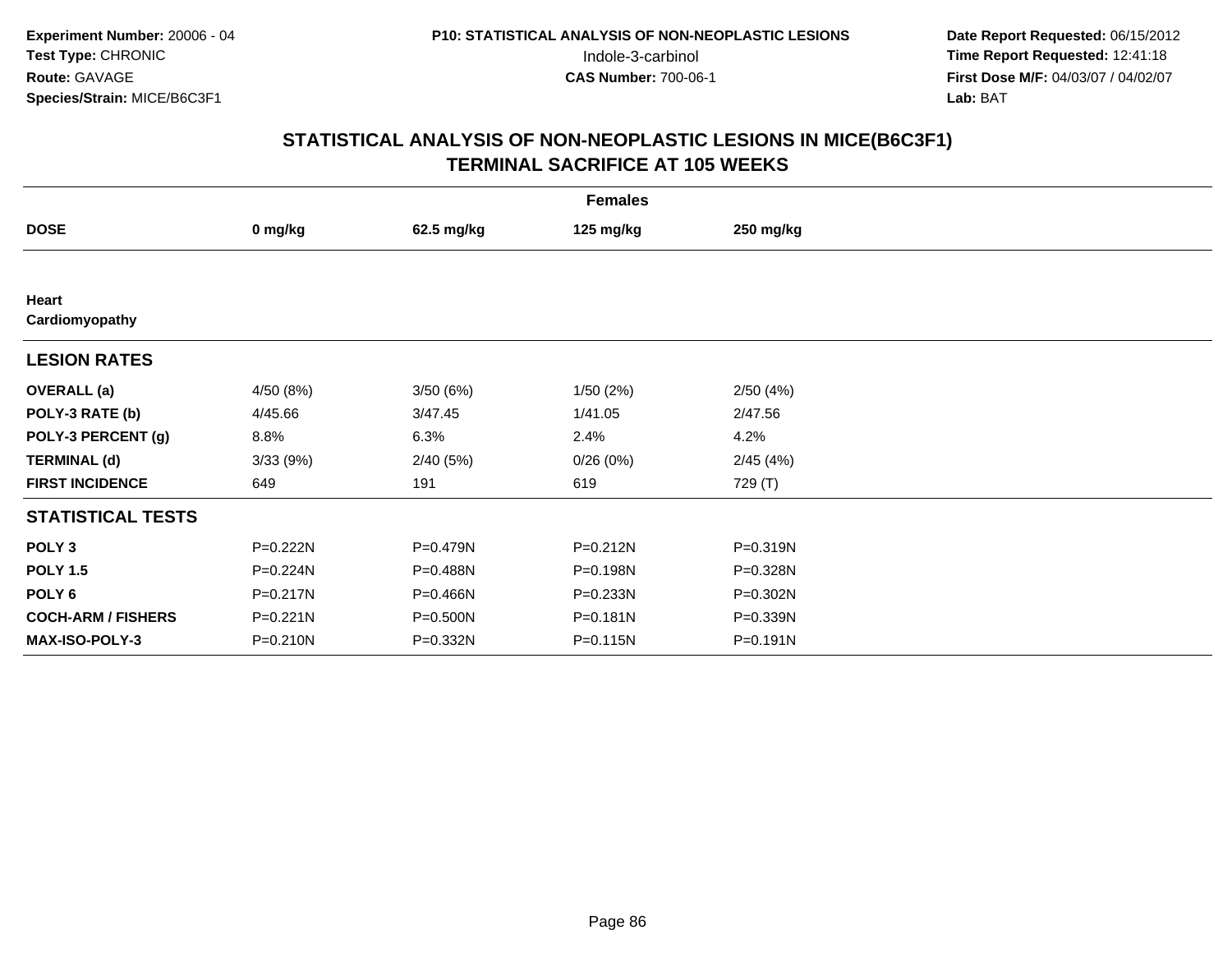| <b>Females</b>                                    |              |              |              |              |  |  |  |
|---------------------------------------------------|--------------|--------------|--------------|--------------|--|--|--|
| <b>DOSE</b>                                       | 0 mg/kg      | 62.5 mg/kg   | 125 mg/kg    | 250 mg/kg    |  |  |  |
|                                                   |              |              |              |              |  |  |  |
| <b>Heart: Myocardium</b><br><b>Mineralization</b> |              |              |              |              |  |  |  |
| <b>LESION RATES</b>                               |              |              |              |              |  |  |  |
| <b>OVERALL</b> (a)                                | 2/50(4%)     | 0/50(0%)     | 0/50(0%)     | 1/50(2%)     |  |  |  |
| POLY-3 RATE (b)                                   | 2/45.58      | 0/46.47      | 0/40.66      | 1/47.56      |  |  |  |
| POLY-3 PERCENT (g)                                | 4.4%         | 0%           | 0%           | 2.1%         |  |  |  |
| <b>TERMINAL (d)</b>                               | 0/33(0%)     | 0/40(0%)     | 0/26(0%)     | 1/45(2%)     |  |  |  |
| <b>FIRST INCIDENCE</b>                            | 695          | ---          | $--$         | 729 (T)      |  |  |  |
| <b>STATISTICAL TESTS</b>                          |              |              |              |              |  |  |  |
| POLY <sub>3</sub>                                 | P=0.472N     | P=0.233N     | P=0.263N     | P=0.485N     |  |  |  |
| <b>POLY 1.5</b>                                   | P=0.467N     | P=0.236N     | $P = 0.252N$ | P=0.493N     |  |  |  |
| POLY 6                                            | P=0.478N     | P=0.228N     | P=0.280N     | $P = 0.472N$ |  |  |  |
| <b>COCH-ARM / FISHERS</b>                         | $P = 0.461N$ | $P = 0.247N$ | P=0.247N     | P=0.500N     |  |  |  |
| <b>MAX-ISO-POLY-3</b>                             | $P = 0.135N$ | P=0.076N     | $P = 0.101N$ | P=0.272N     |  |  |  |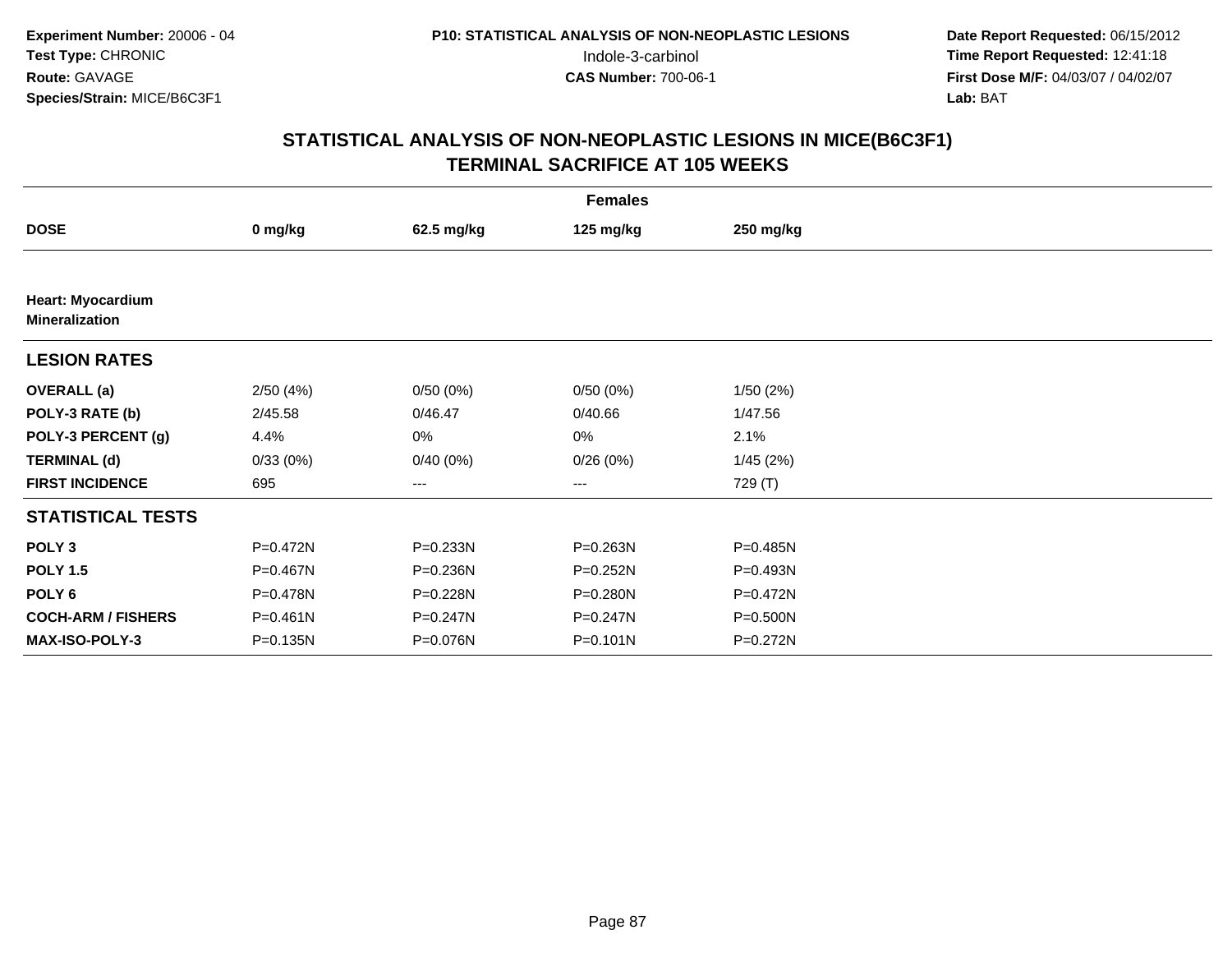| <b>Females</b>                           |            |              |           |              |  |  |  |
|------------------------------------------|------------|--------------|-----------|--------------|--|--|--|
| <b>DOSE</b>                              | 0 mg/kg    | 62.5 mg/kg   | 125 mg/kg | 250 mg/kg    |  |  |  |
|                                          |            |              |           |              |  |  |  |
| <b>Islets, Pancreatic</b><br>Hyperplasia |            |              |           |              |  |  |  |
| <b>LESION RATES</b>                      |            |              |           |              |  |  |  |
| <b>OVERALL</b> (a)                       | 5/50 (10%) | 1/50(2%)     | 4/50 (8%) | 1/50(2%)     |  |  |  |
| POLY-3 RATE (b)                          | 5/46.85    | 1/46.47      | 4/41.64   | 1/47.56      |  |  |  |
| POLY-3 PERCENT (g)                       | 10.7%      | 2.2%         | 9.6%      | 2.1%         |  |  |  |
| <b>TERMINAL (d)</b>                      | 2/33(6%)   | 1/40(3%)     | 2/26(8%)  | 1/45(2%)     |  |  |  |
| <b>FIRST INCIDENCE</b>                   | 506        | 729 (T)      | 514       | 729 (T)      |  |  |  |
| <b>STATISTICAL TESTS</b>                 |            |              |           |              |  |  |  |
| POLY <sub>3</sub>                        | P=0.130N   | P=0.103N     | P=0.573N  | P=0.098N     |  |  |  |
| <b>POLY 1.5</b>                          | P=0.132N   | P=0.104N     | P=0.543N  | $P = 0.101N$ |  |  |  |
| POLY 6                                   | P=0.124N   | $P = 0.101N$ | P=0.613N  | P=0.092N     |  |  |  |
| <b>COCH-ARM / FISHERS</b>                | P=0.135N   | P=0.102N     | P=0.500N  | P=0.102N     |  |  |  |
| <b>MAX-ISO-POLY-3</b>                    | P=0.059N   | P=0.046N*    | P=0.437N  | P=0.044N*    |  |  |  |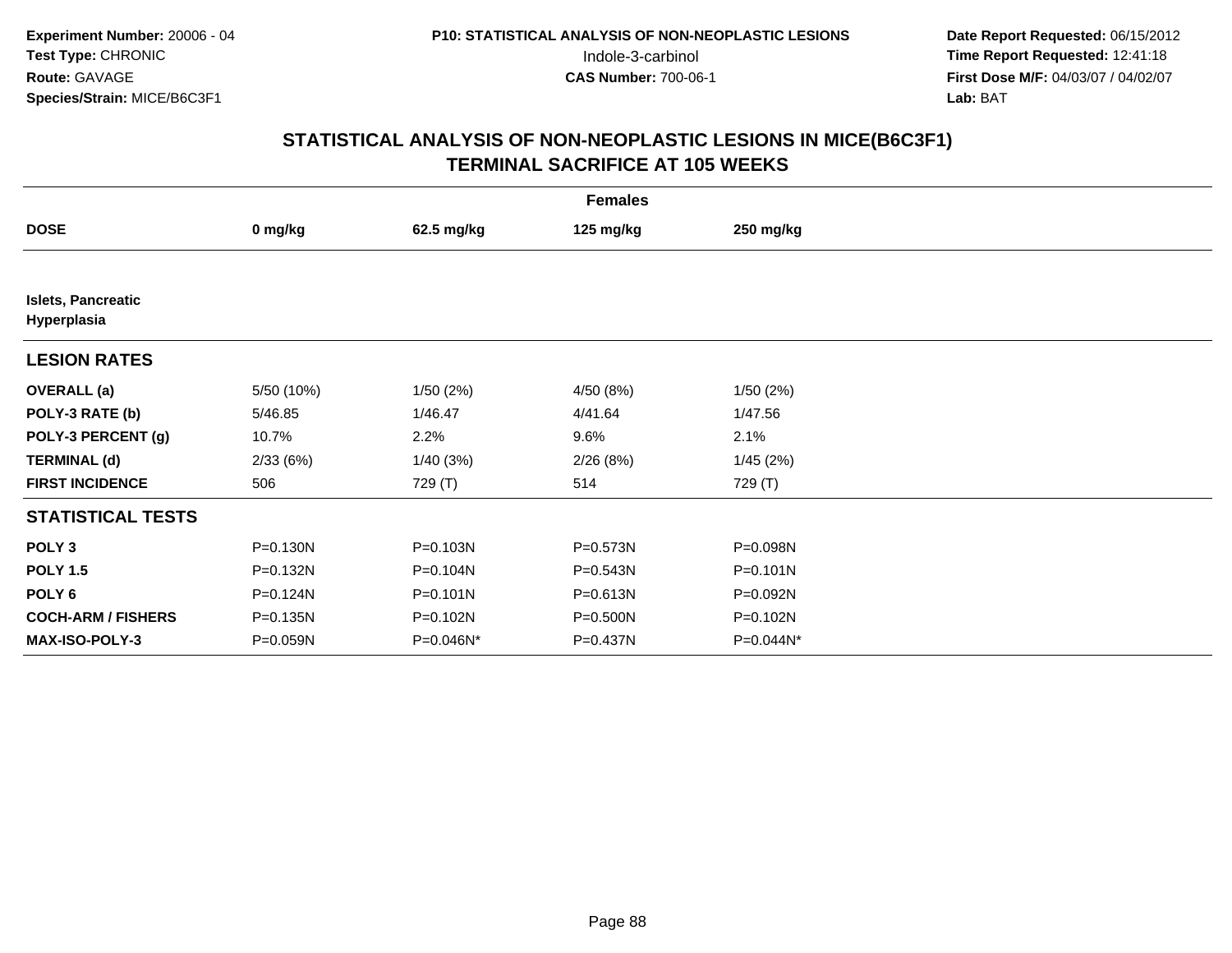| <b>Females</b>            |           |              |           |              |  |  |  |
|---------------------------|-----------|--------------|-----------|--------------|--|--|--|
| <b>DOSE</b>               | 0 mg/kg   | 62.5 mg/kg   | 125 mg/kg | 250 mg/kg    |  |  |  |
|                           |           |              |           |              |  |  |  |
| Kidney<br><b>Infarct</b>  |           |              |           |              |  |  |  |
| <b>LESION RATES</b>       |           |              |           |              |  |  |  |
| <b>OVERALL</b> (a)        | 3/50(6%)  | 0/50(0%)     | 1/50(2%)  | 0/50(0%)     |  |  |  |
| POLY-3 RATE (b)           | 3/45.69   | 0/46.47      | 1/40.66   | 0/47.56      |  |  |  |
| POLY-3 PERCENT (g)        | 6.6%      | 0%           | 2.5%      | 0%           |  |  |  |
| <b>TERMINAL (d)</b>       | 2/33(6%)  | 0/40(0%)     | 1/26(4%)  | 0/45(0%)     |  |  |  |
| <b>FIRST INCIDENCE</b>    | 639       | ---          | 729 (T)   | $\cdots$     |  |  |  |
| <b>STATISTICAL TESTS</b>  |           |              |           |              |  |  |  |
| POLY <sub>3</sub>         | P=0.085N  | P=0.116N     | P=0.348N  | $P = 0.112N$ |  |  |  |
| <b>POLY 1.5</b>           | P=0.085N  | $P = 0.118N$ | P=0.330N  | $P = 0.115N$ |  |  |  |
| POLY 6                    | P=0.085N  | $P = 0.112N$ | P=0.374N  | P=0.105N     |  |  |  |
| <b>COCH-ARM / FISHERS</b> | P=0.086N  | $P = 0.121N$ | P=0.309N  | $P = 0.121N$ |  |  |  |
| <b>MAX-ISO-POLY-3</b>     | P=0.023N* | P=0.038N*    | P=0.197N  | P=0.038N*    |  |  |  |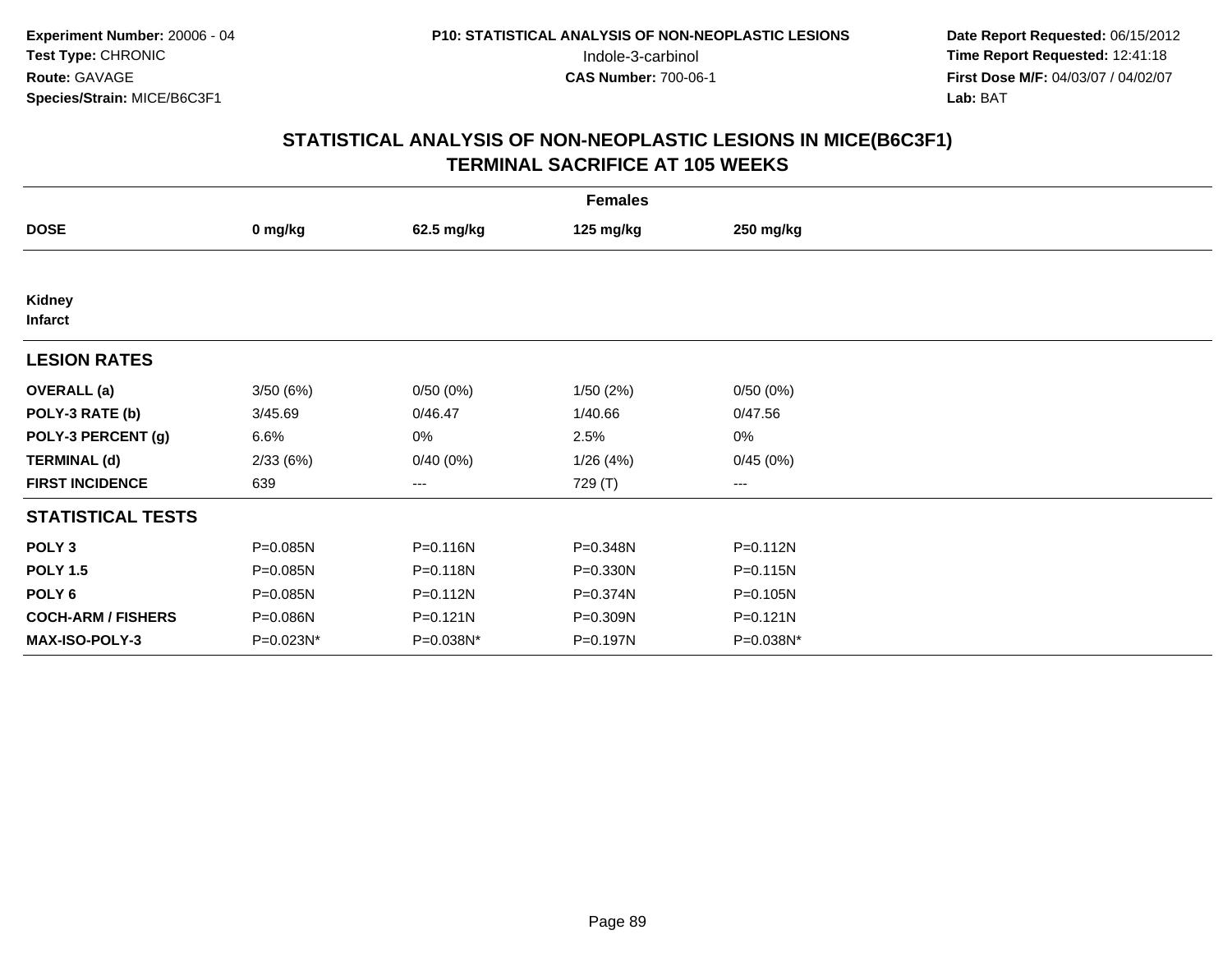| <b>Females</b>                      |                        |            |           |           |  |  |  |
|-------------------------------------|------------------------|------------|-----------|-----------|--|--|--|
| <b>DOSE</b>                         | 0 mg/kg                | 62.5 mg/kg | 125 mg/kg | 250 mg/kg |  |  |  |
|                                     |                        |            |           |           |  |  |  |
| Kidney<br><b>Inflammation Acute</b> |                        |            |           |           |  |  |  |
| <b>LESION RATES</b>                 |                        |            |           |           |  |  |  |
| <b>OVERALL</b> (a)                  | 0/50(0%)               | 0/50(0%)   | 0/50(0%)  | 0/50(0%)  |  |  |  |
| POLY-3 RATE (b)                     | 0/45.37                | 0/46.47    | 0/40.66   | 0/47.56   |  |  |  |
| POLY-3 PERCENT (g)                  | 0%                     | 0%         | 0%        | 0%        |  |  |  |
| <b>TERMINAL (d)</b>                 | 0/33(0%)               | 0/40(0%)   | 0/26(0%)  | 0/45(0%)  |  |  |  |
| <b>FIRST INCIDENCE</b>              | $\qquad \qquad \cdots$ | $---$      | ---       | $--$      |  |  |  |
| <b>STATISTICAL TESTS</b>            |                        |            |           |           |  |  |  |
| POLY <sub>3</sub>                   | (n)                    | (n)        | (n)       | (n)       |  |  |  |
| <b>POLY 1.5</b>                     | (n)                    | (n)        | (n)       | (n)       |  |  |  |
| POLY <sub>6</sub>                   | (n)                    | (n)        | (n)       | (n)       |  |  |  |
| <b>COCH-ARM / FISHERS</b>           | (n)                    | (n)        | (n)       | (n)       |  |  |  |
| MAX-ISO-POLY-3                      | (n)                    | (n)        | (n)       | (n)       |  |  |  |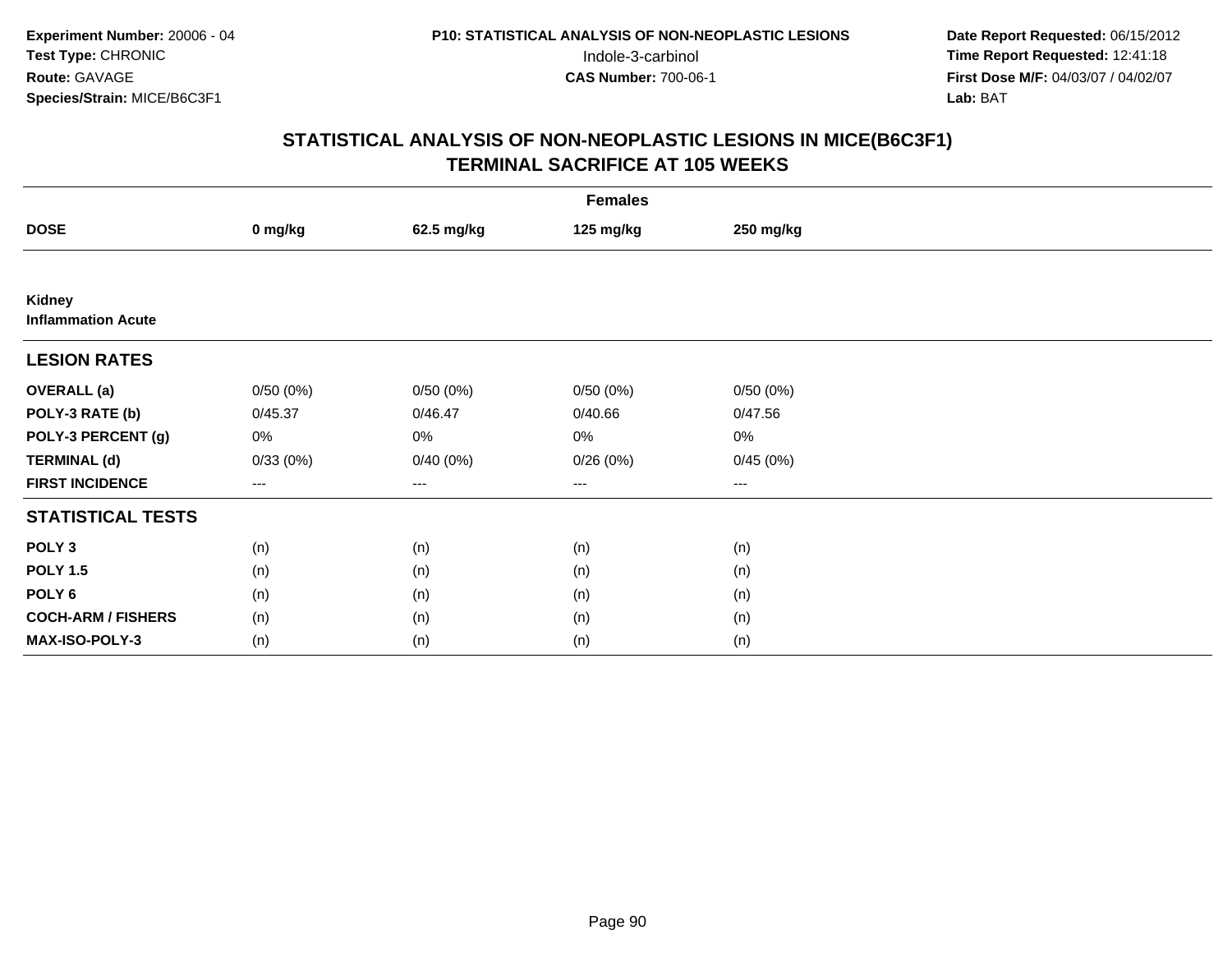| <b>Females</b>                  |              |            |             |                        |  |  |  |
|---------------------------------|--------------|------------|-------------|------------------------|--|--|--|
| <b>DOSE</b>                     | 0 mg/kg      | 62.5 mg/kg | 125 mg/kg   | 250 mg/kg              |  |  |  |
|                                 |              |            |             |                        |  |  |  |
| Kidney<br><b>Mineralization</b> |              |            |             |                        |  |  |  |
| <b>LESION RATES</b>             |              |            |             |                        |  |  |  |
| <b>OVERALL</b> (a)              | 4/50(8%)     | 3/50(6%)   | 4/50 (8%)   | 0/50(0%)               |  |  |  |
| POLY-3 RATE (b)                 | 4/46.20      | 3/46.47    | 4/41.79     | 0/47.56                |  |  |  |
| POLY-3 PERCENT (g)              | 8.7%         | 6.5%       | 9.6%        | 0%                     |  |  |  |
| <b>TERMINAL (d)</b>             | 2/33(6%)     | 3/40(8%)   | 1/26(4%)    | 0/45(0%)               |  |  |  |
| <b>FIRST INCIDENCE</b>          | 506          | 729 (T)    | 606         | $\qquad \qquad \cdots$ |  |  |  |
| <b>STATISTICAL TESTS</b>        |              |            |             |                        |  |  |  |
| POLY <sub>3</sub>               | P=0.059N     | P=0.497N   | $P = 0.587$ | P=0.057N               |  |  |  |
| <b>POLY 1.5</b>                 | $P = 0.061N$ | P=0.502N   | $P = 0.610$ | P=0.059N               |  |  |  |
| POLY <sub>6</sub>               | P=0.054N     | P=0.487N   | $P = 0.559$ | P=0.053N               |  |  |  |
| <b>COCH-ARM / FISHERS</b>       | P=0.064N     | P=0.500N   | P=0.643N    | P=0.059N               |  |  |  |
| <b>MAX-ISO-POLY-3</b>           | P=0.060N     | P=0.345N   | $P=0.442$   | P=0.019N*              |  |  |  |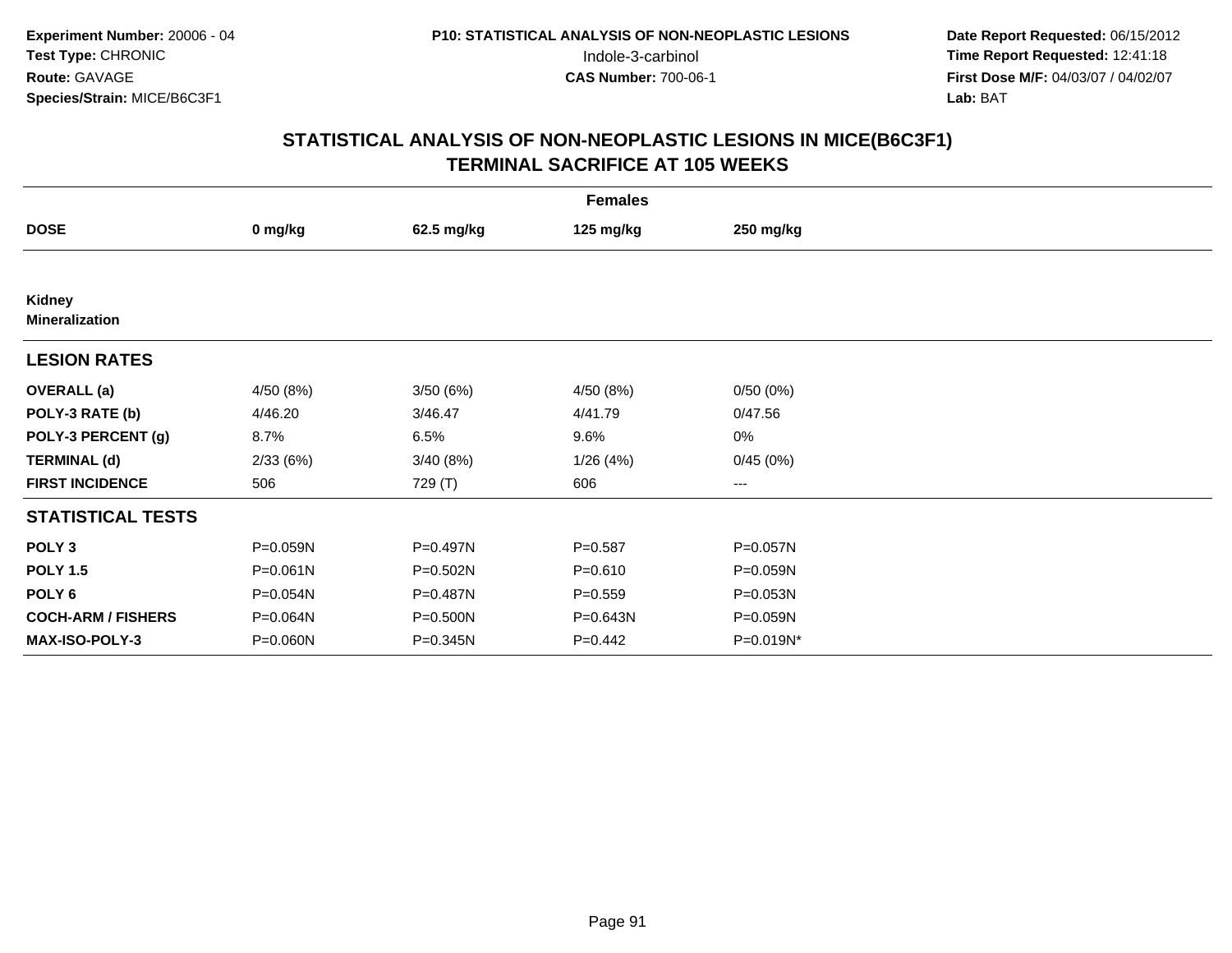|                           | <b>Females</b> |             |             |              |  |  |  |  |
|---------------------------|----------------|-------------|-------------|--------------|--|--|--|--|
| <b>DOSE</b>               | 0 mg/kg        | 62.5 mg/kg  | 125 mg/kg   | 250 mg/kg    |  |  |  |  |
|                           |                |             |             |              |  |  |  |  |
| Kidney<br>Nephropathy     |                |             |             |              |  |  |  |  |
| <b>LESION RATES</b>       |                |             |             |              |  |  |  |  |
| <b>OVERALL</b> (a)        | 24/50 (48%)    | 25/50 (50%) | 19/50 (38%) | 20/50 (40%)  |  |  |  |  |
| POLY-3 RATE (b)           | 24/48.15       | 25/47.91    | 19/41.95    | 20/48.00     |  |  |  |  |
| POLY-3 PERCENT (g)        | 49.8%          | 52.2%       | 45.3%       | 41.7%        |  |  |  |  |
| <b>TERMINAL (d)</b>       | 15/33 (46%)    | 21/40 (53%) | 15/26 (58%) | 19/45 (42%)  |  |  |  |  |
| <b>FIRST INCIDENCE</b>    | 506            | 191         | 597         | 603          |  |  |  |  |
| <b>STATISTICAL TESTS</b>  |                |             |             |              |  |  |  |  |
| POLY <sub>3</sub>         | P=0.179N       | $P=0.490$   | P=0.412N    | P=0.274N     |  |  |  |  |
| <b>POLY 1.5</b>           | P=0.179N       | $P=0.493$   | P=0.318N    | P=0.279N     |  |  |  |  |
| POLY 6                    | P=0.166N       | $P=0.492$   | P=0.544N    | $P = 0.253N$ |  |  |  |  |
| <b>COCH-ARM / FISHERS</b> | P=0.168N       | $P = 0.500$ | P=0.210N    | P=0.273N     |  |  |  |  |
| <b>MAX-ISO-POLY-3</b>     | P=0.279N       | $P=0.407$   | P=0.340N    | $P = 0.211N$ |  |  |  |  |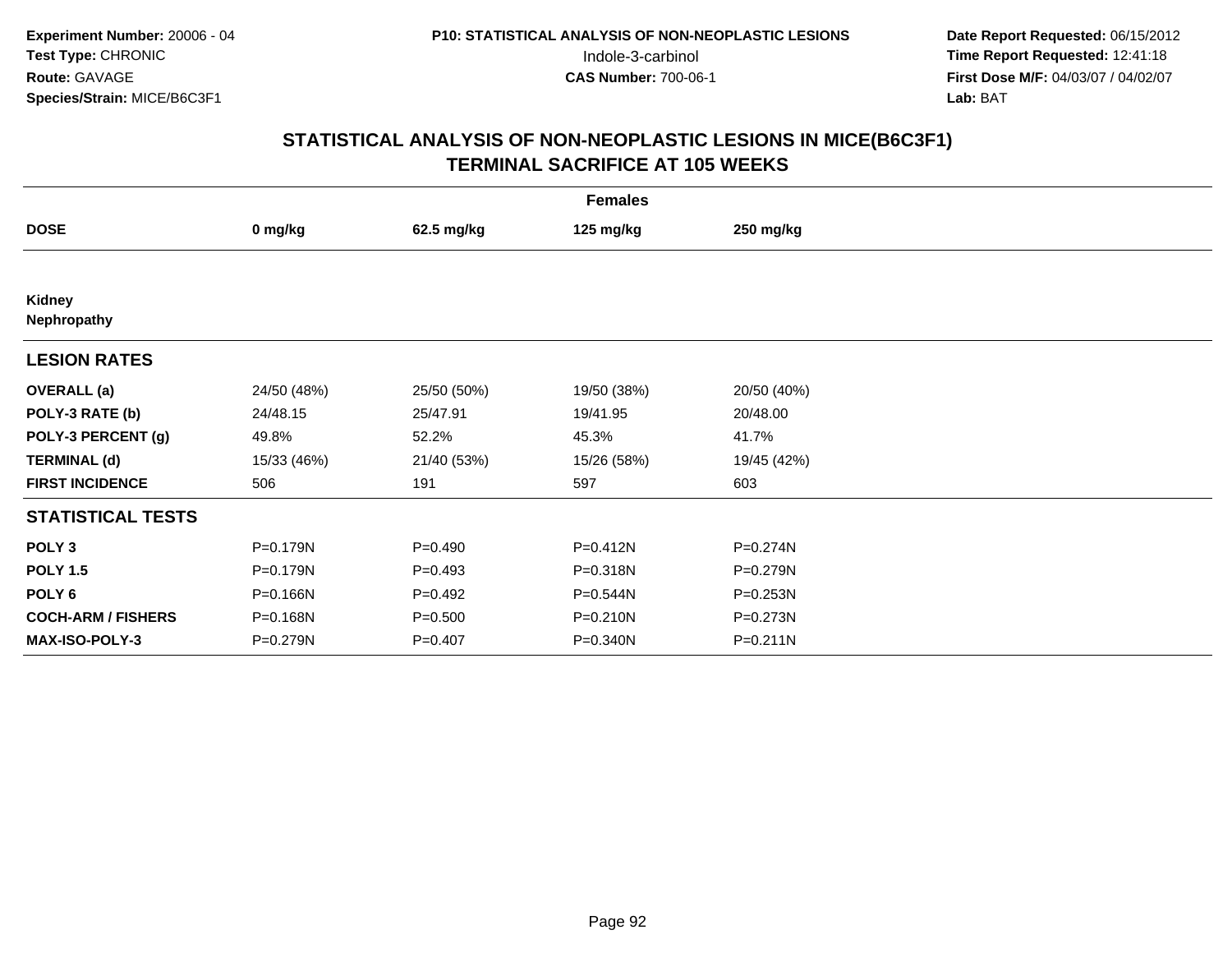| <b>Females</b>                        |                        |            |           |           |  |  |  |
|---------------------------------------|------------------------|------------|-----------|-----------|--|--|--|
| <b>DOSE</b>                           | 0 mg/kg                | 62.5 mg/kg | 125 mg/kg | 250 mg/kg |  |  |  |
|                                       |                        |            |           |           |  |  |  |
| <b>Kidney: Pelvis</b><br>Inflammation |                        |            |           |           |  |  |  |
| <b>LESION RATES</b>                   |                        |            |           |           |  |  |  |
| <b>OVERALL</b> (a)                    | 0/50(0%)               | 0/50(0%)   | 0/50(0%)  | 0/50(0%)  |  |  |  |
| POLY-3 RATE (b)                       | 0/45.37                | 0/46.47    | 0/40.66   | 0/47.56   |  |  |  |
| POLY-3 PERCENT (g)                    | 0%                     | $0\%$      | 0%        | 0%        |  |  |  |
| <b>TERMINAL (d)</b>                   | 0/33(0%)               | 0/40(0%)   | 0/26(0%)  | 0/45(0%)  |  |  |  |
| <b>FIRST INCIDENCE</b>                | $\qquad \qquad \cdots$ | $---$      | ---       | $--$      |  |  |  |
| <b>STATISTICAL TESTS</b>              |                        |            |           |           |  |  |  |
| POLY <sub>3</sub>                     | (n)                    | (n)        | (n)       | (n)       |  |  |  |
| <b>POLY 1.5</b>                       | (n)                    | (n)        | (n)       | (n)       |  |  |  |
| POLY <sub>6</sub>                     | (n)                    | (n)        | (n)       | (n)       |  |  |  |
| <b>COCH-ARM / FISHERS</b>             | (n)                    | (n)        | (n)       | (n)       |  |  |  |
| MAX-ISO-POLY-3                        | (n)                    | (n)        | (n)       | (n)       |  |  |  |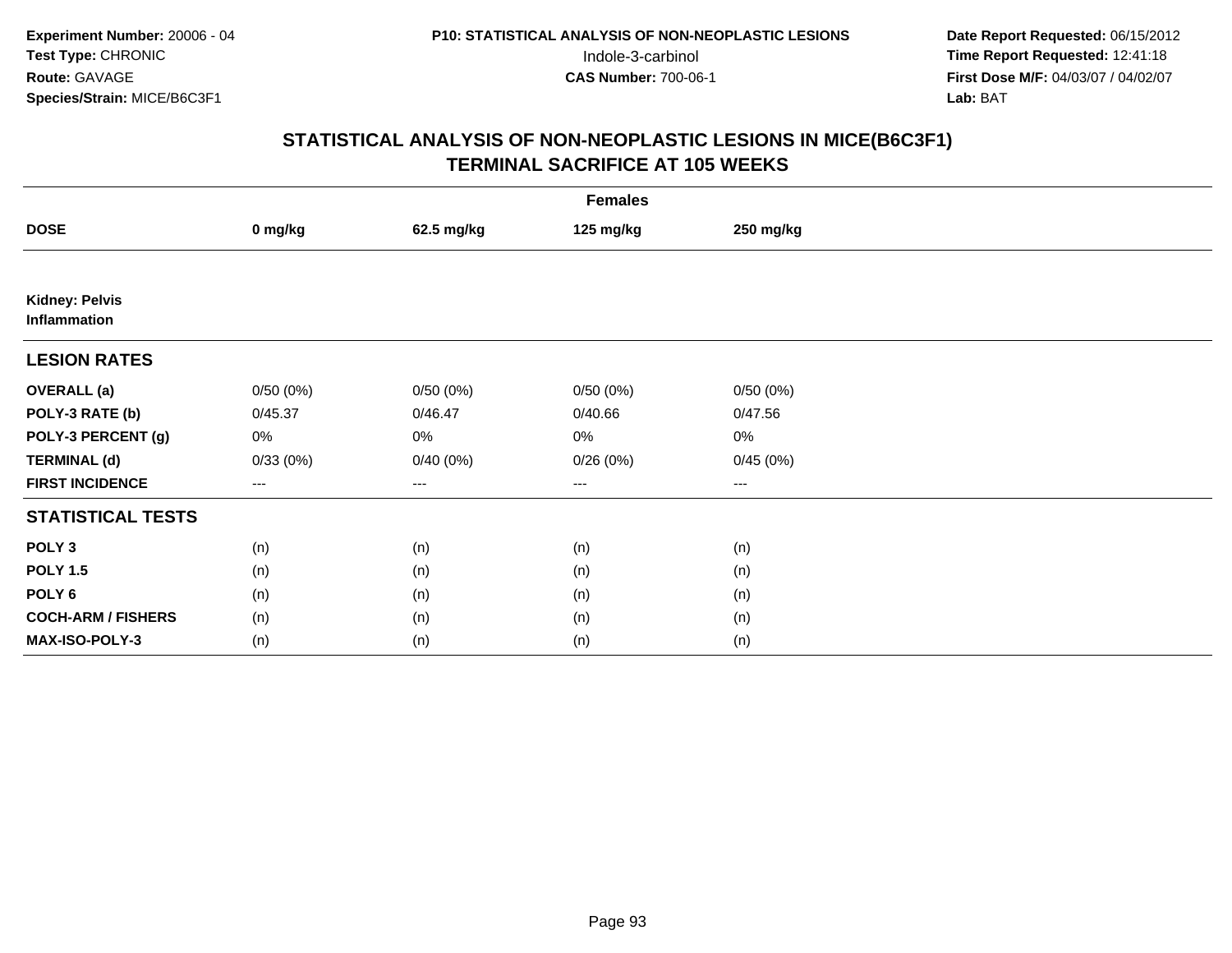|                                     | <b>Females</b> |            |           |           |  |  |  |  |
|-------------------------------------|----------------|------------|-----------|-----------|--|--|--|--|
| <b>DOSE</b>                         | 0 mg/kg        | 62.5 mg/kg | 125 mg/kg | 250 mg/kg |  |  |  |  |
|                                     |                |            |           |           |  |  |  |  |
| <b>Kidney: Renal Tubule</b><br>Cyst |                |            |           |           |  |  |  |  |
| <b>LESION RATES</b>                 |                |            |           |           |  |  |  |  |
| <b>OVERALL</b> (a)                  | 0/50(0%)       | 0/50(0%)   | 1/50(2%)  | 1/50(2%)  |  |  |  |  |
| POLY-3 RATE (b)                     | 0/45.37        | 0/46.47    | 1/40.66   | 1/48.26   |  |  |  |  |
| POLY-3 PERCENT (g)                  | 0%             | 0%         | 2.5%      | 2.1%      |  |  |  |  |
| <b>TERMINAL (d)</b>                 | 0/33(0%)       | 0/40(0%)   | 1/26(4%)  | 0/45(0%)  |  |  |  |  |
| <b>FIRST INCIDENCE</b>              | ---            | $--$       | 729 (T)   | 491       |  |  |  |  |
| <b>STATISTICAL TESTS</b>            |                |            |           |           |  |  |  |  |
| POLY <sub>3</sub>                   | (n)            | (n)        | (n)       | (n)       |  |  |  |  |
| <b>POLY 1.5</b>                     | (n)            | (n)        | (n)       | (n)       |  |  |  |  |
| POLY 6                              | (n)            | (n)        | (n)       | (n)       |  |  |  |  |
| <b>COCH-ARM / FISHERS</b>           | (n)            | (n)        | (n)       | (n)       |  |  |  |  |
| MAX-ISO-POLY-3                      | (n)            | (n)        | (n)       | (n)       |  |  |  |  |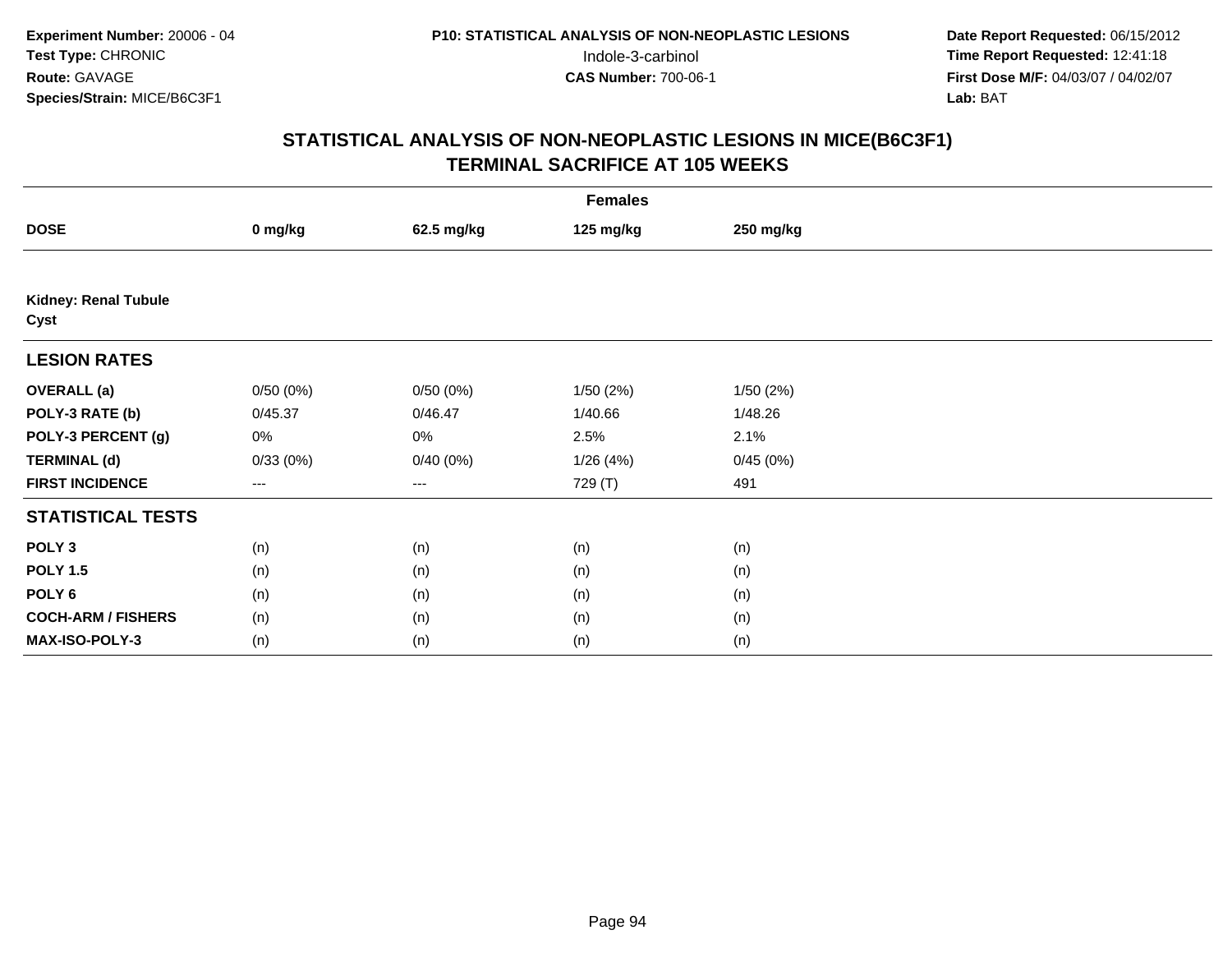| <b>Females</b>                       |          |            |           |           |  |  |  |
|--------------------------------------|----------|------------|-----------|-----------|--|--|--|
| <b>DOSE</b>                          | 0 mg/kg  | 62.5 mg/kg | 125 mg/kg | 250 mg/kg |  |  |  |
|                                      |          |            |           |           |  |  |  |
| Kidney: Renal Tubule<br>Pigmentation |          |            |           |           |  |  |  |
| <b>LESION RATES</b>                  |          |            |           |           |  |  |  |
| <b>OVERALL</b> (a)                   | 1/50(2%) | 0/50(0%)   | 0/50(0%)  | 0/50(0%)  |  |  |  |
| POLY-3 RATE (b)                      | 1/45.45  | 0/46.47    | 0/40.66   | 0/47.56   |  |  |  |
| POLY-3 PERCENT (g)                   | 2.2%     | 0%         | $0\%$     | $0\%$     |  |  |  |
| <b>TERMINAL (d)</b>                  | 0/33(0%) | 0/40(0%)   | 0/26(0%)  | 0/45(0%)  |  |  |  |
| <b>FIRST INCIDENCE</b>               | 709      | ---        | $\cdots$  | $\cdots$  |  |  |  |
| <b>STATISTICAL TESTS</b>             |          |            |           |           |  |  |  |
| POLY <sub>3</sub>                    | (n)      | (n)        | (n)       | (n)       |  |  |  |
| <b>POLY 1.5</b>                      | (n)      | (n)        | (n)       | (n)       |  |  |  |
| POLY <sub>6</sub>                    | (n)      | (n)        | (n)       | (n)       |  |  |  |
| <b>COCH-ARM / FISHERS</b>            | (n)      | (n)        | (n)       | (n)       |  |  |  |
| <b>MAX-ISO-POLY-3</b>                | (n)      | (n)        | (n)       | (n)       |  |  |  |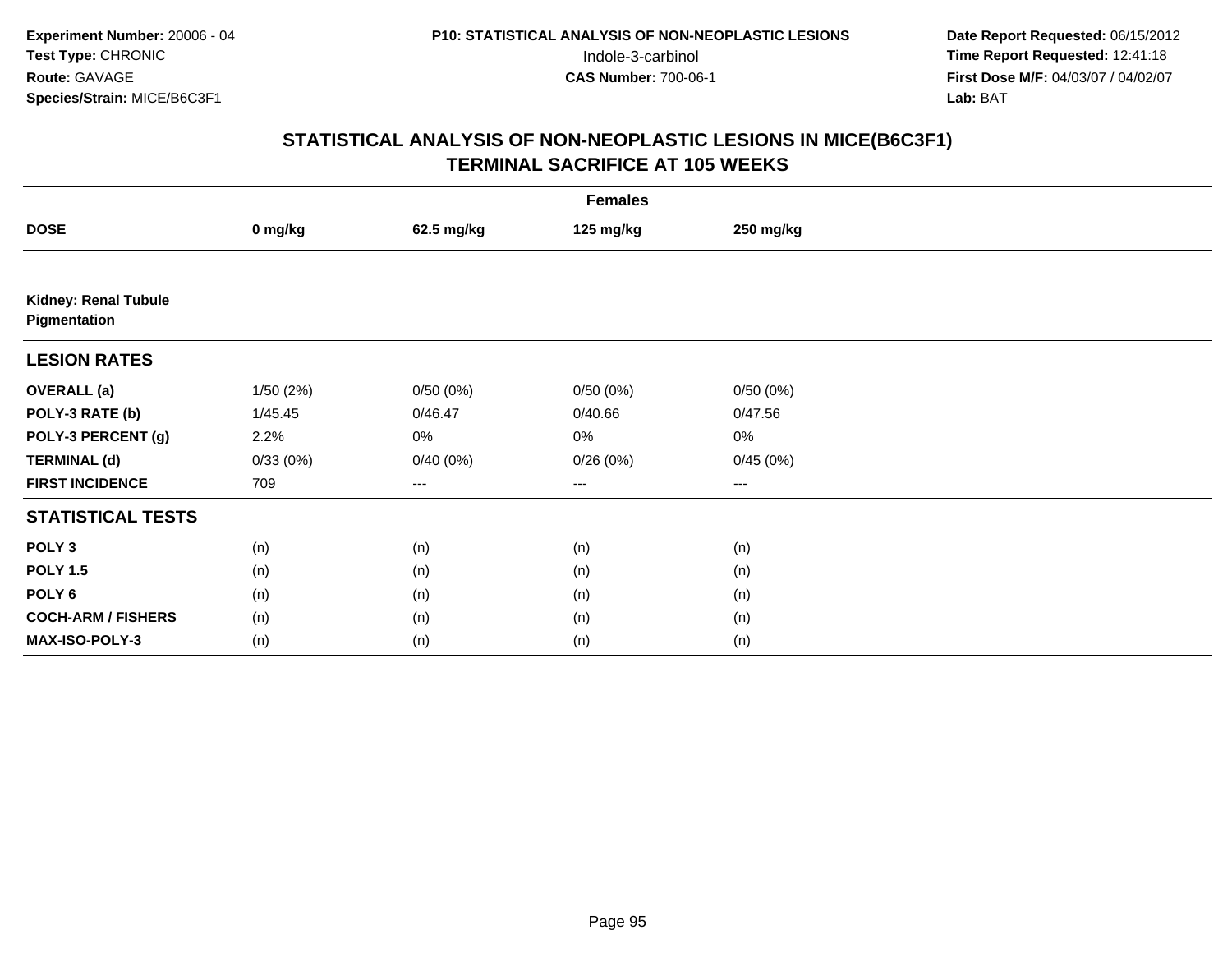| <b>Females</b>                   |             |             |             |             |  |  |  |
|----------------------------------|-------------|-------------|-------------|-------------|--|--|--|
| <b>DOSE</b>                      | 0 mg/kg     | 62.5 mg/kg  | 125 mg/kg   | 250 mg/kg   |  |  |  |
|                                  |             |             |             |             |  |  |  |
| Liver<br><b>Basophilic Focus</b> |             |             |             |             |  |  |  |
| <b>LESION RATES</b>              |             |             |             |             |  |  |  |
| <b>OVERALL</b> (a)               | 4/50 (8%)   | 6/50 (12%)  | 7/50 (14%)  | 5/50 (10%)  |  |  |  |
| POLY-3 RATE (b)                  | 4/45.89     | 6/46.47     | 7/40.83     | 5/47.56     |  |  |  |
| POLY-3 PERCENT (g)               | 8.7%        | 12.9%       | 17.2%       | 10.5%       |  |  |  |
| <b>TERMINAL (d)</b>              | 3/33(9%)    | 6/40 (15%)  | 6/26(23%)   | 5/45 (11%)  |  |  |  |
| <b>FIRST INCIDENCE</b>           | 568         | 729 (T)     | 686         | 729 (T)     |  |  |  |
| <b>STATISTICAL TESTS</b>         |             |             |             |             |  |  |  |
| POLY <sub>3</sub>                | $P=0.495$   | $P = 0.377$ | $P = 0.197$ | $P=0.522$   |  |  |  |
| <b>POLY 1.5</b>                  | $P=0.482$   | $P = 0.370$ | $P=0.223$   | $P = 0.511$ |  |  |  |
| POLY <sub>6</sub>                | $P = 0.524$ | $P = 0.390$ | $P = 0.165$ | $P = 0.545$ |  |  |  |
| <b>COCH-ARM / FISHERS</b>        | $P = 0.470$ | $P = 0.370$ | $P = 0.262$ | $P = 0.500$ |  |  |  |
| <b>MAX-ISO-POLY-3</b>            | $P = 0.383$ | $P = 0.261$ | $P = 0.132$ | $P = 0.385$ |  |  |  |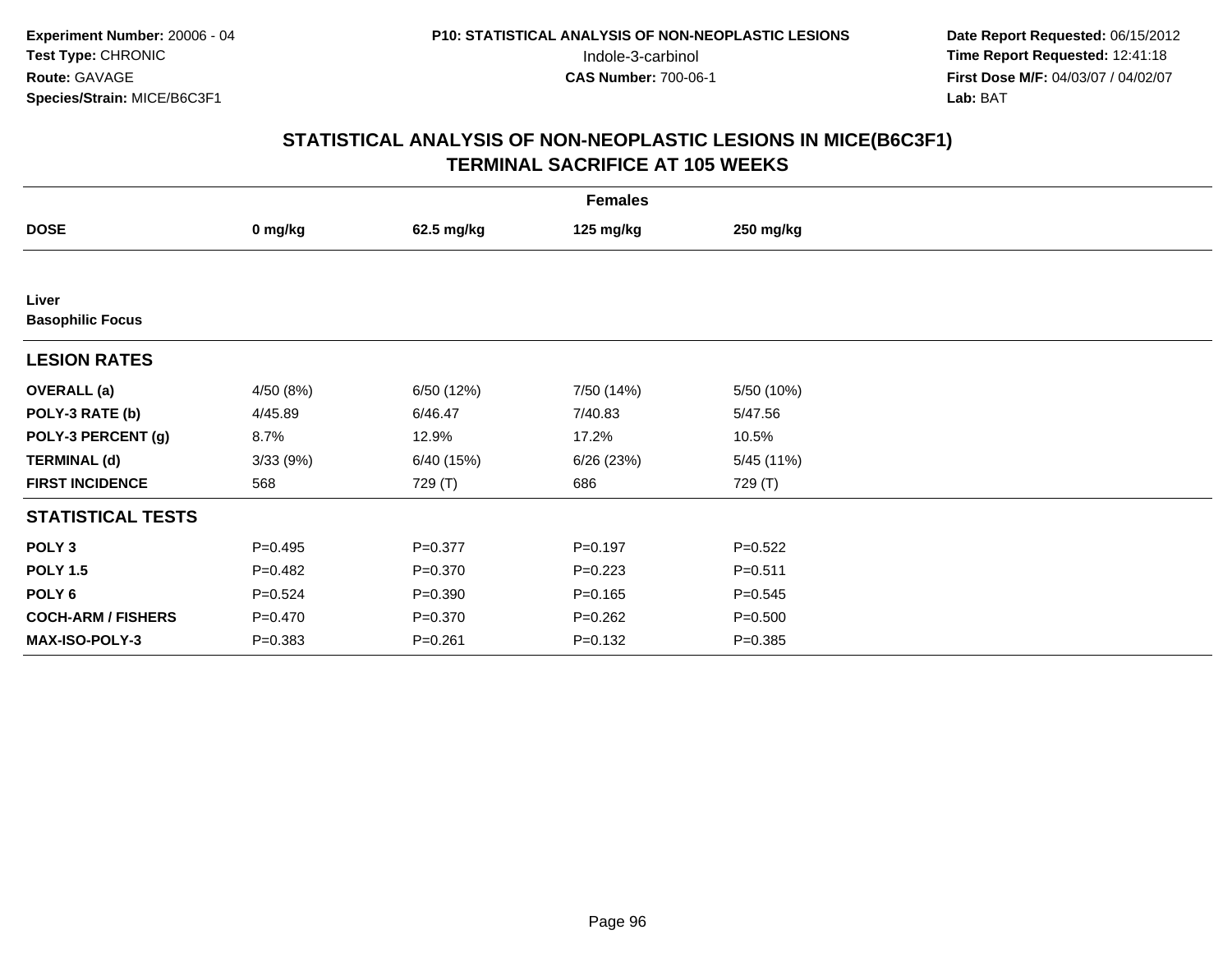| <b>Females</b>                   |          |            |           |           |  |  |  |
|----------------------------------|----------|------------|-----------|-----------|--|--|--|
| <b>DOSE</b>                      | 0 mg/kg  | 62.5 mg/kg | 125 mg/kg | 250 mg/kg |  |  |  |
|                                  |          |            |           |           |  |  |  |
| Liver<br><b>Clear Cell Focus</b> |          |            |           |           |  |  |  |
| <b>LESION RATES</b>              |          |            |           |           |  |  |  |
| <b>OVERALL</b> (a)               | 3/50(6%) | 2/50(4%)   | 1/50(2%)  | 1/50(2%)  |  |  |  |
| POLY-3 RATE (b)                  | 3/45.89  | 2/46.47    | 1/40.66   | 1/47.56   |  |  |  |
| POLY-3 PERCENT (g)               | 6.5%     | 4.3%       | 2.5%      | 2.1%      |  |  |  |
| <b>TERMINAL (d)</b>              | 2/33(6%) | 2/40(5%)   | 1/26(4%)  | 1/45(2%)  |  |  |  |
| <b>FIRST INCIDENCE</b>           | 569      | 729 (T)    | 729 (T)   | 729 (T)   |  |  |  |
| <b>STATISTICAL TESTS</b>         |          |            |           |           |  |  |  |
| POLY <sub>3</sub>                | P=0.199N | P=0.494N   | P=0.350N  | P=0.293N  |  |  |  |
| <b>POLY 1.5</b>                  | P=0.200N | P=0.500N   | P=0.331N  | P=0.299N  |  |  |  |
| POLY 6                           | P=0.194N | P=0.485N   | P=0.376N  | P=0.280N  |  |  |  |
| <b>COCH-ARM / FISHERS</b>        | P=0.199N | P=0.500N   | P=0.309N  | P=0.309N  |  |  |  |
| <b>MAX-ISO-POLY-3</b>            | P=0.217N | P=0.320N   | P=0.199N  | P=0.149N  |  |  |  |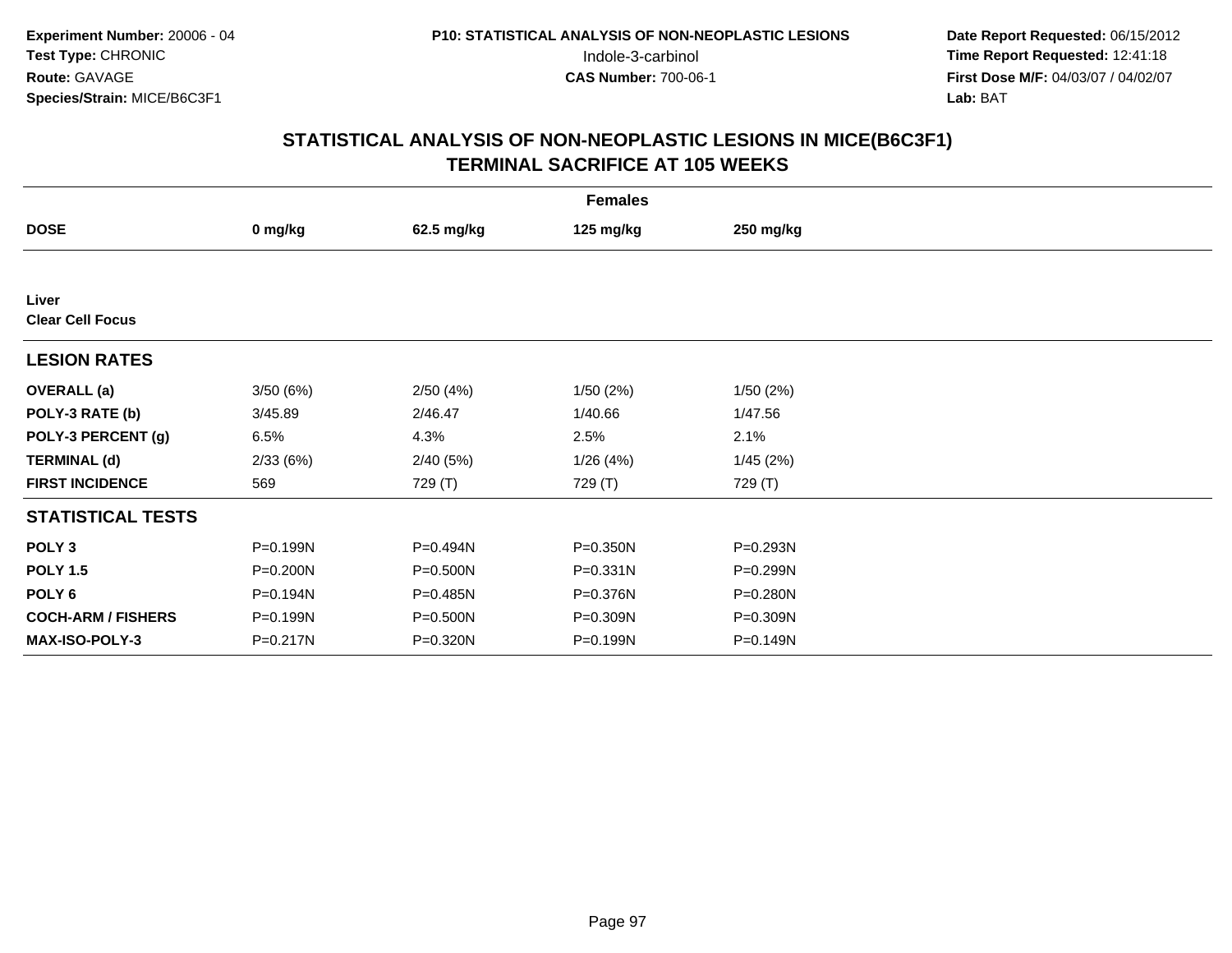| <b>Females</b>                     |             |             |             |             |  |  |  |
|------------------------------------|-------------|-------------|-------------|-------------|--|--|--|
| <b>DOSE</b>                        | 0 mg/kg     | 62.5 mg/kg  | 125 mg/kg   | 250 mg/kg   |  |  |  |
|                                    |             |             |             |             |  |  |  |
| Liver<br><b>Eosinophilic Focus</b> |             |             |             |             |  |  |  |
| <b>LESION RATES</b>                |             |             |             |             |  |  |  |
| <b>OVERALL</b> (a)                 | 16/50 (32%) | 26/50 (52%) | 26/50 (52%) | 21/50 (42%) |  |  |  |
| POLY-3 RATE (b)                    | 16/45.89    | 26/47.09    | 26/43.11    | 21/48.09    |  |  |  |
| POLY-3 PERCENT (g)                 | 34.9%       | 55.2%       | 60.3%       | 43.7%       |  |  |  |
| <b>TERMINAL (d)</b>                | 15/33 (46%) | 22/40 (55%) | 19/26 (73%) | 19/45 (42%) |  |  |  |
| <b>FIRST INCIDENCE</b>             | 568         | 681         | 514         | 603         |  |  |  |
| <b>STATISTICAL TESTS</b>           |             |             |             |             |  |  |  |
| POLY <sub>3</sub>                  | $P = 0.375$ | P=0.035*    | P=0.011*    | $P=0.253$   |  |  |  |
| <b>POLY 1.5</b>                    | $P = 0.338$ | $P=0.031*$  | $P=0.017*$  | $P=0.227$   |  |  |  |
| POLY <sub>6</sub>                  | $P = 0.456$ | P=0.045*    | P=0.005**   | $P = 0.308$ |  |  |  |
| <b>COCH-ARM / FISHERS</b>          | $P = 0.307$ | $P=0.034*$  | $P=0.034*$  | $P = 0.204$ |  |  |  |
| MAX-ISO-POLY-3                     | $P = 0.060$ | $P=0.023*$  | P=0.007**   | $P = 0.196$ |  |  |  |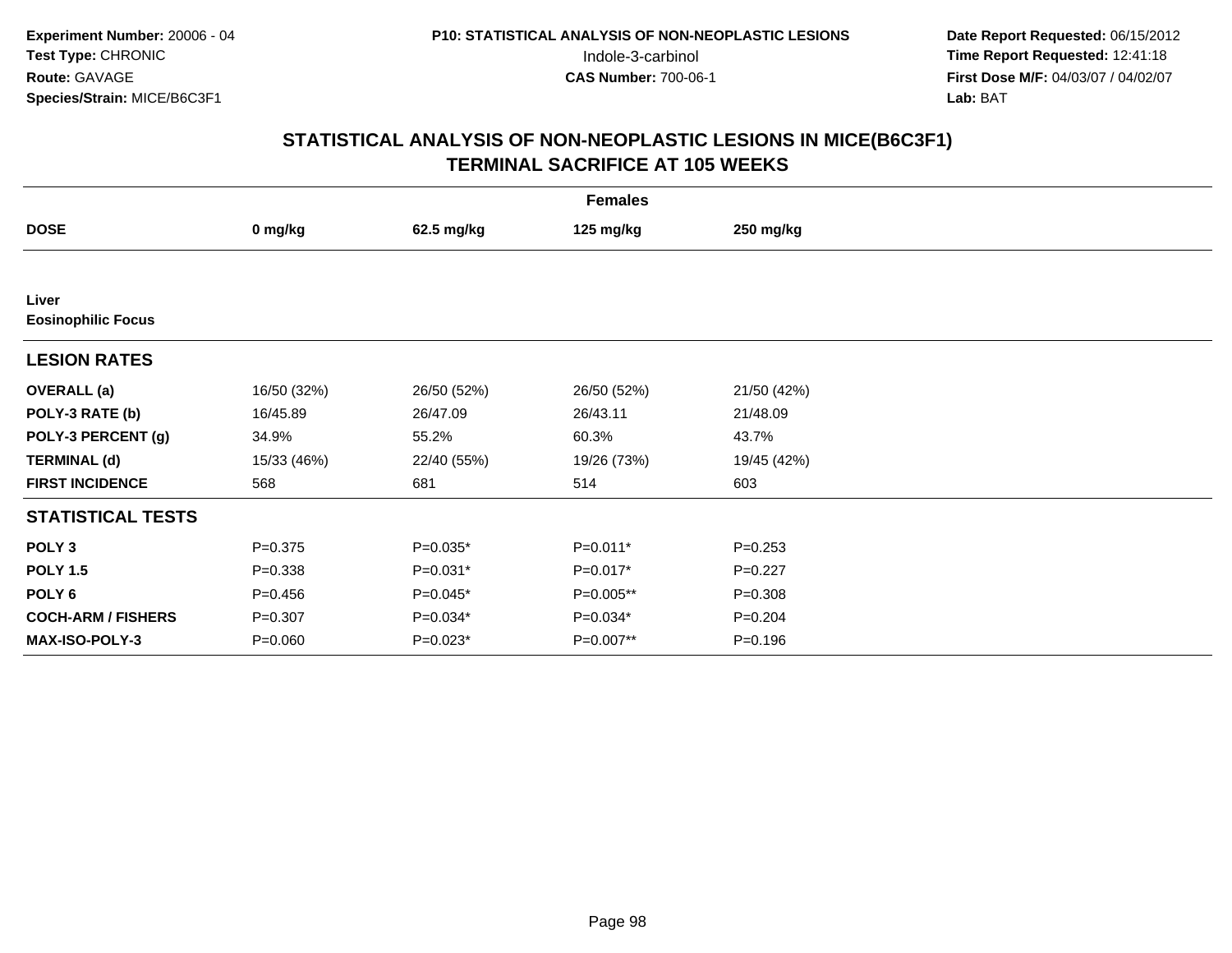| <b>Females</b>               |             |             |             |             |  |  |  |
|------------------------------|-------------|-------------|-------------|-------------|--|--|--|
| <b>DOSE</b>                  | 0 mg/kg     | 62.5 mg/kg  | 125 mg/kg   | 250 mg/kg   |  |  |  |
|                              |             |             |             |             |  |  |  |
| Liver<br><b>Fatty Change</b> |             |             |             |             |  |  |  |
| <b>LESION RATES</b>          |             |             |             |             |  |  |  |
| <b>OVERALL</b> (a)           | 36/50 (72%) | 39/50 (78%) | 35/50 (70%) | 40/50 (80%) |  |  |  |
| POLY-3 RATE (b)              | 36/49.75    | 39/48.63    | 35/47.19    | 40/48.75    |  |  |  |
| POLY-3 PERCENT (g)           | 72.4%       | 80.2%       | 74.2%       | 82%         |  |  |  |
| <b>TERMINAL (d)</b>          | 22/33 (67%) | 31/40 (78%) | 19/26 (73%) | 37/45 (82%) |  |  |  |
| <b>FIRST INCIDENCE</b>       | 506         | 558         | 381         | 505         |  |  |  |
| <b>STATISTICAL TESTS</b>     |             |             |             |             |  |  |  |
| POLY <sub>3</sub>            | $P = 0.201$ | $P = 0.249$ | $P = 0.512$ | $P = 0.181$ |  |  |  |
| <b>POLY 1.5</b>              | $P = 0.232$ | $P = 0.261$ | $P = 0.586$ | $P=0.202$   |  |  |  |
| POLY 6                       | $P = 0.172$ | $P = 0.245$ | $P = 0.400$ | $P = 0.166$ |  |  |  |
| <b>COCH-ARM / FISHERS</b>    | $P = 0.272$ | $P=0.322$   | P=0.500N    | $P = 0.241$ |  |  |  |
| <b>MAX-ISO-POLY-3</b>        | $P = 0.196$ | $P = 0.183$ | $P=0.419$   | $P=0.127$   |  |  |  |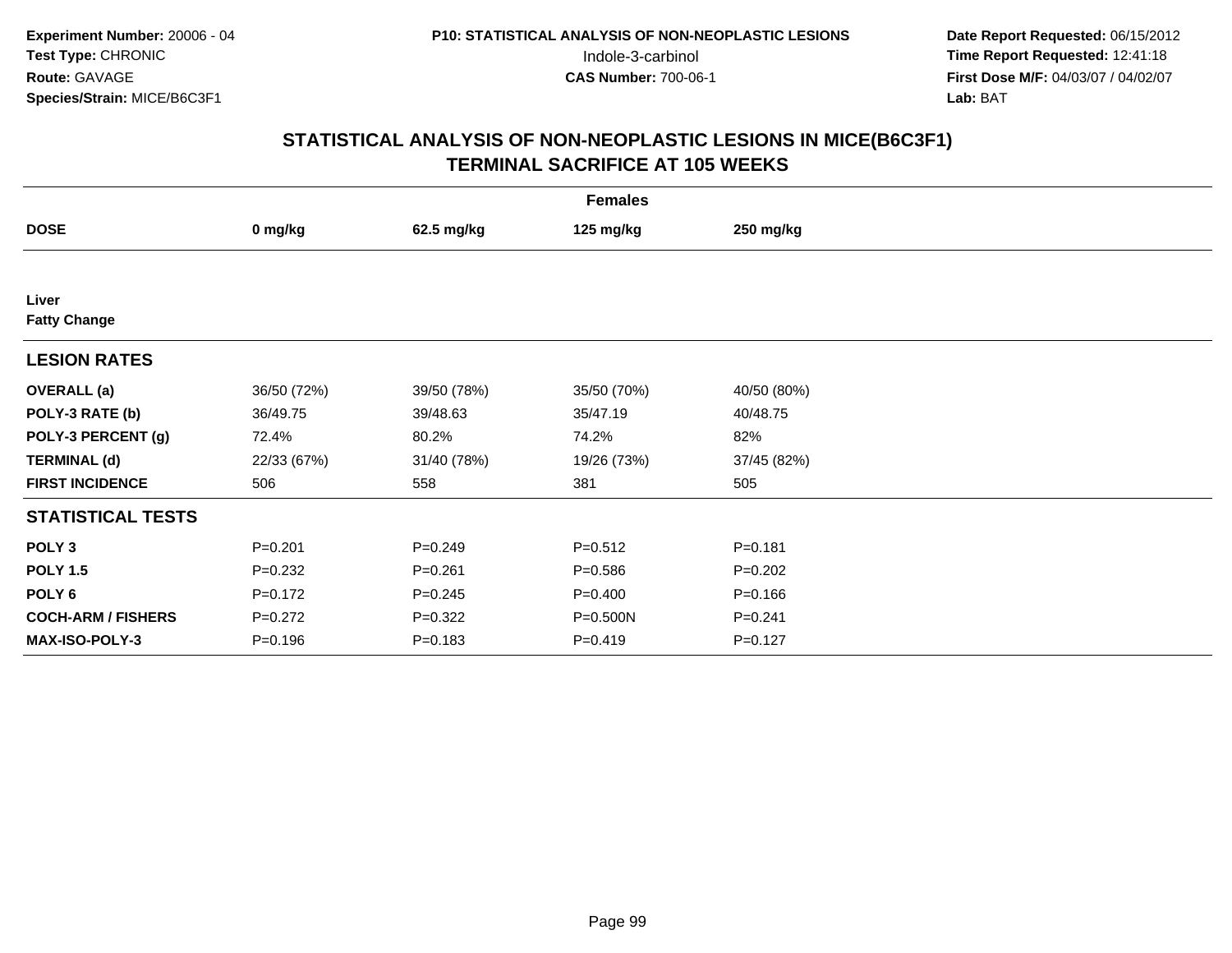|                                                  |              |              | <b>Females</b> |              |  |
|--------------------------------------------------|--------------|--------------|----------------|--------------|--|
| <b>DOSE</b>                                      | 0 mg/kg      | 62.5 mg/kg   | 125 mg/kg      | 250 mg/kg    |  |
|                                                  |              |              |                |              |  |
| Liver<br><b>Hematopoietic Cell Proliferation</b> |              |              |                |              |  |
| <b>LESION RATES</b>                              |              |              |                |              |  |
| <b>OVERALL</b> (a)                               | 2/50(4%)     | 0/50(0%)     | 0/50(0%)       | 0/50(0%)     |  |
| POLY-3 RATE (b)                                  | 2/46.03      | 0/46.47      | 0/40.66        | 0/47.56      |  |
| POLY-3 PERCENT (g)                               | 4.3%         | 0%           | 0%             | $0\%$        |  |
| <b>TERMINAL (d)</b>                              | 1/33(3%)     | 0/40(0%)     | 0/26(0%)       | 0/45(0%)     |  |
| <b>FIRST INCIDENCE</b>                           | 506          | ---          | $\cdots$       | $\cdots$     |  |
| <b>STATISTICAL TESTS</b>                         |              |              |                |              |  |
| POLY <sub>3</sub>                                | P=0.119N     | $P = 0.235N$ | P=0.266N       | P=0.230N     |  |
| <b>POLY 1.5</b>                                  | $P = 0.116N$ | P=0.238N     | P=0.254N       | P=0.234N     |  |
| POLY 6                                           | P=0.122N     | $P = 0.230N$ | P=0.282N       | P=0.222N     |  |
| <b>COCH-ARM / FISHERS</b>                        | P=0.115N     | P=0.247N     | $P = 0.247N$   | $P = 0.247N$ |  |
| <b>MAX-ISO-POLY-3</b>                            | P=0.033N*    | P=0.076N     | P=0.103N       | P=0.076N     |  |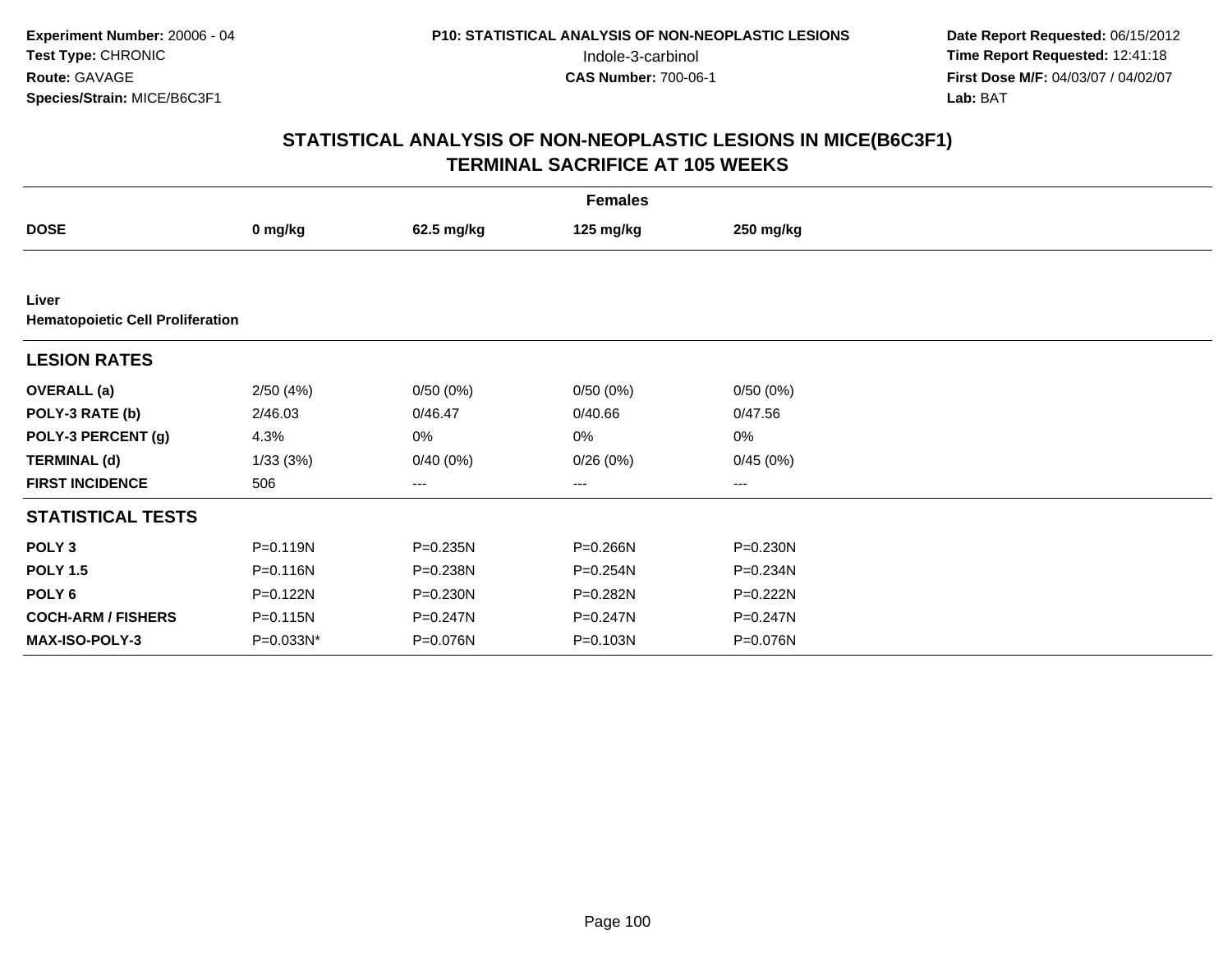| <b>Females</b>            |                   |             |           |           |  |  |  |
|---------------------------|-------------------|-------------|-----------|-----------|--|--|--|
| <b>DOSE</b>               | 0 mg/kg           | 62.5 mg/kg  | 125 mg/kg | 250 mg/kg |  |  |  |
|                           |                   |             |           |           |  |  |  |
| Liver<br>Hemorrhage       |                   |             |           |           |  |  |  |
| <b>LESION RATES</b>       |                   |             |           |           |  |  |  |
| <b>OVERALL</b> (a)        | 0/50(0%)          | 2/50(4%)    | 0/50(0%)  | 0/50(0%)  |  |  |  |
| POLY-3 RATE (b)           | 0/45.37           | 2/46.47     | 0/40.66   | 0/47.56   |  |  |  |
| POLY-3 PERCENT (g)        | 0%                | 4.3%        | 0%        | 0%        |  |  |  |
| <b>TERMINAL (d)</b>       | 0/33(0%)          | 2/40(5%)    | 0/26(0%)  | 0/45(0%)  |  |  |  |
| <b>FIRST INCIDENCE</b>    | $\qquad \qquad -$ | 729 (T)     | ---       | $---$     |  |  |  |
| <b>STATISTICAL TESTS</b>  |                   |             |           |           |  |  |  |
| POLY <sub>3</sub>         | P=0.399N          | $P = 0.243$ | (e)       | (e)       |  |  |  |
| <b>POLY 1.5</b>           | P=0.404N          | $P = 0.239$ | (e)       | (e)       |  |  |  |
| POLY <sub>6</sub>         | P=0.389N          | $P = 0.249$ | (e)       | (e)       |  |  |  |
| <b>COCH-ARM / FISHERS</b> | P=0.405N          | $P = 0.247$ | (e)       | (e)       |  |  |  |
| MAX-ISO-POLY-3            | P=0.256N          | $P = 0.081$ | (e)       | (e)       |  |  |  |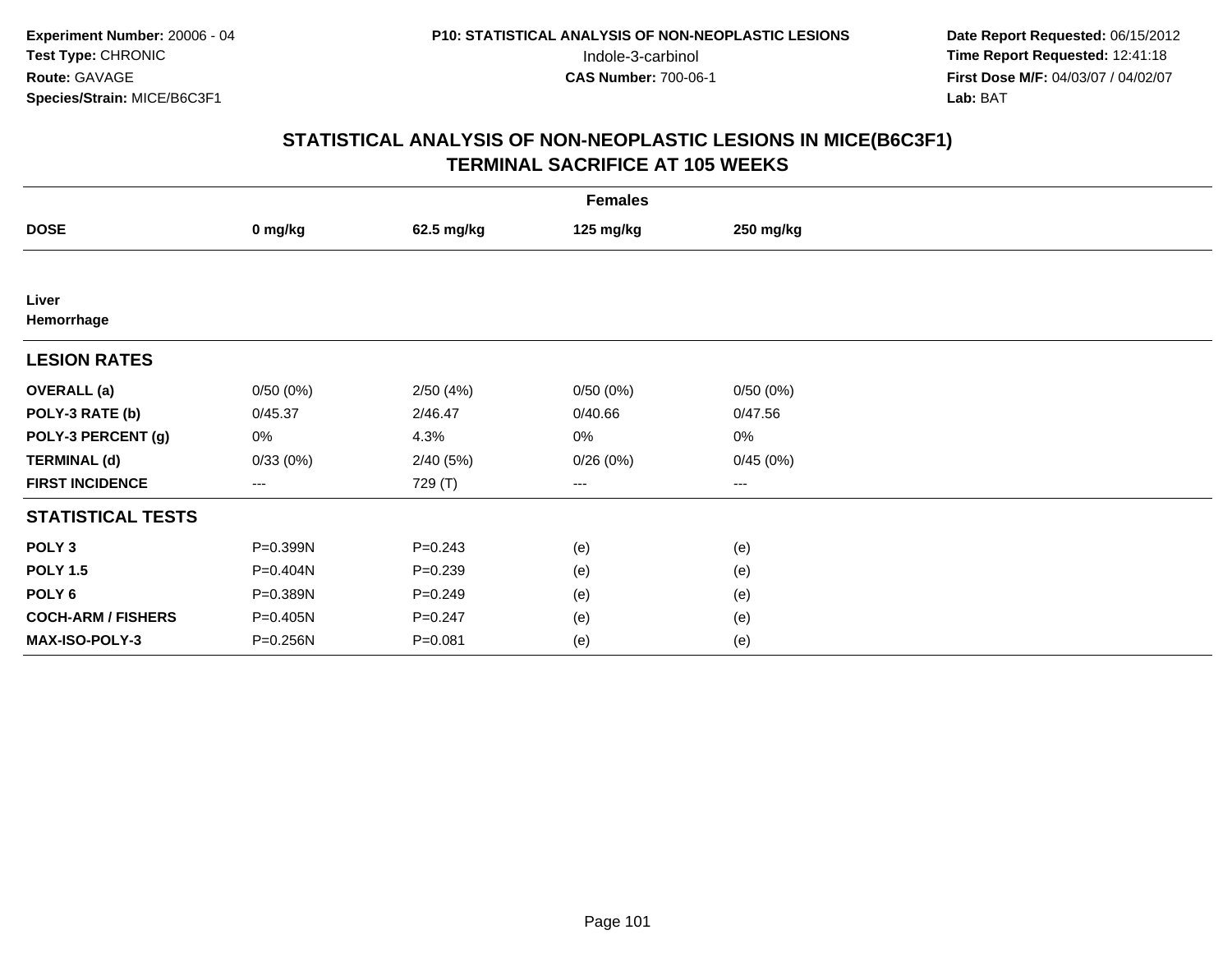| <b>Females</b>                   |          |             |             |              |  |  |  |
|----------------------------------|----------|-------------|-------------|--------------|--|--|--|
| <b>DOSE</b>                      | 0 mg/kg  | 62.5 mg/kg  | 125 mg/kg   | 250 mg/kg    |  |  |  |
|                                  |          |             |             |              |  |  |  |
| Liver<br><b>Mixed Cell Focus</b> |          |             |             |              |  |  |  |
| <b>LESION RATES</b>              |          |             |             |              |  |  |  |
| <b>OVERALL</b> (a)               | 2/50(4%) | 4/50 (8%)   | 5/50 (10%)  | 1/50(2%)     |  |  |  |
| POLY-3 RATE (b)                  | 2/45.37  | 4/46.47     | 5/40.95     | 1/47.56      |  |  |  |
| POLY-3 PERCENT (g)               | 4.4%     | 8.6%        | 12.2%       | 2.1%         |  |  |  |
| <b>TERMINAL (d)</b>              | 2/33(6%) | 4/40 (10%)  | 4/26 (15%)  | 1/45(2%)     |  |  |  |
| <b>FIRST INCIDENCE</b>           | 729 (T)  | 729 (T)     | 652         | 729 (T)      |  |  |  |
| <b>STATISTICAL TESTS</b>         |          |             |             |              |  |  |  |
| POLY <sub>3</sub>                | P=0.316N | $P = 0.348$ | $P = 0.176$ | P=0.484N     |  |  |  |
| <b>POLY 1.5</b>                  | P=0.330N | $P = 0.341$ | $P = 0.193$ | P=0.492N     |  |  |  |
| POLY 6                           | P=0.291N | $P = 0.361$ | $P = 0.156$ | P=0.469N     |  |  |  |
| <b>COCH-ARM / FISHERS</b>        | P=0.344N | $P = 0.339$ | $P = 0.218$ | P=0.500N     |  |  |  |
| <b>MAX-ISO-POLY-3</b>            | P=0.187N | $P = 0.212$ | $P = 0.103$ | $P = 0.271N$ |  |  |  |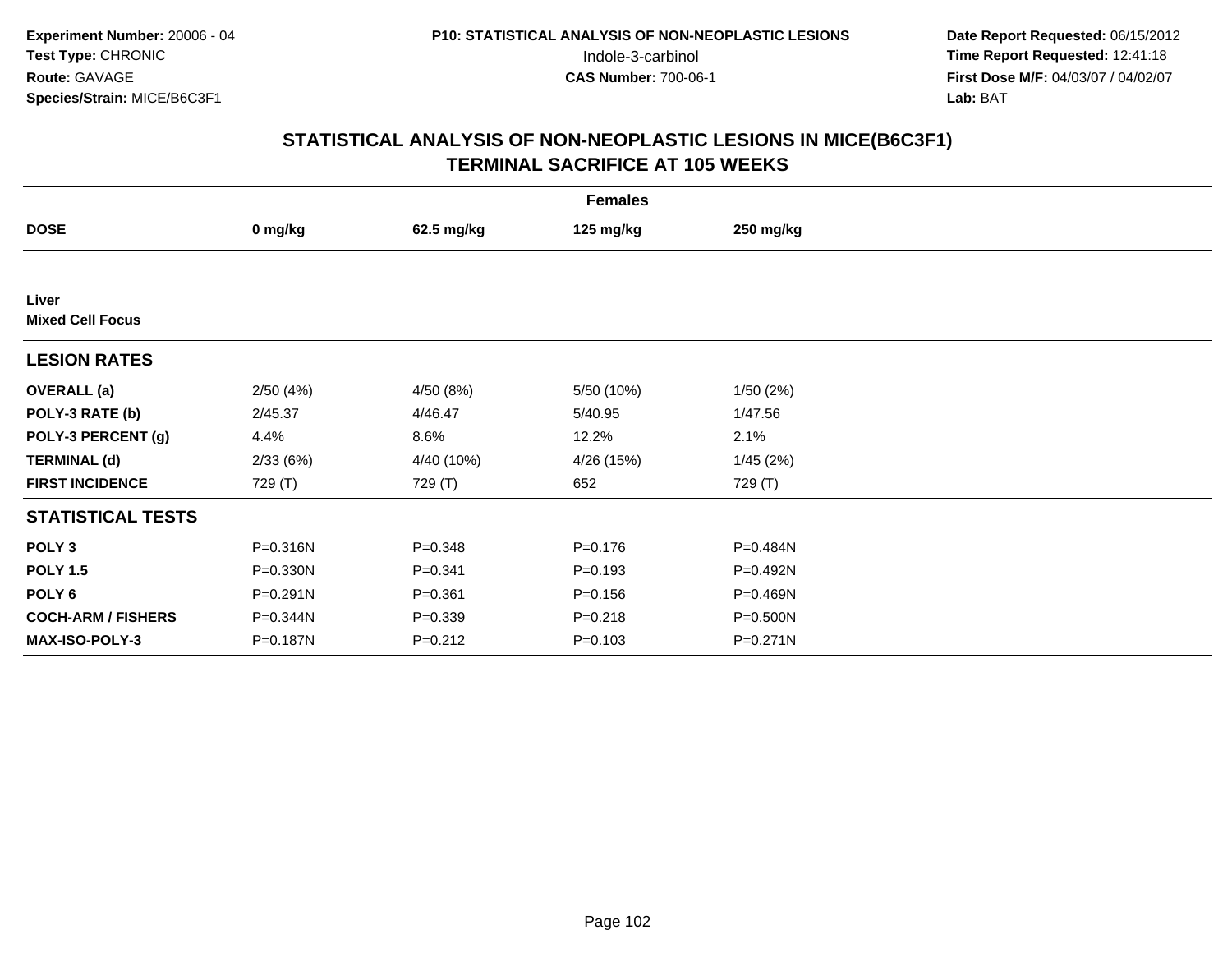| <b>Females</b>            |          |            |           |           |  |  |  |
|---------------------------|----------|------------|-----------|-----------|--|--|--|
| <b>DOSE</b>               | 0 mg/kg  | 62.5 mg/kg | 125 mg/kg | 250 mg/kg |  |  |  |
|                           |          |            |           |           |  |  |  |
| Liver<br><b>Necrosis</b>  |          |            |           |           |  |  |  |
| <b>LESION RATES</b>       |          |            |           |           |  |  |  |
| <b>OVERALL (a)</b>        | 1/50(2%) | 1/50(2%)   | 1/50(2%)  | 0/50(0%)  |  |  |  |
| POLY-3 RATE (b)           | 1/45.69  | 1/46.47    | 1/41.04   | 0/47.56   |  |  |  |
| POLY-3 PERCENT (g)        | 2.2%     | 2.2%       | 2.4%      | 0%        |  |  |  |
| <b>TERMINAL (d)</b>       | 0/33(0%) | 1/40(3%)   | 0/26(0%)  | 0/45(0%)  |  |  |  |
| <b>FIRST INCIDENCE</b>    | 639      | 729 (T)    | 621       | $\cdots$  |  |  |  |
| <b>STATISTICAL TESTS</b>  |          |            |           |           |  |  |  |
| POLY <sub>3</sub>         | (n)      | (n)        | (n)       | (n)       |  |  |  |
| <b>POLY 1.5</b>           | (n)      | (n)        | (n)       | (n)       |  |  |  |
| POLY <sub>6</sub>         | (n)      | (n)        | (n)       | (n)       |  |  |  |
| <b>COCH-ARM / FISHERS</b> | (n)      | (n)        | (n)       | (n)       |  |  |  |
| MAX-ISO-POLY-3            | (n)      | (n)        | (n)       | (n)       |  |  |  |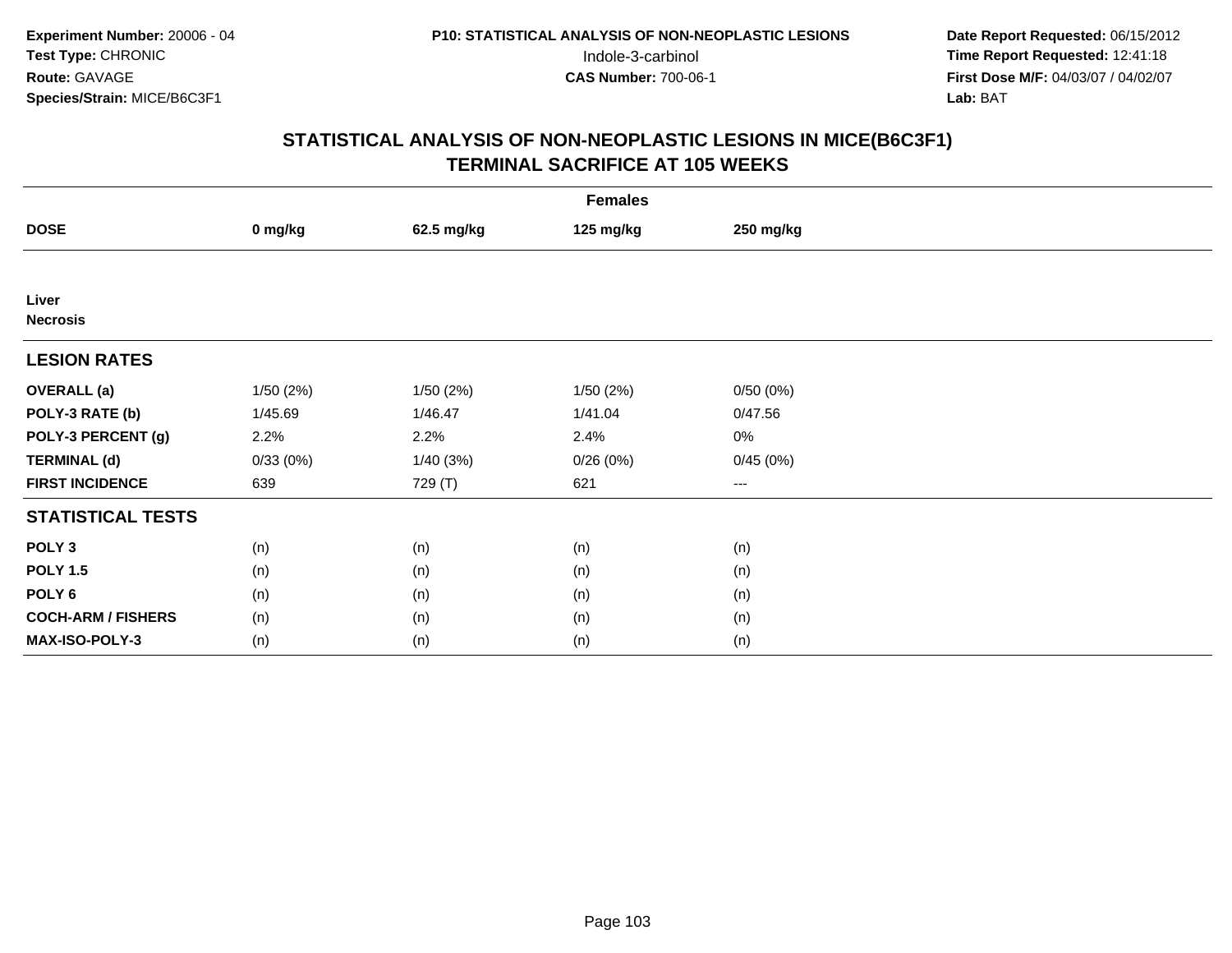|                                                 | <b>Females</b> |            |           |           |  |  |  |  |
|-------------------------------------------------|----------------|------------|-----------|-----------|--|--|--|--|
| <b>DOSE</b>                                     | 0 mg/kg        | 62.5 mg/kg | 125 mg/kg | 250 mg/kg |  |  |  |  |
|                                                 |                |            |           |           |  |  |  |  |
| Lung<br><b>Infiltration Cellular Histiocyte</b> |                |            |           |           |  |  |  |  |
| <b>LESION RATES</b>                             |                |            |           |           |  |  |  |  |
| <b>OVERALL</b> (a)                              | 0/50(0%)       | 0/50(0%)   | 0/50(0%)  | 0/50(0%)  |  |  |  |  |
| POLY-3 RATE (b)                                 | 0/45.37        | 0/46.47    | 0/40.66   | 0/47.56   |  |  |  |  |
| POLY-3 PERCENT (g)                              | 0%             | 0%         | 0%        | $0\%$     |  |  |  |  |
| <b>TERMINAL (d)</b>                             | 0/33(0%)       | 0/40(0%)   | 0/26(0%)  | 0/45(0%)  |  |  |  |  |
| <b>FIRST INCIDENCE</b>                          | ---            | ---        | $---$     | ---       |  |  |  |  |
| <b>STATISTICAL TESTS</b>                        |                |            |           |           |  |  |  |  |
| POLY <sub>3</sub>                               | (n)            | (n)        | (n)       | (n)       |  |  |  |  |
| <b>POLY 1.5</b>                                 | (n)            | (n)        | (n)       | (n)       |  |  |  |  |
| POLY <sub>6</sub>                               | (n)            | (n)        | (n)       | (n)       |  |  |  |  |
| <b>COCH-ARM / FISHERS</b>                       | (n)            | (n)        | (n)       | (n)       |  |  |  |  |
| <b>MAX-ISO-POLY-3</b>                           | (n)            | (n)        | (n)       | (n)       |  |  |  |  |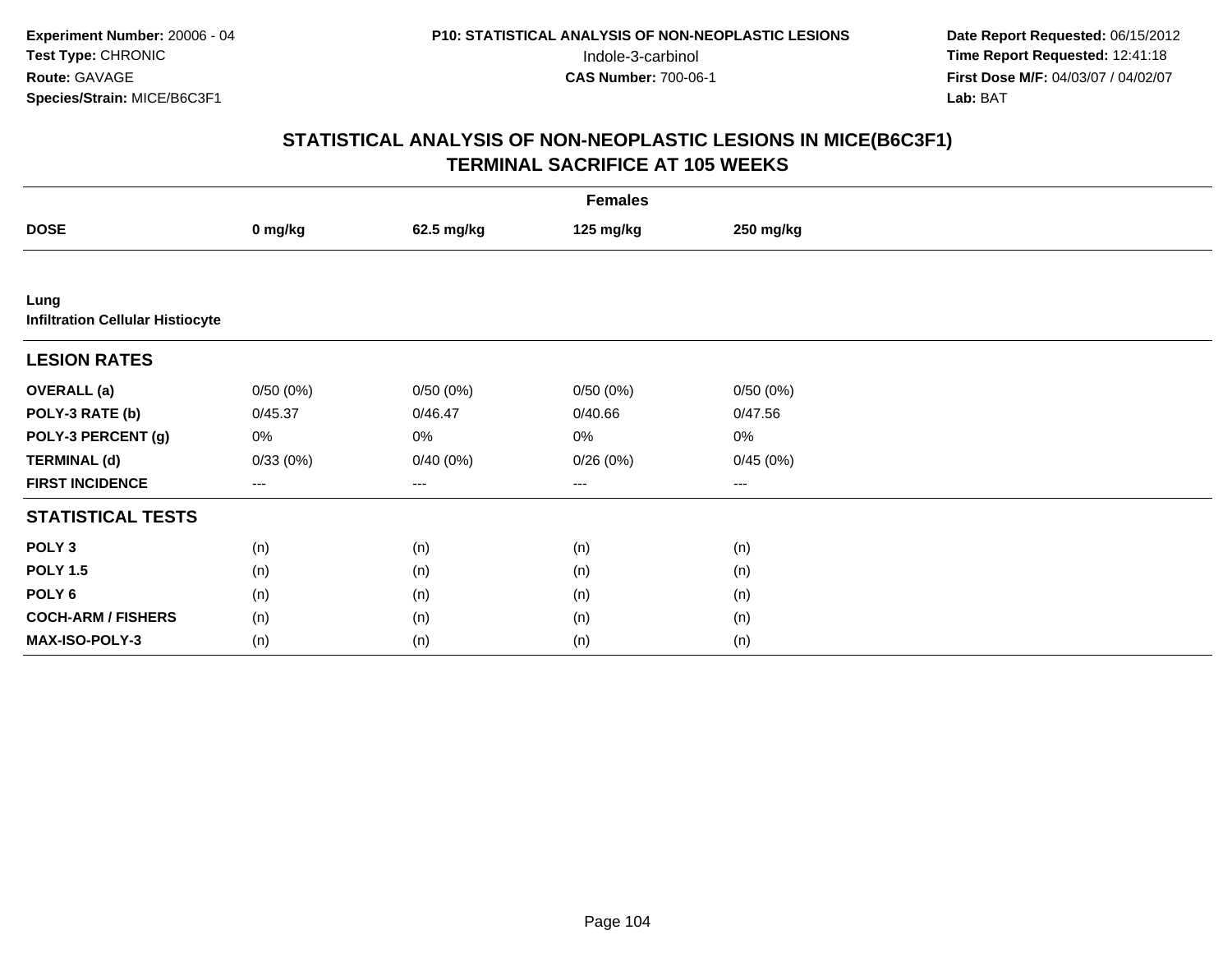| <b>Females</b>                           |             |             |             |             |  |  |  |
|------------------------------------------|-------------|-------------|-------------|-------------|--|--|--|
| <b>DOSE</b>                              | 0 mg/kg     | 62.5 mg/kg  | 125 mg/kg   | 250 mg/kg   |  |  |  |
|                                          |             |             |             |             |  |  |  |
| Lung: Alveolar Epithelium<br>Hyperplasia |             |             |             |             |  |  |  |
| <b>LESION RATES</b>                      |             |             |             |             |  |  |  |
| <b>OVERALL</b> (a)                       | 1/50(2%)    | 2/50(4%)    | 1/50(2%)    | 2/50(4%)    |  |  |  |
| POLY-3 RATE (b)                          | 1/45.37     | 2/46.47     | 1/41.05     | 2/47.56     |  |  |  |
| POLY-3 PERCENT (g)                       | 2.2%        | 4.3%        | 2.4%        | 4.2%        |  |  |  |
| <b>TERMINAL (d)</b>                      | 1/33(3%)    | 2/40(5%)    | 0/26(0%)    | 2/45(4%)    |  |  |  |
| <b>FIRST INCIDENCE</b>                   | 729 (T)     | 729 (T)     | 619         | 729 (T)     |  |  |  |
| <b>STATISTICAL TESTS</b>                 |             |             |             |             |  |  |  |
| POLY <sub>3</sub>                        | $P=0.459$   | $P = 0.508$ | $P = 0.738$ | $P = 0.516$ |  |  |  |
| <b>POLY 1.5</b>                          | $P=0.452$   | $P = 0.503$ | $P=0.747$   | $P = 0.508$ |  |  |  |
| POLY <sub>6</sub>                        | $P=0.474$   | $P = 0.518$ | $P=0.725$   | $P = 0.531$ |  |  |  |
| <b>COCH-ARM / FISHERS</b>                | $P=0.444$   | $P = 0.500$ | P=0.753N    | $P = 0.500$ |  |  |  |
| <b>MAX-ISO-POLY-3</b>                    | $P = 0.477$ | $P = 0.290$ | $P=0.472$   | $P = 0.298$ |  |  |  |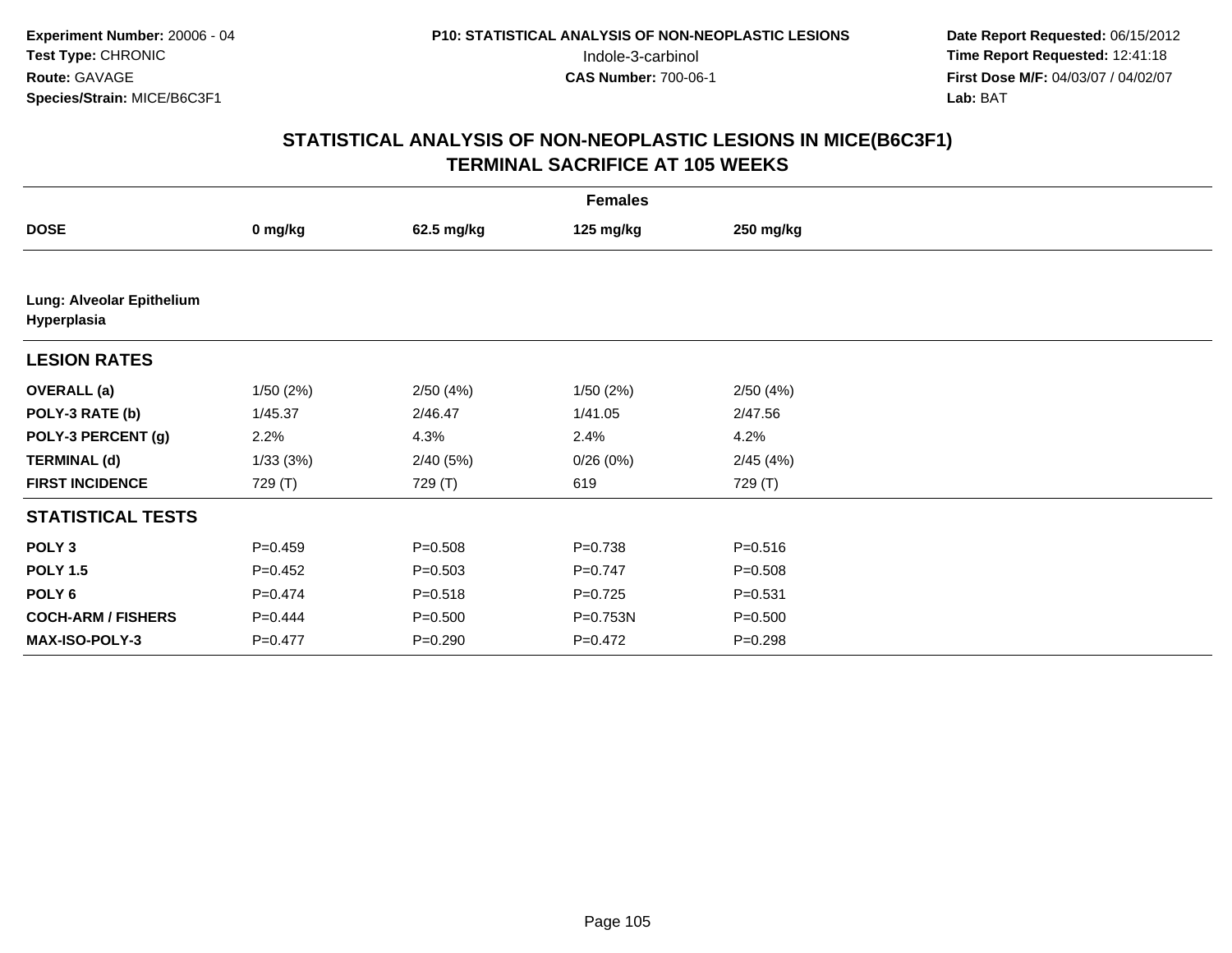|                                                | <b>Females</b> |            |           |           |  |  |  |  |
|------------------------------------------------|----------------|------------|-----------|-----------|--|--|--|--|
| <b>DOSE</b>                                    | 0 mg/kg        | 62.5 mg/kg | 125 mg/kg | 250 mg/kg |  |  |  |  |
|                                                |                |            |           |           |  |  |  |  |
| Lymph Node, Mesenteric<br>Hyperplasia Lymphoid |                |            |           |           |  |  |  |  |
| <b>LESION RATES</b>                            |                |            |           |           |  |  |  |  |
| <b>OVERALL (a)</b>                             | 0/49(0%)       | 0/49(0%)   | 0/49(0%)  | 0/49(0%)  |  |  |  |  |
| POLY-3 RATE (b)                                | 0/44.53        | 0/46.45    | 0/39.75   | 0/46.56   |  |  |  |  |
| POLY-3 PERCENT (g)                             | 0%             | 0%         | $0\%$     | $0\%$     |  |  |  |  |
| <b>TERMINAL (d)</b>                            | 0/33(0%)       | 0/40(0%)   | 0/26(0%)  | 0/44(0%)  |  |  |  |  |
| <b>FIRST INCIDENCE</b>                         | $--$           | $--$       | $--$      | ---       |  |  |  |  |
| <b>STATISTICAL TESTS</b>                       |                |            |           |           |  |  |  |  |
| POLY <sub>3</sub>                              | (n)            | (n)        | (n)       | (n)       |  |  |  |  |
| <b>POLY 1.5</b>                                | (n)            | (n)        | (n)       | (n)       |  |  |  |  |
| POLY 6                                         | (n)            | (n)        | (n)       | (n)       |  |  |  |  |
| <b>COCH-ARM / FISHERS</b>                      | (n)            | (n)        | (n)       | (n)       |  |  |  |  |
| MAX-ISO-POLY-3                                 | (n)            | (n)        | (n)       | (n)       |  |  |  |  |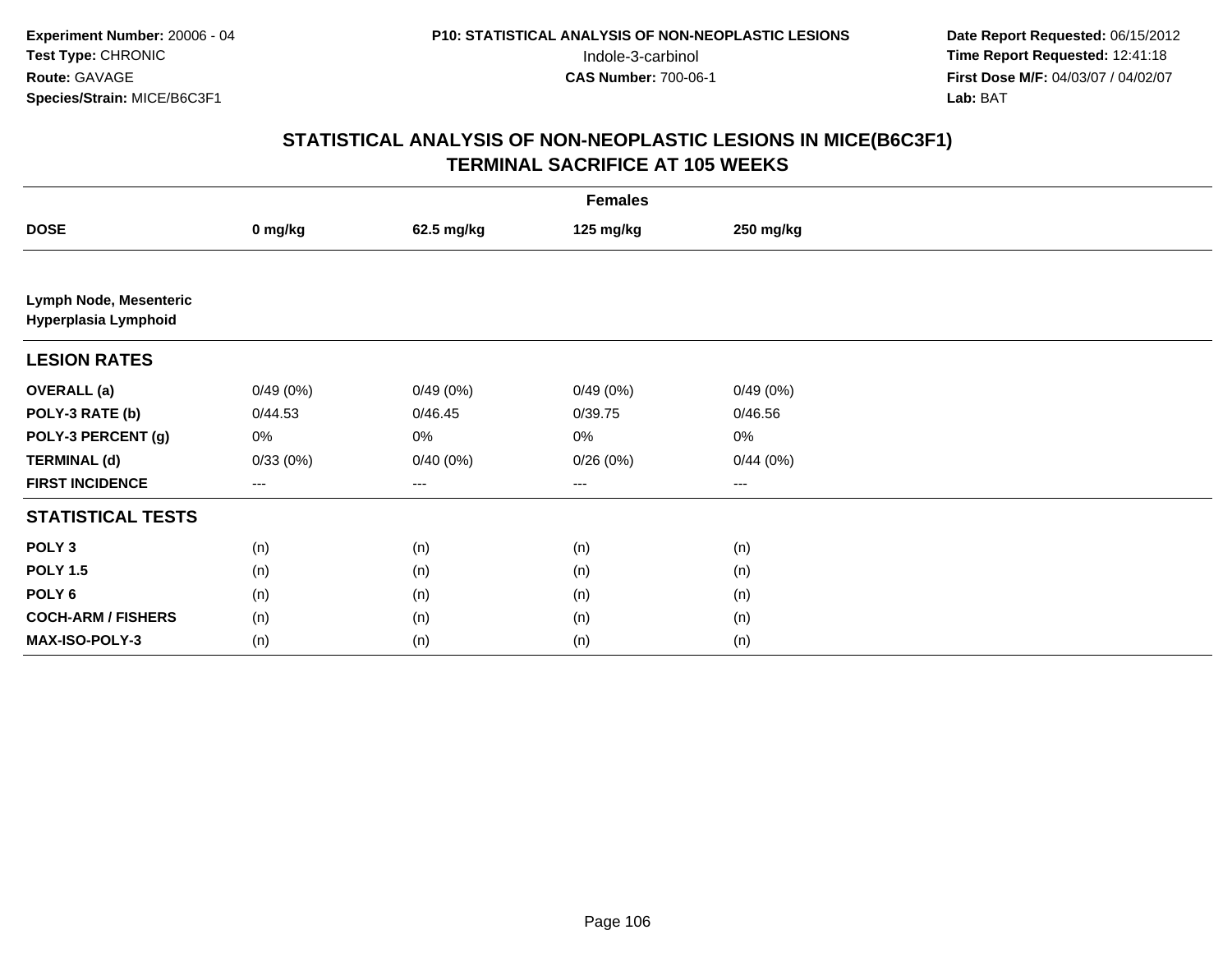| <b>Females</b>                      |              |             |             |              |  |  |  |
|-------------------------------------|--------------|-------------|-------------|--------------|--|--|--|
| <b>DOSE</b>                         | 0 mg/kg      | 62.5 mg/kg  | 125 mg/kg   | 250 mg/kg    |  |  |  |
|                                     |              |             |             |              |  |  |  |
| Lymph Node: Renal<br><b>Ectasia</b> |              |             |             |              |  |  |  |
| <b>LESION RATES</b>                 |              |             |             |              |  |  |  |
| <b>OVERALL</b> (a)                  | 2/9(22%)     | 1/5(20%)    | 2/6 (33%)   | $0/1$ $(0%)$ |  |  |  |
| POLY-3 RATE (b)                     | 2/7.38       | 1/4.62      | 2/4.91      | 0/1.00       |  |  |  |
| POLY-3 PERCENT (g)                  | 27.1%        | 21.7%       | 40.7%       | 0%           |  |  |  |
| <b>TERMINAL (d)</b>                 | 2/3(67%)     | $1/4$ (25%) | 2/3(67%)    | $0/1$ $(0%)$ |  |  |  |
| <b>FIRST INCIDENCE</b>              | 729 (T)      | 729 (T)     | 729 (T)     | ---          |  |  |  |
| <b>STATISTICAL TESTS</b>            |              |             |             |              |  |  |  |
| POLY <sub>3</sub>                   | $P = 0.665N$ | P=0.675N    | $P = 0.548$ | P=0.745N     |  |  |  |
| <b>POLY 1.5</b>                     | P=0.668N     | P=0.691N    | $P = 0.546$ | P=0.754N     |  |  |  |
| POLY 6                              | $P = 0.652N$ | P=0.642N    | $P = 0.556$ | P=0.723N     |  |  |  |
| <b>COCH-ARM / FISHERS</b>           | $P = 0.684$  | $P=0.769$   | $P = 0.538$ | P=0.800N     |  |  |  |
| MAX-ISO-POLY-3                      | P=0.506N     | P=0.424N    | $P=0.329$   | P=0.323N     |  |  |  |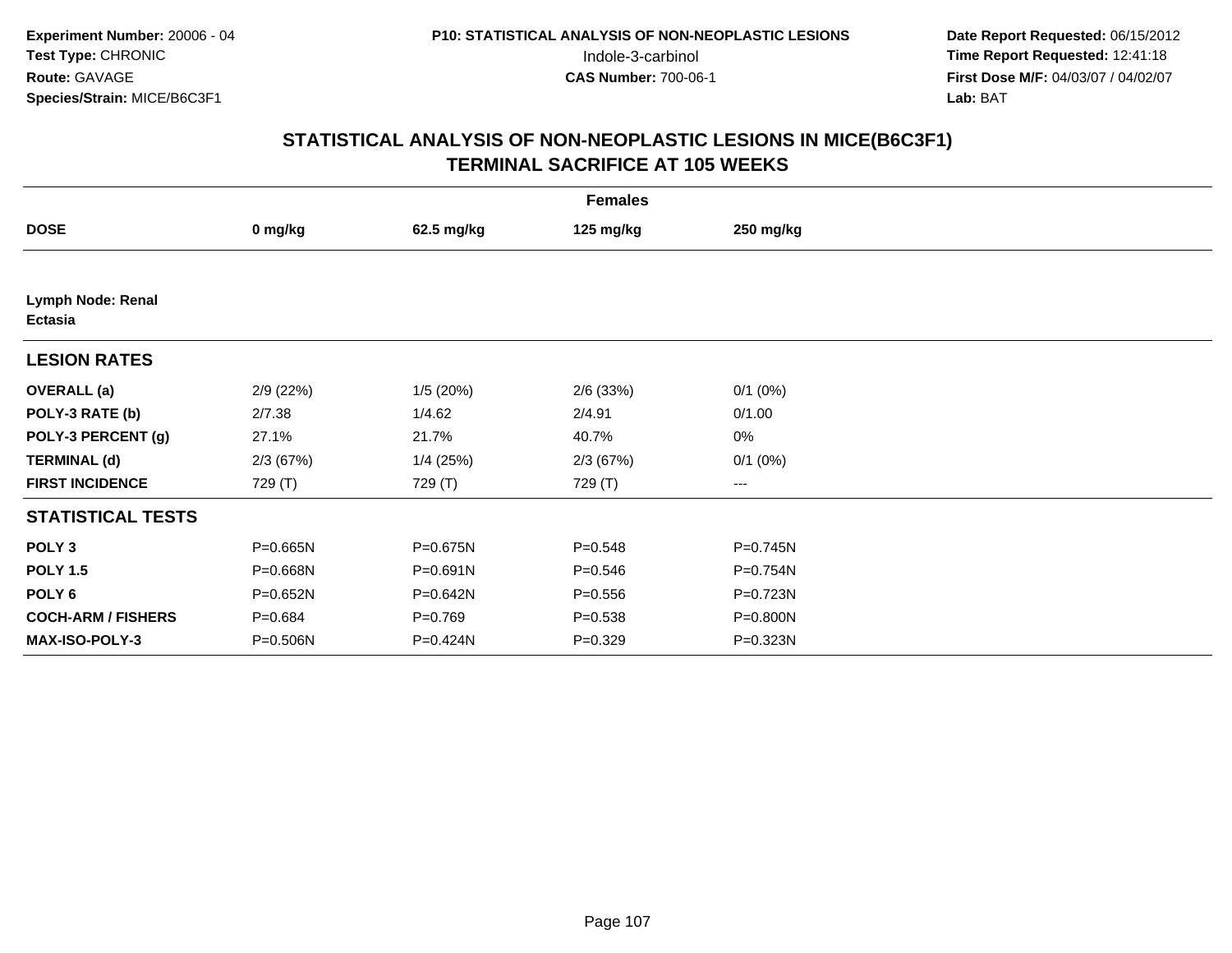|                                          | <b>Females</b> |            |            |           |  |  |  |  |
|------------------------------------------|----------------|------------|------------|-----------|--|--|--|--|
| <b>DOSE</b>                              | 0 mg/kg        | 62.5 mg/kg | 125 mg/kg  | 250 mg/kg |  |  |  |  |
|                                          |                |            |            |           |  |  |  |  |
| <b>Mesentery: Fat</b><br><b>Necrosis</b> |                |            |            |           |  |  |  |  |
| <b>LESION RATES</b>                      |                |            |            |           |  |  |  |  |
| <b>OVERALL</b> (a)                       | 3/3 (100%)     | 6/7 (86%)  | 7/7 (100%) | 5/6 (83%) |  |  |  |  |
| POLY-3 RATE (b)                          | 3/3.00         | 6/7.00     | 7/7.00     | 5/6.00    |  |  |  |  |
| POLY-3 PERCENT (g)                       | 100%           | 85.7%      | 100%       | 83.3%     |  |  |  |  |
| <b>TERMINAL (d)</b>                      | $1/1$ (100%)   | 6/7 (86%)  | 4/4 (100%) | 5/6 (83%) |  |  |  |  |
| <b>FIRST INCIDENCE</b>                   | 506            | 729 (T)    | 642        | 729 (T)   |  |  |  |  |
| <b>STATISTICAL TESTS</b>                 |                |            |            |           |  |  |  |  |
| POLY <sub>3</sub>                        | P=0.482N       | P=0.663N   | (e)        | P=0.634N  |  |  |  |  |
| <b>POLY 1.5</b>                          | P=0.482N       | P=0.663N   | (e)        | P=0.634N  |  |  |  |  |
| POLY 6                                   | P=0.482N       | P=0.663N   | (e)        | P=0.634N  |  |  |  |  |
| <b>COCH-ARM / FISHERS</b>                | P=0.481N       | P=0.700N   | (e)        | P=0.667N  |  |  |  |  |
| MAX-ISO-POLY-3                           | P=0.399N       | P=0.297N   | (e)        | P=0.278N  |  |  |  |  |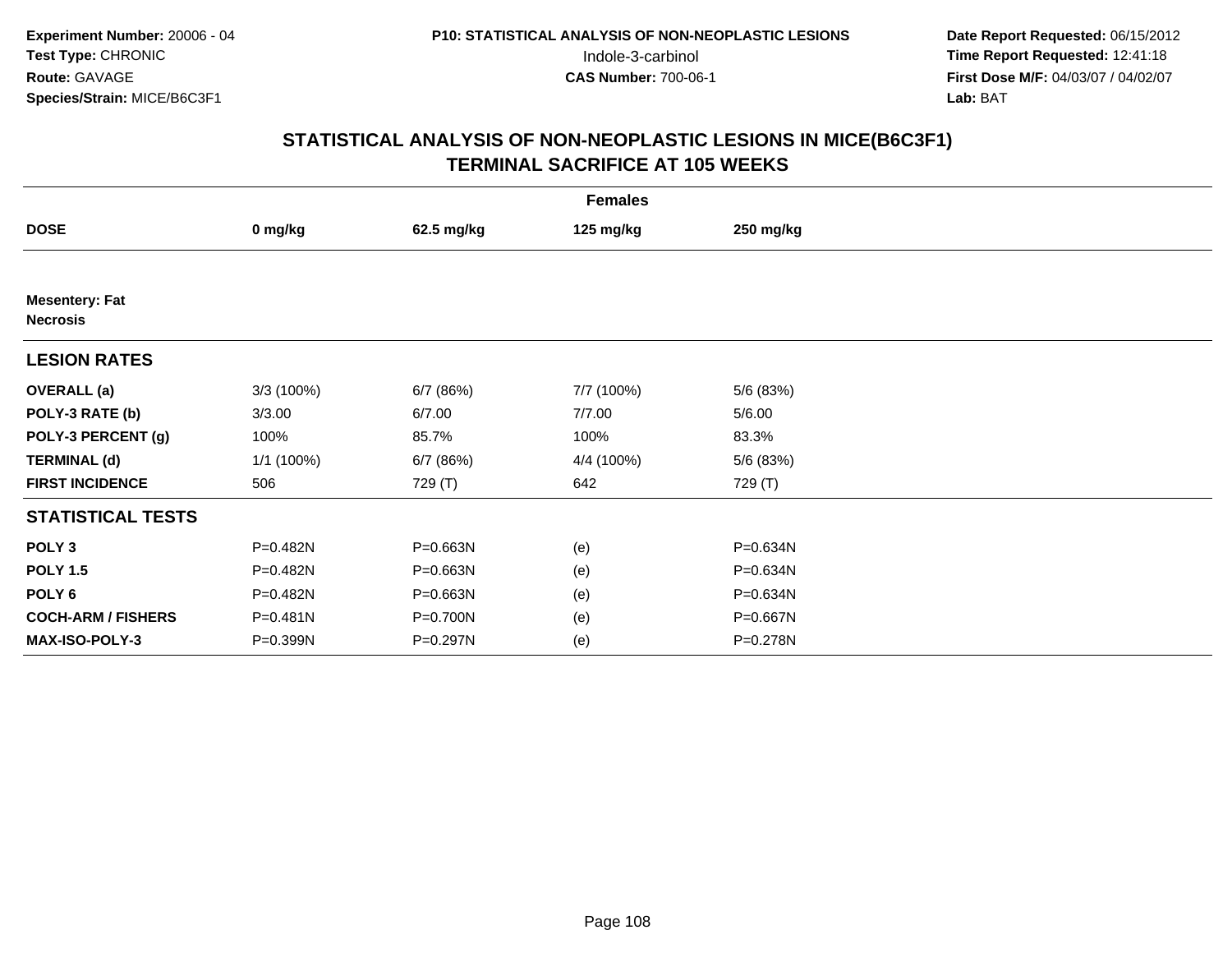| <b>Females</b>                     |             |            |             |             |  |  |  |
|------------------------------------|-------------|------------|-------------|-------------|--|--|--|
| <b>DOSE</b>                        | 0 mg/kg     | 62.5 mg/kg | 125 mg/kg   | 250 mg/kg   |  |  |  |
|                                    |             |            |             |             |  |  |  |
| <b>Nose</b><br><b>Foreign Body</b> |             |            |             |             |  |  |  |
| <b>LESION RATES</b>                |             |            |             |             |  |  |  |
| <b>OVERALL</b> (a)                 | 0/50(0%)    | 0/50(0%)   | 1/50(2%)    | 2/50(4%)    |  |  |  |
| POLY-3 RATE (b)                    | 0/45.37     | 0/46.47    | 1/40.95     | 2/48.00     |  |  |  |
| POLY-3 PERCENT (g)                 | 0%          | 0%         | 2.4%        | 4.2%        |  |  |  |
| <b>TERMINAL (d)</b>                | 0/33(0%)    | 0/40(0%)   | 0/26(0%)    | 1/45(2%)    |  |  |  |
| <b>FIRST INCIDENCE</b>             | $---$       | $---$      | 652         | 603         |  |  |  |
| <b>STATISTICAL TESTS</b>           |             |            |             |             |  |  |  |
| POLY <sub>3</sub>                  | $P = 0.076$ | (e)        | $P = 0.480$ | $P = 0.250$ |  |  |  |
| <b>POLY 1.5</b>                    | $P = 0.073$ | (e)        | $P = 0.488$ | $P=0.244$   |  |  |  |
| POLY 6                             | $P = 0.080$ | (e)        | $P=0.469$   | $P = 0.261$ |  |  |  |
| <b>COCH-ARM / FISHERS</b>          | $P = 0.070$ | (e)        | $P = 0.500$ | $P = 0.247$ |  |  |  |
| MAX-ISO-POLY-3                     | $P = 0.093$ | (e)        | $P = 0.158$ | $P = 0.088$ |  |  |  |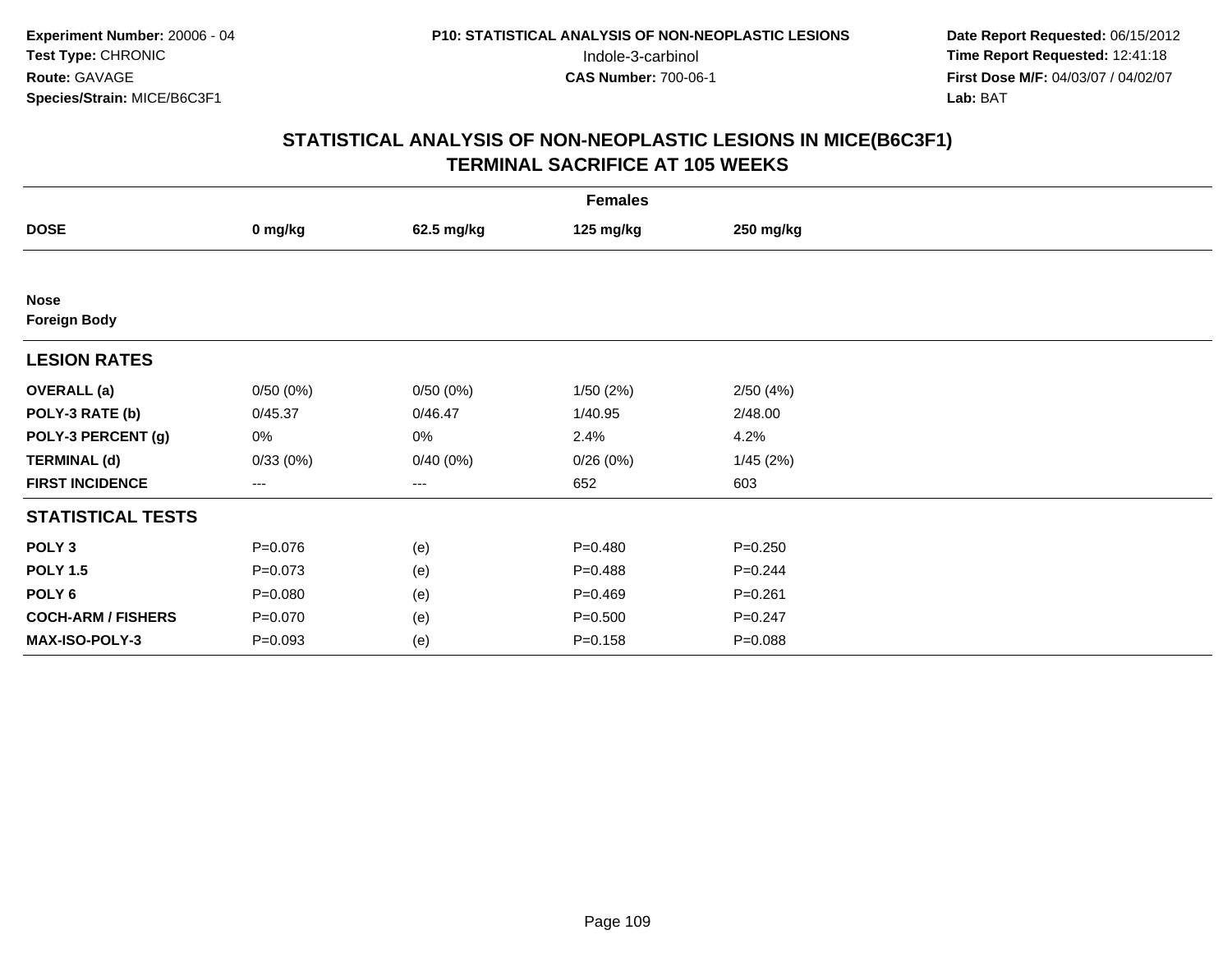| <b>Females</b>              |           |              |             |             |  |  |  |
|-----------------------------|-----------|--------------|-------------|-------------|--|--|--|
| <b>DOSE</b>                 | 0 mg/kg   | 62.5 mg/kg   | 125 mg/kg   | 250 mg/kg   |  |  |  |
|                             |           |              |             |             |  |  |  |
| <b>Nose</b><br>Inflammation |           |              |             |             |  |  |  |
| <b>LESION RATES</b>         |           |              |             |             |  |  |  |
| <b>OVERALL</b> (a)          | 4/50 (8%) | 1/50(2%)     | 8/50 (16%)  | 39/50 (78%) |  |  |  |
| POLY-3 RATE (b)             | 4/45.45   | 1/46.47      | 8/41.58     | 39/48.23    |  |  |  |
| POLY-3 PERCENT (g)          | 8.8%      | 2.2%         | 19.2%       | 80.9%       |  |  |  |
| <b>TERMINAL (d)</b>         | 3/33(9%)  | 1/40(3%)     | 5/26 (19%)  | 38/45 (84%) |  |  |  |
| <b>FIRST INCIDENCE</b>      | 709       | 729 (T)      | 638         | 505         |  |  |  |
| <b>STATISTICAL TESTS</b>    |           |              |             |             |  |  |  |
| POLY <sub>3</sub>           | P<0.001** | $P = 0.172N$ | $P = 0.135$ | P<0.001**   |  |  |  |
| <b>POLY 1.5</b>             | P<0.001** | $P = 0.177N$ | $P=0.152$   | P<0.001**   |  |  |  |
| POLY 6                      | P<0.001** | P=0.164N     | $P = 0.116$ | P<0.001**   |  |  |  |
| <b>COCH-ARM / FISHERS</b>   | P<0.001** | $P = 0.181N$ | $P = 0.178$ | P<0.001**   |  |  |  |
| MAX-ISO-POLY-3              | P<0.001** | P=0.082N     | $P = 0.087$ | P<0.001**   |  |  |  |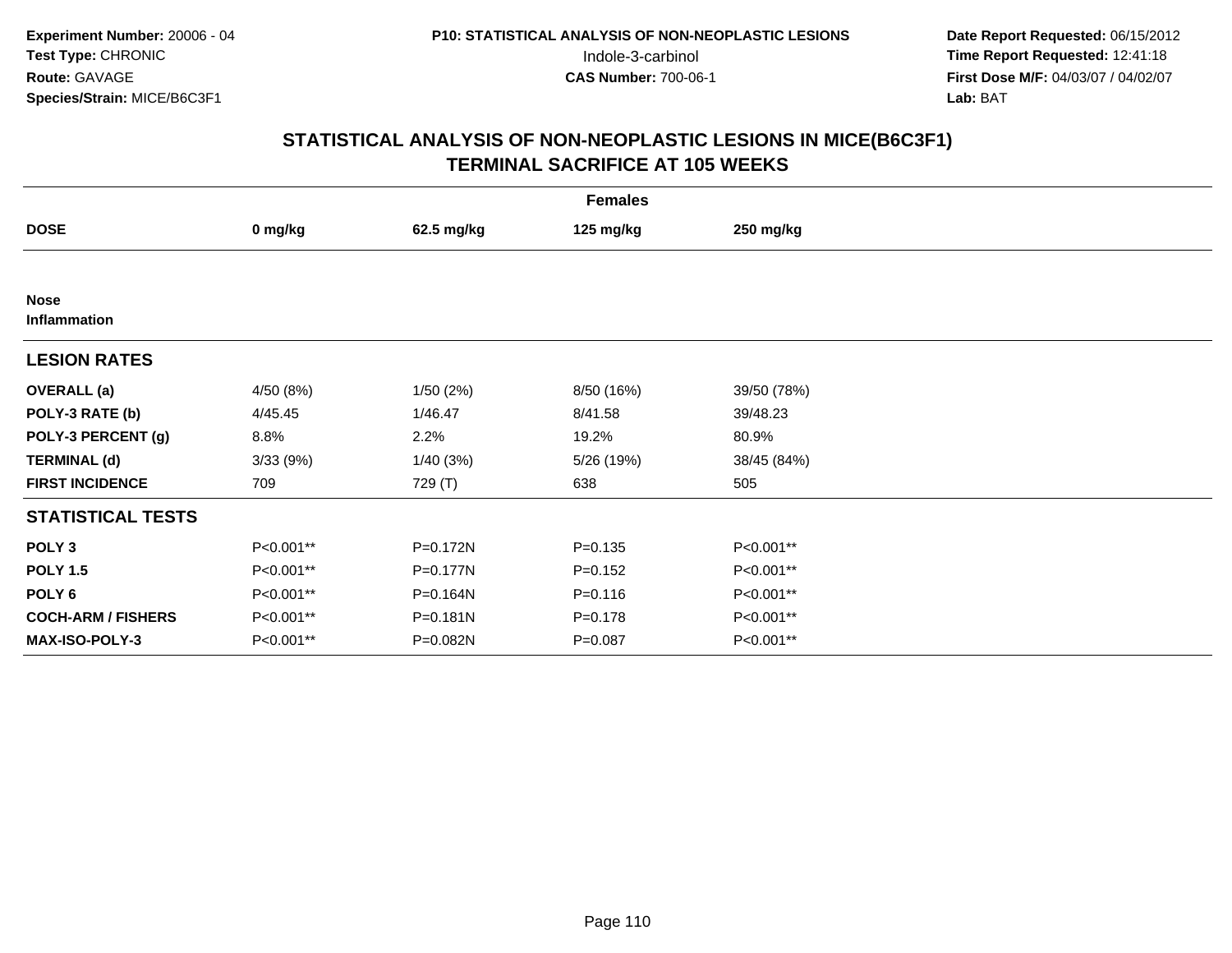| <b>Females</b>                     |          |            |                   |           |  |  |  |
|------------------------------------|----------|------------|-------------------|-----------|--|--|--|
| <b>DOSE</b>                        | 0 mg/kg  | 62.5 mg/kg | 125 mg/kg         | 250 mg/kg |  |  |  |
|                                    |          |            |                   |           |  |  |  |
| <b>Nose</b><br>Polyp, Inflammatory |          |            |                   |           |  |  |  |
| <b>LESION RATES</b>                |          |            |                   |           |  |  |  |
| <b>OVERALL</b> (a)                 | 0/50(0%) | 0/50(0%)   | 0/50(0%)          | 0/50(0%)  |  |  |  |
| POLY-3 RATE (b)                    | 0/45.37  | 0/46.47    | 0/40.66           | 0/47.56   |  |  |  |
| POLY-3 PERCENT (g)                 | 0%       | 0%         | 0%                | $0\%$     |  |  |  |
| <b>TERMINAL (d)</b>                | 0/33(0%) | 0/40(0%)   | 0/26(0%)          | 0/45(0%)  |  |  |  |
| <b>FIRST INCIDENCE</b>             | ---      | $--$       | $\qquad \qquad -$ | $---$     |  |  |  |
| <b>STATISTICAL TESTS</b>           |          |            |                   |           |  |  |  |
| POLY <sub>3</sub>                  | (n)      | (n)        | (n)               | (n)       |  |  |  |
| <b>POLY 1.5</b>                    | (n)      | (n)        | (n)               | (n)       |  |  |  |
| POLY <sub>6</sub>                  | (n)      | (n)        | (n)               | (n)       |  |  |  |
| <b>COCH-ARM / FISHERS</b>          | (n)      | (n)        | (n)               | (n)       |  |  |  |
| MAX-ISO-POLY-3                     | (n)      | (n)        | (n)               | (n)       |  |  |  |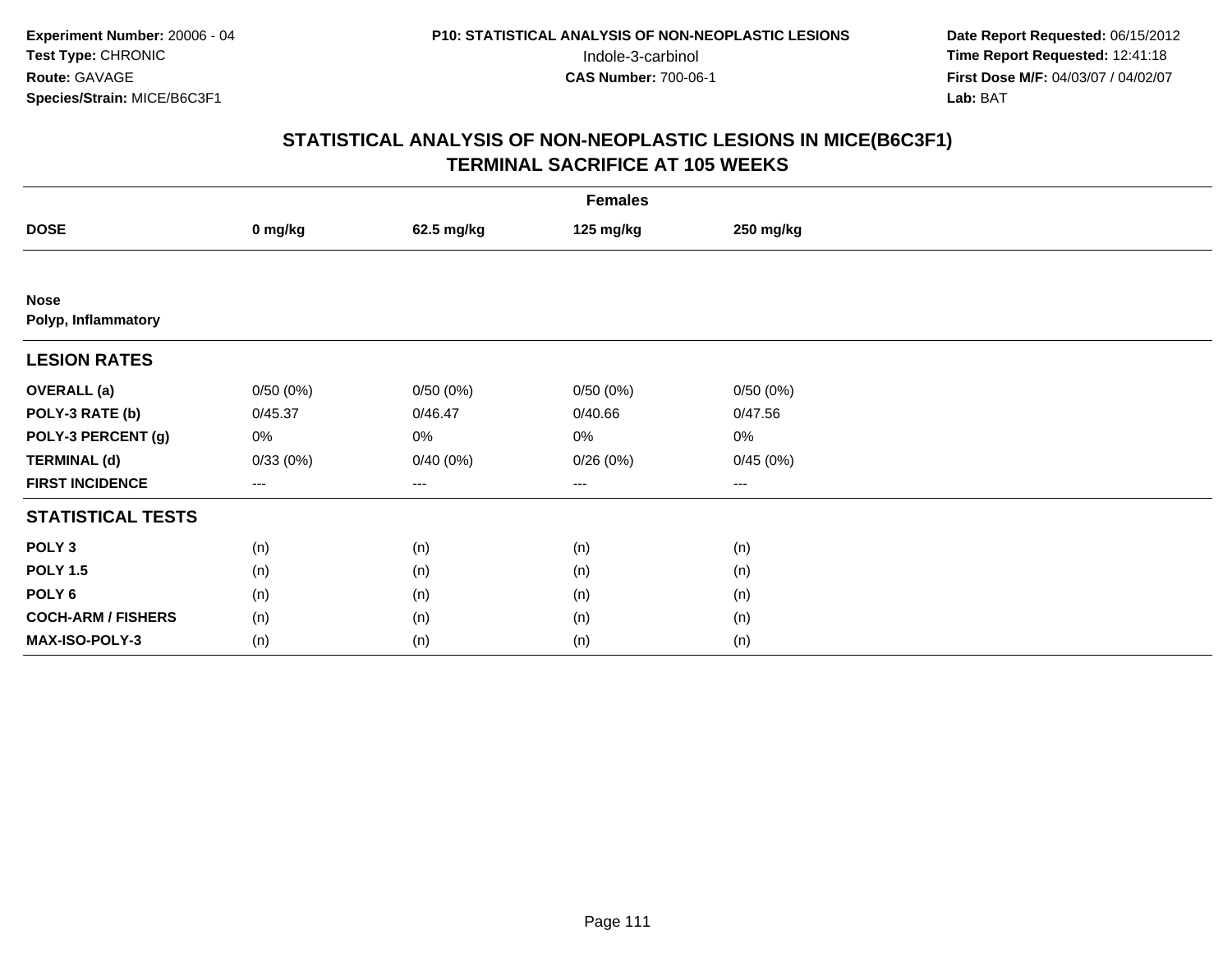| <b>Females</b>                       |           |            |             |              |  |  |  |
|--------------------------------------|-----------|------------|-------------|--------------|--|--|--|
| <b>DOSE</b>                          | 0 mg/kg   | 62.5 mg/kg | 125 mg/kg   | 250 mg/kg    |  |  |  |
|                                      |           |            |             |              |  |  |  |
| <b>Nose: Nerve</b><br><b>Atrophy</b> |           |            |             |              |  |  |  |
| <b>LESION RATES</b>                  |           |            |             |              |  |  |  |
| <b>OVERALL</b> (a)                   | 0/50(0%)  | 0/50(0%)   | 1/50(2%)    | 50/50 (100%) |  |  |  |
| POLY-3 RATE (b)                      | 0/45.37   | 0/46.47    | 1/40.97     | 50/50.00     |  |  |  |
| POLY-3 PERCENT (g)                   | 0%        | 0%         | 2.4%        | 100%         |  |  |  |
| <b>TERMINAL (d)</b>                  | 0/33(0%)  | 0/40(0%)   | 0/26(0%)    | 45/45 (100%) |  |  |  |
| <b>FIRST INCIDENCE</b>               | ---       | ---        | 645         | 491          |  |  |  |
| <b>STATISTICAL TESTS</b>             |           |            |             |              |  |  |  |
| POLY <sub>3</sub>                    | P<0.001** | (e)        | $P = 0.480$ | P<0.001**    |  |  |  |
| <b>POLY 1.5</b>                      | P<0.001** | (e)        | $P = 0.488$ | P<0.001**    |  |  |  |
| POLY 6                               | P<0.001** | (e)        | $P=0.469$   | P<0.001**    |  |  |  |
| <b>COCH-ARM / FISHERS</b>            | P<0.001** | (e)        | $P = 0.500$ | P<0.001**    |  |  |  |
| MAX-ISO-POLY-3                       | P<0.001** | (e)        | $P = 0.158$ | P<0.001**    |  |  |  |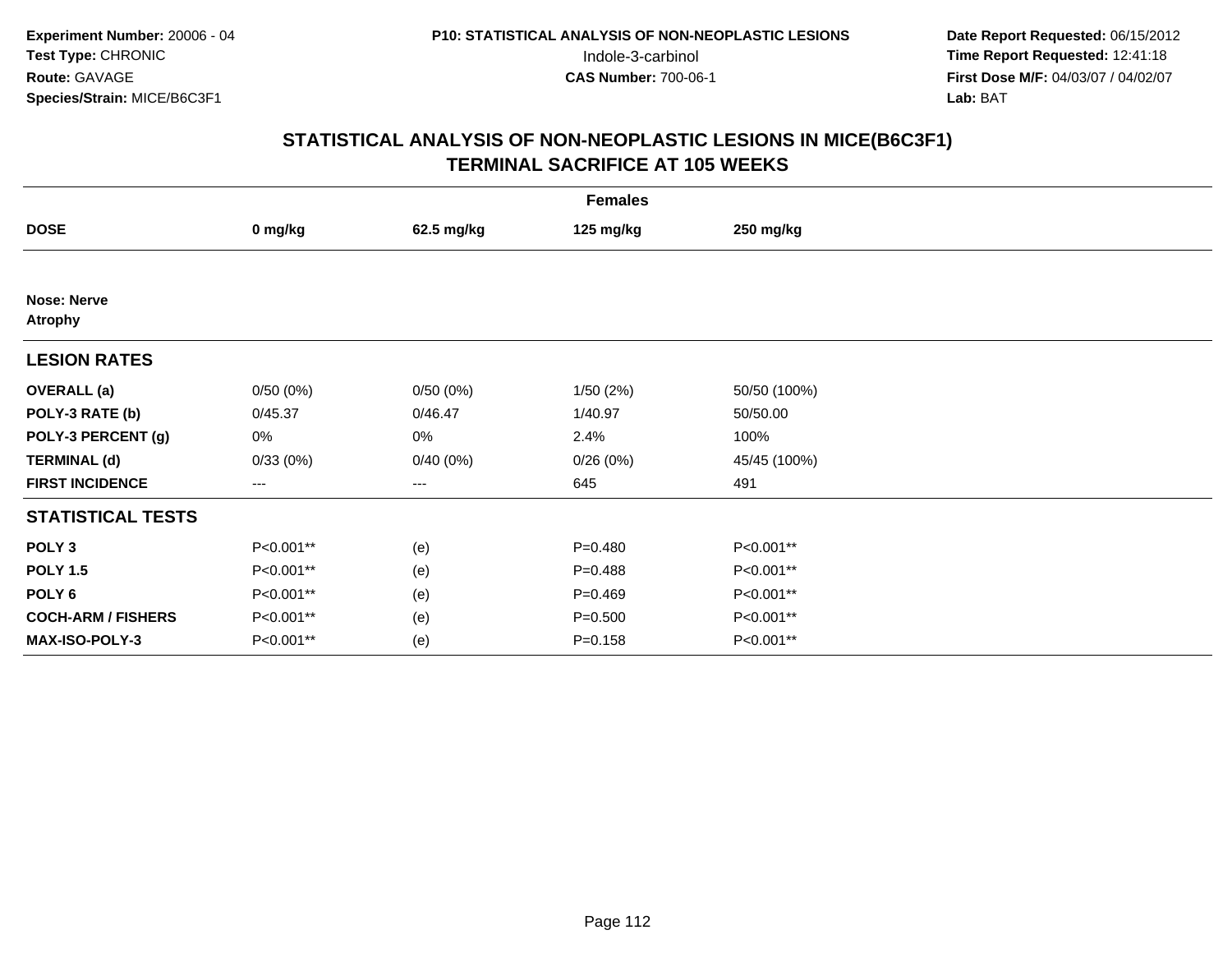|                                                                           | <b>Females</b> |             |             |             |  |  |  |
|---------------------------------------------------------------------------|----------------|-------------|-------------|-------------|--|--|--|
| <b>DOSE</b>                                                               | 0 mg/kg        | 62.5 mg/kg  | 125 mg/kg   | 250 mg/kg   |  |  |  |
|                                                                           |                |             |             |             |  |  |  |
| <b>Nose: Olfactory Epithelium</b><br><b>Accumulation, Hyaline Droplet</b> |                |             |             |             |  |  |  |
| <b>LESION RATES</b>                                                       |                |             |             |             |  |  |  |
| <b>OVERALL</b> (a)                                                        | 18/50 (36%)    | 27/50 (54%) | 21/50 (42%) | 44/50 (88%) |  |  |  |
| POLY-3 RATE (b)                                                           | 18/47.33       | 27/48.67    | 21/44.69    | 44/49.57    |  |  |  |
| POLY-3 PERCENT (g)                                                        | 38%            | 55.5%       | 47%         | 88.8%       |  |  |  |
| <b>TERMINAL (d)</b>                                                       | 13/33 (39%)    | 20/40 (50%) | 11/26 (42%) | 40/45 (89%) |  |  |  |
| <b>FIRST INCIDENCE</b>                                                    | 506            | 558         | 526         | 491         |  |  |  |
| <b>STATISTICAL TESTS</b>                                                  |                |             |             |             |  |  |  |
| POLY <sub>3</sub>                                                         | P<0.001**      | $P = 0.063$ | $P = 0.253$ | P<0.001**   |  |  |  |
| <b>POLY 1.5</b>                                                           | P<0.001**      | $P = 0.054$ | $P=0.284$   | P<0.001**   |  |  |  |
| POLY <sub>6</sub>                                                         | P<0.001**      | $P = 0.083$ | $P=0.223$   | P<0.001**   |  |  |  |
| <b>COCH-ARM / FISHERS</b>                                                 | P<0.001**      | $P=0.054$   | $P = 0.341$ | P<0.001**   |  |  |  |
| <b>MAX-ISO-POLY-3</b>                                                     | P<0.001**      | $P=0.043*$  | $P=0.197$   | P<0.001**   |  |  |  |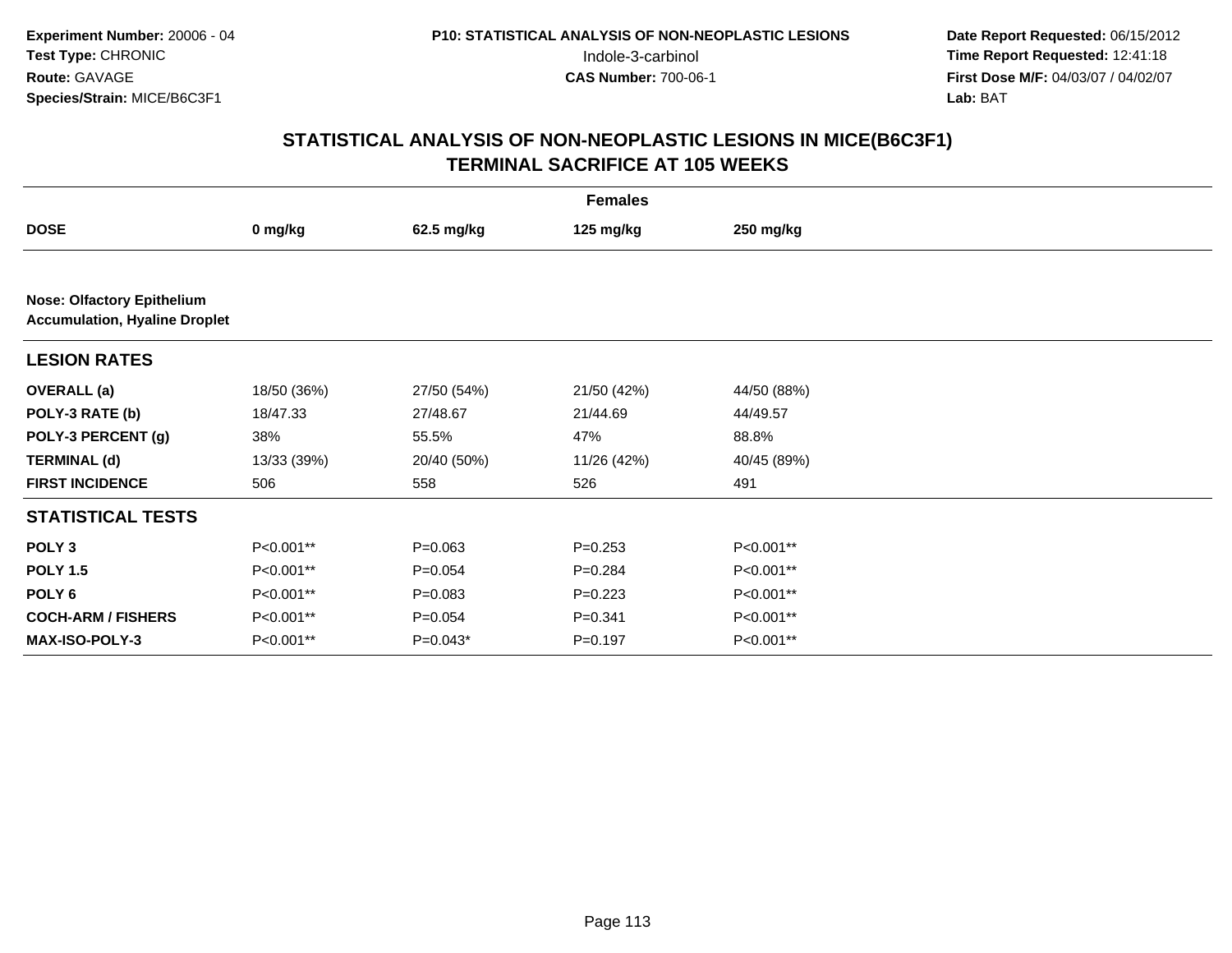| <b>Females</b>                                      |           |             |             |             |  |  |  |
|-----------------------------------------------------|-----------|-------------|-------------|-------------|--|--|--|
| <b>DOSE</b>                                         | 0 mg/kg   | 62.5 mg/kg  | 125 mg/kg   | 250 mg/kg   |  |  |  |
|                                                     |           |             |             |             |  |  |  |
| <b>Nose: Olfactory Epithelium</b><br><b>Atrophy</b> |           |             |             |             |  |  |  |
| <b>LESION RATES</b>                                 |           |             |             |             |  |  |  |
| <b>OVERALL</b> (a)                                  | 1/50(2%)  | 2/50(4%)    | 3/50(6%)    | 45/50 (90%) |  |  |  |
| POLY-3 RATE (b)                                     | 1/45.37   | 2/46.47     | 3/41.92     | 45/49.33    |  |  |  |
| POLY-3 PERCENT (g)                                  | 2.2%      | 4.3%        | 7.2%        | 91.2%       |  |  |  |
| <b>TERMINAL (d)</b>                                 | 1/33(3%)  | 2/40(5%)    | 0/26(0%)    | 41/45 (91%) |  |  |  |
| <b>FIRST INCIDENCE</b>                              | 729 (T)   | 729 (T)     | 526         | 491         |  |  |  |
| <b>STATISTICAL TESTS</b>                            |           |             |             |             |  |  |  |
| POLY <sub>3</sub>                                   | P<0.001** | $P = 0.508$ | $P=0.277$   | P<0.001**   |  |  |  |
| <b>POLY 1.5</b>                                     | P<0.001** | $P = 0.503$ | $P = 0.289$ | P<0.001**   |  |  |  |
| POLY 6                                              | P<0.001** | $P = 0.518$ | $P = 0.263$ | P<0.001**   |  |  |  |
| <b>COCH-ARM / FISHERS</b>                           | P<0.001** | $P = 0.500$ | $P = 0.309$ | P<0.001**   |  |  |  |
| MAX-ISO-POLY-3                                      | P<0.001** | $P = 0.290$ | $P = 0.144$ | P<0.001**   |  |  |  |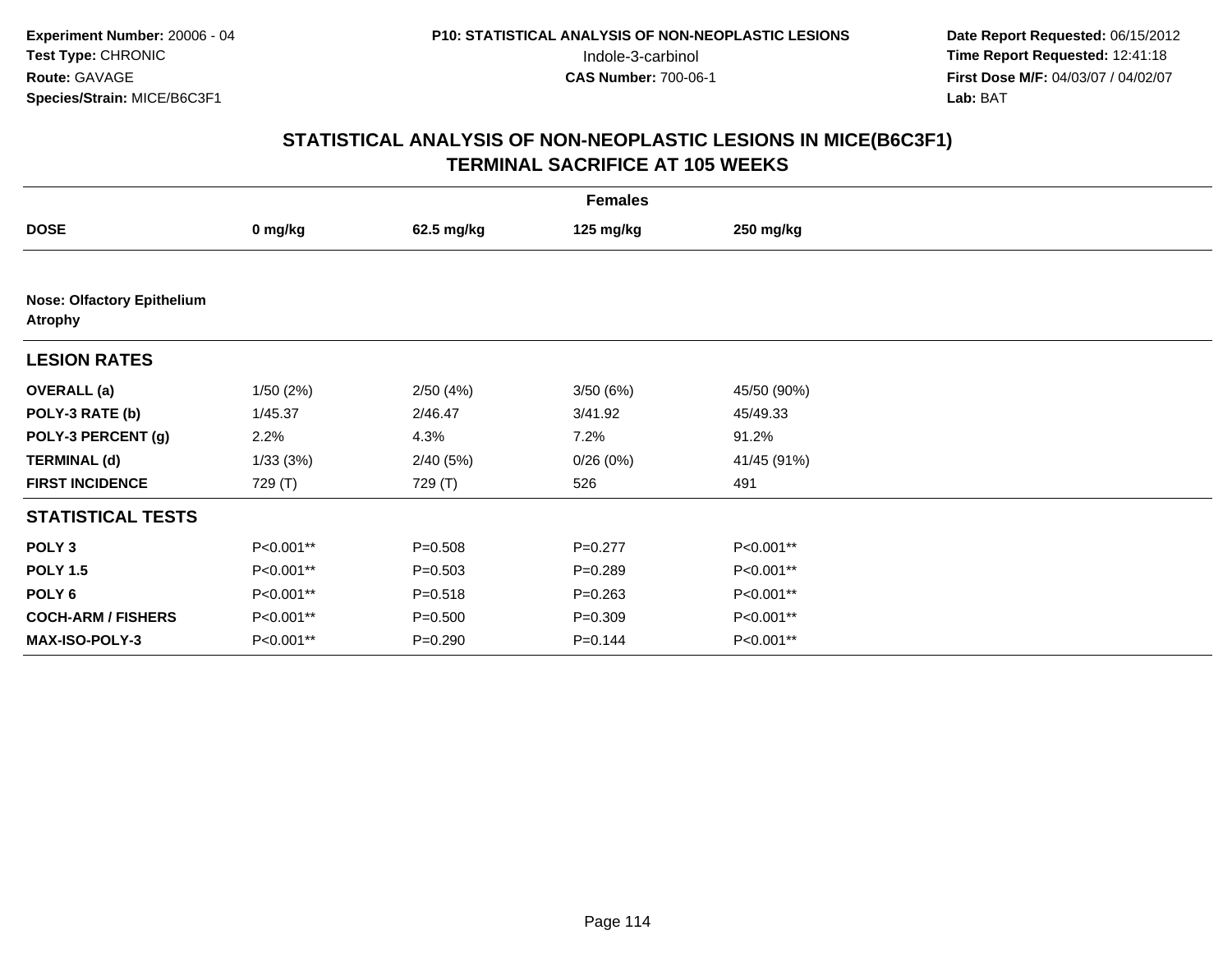| <b>Females</b>                                    |            |            |             |             |  |  |  |
|---------------------------------------------------|------------|------------|-------------|-------------|--|--|--|
| <b>DOSE</b>                                       | 0 mg/kg    | 62.5 mg/kg | 125 mg/kg   | 250 mg/kg   |  |  |  |
|                                                   |            |            |             |             |  |  |  |
| <b>Nose: Olfactory Epithelium</b><br>Degeneration |            |            |             |             |  |  |  |
| <b>LESION RATES</b>                               |            |            |             |             |  |  |  |
| <b>OVERALL (a)</b>                                | 0/50(0%)   | 0/50(0%)   | 2/50(4%)    | 3/50(6%)    |  |  |  |
| POLY-3 RATE (b)                                   | 0/45.37    | 0/46.47    | 2/41.30     | 3/47.56     |  |  |  |
| POLY-3 PERCENT (g)                                | 0%         | 0%         | 4.8%        | 6.3%        |  |  |  |
| <b>TERMINAL (d)</b>                               | 0/33(0%)   | 0/40(0%)   | 0/26(0%)    | 3/45(7%)    |  |  |  |
| <b>FIRST INCIDENCE</b>                            | ---        | ---        | 638         | 729 (T)     |  |  |  |
| <b>STATISTICAL TESTS</b>                          |            |            |             |             |  |  |  |
| POLY <sub>3</sub>                                 | $P=0.030*$ | (e)        | $P = 0.217$ | $P = 0.127$ |  |  |  |
| <b>POLY 1.5</b>                                   | $P=0.029*$ | (e)        | $P=0.225$   | $P = 0.123$ |  |  |  |
| POLY 6                                            | $P=0.032*$ | (e)        | $P = 0.207$ | $P = 0.136$ |  |  |  |
| <b>COCH-ARM / FISHERS</b>                         | $P=0.028*$ | (e)        | $P = 0.247$ | $P = 0.121$ |  |  |  |
| MAX-ISO-POLY-3                                    | $P=0.046*$ | (e)        | $P=0.075$   | $P=0.045*$  |  |  |  |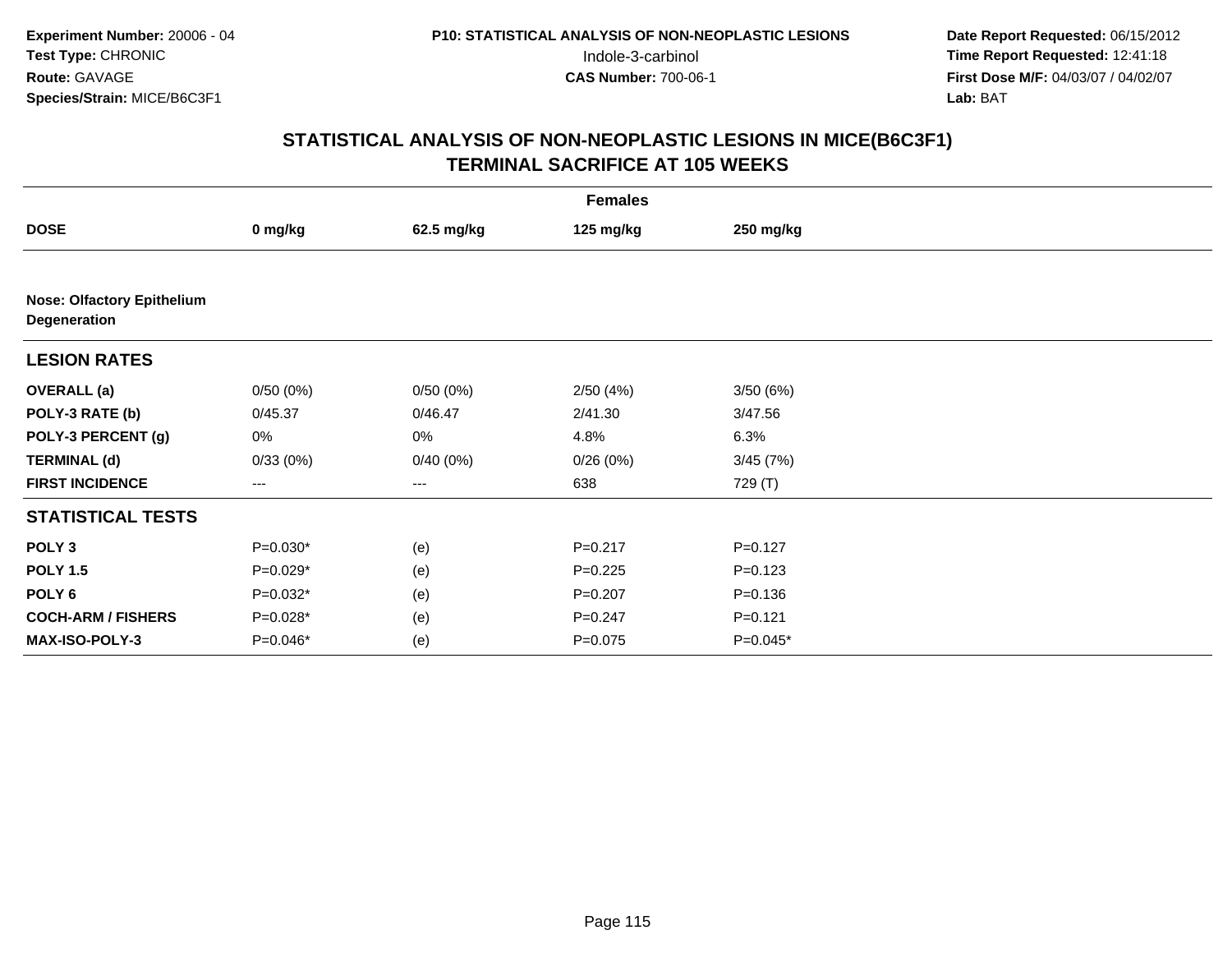| <b>Females</b>                                         |                        |            |           |           |  |  |  |
|--------------------------------------------------------|------------------------|------------|-----------|-----------|--|--|--|
| <b>DOSE</b>                                            | 0 mg/kg                | 62.5 mg/kg | 125 mg/kg | 250 mg/kg |  |  |  |
|                                                        |                        |            |           |           |  |  |  |
| <b>Nose: Olfactory Epithelium</b><br><b>Metaplasia</b> |                        |            |           |           |  |  |  |
| <b>LESION RATES</b>                                    |                        |            |           |           |  |  |  |
| <b>OVERALL (a)</b>                                     | 0/50(0%)               | 0/50(0%)   | 0/50(0%)  | 0/50(0%)  |  |  |  |
| POLY-3 RATE (b)                                        | 0/45.37                | 0/46.47    | 0/40.66   | 0/47.56   |  |  |  |
| POLY-3 PERCENT (g)                                     | 0%                     | 0%         | 0%        | $0\%$     |  |  |  |
| <b>TERMINAL (d)</b>                                    | 0/33(0%)               | 0/40(0%)   | 0/26(0%)  | 0/45(0%)  |  |  |  |
| <b>FIRST INCIDENCE</b>                                 | $\qquad \qquad \cdots$ | ---        | $---$     | ---       |  |  |  |
| <b>STATISTICAL TESTS</b>                               |                        |            |           |           |  |  |  |
| POLY <sub>3</sub>                                      | (n)                    | (n)        | (n)       | (n)       |  |  |  |
| <b>POLY 1.5</b>                                        | (n)                    | (n)        | (n)       | (n)       |  |  |  |
| POLY 6                                                 | (n)                    | (n)        | (n)       | (n)       |  |  |  |
| <b>COCH-ARM / FISHERS</b>                              | (n)                    | (n)        | (n)       | (n)       |  |  |  |
| MAX-ISO-POLY-3                                         | (n)                    | (n)        | (n)       | (n)       |  |  |  |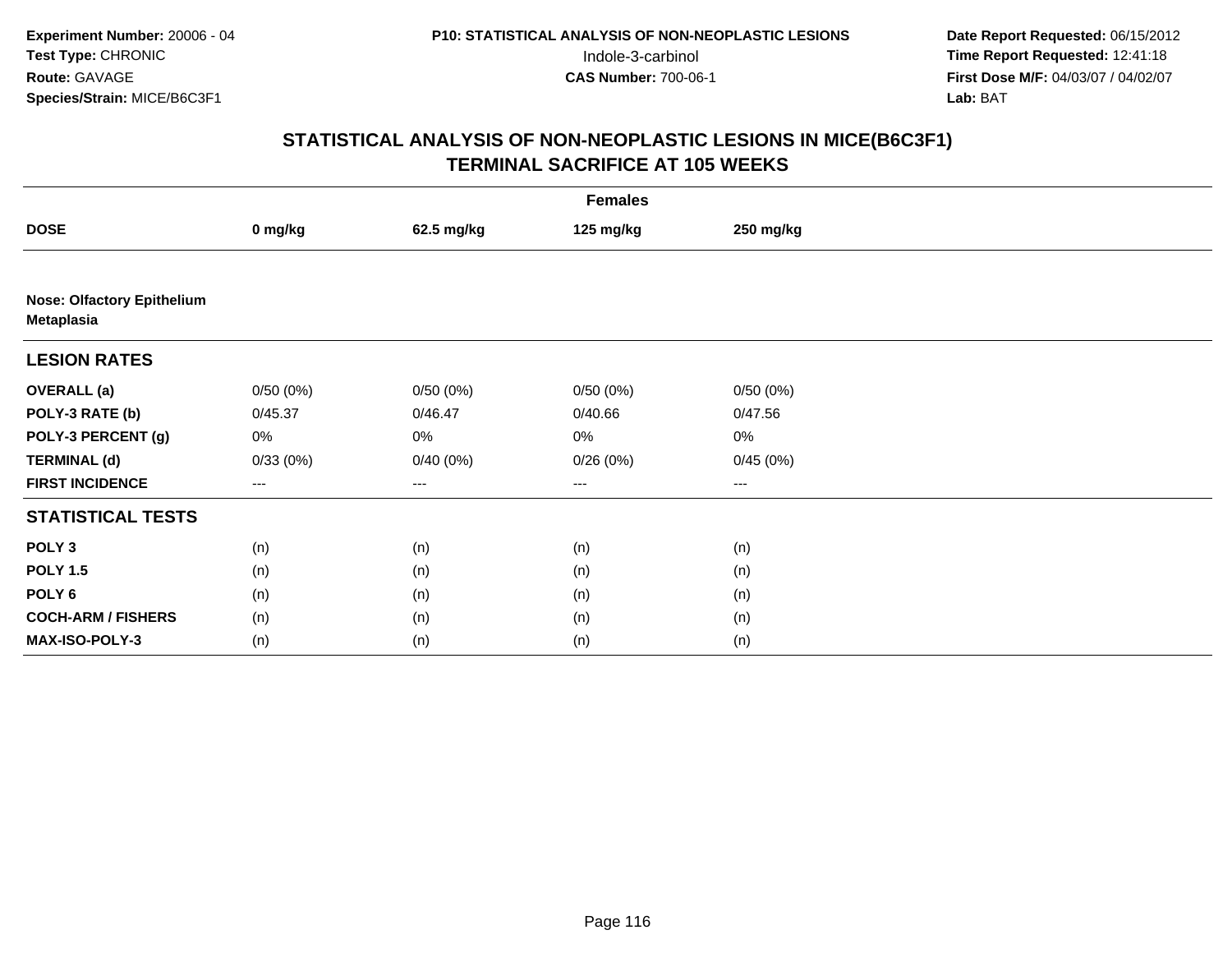| <b>Females</b>                                       |             |            |             |           |  |  |  |
|------------------------------------------------------|-------------|------------|-------------|-----------|--|--|--|
| <b>DOSE</b>                                          | 0 mg/kg     | 62.5 mg/kg | 125 mg/kg   | 250 mg/kg |  |  |  |
|                                                      |             |            |             |           |  |  |  |
| <b>Nose: Olfactory Epithelium</b><br><b>Necrosis</b> |             |            |             |           |  |  |  |
| <b>LESION RATES</b>                                  |             |            |             |           |  |  |  |
| <b>OVERALL (a)</b>                                   | 0/50(0%)    | 0/50(0%)   | 2/50(4%)    | 0/50(0%)  |  |  |  |
| POLY-3 RATE (b)                                      | 0/45.37     | 0/46.47    | 2/41.30     | 0/47.56   |  |  |  |
| POLY-3 PERCENT (g)                                   | 0%          | 0%         | 4.8%        | $0\%$     |  |  |  |
| <b>TERMINAL (d)</b>                                  | 0/33(0%)    | 0/40(0%)   | 0/26(0%)    | 0/45(0%)  |  |  |  |
| <b>FIRST INCIDENCE</b>                               | ---         | ---        | 638         | $\cdots$  |  |  |  |
| <b>STATISTICAL TESTS</b>                             |             |            |             |           |  |  |  |
| POLY <sub>3</sub>                                    | $P = 0.624$ | (e)        | $P = 0.217$ | (e)       |  |  |  |
| <b>POLY 1.5</b>                                      | $P = 0.612$ | (e)        | $P = 0.225$ | (e)       |  |  |  |
| POLY <sub>6</sub>                                    | $P = 0.645$ | (e)        | $P=0.207$   | (e)       |  |  |  |
| <b>COCH-ARM / FISHERS</b>                            | $P = 0.595$ | (e)        | $P = 0.247$ | (e)       |  |  |  |
| MAX-ISO-POLY-3                                       | $P = 0.243$ | (e)        | $P = 0.075$ | (e)       |  |  |  |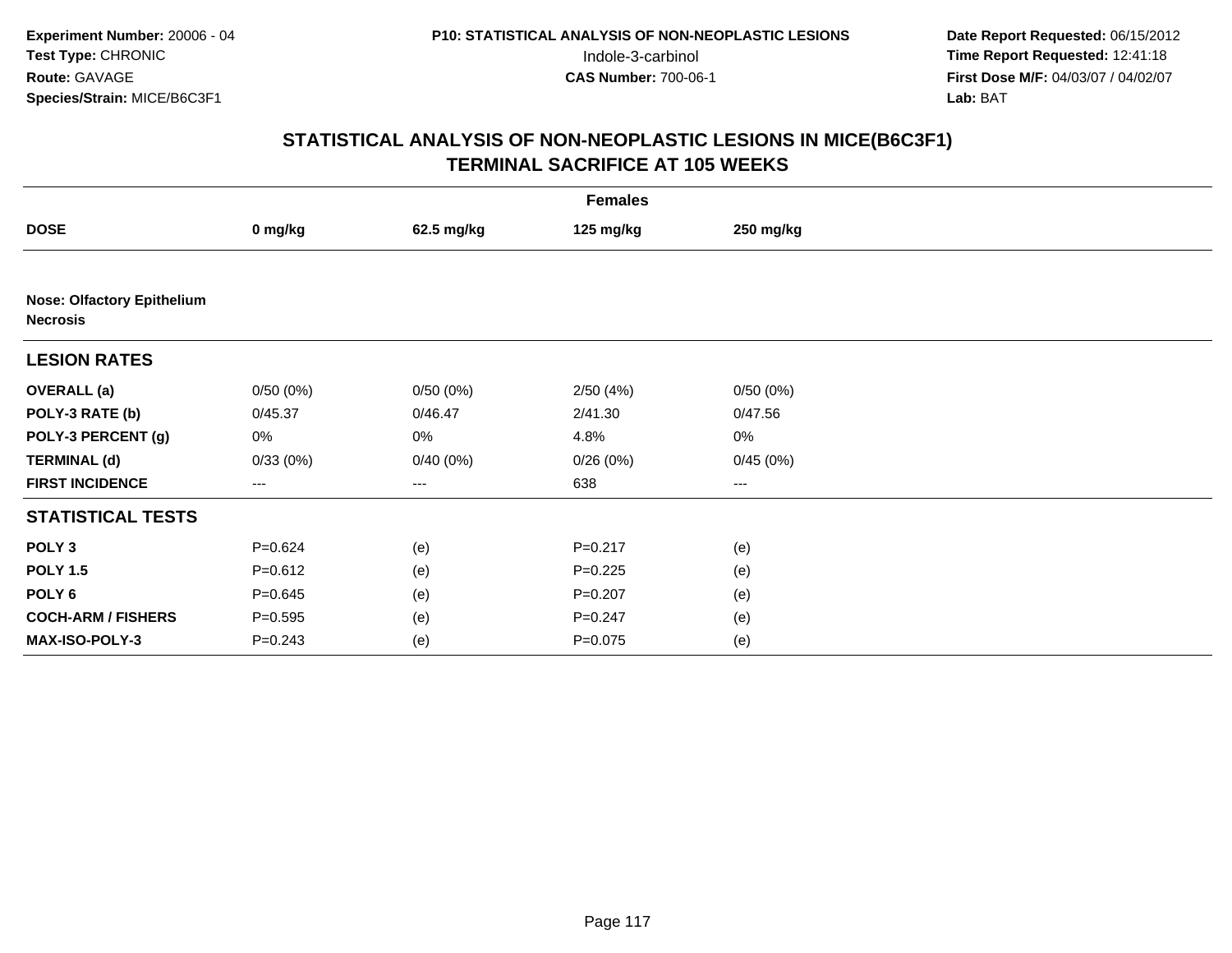| <b>Females</b>                                                     |            |             |             |              |  |  |
|--------------------------------------------------------------------|------------|-------------|-------------|--------------|--|--|
| <b>DOSE</b>                                                        | 0 mg/kg    | 62.5 mg/kg  | 125 mg/kg   | 250 mg/kg    |  |  |
|                                                                    |            |             |             |              |  |  |
| <b>Nose: Olfactory Epithelium</b><br><b>Respiratory Metaplasia</b> |            |             |             |              |  |  |
| <b>LESION RATES</b>                                                |            |             |             |              |  |  |
| <b>OVERALL</b> (a)                                                 | 7/50 (14%) | 8/50 (16%)  | 16/50 (32%) | 49/50 (98%)  |  |  |
| POLY-3 RATE (b)                                                    | 7/45.68    | 8/47.13     | 16/45.31    | 49/49.45     |  |  |
| POLY-3 PERCENT (g)                                                 | 15.3%      | 17%         | 35.3%       | 99.1%        |  |  |
| <b>TERMINAL (d)</b>                                                | 5/33 (15%) | 6/40 (15%)  | 6/26(23%)   | 45/45 (100%) |  |  |
| <b>FIRST INCIDENCE</b>                                             | 684        | 558         | 381         | 491          |  |  |
| <b>STATISTICAL TESTS</b>                                           |            |             |             |              |  |  |
| POLY <sub>3</sub>                                                  | P<0.001**  | $P = 0.526$ | $P=0.023*$  | P<0.001**    |  |  |
| <b>POLY 1.5</b>                                                    | P<0.001**  | $P = 0.510$ | $P=0.024*$  | P<0.001**    |  |  |
| POLY <sub>6</sub>                                                  | P<0.001**  | $P = 0.551$ | $P=0.021*$  | P<0.001**    |  |  |
| <b>COCH-ARM / FISHERS</b>                                          | P<0.001**  | $P = 0.500$ | P=0.028*    | P<0.001**    |  |  |
| MAX-ISO-POLY-3                                                     | P<0.001**  | $P=0.414$   | $P=0.012*$  | P<0.001**    |  |  |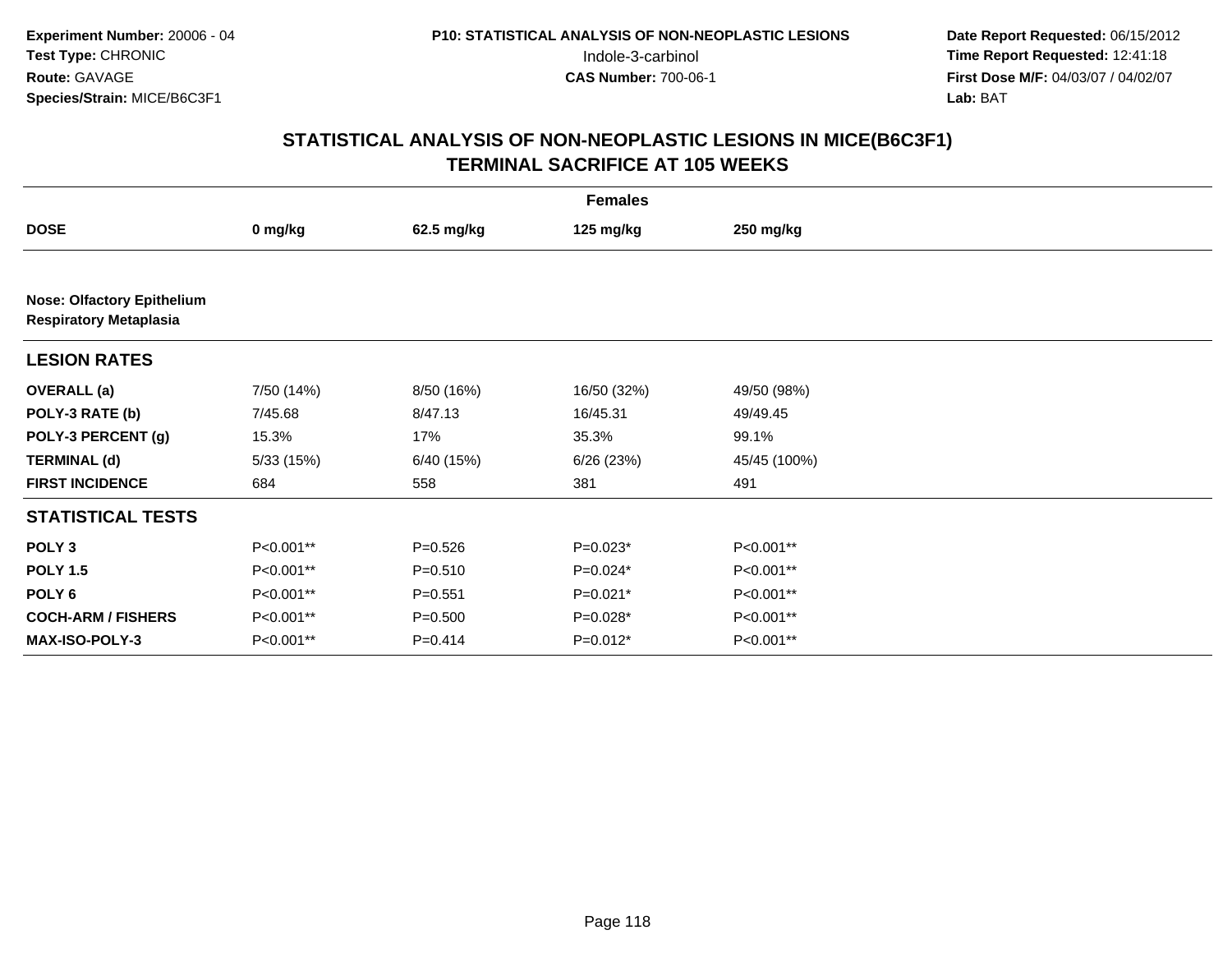|                                                                             |             |              | <b>Females</b> |              |  |
|-----------------------------------------------------------------------------|-------------|--------------|----------------|--------------|--|
| <b>DOSE</b>                                                                 | 0 mg/kg     | 62.5 mg/kg   | 125 mg/kg      | 250 mg/kg    |  |
|                                                                             |             |              |                |              |  |
| <b>Nose: Respiratory Epithelium</b><br><b>Accumulation, Hyaline Droplet</b> |             |              |                |              |  |
| <b>LESION RATES</b>                                                         |             |              |                |              |  |
| <b>OVERALL</b> (a)                                                          | 47/50 (94%) | 38/50 (76%)  | 42/50 (84%)    | 50/50 (100%) |  |
| POLY-3 RATE (b)                                                             | 47/49.84    | 38/49.82     | 42/47.87       | 50/50.00     |  |
| POLY-3 PERCENT (g)                                                          | 94.3%       | 76.3%        | 87.7%          | 100%         |  |
| <b>TERMINAL (d)</b>                                                         | 31/33 (94%) | 29/40 (73%)  | 23/26 (89%)    | 45/45 (100%) |  |
| <b>FIRST INCIDENCE</b>                                                      | 506         | 191          | 481            | 491          |  |
| <b>STATISTICAL TESTS</b>                                                    |             |              |                |              |  |
| POLY <sub>3</sub>                                                           | $P=0.028*$  | P=0.010N**   | $P = 0.205N$   | $P=0.127$    |  |
| <b>POLY 1.5</b>                                                             | $P=0.032*$  | P=0.010N**   | P=0.156N       | $P=0.123$    |  |
| POLY <sub>6</sub>                                                           | $P=0.026*$  | P=0.009N**   | P=0.267N       | $P = 0.135$  |  |
| <b>COCH-ARM / FISHERS</b>                                                   | $P=0.046*$  | $P=0.011N^*$ | $P = 0.100N$   | $P = 0.121$  |  |
| <b>MAX-ISO-POLY-3</b>                                                       | P=0.008**   | P=0.004N**   | P=0.120N       | $P=0.039*$   |  |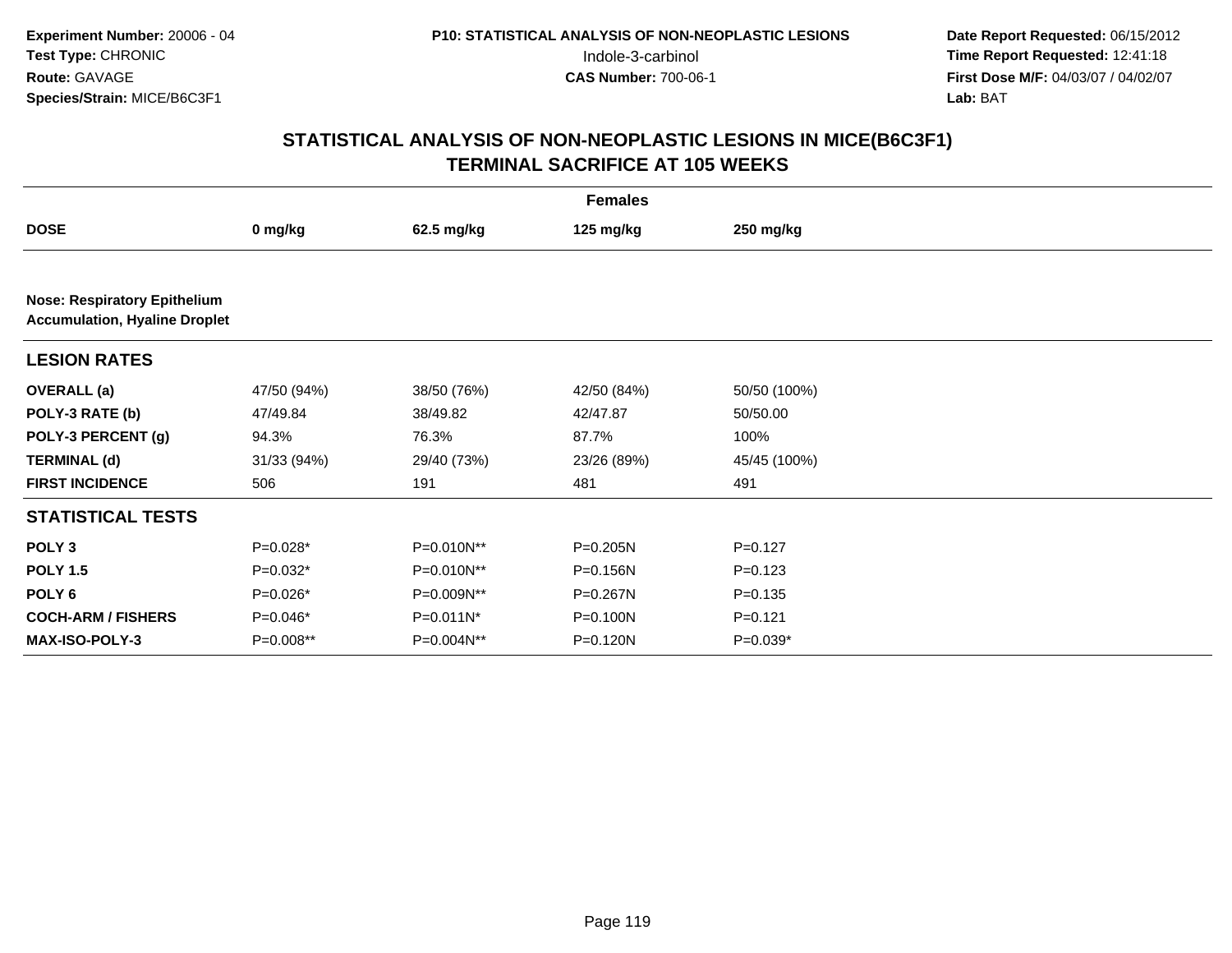| <b>Females</b>                                     |             |              |             |              |  |  |
|----------------------------------------------------|-------------|--------------|-------------|--------------|--|--|
| <b>DOSE</b>                                        | 0 mg/kg     | 62.5 mg/kg   | 125 mg/kg   | 250 mg/kg    |  |  |
|                                                    |             |              |             |              |  |  |
| <b>Nose: Respiratory Epithelium</b><br>Hyperplasia |             |              |             |              |  |  |
| <b>LESION RATES</b>                                |             |              |             |              |  |  |
| <b>OVERALL</b> (a)                                 | 32/50 (64%) | 31/50 (62%)  | 38/50 (76%) | 50/50 (100%) |  |  |
| POLY-3 RATE (b)                                    | 32/48.00    | 31/48.56     | 38/48.16    | 50/50.00     |  |  |
| POLY-3 PERCENT (g)                                 | 66.7%       | 63.8%        | 78.9%       | 100%         |  |  |
| <b>TERMINAL (d)</b>                                | 23/33 (70%) | 24/40 (60%)  | 20/26 (77%) | 45/45 (100%) |  |  |
| <b>FIRST INCIDENCE</b>                             | 506         | 558          | 381         | 491          |  |  |
| <b>STATISTICAL TESTS</b>                           |             |              |             |              |  |  |
| POLY <sub>3</sub>                                  | P<0.001**   | P=0.469N     | $P=0.123$   | P<0.001**    |  |  |
| <b>POLY 1.5</b>                                    | P<0.001**   | $P = 0.500N$ | $P=0.129$   | P<0.001**    |  |  |
| POLY <sub>6</sub>                                  | P<0.001**   | $P = 0.412N$ | $P = 0.117$ | P<0.001**    |  |  |
| <b>COCH-ARM / FISHERS</b>                          | P<0.001**   | $P = 0.500N$ | $P = 0.138$ | P<0.001**    |  |  |
| MAX-ISO-POLY-3                                     | P<0.001**   | P=0.383N     | $P = 0.081$ | P<0.001**    |  |  |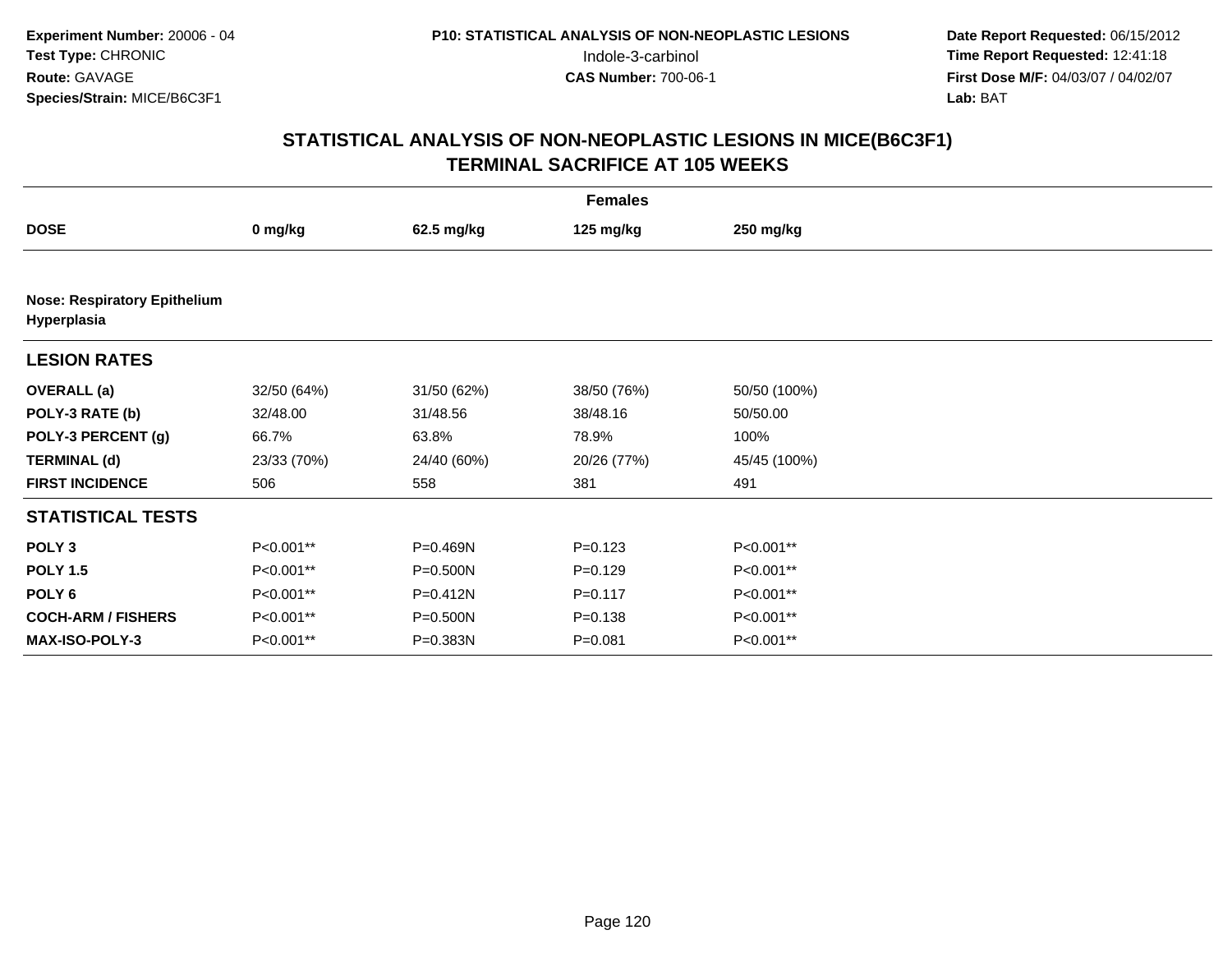|                           |                                     |            | <b>Females</b> |              |  |  |  |  |  |  |
|---------------------------|-------------------------------------|------------|----------------|--------------|--|--|--|--|--|--|
| <b>DOSE</b>               | 0 mg/kg                             | 62.5 mg/kg | 125 mg/kg      | 250 mg/kg    |  |  |  |  |  |  |
|                           |                                     |            |                |              |  |  |  |  |  |  |
| <b>Necrosis</b>           | <b>Nose: Respiratory Epithelium</b> |            |                |              |  |  |  |  |  |  |
| <b>LESION RATES</b>       |                                     |            |                |              |  |  |  |  |  |  |
| <b>OVERALL (a)</b>        | 2/50(4%)                            | 0/50(0%)   | 1/50(2%)       | 0/50(0%)     |  |  |  |  |  |  |
| POLY-3 RATE (b)           | 2/45.62                             | 0/46.47    | 1/40.99        | 0/47.56      |  |  |  |  |  |  |
| POLY-3 PERCENT (g)        | 4.4%                                | 0%         | 2.4%           | $0\%$        |  |  |  |  |  |  |
| <b>TERMINAL (d)</b>       | 0/33(0%)                            | 0/40(0%)   | 0/26(0%)       | 0/45(0%)     |  |  |  |  |  |  |
| <b>FIRST INCIDENCE</b>    | 684                                 | ---        | 638            | ---          |  |  |  |  |  |  |
| <b>STATISTICAL TESTS</b>  |                                     |            |                |              |  |  |  |  |  |  |
| POLY <sub>3</sub>         | P=0.188N                            | P=0.233N   | P=0.537N       | P=0.228N     |  |  |  |  |  |  |
| <b>POLY 1.5</b>           | P=0.188N                            | P=0.236N   | P=0.522N       | P=0.233N     |  |  |  |  |  |  |
| POLY 6                    | P=0.187N                            | P=0.228N   | P=0.558N       | $P = 0.220N$ |  |  |  |  |  |  |
| <b>COCH-ARM / FISHERS</b> | P=0.188N                            | P=0.247N   | P=0.500N       | $P = 0.247N$ |  |  |  |  |  |  |
| MAX-ISO-POLY-3            | P=0.077N                            | P=0.076N   | P=0.321N       | P=0.076N     |  |  |  |  |  |  |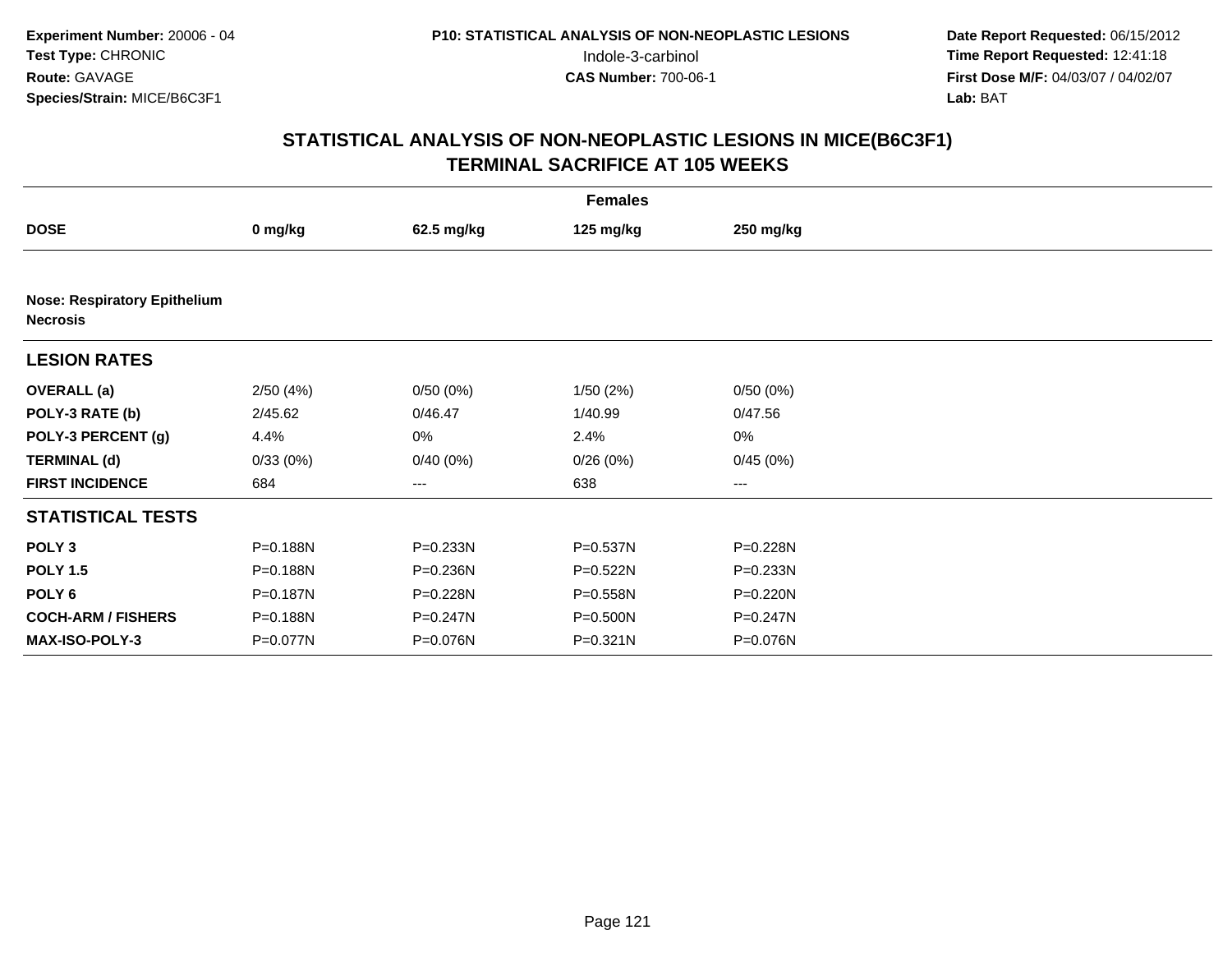| <b>Females</b>            |             |             |              |            |  |  |  |
|---------------------------|-------------|-------------|--------------|------------|--|--|--|
| <b>DOSE</b>               | 0 mg/kg     | 62.5 mg/kg  | 125 mg/kg    | 250 mg/kg  |  |  |  |
|                           |             |             |              |            |  |  |  |
| Ovary<br>Cyst             |             |             |              |            |  |  |  |
| <b>LESION RATES</b>       |             |             |              |            |  |  |  |
| <b>OVERALL</b> (a)        | 16/50 (32%) | 15/50 (30%) | 9/50 (18%)   | 8/50 (16%) |  |  |  |
| POLY-3 RATE (b)           | 16/46.31    | 15/47.18    | 9/41.96      | 8/47.56    |  |  |  |
| POLY-3 PERCENT (g)        | 34.6%       | 31.8%       | 21.5%        | 16.8%      |  |  |  |
| <b>TERMINAL (d)</b>       | 11/33 (33%) | 12/40 (30%) | 5/26 (19%)   | 8/45 (18%) |  |  |  |
| <b>FIRST INCIDENCE</b>    | 569         | 620         | 606          | 729 (T)    |  |  |  |
| <b>STATISTICAL TESTS</b>  |             |             |              |            |  |  |  |
| POLY <sub>3</sub>         | P=0.018N*   | P=0.475N    | $P = 0.127N$ | P=0.039N*  |  |  |  |
| <b>POLY 1.5</b>           | P=0.020N*   | P=0.494N    | P=0.106N     | P=0.044N*  |  |  |  |
| POLY 6                    | P=0.015N*   | P=0.442N    | P=0.158N     | P=0.032N*  |  |  |  |
| <b>COCH-ARM / FISHERS</b> | P=0.022N*   | P=0.500N    | P=0.083N     | P=0.050N*  |  |  |  |
| MAX-ISO-POLY-3            | P=0.028N*   | P=0.388N    | P=0.094N     | P=0.024N*  |  |  |  |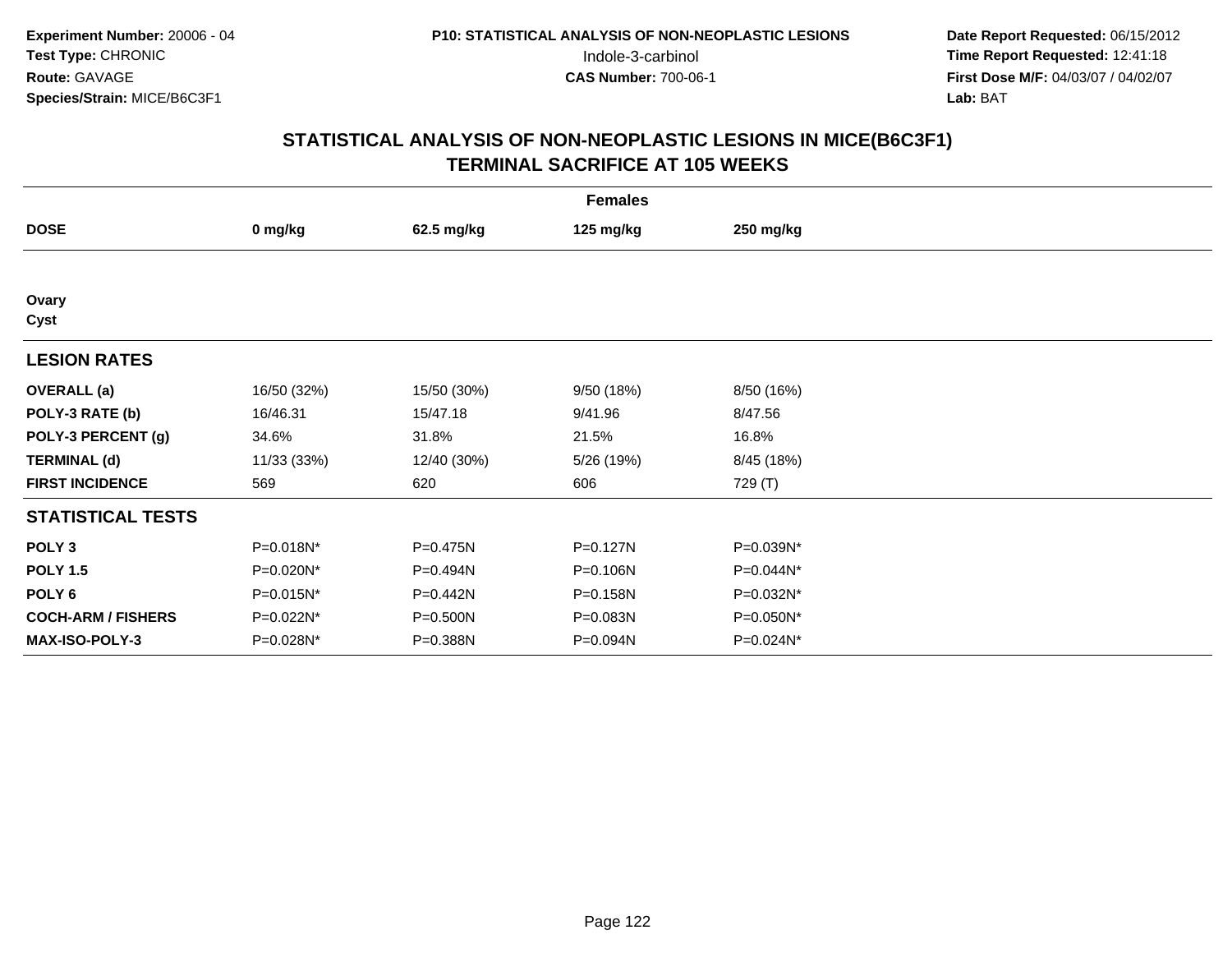|                            |             |            | <b>Females</b> |           |  |
|----------------------------|-------------|------------|----------------|-----------|--|
| <b>DOSE</b>                | 0 mg/kg     | 62.5 mg/kg | 125 mg/kg      | 250 mg/kg |  |
|                            |             |            |                |           |  |
| Ovary<br><b>Thrombosis</b> |             |            |                |           |  |
| <b>LESION RATES</b>        |             |            |                |           |  |
| <b>OVERALL</b> (a)         | 2/50(4%)    | 0/50(0%)   | 2/50(4%)       | 2/50(4%)  |  |
| POLY-3 RATE (b)            | 2/45.49     | 0/46.47    | 2/40.99        | 2/47.56   |  |
| POLY-3 PERCENT (g)         | 4.4%        | 0%         | 4.9%           | 4.2%      |  |
| <b>TERMINAL (d)</b>        | 0/33(0%)    | 0/40(0%)   | 1/26(4%)       | 2/45(4%)  |  |
| <b>FIRST INCIDENCE</b>     | 709         | ---        | 639            | 729 (T)   |  |
| <b>STATISTICAL TESTS</b>   |             |            |                |           |  |
| POLY <sub>3</sub>          | $P = 0.457$ | P=0.232N   | $P = 0.656$    | P=0.678N  |  |
| <b>POLY 1.5</b>            | $P = 0.451$ | P=0.236N   | $P=0.672$      | P=0.686N  |  |
| POLY <sub>6</sub>          | $P = 0.467$ | P=0.227N   | $P = 0.634$    | P=0.663N  |  |
| <b>COCH-ARM / FISHERS</b>  | $P=0.444$   | P=0.247N   | P=0.691N       | P=0.691N  |  |
| MAX-ISO-POLY-3             | $P = 0.428$ | P=0.076N   | $P=0.459$      | P=0.481N  |  |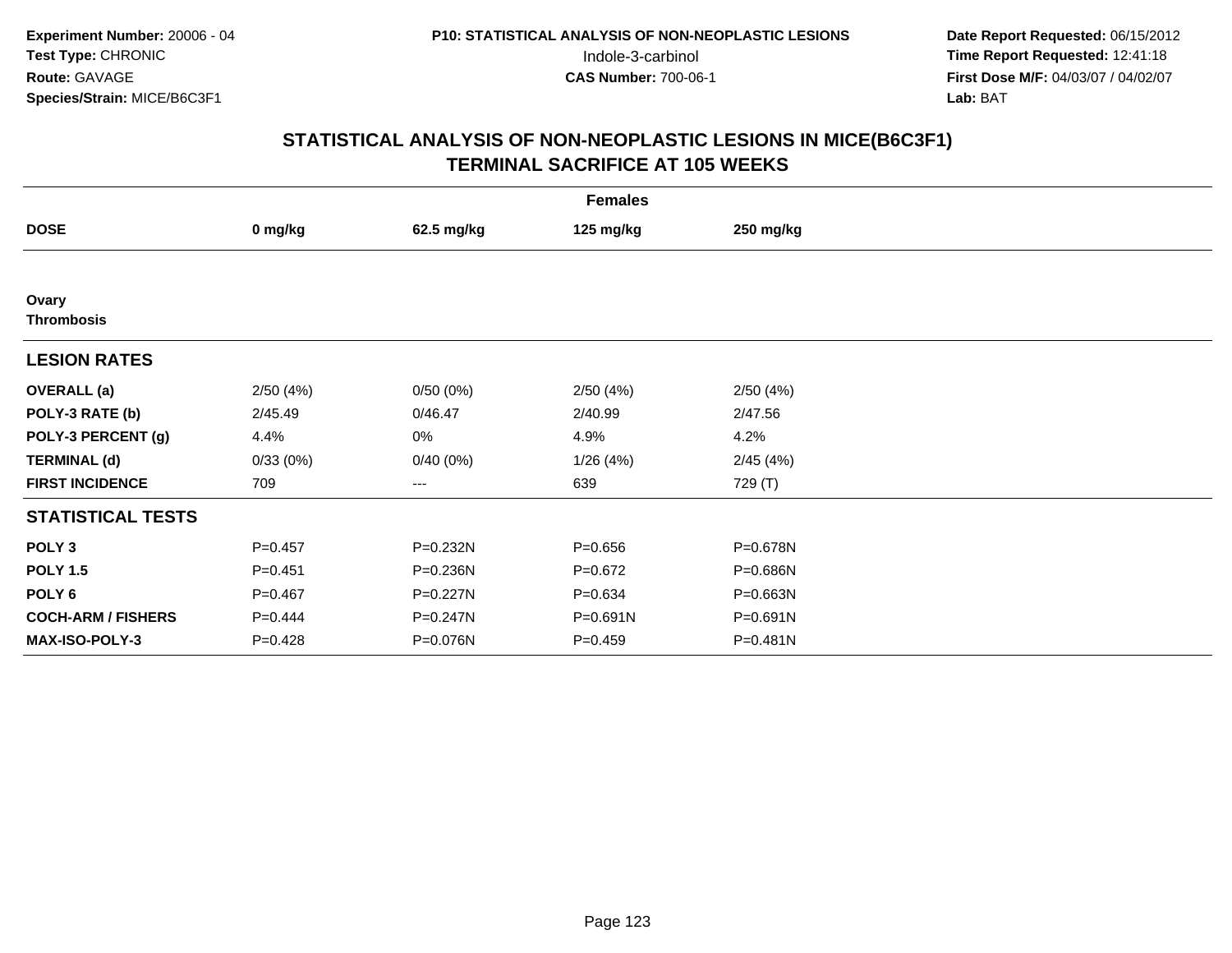|                                                | <b>Females</b> |            |           |           |  |  |  |  |
|------------------------------------------------|----------------|------------|-----------|-----------|--|--|--|--|
| <b>DOSE</b>                                    | 0 mg/kg        | 62.5 mg/kg | 125 mg/kg | 250 mg/kg |  |  |  |  |
|                                                |                |            |           |           |  |  |  |  |
| <b>Pancreas</b><br><b>Inflammation Chronic</b> |                |            |           |           |  |  |  |  |
| <b>LESION RATES</b>                            |                |            |           |           |  |  |  |  |
| <b>OVERALL</b> (a)                             | 1/50(2%)       | 1/50(2%)   | 0/50(0%)  | 0/50(0%)  |  |  |  |  |
| POLY-3 RATE (b)                                | 1/45.54        | 1/46.47    | 0/40.66   | 0/47.56   |  |  |  |  |
| POLY-3 PERCENT (g)                             | 2.2%           | 2.2%       | 0%        | 0%        |  |  |  |  |
| <b>TERMINAL (d)</b>                            | 0/33(0%)       | 1/40(3%)   | 0/26(0%)  | 0/45(0%)  |  |  |  |  |
| <b>FIRST INCIDENCE</b>                         | 684            | 729 (T)    | ---       | $--$      |  |  |  |  |
| <b>STATISTICAL TESTS</b>                       |                |            |           |           |  |  |  |  |
| POLY <sub>3</sub>                              | (n)            | (n)        | (n)       | (n)       |  |  |  |  |
| <b>POLY 1.5</b>                                | (n)            | (n)        | (n)       | (n)       |  |  |  |  |
| POLY <sub>6</sub>                              | (n)            | (n)        | (n)       | (n)       |  |  |  |  |
| <b>COCH-ARM / FISHERS</b>                      | (n)            | (n)        | (n)       | (n)       |  |  |  |  |
| MAX-ISO-POLY-3                                 | (n)            | (n)        | (n)       | (n)       |  |  |  |  |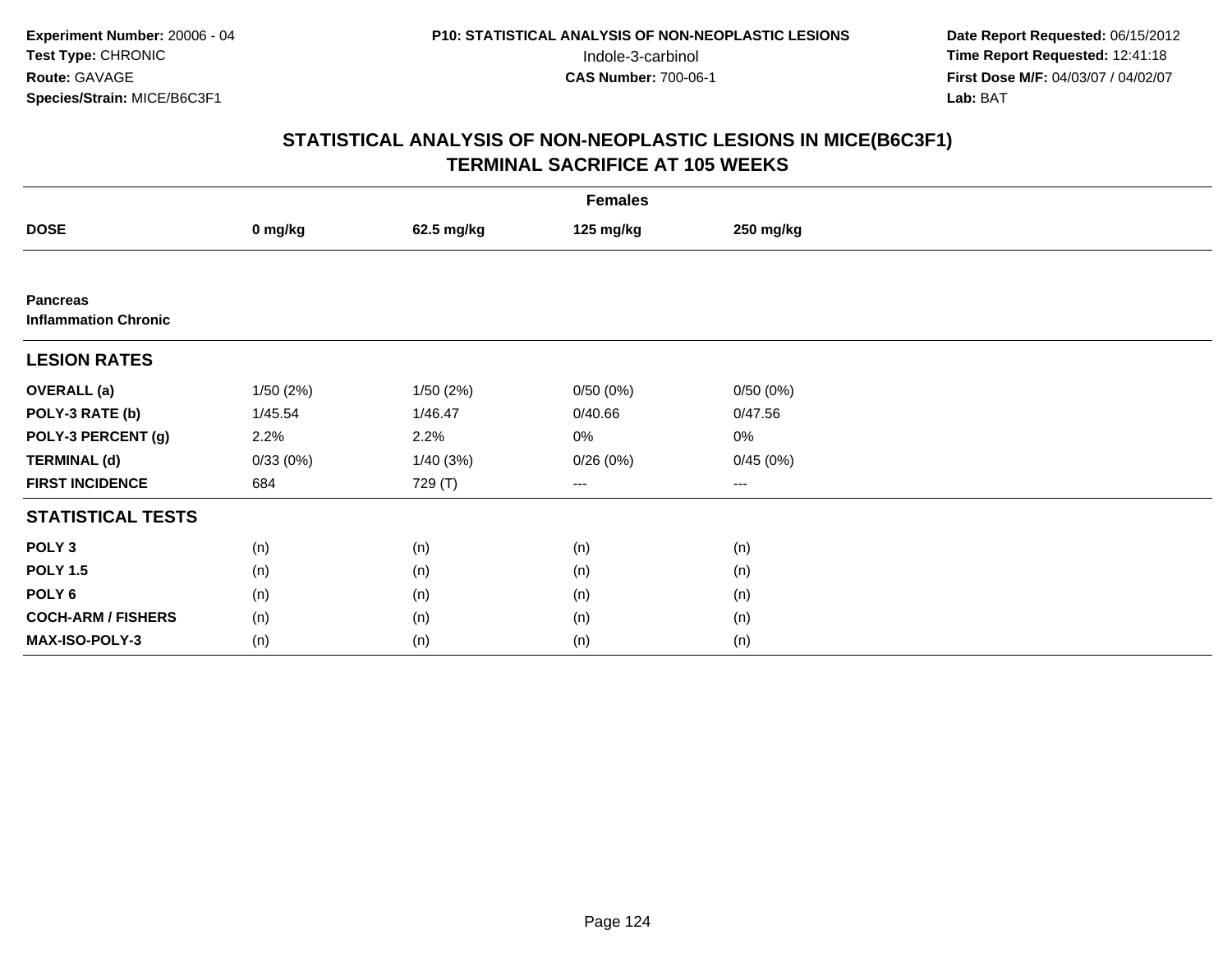|                                        |              |             | <b>Females</b> |              |  |
|----------------------------------------|--------------|-------------|----------------|--------------|--|
| <b>DOSE</b>                            | 0 mg/kg      | 62.5 mg/kg  | 125 mg/kg      | 250 mg/kg    |  |
|                                        |              |             |                |              |  |
| <b>Pancreas: Acinus</b><br>Hyperplasia |              |             |                |              |  |
| <b>LESION RATES</b>                    |              |             |                |              |  |
| <b>OVERALL</b> (a)                     | 1/50(2%)     | 2/50(4%)    | 1/50(2%)       | 0/50(0%)     |  |
| POLY-3 RATE (b)                        | 1/45.49      | 2/46.63     | 1/40.82        | 0/47.56      |  |
| POLY-3 PERCENT (g)                     | 2.2%         | 4.3%        | 2.5%           | 0%           |  |
| <b>TERMINAL (d)</b>                    | 0/33(0%)     | 1/40(3%)    | 0/26(0%)       | 0/45(0%)     |  |
| <b>FIRST INCIDENCE</b>                 | 697          | 687         | 688            | $--$         |  |
| <b>STATISTICAL TESTS</b>               |              |             |                |              |  |
| POLY <sub>3</sub>                      | $P = 0.241N$ | $P = 0.509$ | $P = 0.736$    | $P = 0.491N$ |  |
| <b>POLY 1.5</b>                        | $P = 0.245N$ | $P = 0.503$ | $P = 0.746$    | P=0.496N     |  |
| POLY 6                                 | P=0.232N     | $P = 0.518$ | $P=0.722$      | P=0.483N     |  |
| <b>COCH-ARM / FISHERS</b>              | P=0.247N     | $P = 0.500$ | P=0.753N       | P=0.500N     |  |
| <b>MAX-ISO-POLY-3</b>                  | P=0.234N     | $P = 0.290$ | $P=0.470$      | P=0.159N     |  |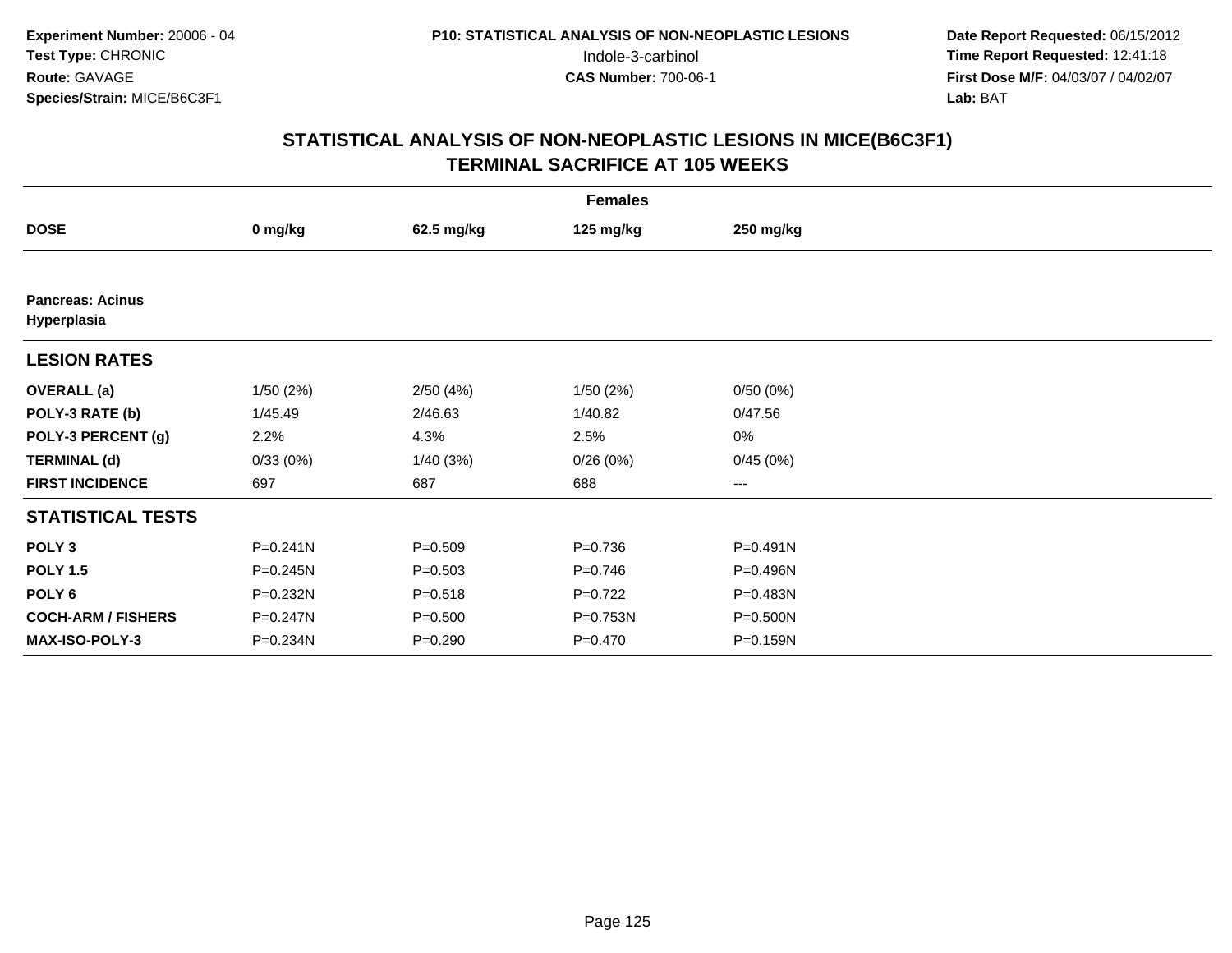|                                | <b>Females</b>         |             |           |           |  |  |  |  |
|--------------------------------|------------------------|-------------|-----------|-----------|--|--|--|--|
| <b>DOSE</b>                    | 0 mg/kg                | 62.5 mg/kg  | 125 mg/kg | 250 mg/kg |  |  |  |  |
|                                |                        |             |           |           |  |  |  |  |
| <b>Pituitary Gland</b><br>Cyst |                        |             |           |           |  |  |  |  |
| <b>LESION RATES</b>            |                        |             |           |           |  |  |  |  |
| <b>OVERALL</b> (a)             | 0/49(0%)               | 2/50(4%)    | 0/50(0%)  | 0/49(0%)  |  |  |  |  |
| POLY-3 RATE (b)                | 0/44.37                | 2/46.47     | 0/40.66   | 0/46.56   |  |  |  |  |
| POLY-3 PERCENT (g)             | 0%                     | 4.3%        | 0%        | 0%        |  |  |  |  |
| <b>TERMINAL (d)</b>            | 0/32(0%)               | 2/40(5%)    | 0/26(0%)  | 0/44(0%)  |  |  |  |  |
| <b>FIRST INCIDENCE</b>         | $\qquad \qquad \cdots$ | 729 (T)     | ---       | $--$      |  |  |  |  |
| <b>STATISTICAL TESTS</b>       |                        |             |           |           |  |  |  |  |
| POLY <sub>3</sub>              | P=0.400N               | $P = 0.248$ | (e)       | (e)       |  |  |  |  |
| <b>POLY 1.5</b>                | P=0.404N               | $P = 0.244$ | (e)       | (e)       |  |  |  |  |
| POLY <sub>6</sub>              | P=0.389N               | $P = 0.254$ | (e)       | (e)       |  |  |  |  |
| <b>COCH-ARM / FISHERS</b>      | P=0.406N               | $P = 0.253$ | (e)       | (e)       |  |  |  |  |
| MAX-ISO-POLY-3                 | P=0.259N               | $P = 0.085$ | (e)       | (e)       |  |  |  |  |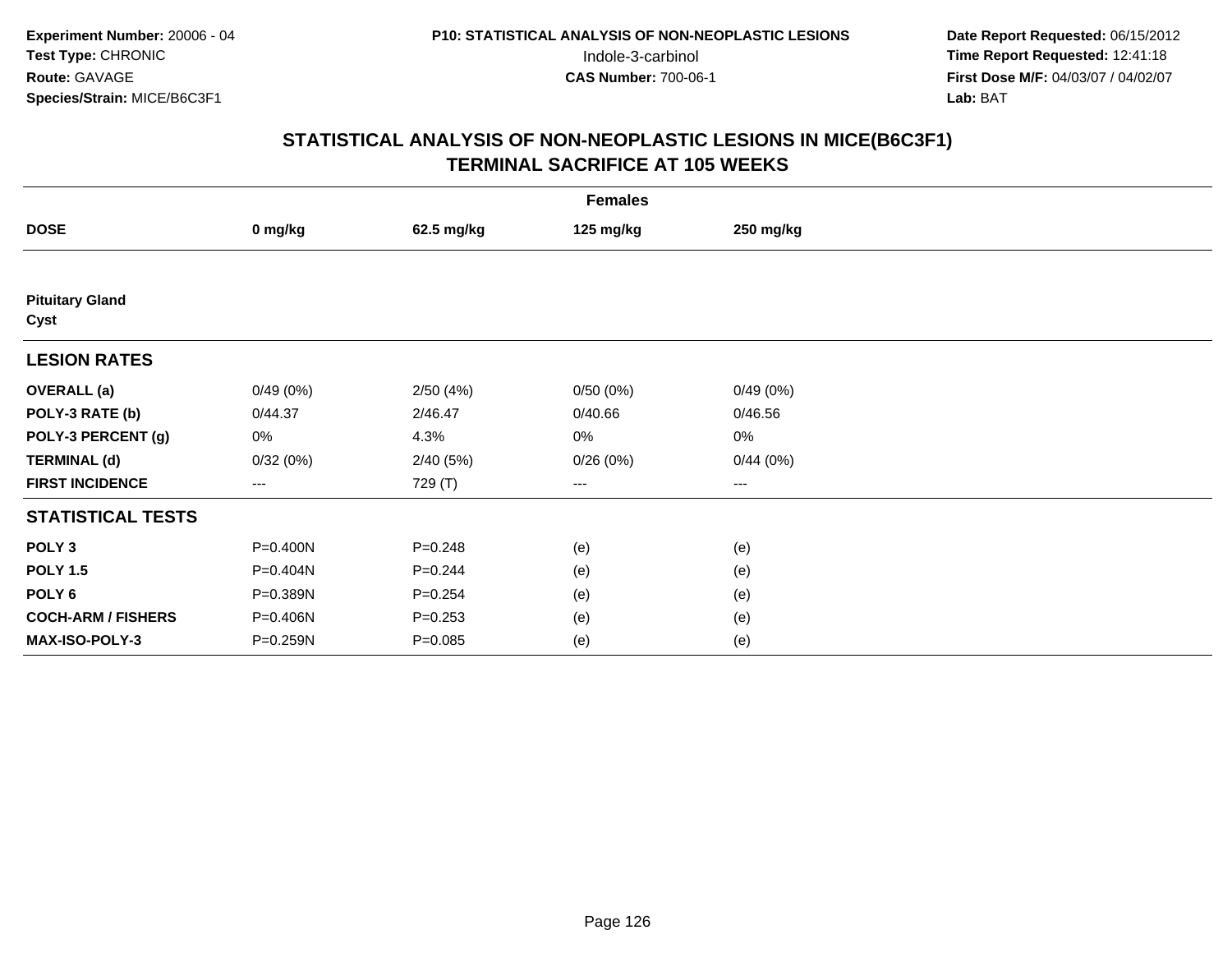|                                                      | <b>Females</b> |             |             |              |  |  |  |  |  |
|------------------------------------------------------|----------------|-------------|-------------|--------------|--|--|--|--|--|
| <b>DOSE</b>                                          | 0 mg/kg        | 62.5 mg/kg  | 125 mg/kg   | 250 mg/kg    |  |  |  |  |  |
|                                                      |                |             |             |              |  |  |  |  |  |
| <b>Pituitary Gland: Pars Distalis</b><br>Hyperplasia |                |             |             |              |  |  |  |  |  |
| <b>LESION RATES</b>                                  |                |             |             |              |  |  |  |  |  |
| <b>OVERALL</b> (a)                                   | 5/49 (10%)     | 18/50 (36%) | 6/50 (12%)  | 4/49 (8%)    |  |  |  |  |  |
| POLY-3 RATE (b)                                      | 5/44.66        | 18/46.63    | 6/40.66     | 4/46.56      |  |  |  |  |  |
| POLY-3 PERCENT (g)                                   | 11.2%          | 38.6%       | 14.8%       | 8.6%         |  |  |  |  |  |
| <b>TERMINAL (d)</b>                                  | 4/32 (13%)     | 17/40 (43%) | 6/26 (23%)  | 4/44(9%)     |  |  |  |  |  |
| <b>FIRST INCIDENCE</b>                               | 649            | 687         | 729 (T)     | 729 (T)      |  |  |  |  |  |
| <b>STATISTICAL TESTS</b>                             |                |             |             |              |  |  |  |  |  |
| POLY <sub>3</sub>                                    | P=0.061N       | P=0.002**   | $P=0.434$   | P=0.474N     |  |  |  |  |  |
| <b>POLY 1.5</b>                                      | P=0.068N       | P=0.002**   | $P=0.468$   | P=0.487N     |  |  |  |  |  |
| POLY <sub>6</sub>                                    | P=0.048N*      | P=0.002**   | $P = 0.388$ | $P = 0.450N$ |  |  |  |  |  |
| <b>COCH-ARM / FISHERS</b>                            | P=0.084N       | P=0.002**   | $P = 0.514$ | P=0.500N     |  |  |  |  |  |
| <b>MAX-ISO-POLY-3</b>                                | P=0.025N*      | P<0.001**   | $P = 0.321$ | P=0.342N     |  |  |  |  |  |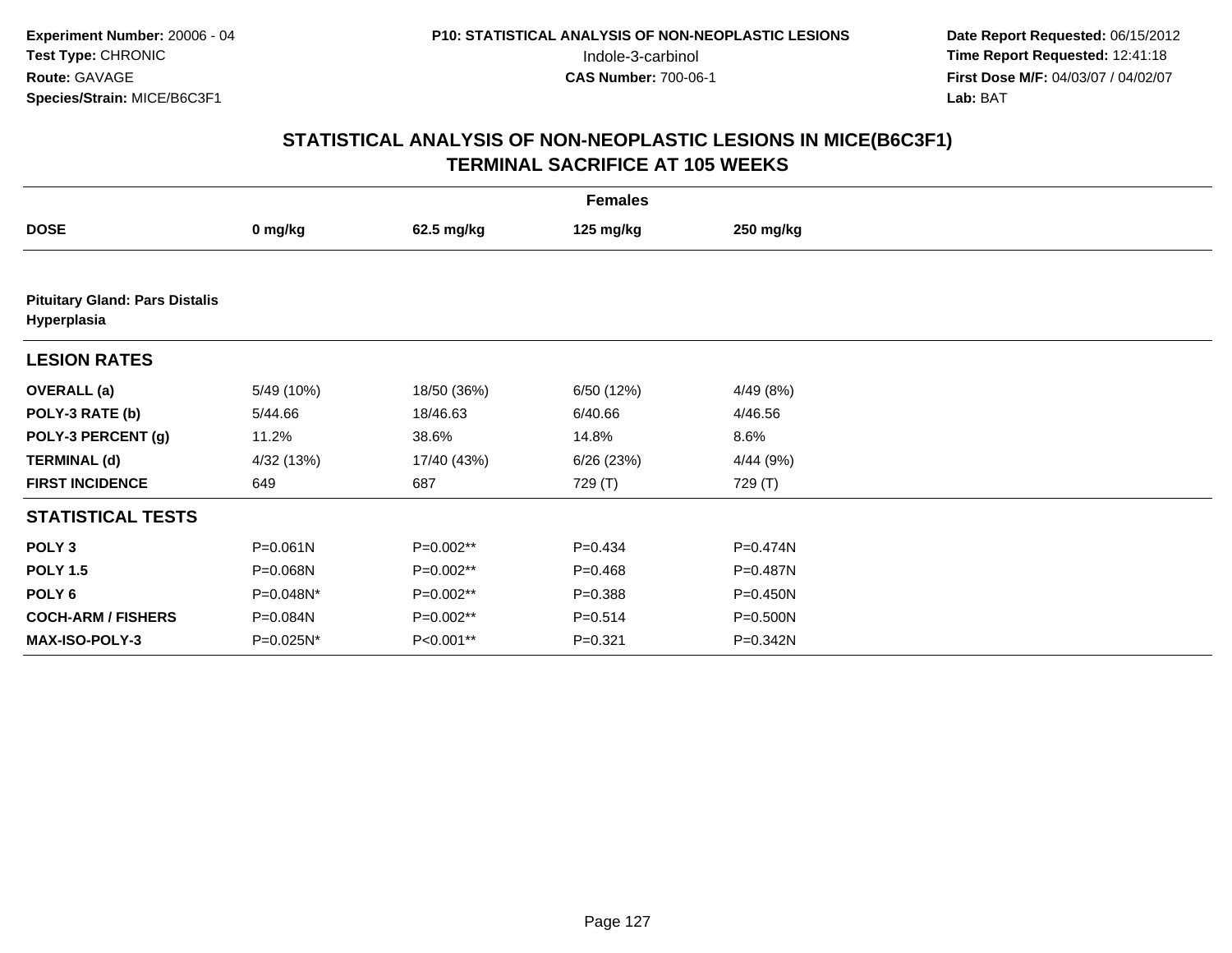|                                                                         | <b>Females</b> |            |           |           |  |  |  |  |
|-------------------------------------------------------------------------|----------------|------------|-----------|-----------|--|--|--|--|
| <b>DOSE</b>                                                             | 0 mg/kg        | 62.5 mg/kg | 125 mg/kg | 250 mg/kg |  |  |  |  |
|                                                                         |                |            |           |           |  |  |  |  |
| <b>Salivary Glands</b><br><b>Infiltration Cellular Mononuclear Cell</b> |                |            |           |           |  |  |  |  |
| <b>LESION RATES</b>                                                     |                |            |           |           |  |  |  |  |
| <b>OVERALL (a)</b>                                                      | 0/50(0%)       | 0/49(0%)   | 0/50(0%)  | 0/50(0%)  |  |  |  |  |
| POLY-3 RATE (b)                                                         | 0/45.37        | 0/46.45    | 0/40.66   | 0/47.56   |  |  |  |  |
| POLY-3 PERCENT (g)                                                      | 0%             | 0%         | 0%        | 0%        |  |  |  |  |
| <b>TERMINAL (d)</b>                                                     | 0/33(0%)       | 0/40(0%)   | 0/26(0%)  | 0/45(0%)  |  |  |  |  |
| <b>FIRST INCIDENCE</b>                                                  | ---            | ---        | ---       | ---       |  |  |  |  |
| <b>STATISTICAL TESTS</b>                                                |                |            |           |           |  |  |  |  |
| POLY <sub>3</sub>                                                       | (n)            | (n)        | (n)       | (n)       |  |  |  |  |
| <b>POLY 1.5</b>                                                         | (n)            | (n)        | (n)       | (n)       |  |  |  |  |
| POLY 6                                                                  | (n)            | (n)        | (n)       | (n)       |  |  |  |  |
| <b>COCH-ARM / FISHERS</b>                                               | (n)            | (n)        | (n)       | (n)       |  |  |  |  |
| MAX-ISO-POLY-3                                                          | (n)            | (n)        | (n)       | (n)       |  |  |  |  |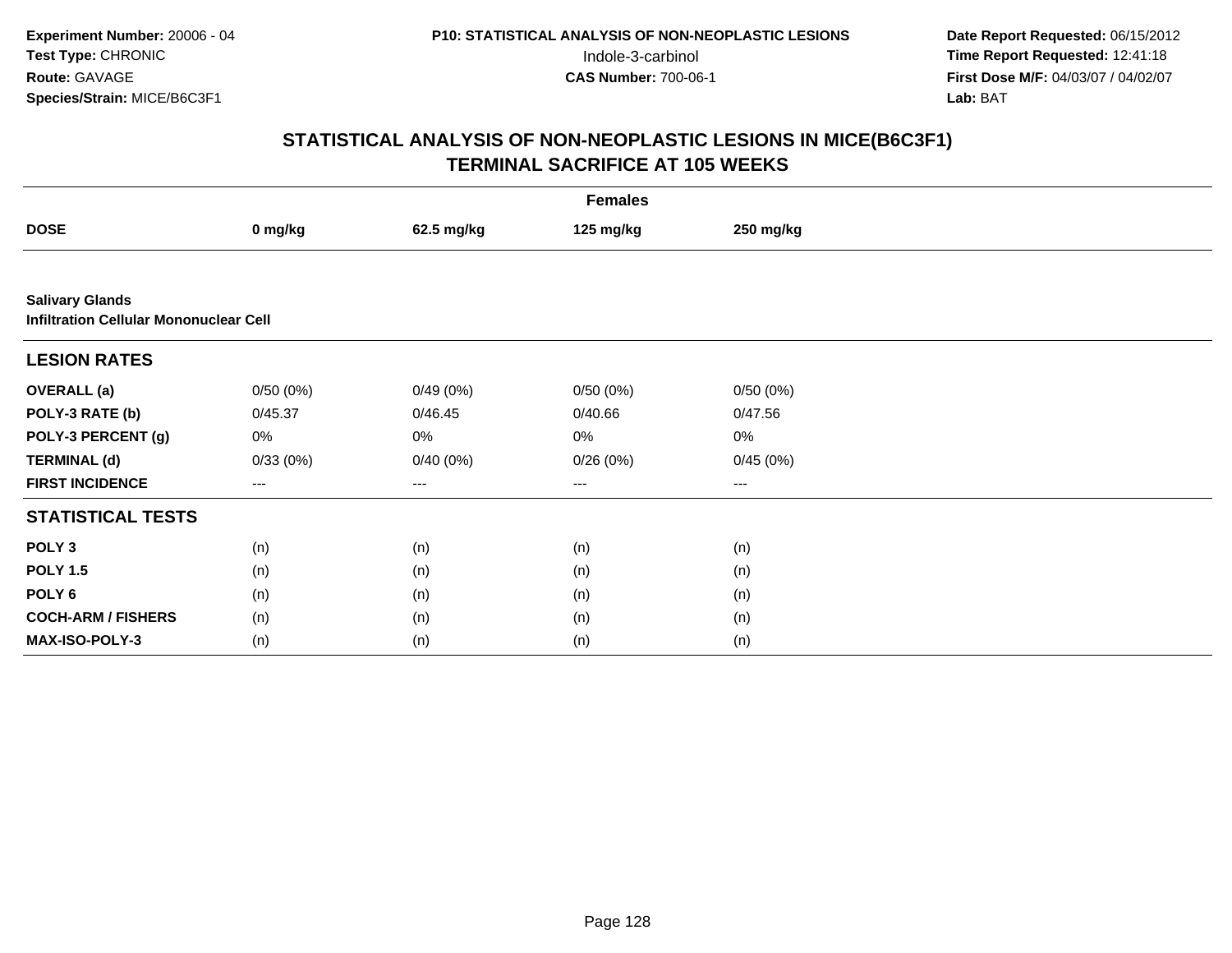| <b>Females</b>              |          |                   |           |           |  |  |  |
|-----------------------------|----------|-------------------|-----------|-----------|--|--|--|
| <b>DOSE</b>                 | 0 mg/kg  | 62.5 mg/kg        | 125 mg/kg | 250 mg/kg |  |  |  |
|                             |          |                   |           |           |  |  |  |
| <b>Skin</b><br><b>Ulcer</b> |          |                   |           |           |  |  |  |
| <b>LESION RATES</b>         |          |                   |           |           |  |  |  |
| <b>OVERALL (a)</b>          | 1/50(2%) | 0/50(0%)          | 1/50(2%)  | 0/50(0%)  |  |  |  |
| POLY-3 RATE (b)             | 1/45.41  | 0/46.47           | 1/41.04   | 0/47.56   |  |  |  |
| POLY-3 PERCENT (g)          | 2.2%     | 0%                | 2.4%      | 0%        |  |  |  |
| <b>TERMINAL (d)</b>         | 0/33(0%) | 0/40(0%)          | 0/26(0%)  | 0/45(0%)  |  |  |  |
| <b>FIRST INCIDENCE</b>      | 718      | $\qquad \qquad -$ | 621       | $\cdots$  |  |  |  |
| <b>STATISTICAL TESTS</b>    |          |                   |           |           |  |  |  |
| POLY <sub>3</sub>           | (n)      | (n)               | (n)       | (n)       |  |  |  |
| <b>POLY 1.5</b>             | (n)      | (n)               | (n)       | (n)       |  |  |  |
| POLY <sub>6</sub>           | (n)      | (n)               | (n)       | (n)       |  |  |  |
| <b>COCH-ARM / FISHERS</b>   | (n)      | (n)               | (n)       | (n)       |  |  |  |
| MAX-ISO-POLY-3              | (n)      | (n)               | (n)       | (n)       |  |  |  |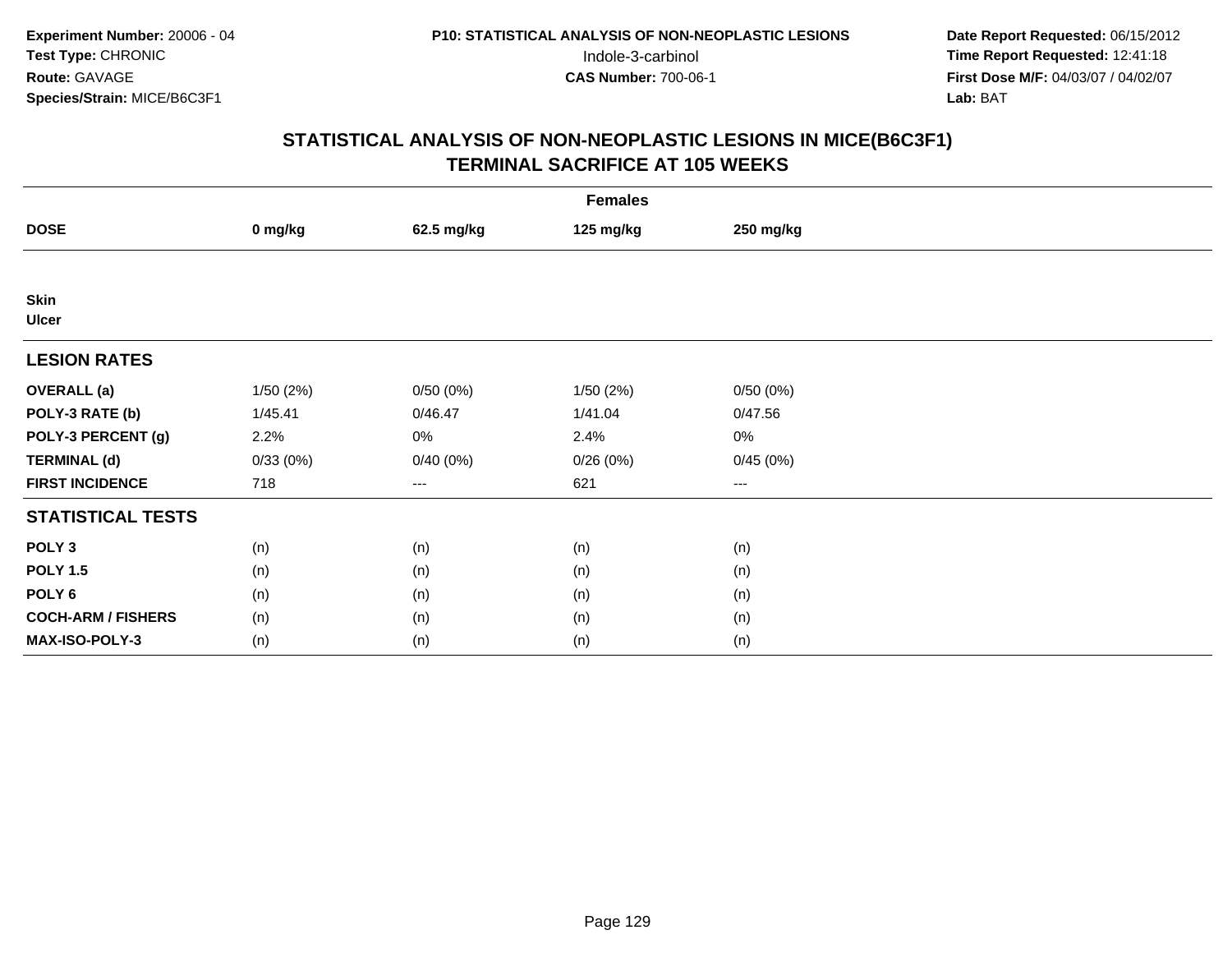|                                                                 | <b>Females</b> |            |           |           |  |  |  |  |
|-----------------------------------------------------------------|----------------|------------|-----------|-----------|--|--|--|--|
| <b>DOSE</b>                                                     | 0 mg/kg        | 62.5 mg/kg | 125 mg/kg | 250 mg/kg |  |  |  |  |
|                                                                 |                |            |           |           |  |  |  |  |
| <b>Skin: Subcutaneous Tissue</b><br><b>Inflammation Chronic</b> |                |            |           |           |  |  |  |  |
| <b>LESION RATES</b>                                             |                |            |           |           |  |  |  |  |
| <b>OVERALL</b> (a)                                              | 0/50(0%)       | 0/50(0%)   | 1/50(2%)  | 0/50(0%)  |  |  |  |  |
| POLY-3 RATE (b)                                                 | 0/45.37        | 0/46.47    | 1/40.66   | 0/47.56   |  |  |  |  |
| POLY-3 PERCENT (g)                                              | 0%             | 0%         | 2.5%      | 0%        |  |  |  |  |
| <b>TERMINAL (d)</b>                                             | 0/33(0%)       | 0/40(0%)   | 1/26(4%)  | 0/45(0%)  |  |  |  |  |
| <b>FIRST INCIDENCE</b>                                          | $---$          | $--$       | 729 (T)   | ---       |  |  |  |  |
| <b>STATISTICAL TESTS</b>                                        |                |            |           |           |  |  |  |  |
| POLY <sub>3</sub>                                               | (n)            | (n)        | (n)       | (n)       |  |  |  |  |
| <b>POLY 1.5</b>                                                 | (n)            | (n)        | (n)       | (n)       |  |  |  |  |
| POLY <sub>6</sub>                                               | (n)            | (n)        | (n)       | (n)       |  |  |  |  |
| <b>COCH-ARM / FISHERS</b>                                       | (n)            | (n)        | (n)       | (n)       |  |  |  |  |
| MAX-ISO-POLY-3                                                  | (n)            | (n)        | (n)       | (n)       |  |  |  |  |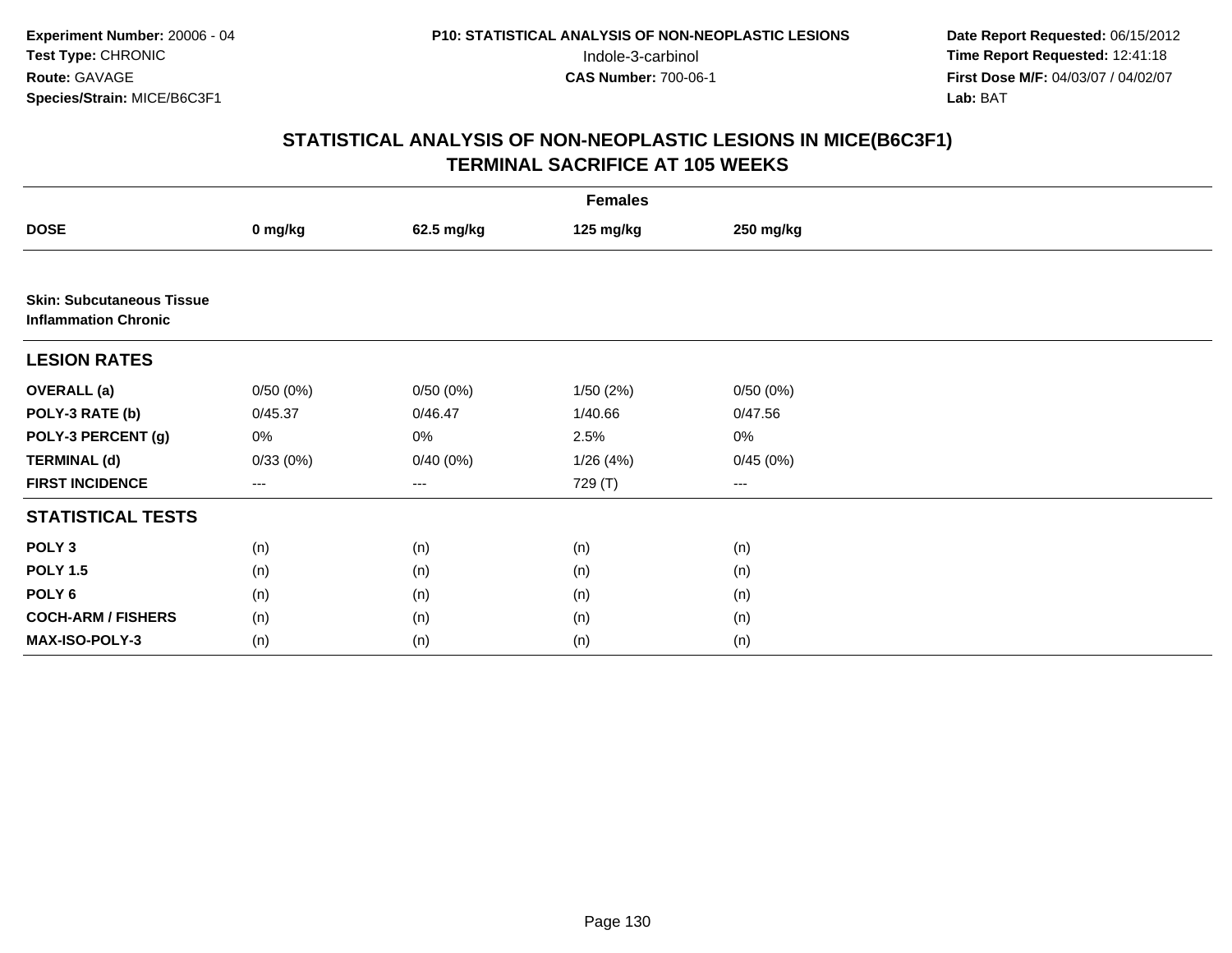|                                                          |             |             | <b>Females</b> |             |  |
|----------------------------------------------------------|-------------|-------------|----------------|-------------|--|
| <b>DOSE</b>                                              | 0 mg/kg     | 62.5 mg/kg  | 125 mg/kg      | 250 mg/kg   |  |
|                                                          |             |             |                |             |  |
| <b>Spleen</b><br><b>Hematopoietic Cell Proliferation</b> |             |             |                |             |  |
| <b>LESION RATES</b>                                      |             |             |                |             |  |
| <b>OVERALL</b> (a)                                       | 30/50 (60%) | 30/50 (60%) | 27/50 (54%)    | 23/50 (46%) |  |
| POLY-3 RATE (b)                                          | 30/48.13    | 30/47.11    | 27/45.24       | 23/49.24    |  |
| POLY-3 PERCENT (g)                                       | 62.3%       | 63.7%       | 59.7%          | 46.7%       |  |
| <b>TERMINAL (d)</b>                                      | 20/33 (61%) | 27/40 (68%) | 17/26 (65%)    | 20/45 (44%) |  |
| <b>FIRST INCIDENCE</b>                                   | 506         | 650         | 381            | 491         |  |
| <b>STATISTICAL TESTS</b>                                 |             |             |                |             |  |
| POLY <sub>3</sub>                                        | P=0.042N*   | $P = 0.530$ | P=0.480N       | P=0.087N    |  |
| <b>POLY 1.5</b>                                          | P=0.052N    | $P = 0.537$ | P=0.416N       | P=0.100N    |  |
| POLY 6                                                   | P=0.029N*   | $P = 0.532$ | P=0.577N       | P=0.069N    |  |
| <b>COCH-ARM / FISHERS</b>                                | P=0.068N    | P=0.581N    | P=0.343N       | P=0.115N    |  |
| <b>MAX-ISO-POLY-3</b>                                    | P=0.066N    | $P=0.444$   | P=0.395N       | P=0.061N    |  |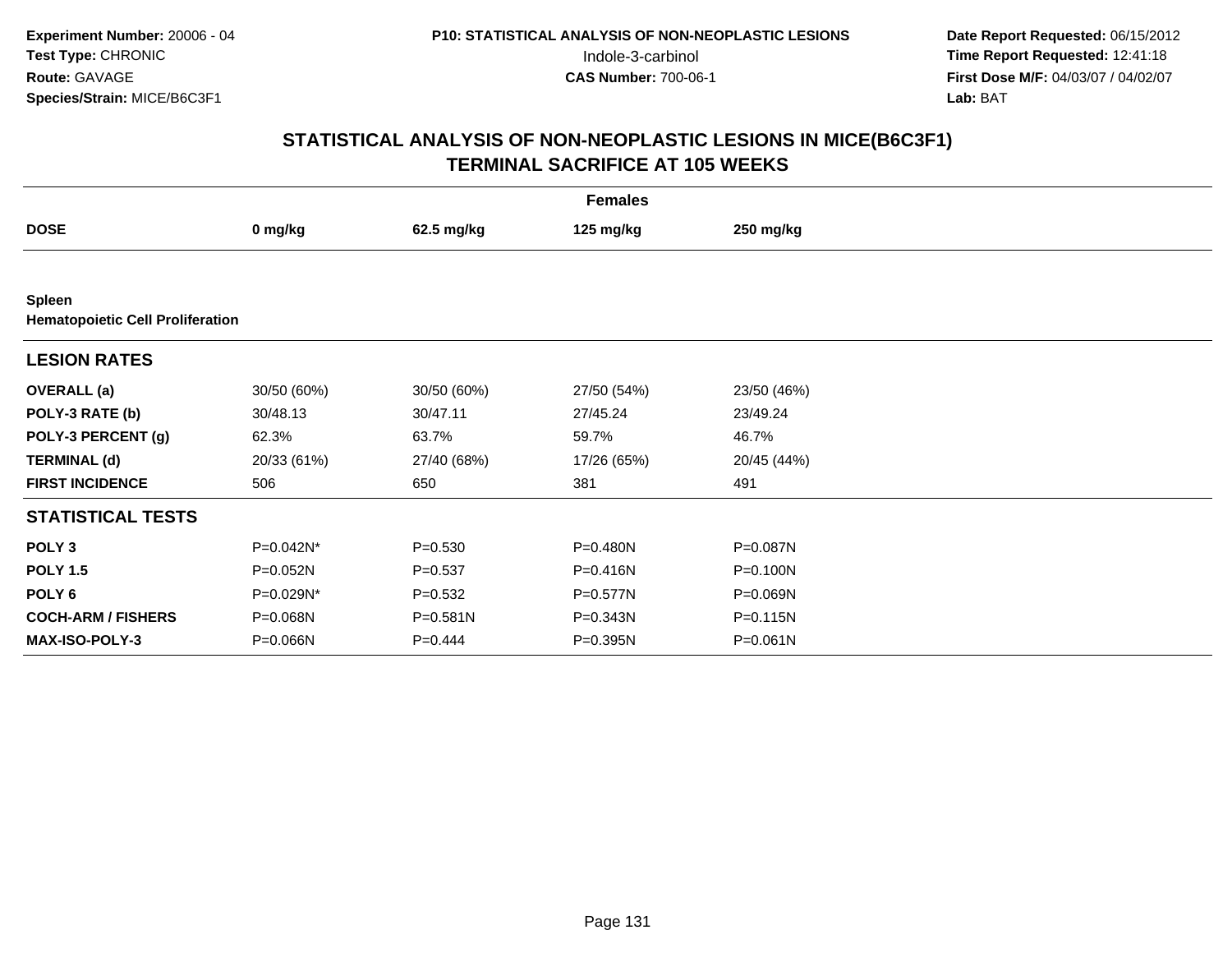|                                                    | <b>Females</b> |            |                        |                        |  |  |  |  |
|----------------------------------------------------|----------------|------------|------------------------|------------------------|--|--|--|--|
| <b>DOSE</b>                                        | 0 mg/kg        | 62.5 mg/kg | 125 mg/kg              | 250 mg/kg              |  |  |  |  |
|                                                    |                |            |                        |                        |  |  |  |  |
| <b>Spleen: Lymphoid Follicle</b><br><b>Atrophy</b> |                |            |                        |                        |  |  |  |  |
| <b>LESION RATES</b>                                |                |            |                        |                        |  |  |  |  |
| <b>OVERALL</b> (a)                                 | 0/50(0%)       | 1/50(2%)   | 0/50(0%)               | 0/50(0%)               |  |  |  |  |
| POLY-3 RATE (b)                                    | 0/45.37        | 1/47.45    | 0/40.66                | 0/47.56                |  |  |  |  |
| POLY-3 PERCENT (g)                                 | 0%             | 2.1%       | 0%                     | $0\%$                  |  |  |  |  |
| <b>TERMINAL (d)</b>                                | 0/33(0%)       | 0/40(0%)   | 0/26(0%)               | 0/45(0%)               |  |  |  |  |
| <b>FIRST INCIDENCE</b>                             | $---$          | 191        | $\qquad \qquad \cdots$ | $\qquad \qquad \cdots$ |  |  |  |  |
| <b>STATISTICAL TESTS</b>                           |                |            |                        |                        |  |  |  |  |
| POLY <sub>3</sub>                                  | (n)            | (n)        | (n)                    | (n)                    |  |  |  |  |
| <b>POLY 1.5</b>                                    | (n)            | (n)        | (n)                    | (n)                    |  |  |  |  |
| POLY <sub>6</sub>                                  | (n)            | (n)        | (n)                    | (n)                    |  |  |  |  |
| <b>COCH-ARM / FISHERS</b>                          | (n)            | (n)        | (n)                    | (n)                    |  |  |  |  |
| MAX-ISO-POLY-3                                     | (n)            | (n)        | (n)                    | (n)                    |  |  |  |  |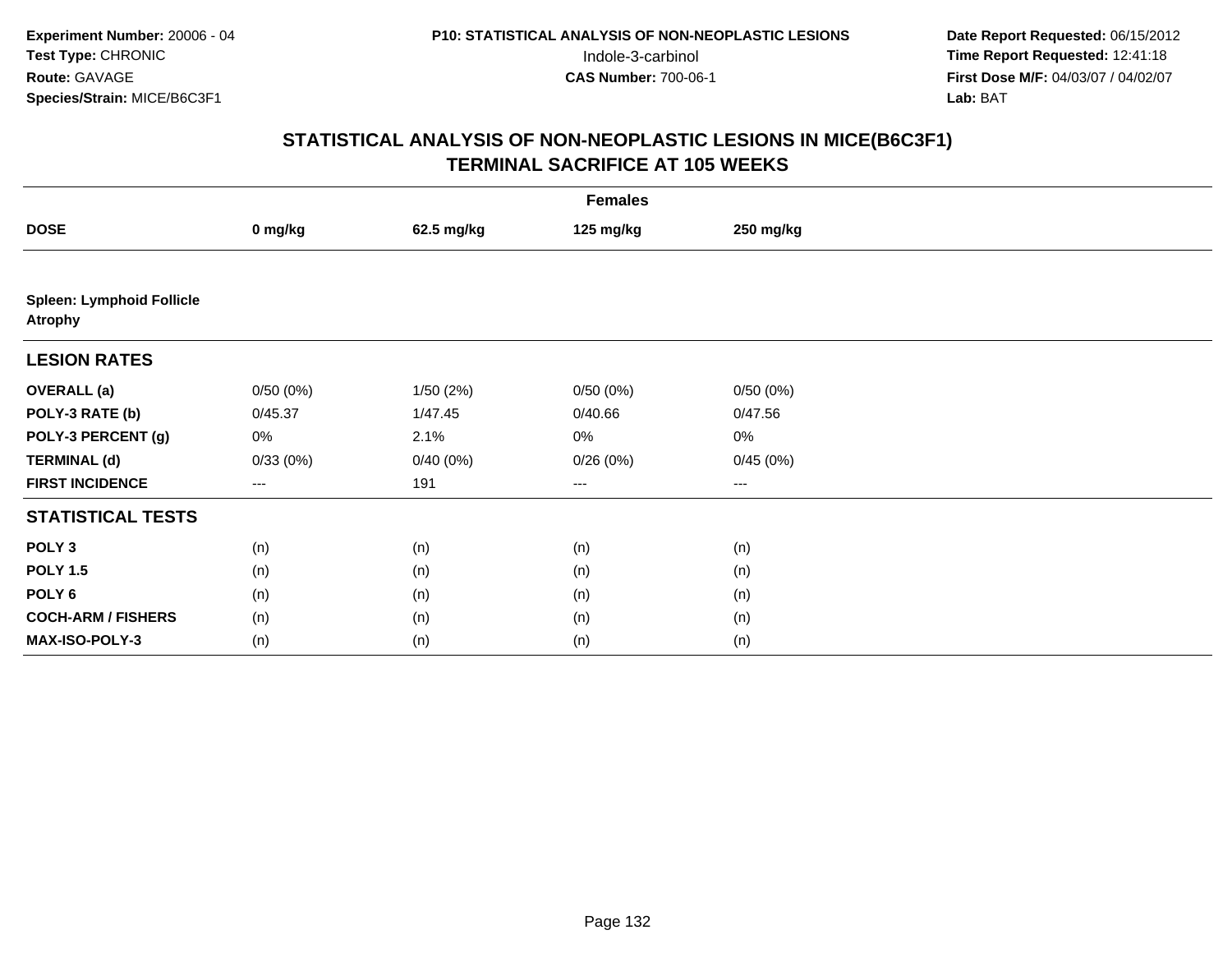|                                                 | <b>Females</b> |            |              |           |  |  |  |  |
|-------------------------------------------------|----------------|------------|--------------|-----------|--|--|--|--|
| <b>DOSE</b>                                     | 0 mg/kg        | 62.5 mg/kg | 125 mg/kg    | 250 mg/kg |  |  |  |  |
|                                                 |                |            |              |           |  |  |  |  |
| <b>Spleen: Lymphoid Follicle</b><br>Hyperplasia |                |            |              |           |  |  |  |  |
| <b>LESION RATES</b>                             |                |            |              |           |  |  |  |  |
| <b>OVERALL</b> (a)                              | 2/50(4%)       | 0/50(0%)   | 0/50(0%)     | 0/50(0%)  |  |  |  |  |
| POLY-3 RATE (b)                                 | 2/45.37        | 0/46.47    | 0/40.66      | 0/47.56   |  |  |  |  |
| POLY-3 PERCENT (g)                              | 4.4%           | 0%         | 0%           | 0%        |  |  |  |  |
| <b>TERMINAL (d)</b>                             | 2/33(6%)       | 0/40(0%)   | 0/26(0%)     | 0/45(0%)  |  |  |  |  |
| <b>FIRST INCIDENCE</b>                          | 729 (T)        | ---        | ---          | ---       |  |  |  |  |
| <b>STATISTICAL TESTS</b>                        |                |            |              |           |  |  |  |  |
| POLY <sub>3</sub>                               | P=0.120N       | P=0.232N   | P=0.262N     | P=0.227N  |  |  |  |  |
| <b>POLY 1.5</b>                                 | P=0.117N       | P=0.236N   | P=0.252N     | P=0.232N  |  |  |  |  |
| POLY <sub>6</sub>                               | P=0.124N       | P=0.226N   | $P = 0.277N$ | P=0.218N  |  |  |  |  |
| <b>COCH-ARM / FISHERS</b>                       | P=0.115N       | P=0.247N   | P=0.247N     | P=0.247N  |  |  |  |  |
| <b>MAX-ISO-POLY-3</b>                           | P=0.032N*      | P=0.076N   | P=0.100N     | P=0.076N  |  |  |  |  |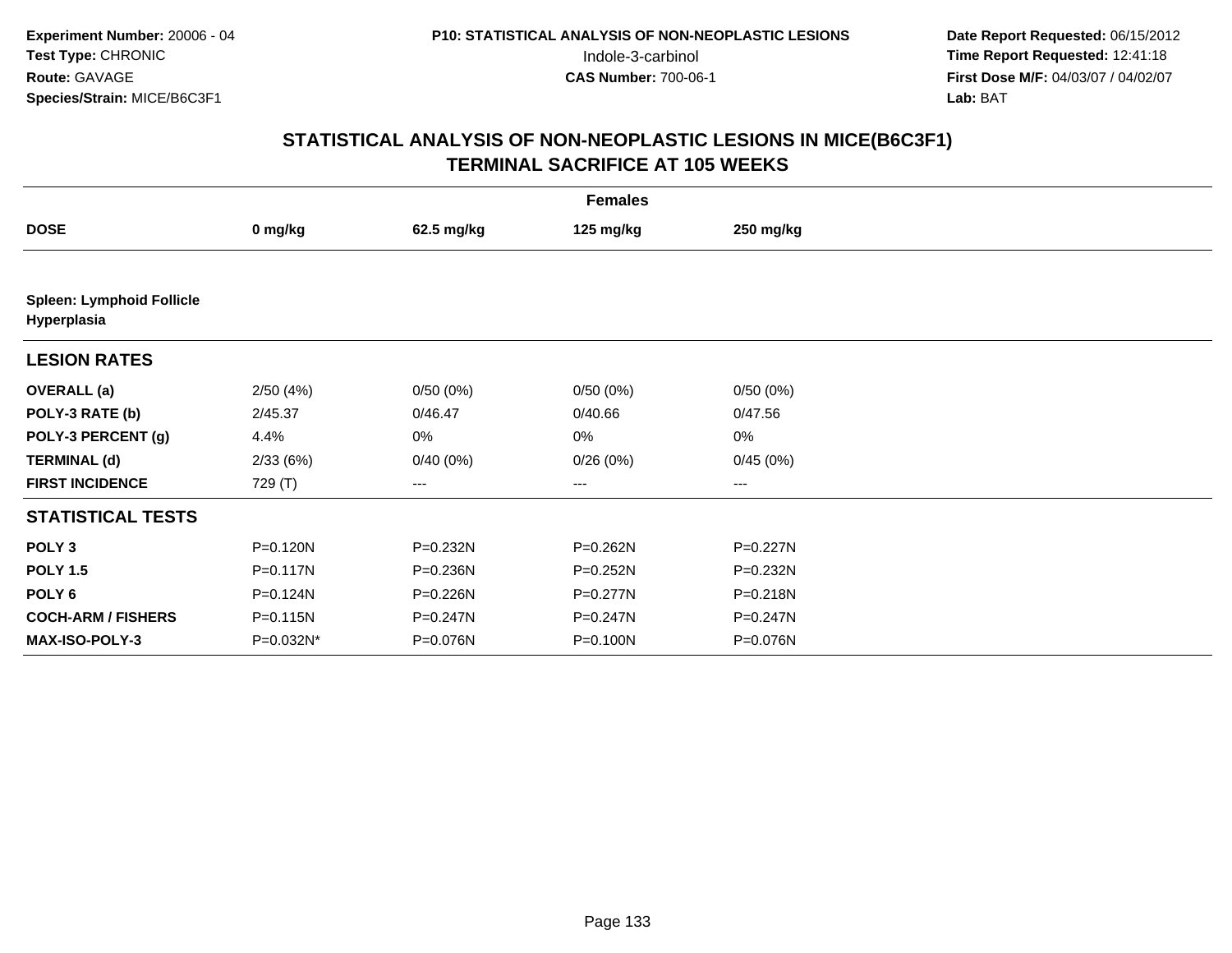|                                                     |          |            | <b>Females</b> |           |  |
|-----------------------------------------------------|----------|------------|----------------|-----------|--|
| <b>DOSE</b>                                         | 0 mg/kg  | 62.5 mg/kg | 125 mg/kg      | 250 mg/kg |  |
|                                                     |          |            |                |           |  |
| Stomach, Forestomach<br><b>Inflammation Chronic</b> |          |            |                |           |  |
| <b>LESION RATES</b>                                 |          |            |                |           |  |
| <b>OVERALL (a)</b>                                  | 1/50(2%) | 0/50(0%)   | 0/50(0%)       | 0/50(0%)  |  |
| POLY-3 RATE (b)                                     | 1/45.37  | 0/46.47    | 0/40.66        | 0/47.56   |  |
| POLY-3 PERCENT (g)                                  | 2.2%     | 0%         | $0\%$          | $0\%$     |  |
| <b>TERMINAL (d)</b>                                 | 1/33(3%) | 0/40(0%)   | 0/26(0%)       | 0/45(0%)  |  |
| <b>FIRST INCIDENCE</b>                              | 729 (T)  | $\cdots$   | $\cdots$       | $\cdots$  |  |
| <b>STATISTICAL TESTS</b>                            |          |            |                |           |  |
| POLY <sub>3</sub>                                   | (n)      | (n)        | (n)            | (n)       |  |
| <b>POLY 1.5</b>                                     | (n)      | (n)        | (n)            | (n)       |  |
| POLY 6                                              | (n)      | (n)        | (n)            | (n)       |  |
| <b>COCH-ARM / FISHERS</b>                           | (n)      | (n)        | (n)            | (n)       |  |
| <b>MAX-ISO-POLY-3</b>                               | (n)      | (n)        | (n)            | (n)       |  |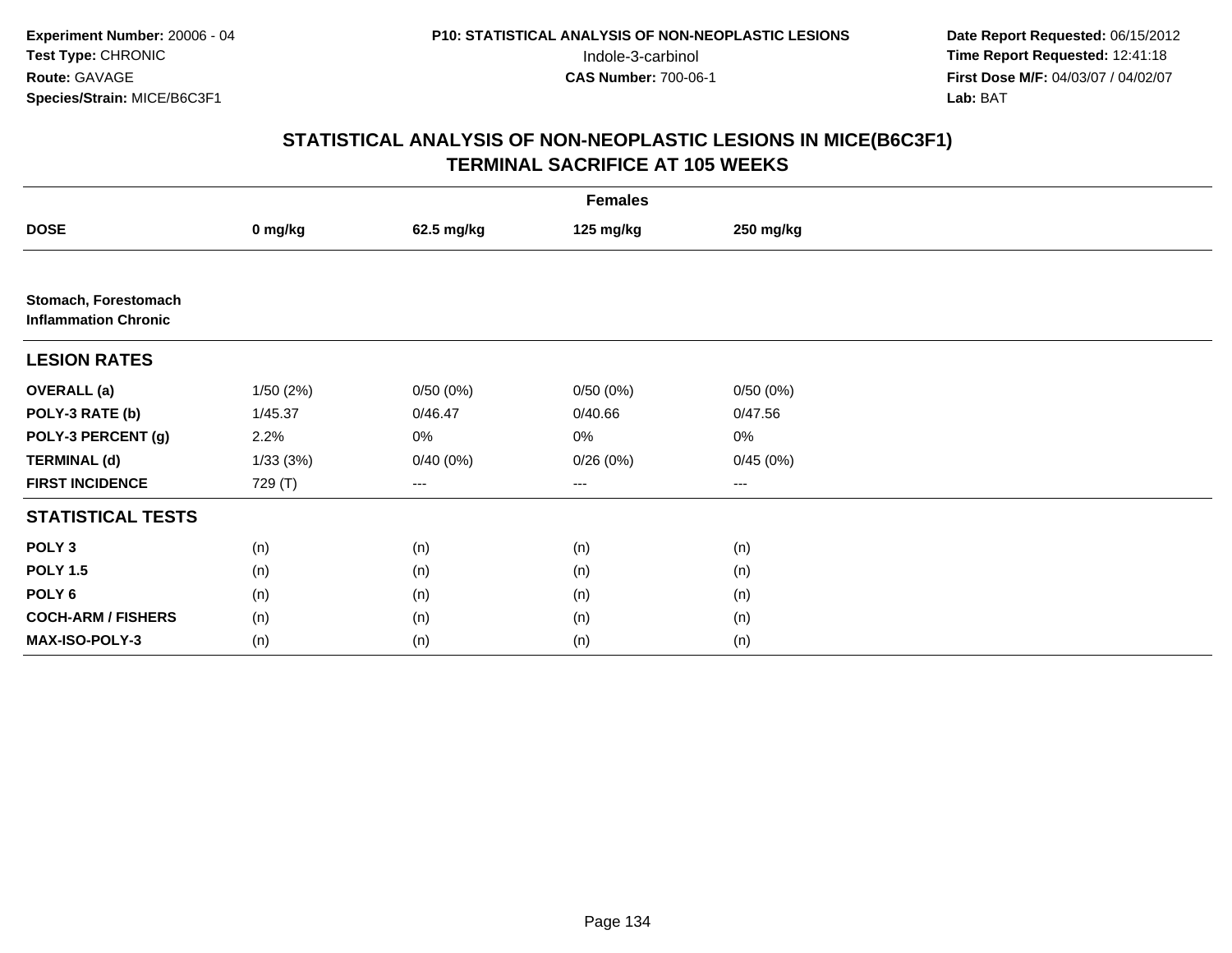|                                      | <b>Females</b> |            |             |           |  |  |  |  |
|--------------------------------------|----------------|------------|-------------|-----------|--|--|--|--|
| <b>DOSE</b>                          | 0 mg/kg        | 62.5 mg/kg | 125 mg/kg   | 250 mg/kg |  |  |  |  |
|                                      |                |            |             |           |  |  |  |  |
| Stomach, Forestomach<br><b>Ulcer</b> |                |            |             |           |  |  |  |  |
| <b>LESION RATES</b>                  |                |            |             |           |  |  |  |  |
| <b>OVERALL</b> (a)                   | 9/50(18%)      | 4/50 (8%)  | 8/50 (16%)  | 3/50(6%)  |  |  |  |  |
| POLY-3 RATE (b)                      | 9/46.41        | 4/46.47    | 8/41.10     | 3/47.56   |  |  |  |  |
| POLY-3 PERCENT (g)                   | 19.4%          | 8.6%       | 19.5%       | 6.3%      |  |  |  |  |
| <b>TERMINAL (d)</b>                  | 4/33 (12%)     | 4/40 (10%) | 6/26 (23%)  | 3/45(7%)  |  |  |  |  |
| <b>FIRST INCIDENCE</b>               | 589            | 729 (T)    | 645         | 729 (T)   |  |  |  |  |
| <b>STATISTICAL TESTS</b>             |                |            |             |           |  |  |  |  |
| POLY <sub>3</sub>                    | P=0.084N       | P=0.114N   | $P = 0.603$ | P=0.054N  |  |  |  |  |
| <b>POLY 1.5</b>                      | P=0.087N       | P=0.117N   | P=0.563N    | P=0.057N  |  |  |  |  |
| POLY <sub>6</sub>                    | P=0.076N       | P=0.110N   | $P = 0.541$ | P=0.048N* |  |  |  |  |
| <b>COCH-ARM / FISHERS</b>            | P=0.093N       | P=0.117N   | P=0.500N    | P=0.061N  |  |  |  |  |
| <b>MAX-ISO-POLY-3</b>                | P=0.044N*      | P=0.066N   | $P = 0.496$ | P=0.029N* |  |  |  |  |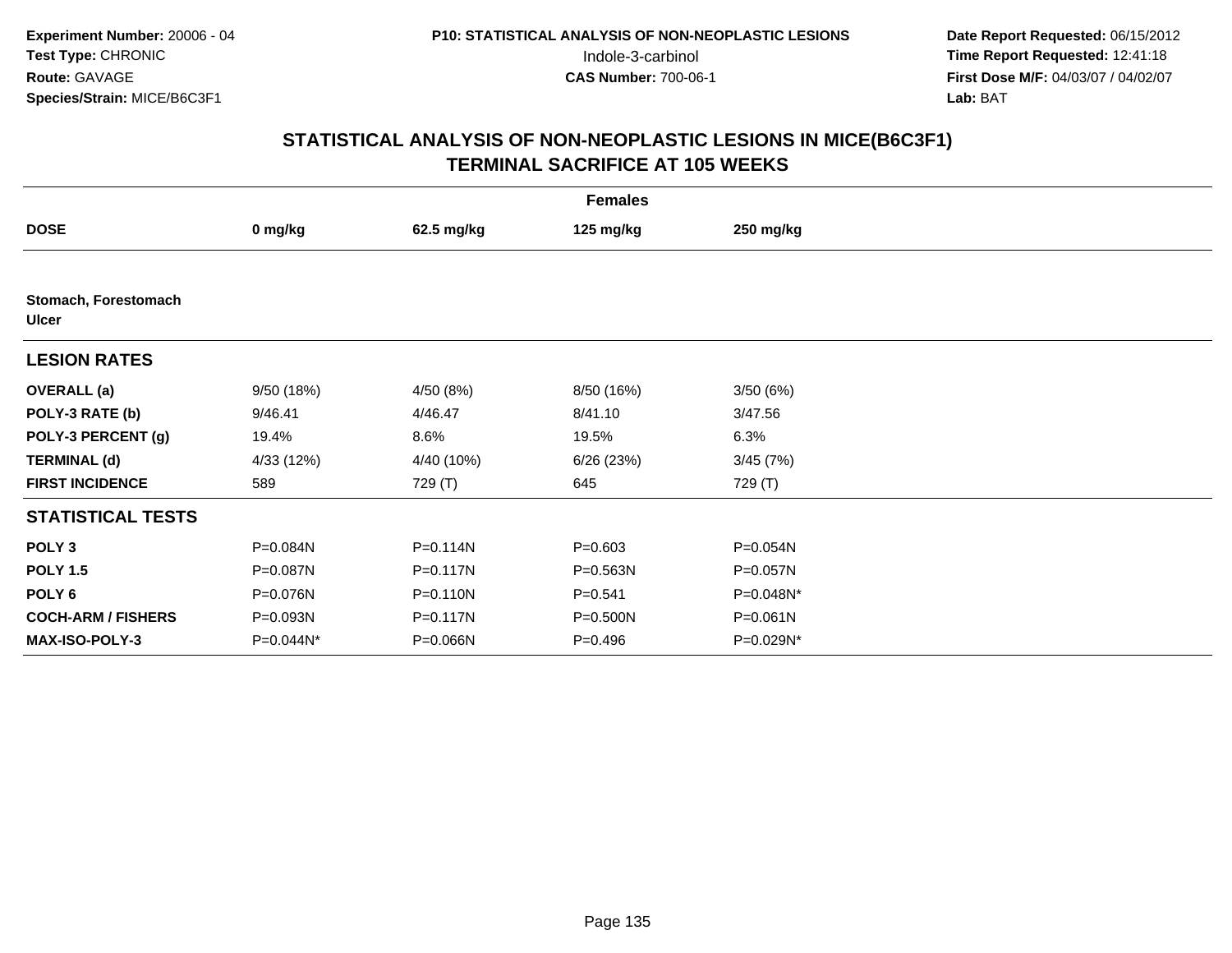|                                                 | <b>Females</b> |            |           |                        |  |  |  |  |
|-------------------------------------------------|----------------|------------|-----------|------------------------|--|--|--|--|
| <b>DOSE</b>                                     | 0 mg/kg        | 62.5 mg/kg | 125 mg/kg | 250 mg/kg              |  |  |  |  |
|                                                 |                |            |           |                        |  |  |  |  |
| Stomach, Forestomach: Epithelium<br>Hyperplasia |                |            |           |                        |  |  |  |  |
| <b>LESION RATES</b>                             |                |            |           |                        |  |  |  |  |
| <b>OVERALL</b> (a)                              | 0/50(0%)       | 0/50(0%)   | 1/50(2%)  | 0/50(0%)               |  |  |  |  |
| POLY-3 RATE (b)                                 | 0/45.37        | 0/46.47    | 1/40.96   | 0/47.56                |  |  |  |  |
| POLY-3 PERCENT (g)                              | 0%             | 0%         | 2.4%      | 0%                     |  |  |  |  |
| <b>TERMINAL (d)</b>                             | 0/33(0%)       | 0/40(0%)   | 0/26(0%)  | 0/45(0%)               |  |  |  |  |
| <b>FIRST INCIDENCE</b>                          | $---$          | ---        | 647       | $\qquad \qquad \cdots$ |  |  |  |  |
| <b>STATISTICAL TESTS</b>                        |                |            |           |                        |  |  |  |  |
| POLY <sub>3</sub>                               | (n)            | (n)        | (n)       | (n)                    |  |  |  |  |
| <b>POLY 1.5</b>                                 | (n)            | (n)        | (n)       | (n)                    |  |  |  |  |
| POLY 6                                          | (n)            | (n)        | (n)       | (n)                    |  |  |  |  |
| <b>COCH-ARM / FISHERS</b>                       | (n)            | (n)        | (n)       | (n)                    |  |  |  |  |
| MAX-ISO-POLY-3                                  | (n)            | (n)        | (n)       | (n)                    |  |  |  |  |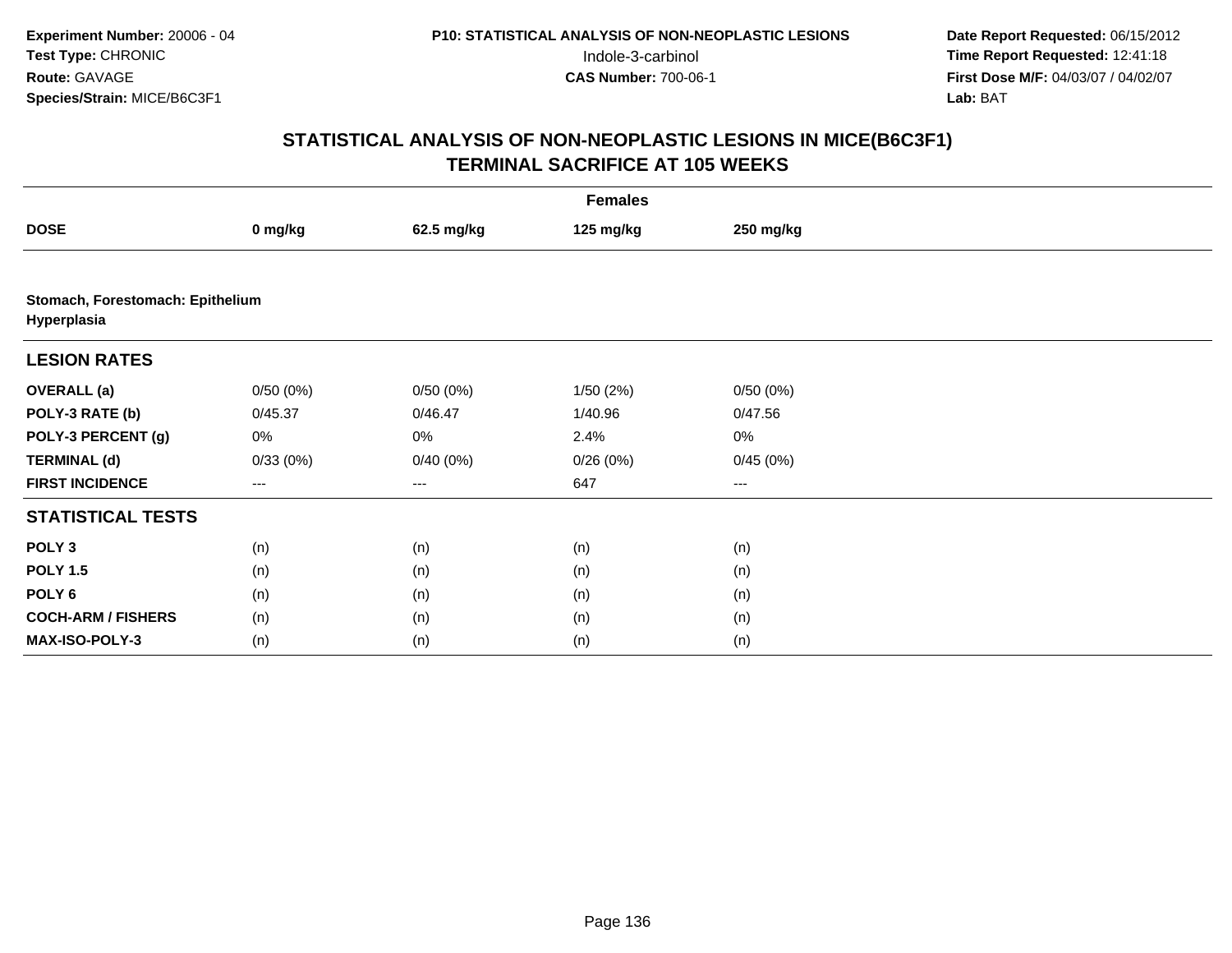|                                                   |           |             | <b>Females</b> |             |  |
|---------------------------------------------------|-----------|-------------|----------------|-------------|--|
| <b>DOSE</b>                                       | 0 mg/kg   | 62.5 mg/kg  | 125 mg/kg      | 250 mg/kg   |  |
|                                                   |           |             |                |             |  |
| Stomach, Glandular<br><b>Inflammation Chronic</b> |           |             |                |             |  |
| <b>LESION RATES</b>                               |           |             |                |             |  |
| <b>OVERALL</b> (a)                                | 0/48(0%)  | 15/50 (30%) | 29/49 (59%)    | 47/50 (94%) |  |
| POLY-3 RATE (b)                                   | 0/43.84   | 15/46.47    | 29/42.14       | 47/48.87    |  |
| POLY-3 PERCENT (g)                                | 0%        | 32.3%       | 68.8%          | 96.2%       |  |
| <b>TERMINAL (d)</b>                               | 0/33(0%)  | 15/40 (38%) | 21/26 (81%)    | 44/45 (98%) |  |
| <b>FIRST INCIDENCE</b>                            | ---       | 729 (T)     | 606            | 505         |  |
| <b>STATISTICAL TESTS</b>                          |           |             |                |             |  |
| POLY <sub>3</sub>                                 | P<0.001** | P<0.001**   | P<0.001**      | $P<0.001**$ |  |
| <b>POLY 1.5</b>                                   | P<0.001** | P<0.001**   | P<0.001**      | P<0.001**   |  |
| POLY 6                                            | P<0.001** | P<0.001**   | P<0.001**      | P<0.001**   |  |
| <b>COCH-ARM / FISHERS</b>                         | P<0.001** | P<0.001**   | P<0.001**      | P<0.001**   |  |
| MAX-ISO-POLY-3                                    | P<0.001** | P<0.001**   | P<0.001**      | P<0.001**   |  |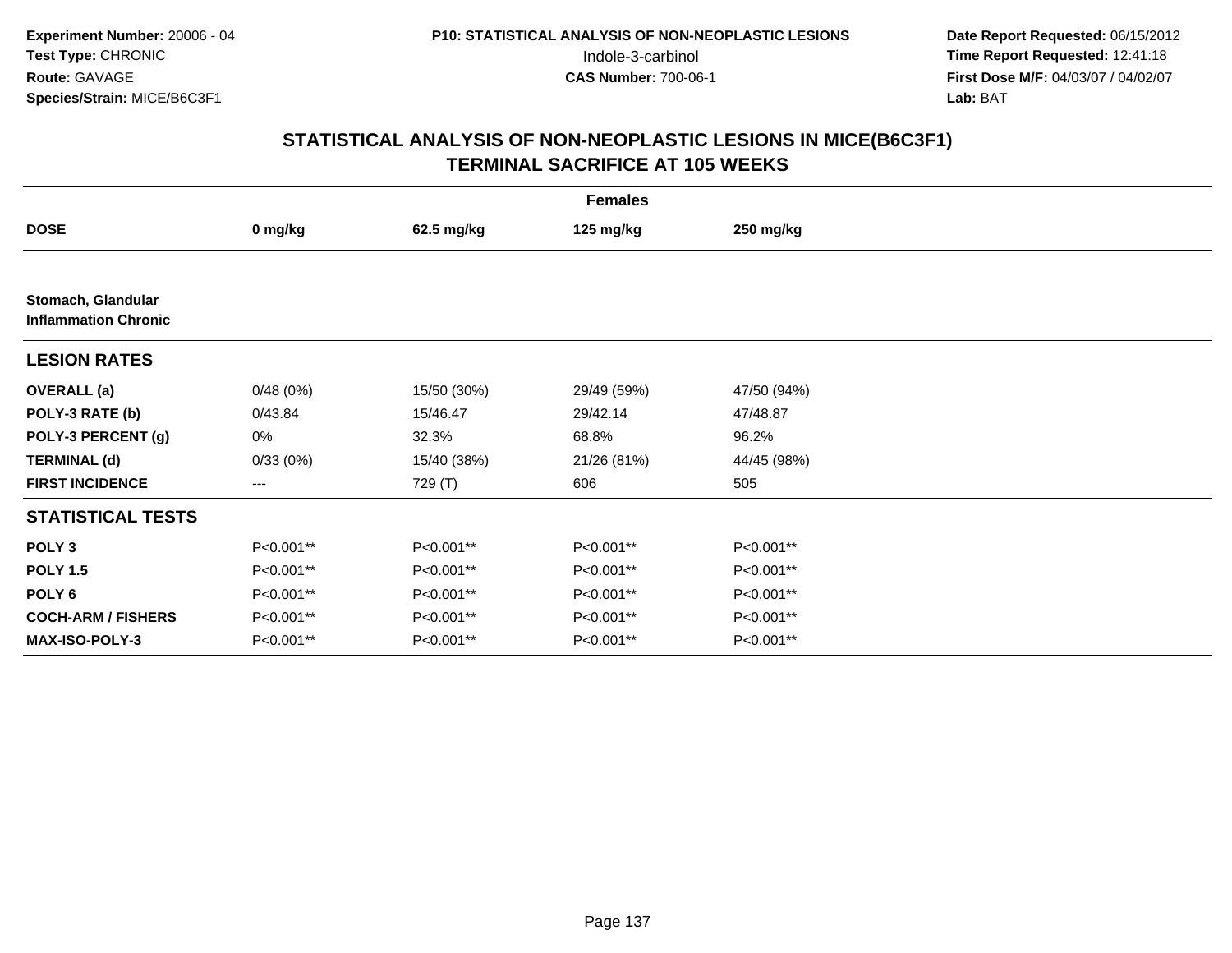|                                             | <b>Females</b> |              |             |           |  |  |  |  |
|---------------------------------------------|----------------|--------------|-------------|-----------|--|--|--|--|
| <b>DOSE</b>                                 | 0 mg/kg        | 62.5 mg/kg   | 125 mg/kg   | 250 mg/kg |  |  |  |  |
|                                             |                |              |             |           |  |  |  |  |
| Stomach, Glandular<br><b>Mineralization</b> |                |              |             |           |  |  |  |  |
| <b>LESION RATES</b>                         |                |              |             |           |  |  |  |  |
| <b>OVERALL</b> (a)                          | 2/48(4%)       | 0/50(0%)     | 3/49(6%)    | 0/50(0%)  |  |  |  |  |
| POLY-3 RATE (b)                             | 2/43.97        | 0/46.47      | 3/41.15     | 0/47.56   |  |  |  |  |
| POLY-3 PERCENT (g)                          | 4.6%           | 0%           | 7.3%        | 0%        |  |  |  |  |
| <b>TERMINAL (d)</b>                         | 1/33(3%)       | 0/40(0%)     | 0/26(0%)    | 0/45(0%)  |  |  |  |  |
| <b>FIRST INCIDENCE</b>                      | 697            | ---          | 514         | ---       |  |  |  |  |
| <b>STATISTICAL TESTS</b>                    |                |              |             |           |  |  |  |  |
| POLY <sub>3</sub>                           | P=0.275N       | P=0.225N     | $P = 0.470$ | P=0.220N  |  |  |  |  |
| <b>POLY 1.5</b>                             | P=0.280N       | P=0.228N     | $P = 0.486$ | P=0.224N  |  |  |  |  |
| POLY <sub>6</sub>                           | P=0.266N       | $P = 0.221N$ | $P=0.448$   | P=0.213N  |  |  |  |  |
| <b>COCH-ARM / FISHERS</b>                   | P=0.287N       | P=0.237N     | $P = 0.510$ | P=0.237N  |  |  |  |  |
| <b>MAX-ISO-POLY-3</b>                       | P=0.151N       | P=0.074N     | $P = 0.303$ | P=0.074N  |  |  |  |  |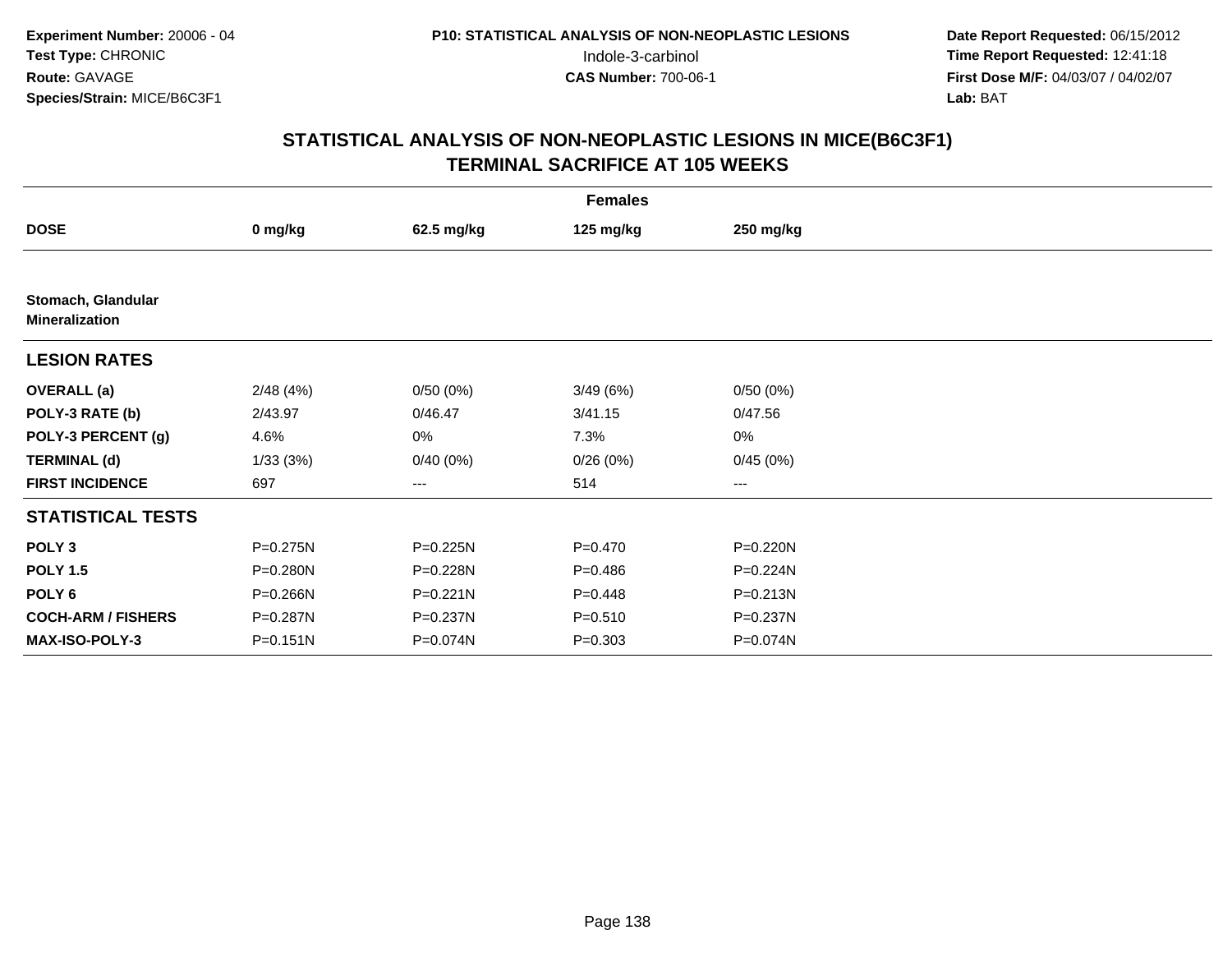|                                    | <b>Females</b> |             |             |              |  |  |  |
|------------------------------------|----------------|-------------|-------------|--------------|--|--|--|
| <b>DOSE</b>                        | 0 mg/kg        | 62.5 mg/kg  | 125 mg/kg   | 250 mg/kg    |  |  |  |
|                                    |                |             |             |              |  |  |  |
| Stomach, Glandular<br>Pigmentation |                |             |             |              |  |  |  |
| <b>LESION RATES</b>                |                |             |             |              |  |  |  |
| <b>OVERALL</b> (a)                 | 0/48(0%)       | 15/50 (30%) | 31/49 (63%) | 49/50 (98%)  |  |  |  |
| POLY-3 RATE (b)                    | 0/43.84        | 15/46.47    | 31/42.79    | 49/49.31     |  |  |  |
| POLY-3 PERCENT (g)                 | 0%             | 32.3%       | 72.5%       | 99.4%        |  |  |  |
| <b>TERMINAL (d)</b>                | 0/33(0%)       | 15/40 (38%) | 22/26 (85%) | 45/45 (100%) |  |  |  |
| <b>FIRST INCIDENCE</b>             | $---$          | 729 (T)     | 514         | 505          |  |  |  |
| <b>STATISTICAL TESTS</b>           |                |             |             |              |  |  |  |
| POLY <sub>3</sub>                  | P<0.001**      | P<0.001**   | P<0.001**   | P<0.001**    |  |  |  |
| <b>POLY 1.5</b>                    | P<0.001**      | P<0.001**   | P<0.001**   | P<0.001**    |  |  |  |
| POLY <sub>6</sub>                  | P<0.001**      | P<0.001**   | P<0.001**   | P<0.001**    |  |  |  |
| <b>COCH-ARM / FISHERS</b>          | P<0.001**      | P<0.001**   | P<0.001**   | P<0.001**    |  |  |  |
| <b>MAX-ISO-POLY-3</b>              | P<0.001**      | P<0.001**   | P<0.001**   | P<0.001**    |  |  |  |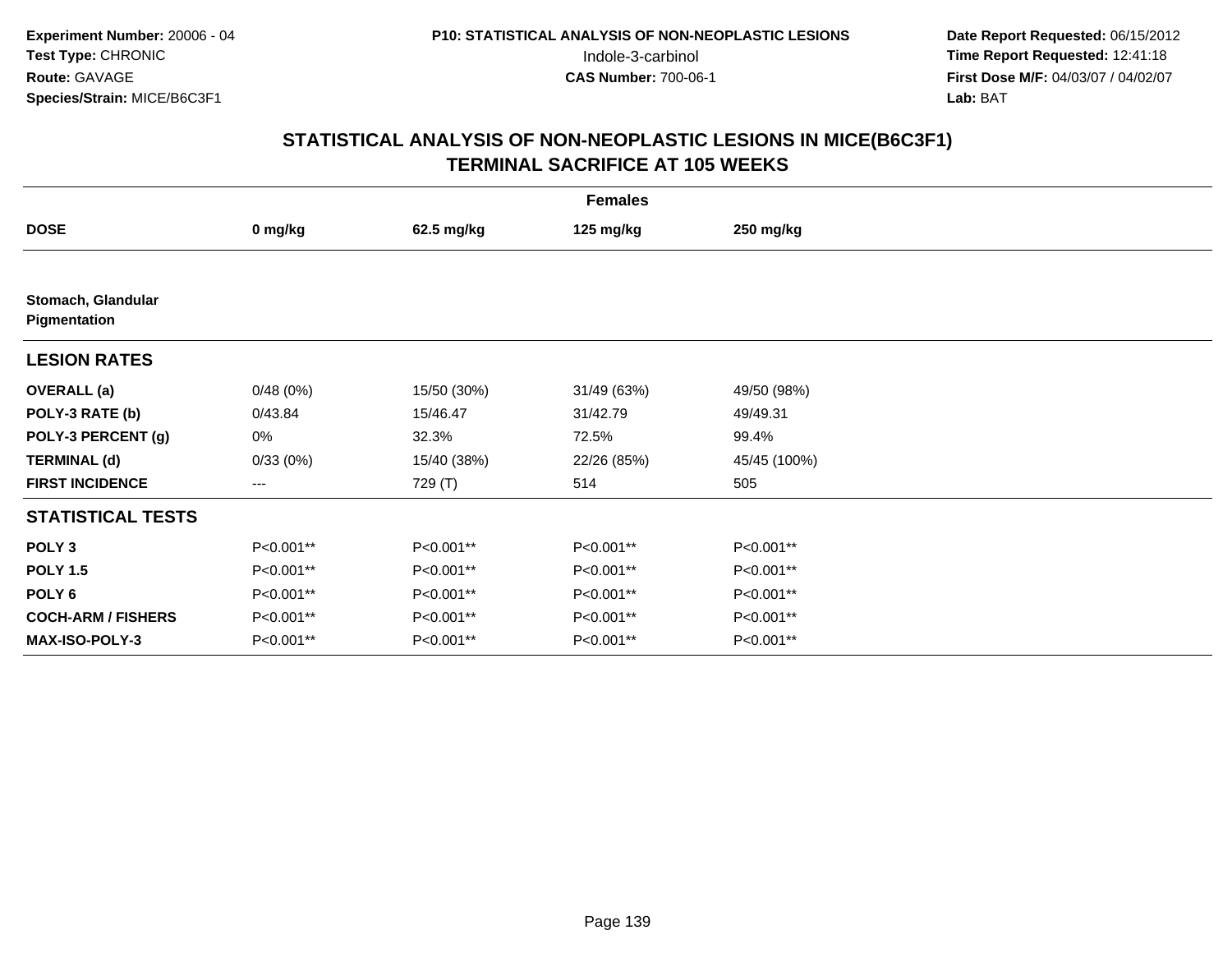|                                               | <b>Females</b> |            |             |             |  |  |  |
|-----------------------------------------------|----------------|------------|-------------|-------------|--|--|--|
| <b>DOSE</b>                                   | 0 mg/kg        | 62.5 mg/kg | 125 mg/kg   | 250 mg/kg   |  |  |  |
|                                               |                |            |             |             |  |  |  |
| Stomach, Glandular: Epithelium<br>Hyperplasia |                |            |             |             |  |  |  |
| <b>LESION RATES</b>                           |                |            |             |             |  |  |  |
| <b>OVERALL</b> (a)                            | 1/48(2%)       | 7/50 (14%) | 10/49 (20%) | 35/50 (70%) |  |  |  |
| POLY-3 RATE (b)                               | 1/43.84        | 7/46.47    | 10/41.12    | 35/49.21    |  |  |  |
| POLY-3 PERCENT (g)                            | 2.3%           | 15.1%      | 24.3%       | 71.1%       |  |  |  |
| <b>TERMINAL (d)</b>                           | 1/33(3%)       | 7/40 (18%) | 7/26 (27%)  | 32/45 (71%) |  |  |  |
| <b>FIRST INCIDENCE</b>                        | 729 (T)        | 729 (T)    | 514         | 505         |  |  |  |
| <b>STATISTICAL TESTS</b>                      |                |            |             |             |  |  |  |
| POLY <sub>3</sub>                             | P<0.001**      | $P=0.036*$ | P=0.002**   | P<0.001**   |  |  |  |
| <b>POLY 1.5</b>                               | P<0.001**      | $P=0.035*$ | $P=0.003**$ | P<0.001**   |  |  |  |
| POLY <sub>6</sub>                             | P<0.001**      | $P=0.039*$ | P=0.002**   | P<0.001**   |  |  |  |
| <b>COCH-ARM / FISHERS</b>                     | P<0.001**      | $P=0.034*$ | P=0.004**   | P<0.001**   |  |  |  |
| <b>MAX-ISO-POLY-3</b>                         | P<0.001**      | $P=0.017*$ | P<0.001**   | P<0.001**   |  |  |  |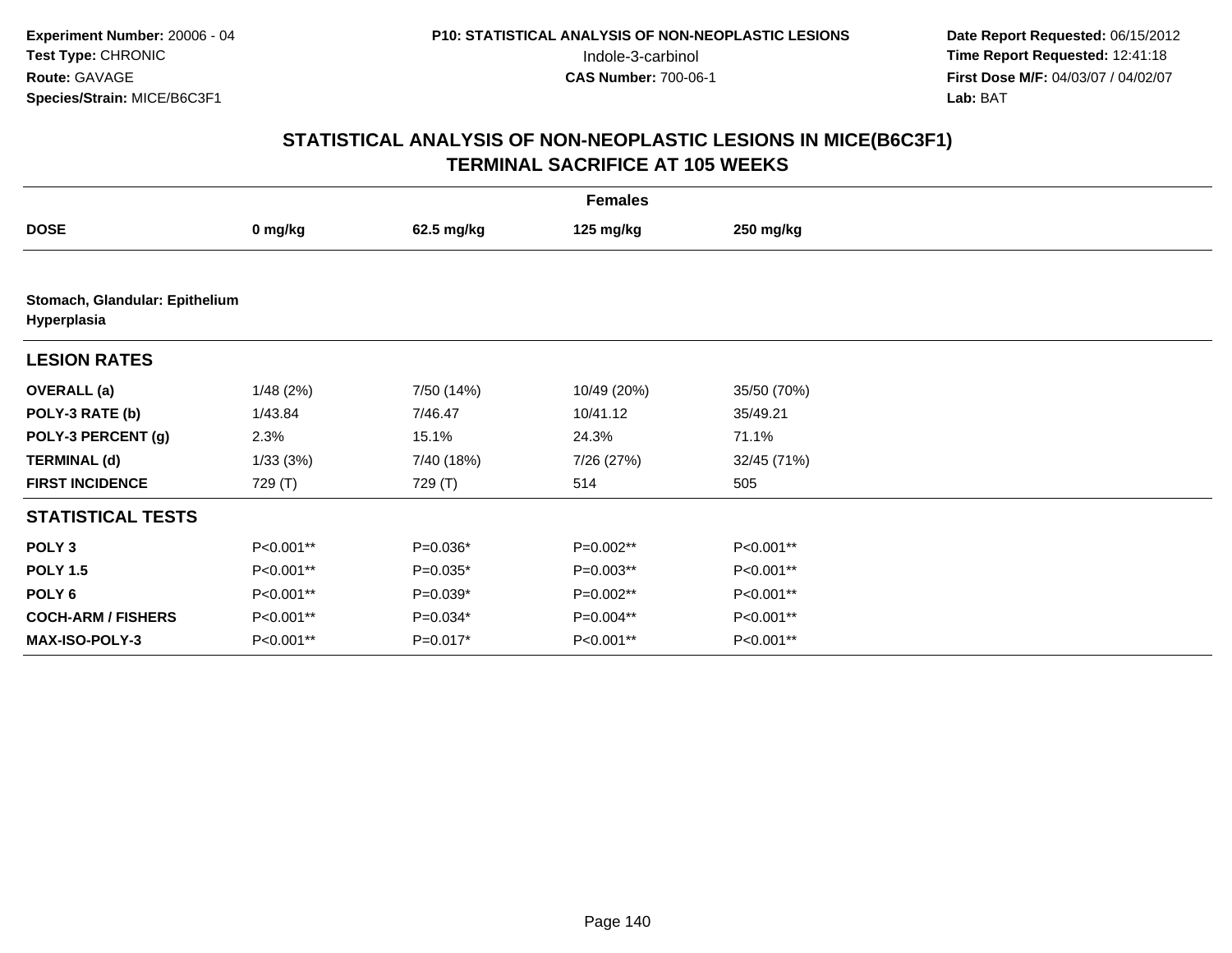|                                 | <b>Females</b> |              |             |              |  |  |  |  |
|---------------------------------|----------------|--------------|-------------|--------------|--|--|--|--|
| <b>DOSE</b>                     | 0 mg/kg        | 62.5 mg/kg   | 125 mg/kg   | 250 mg/kg    |  |  |  |  |
|                                 |                |              |             |              |  |  |  |  |
| <b>Thymus</b><br><b>Atrophy</b> |                |              |             |              |  |  |  |  |
| <b>LESION RATES</b>             |                |              |             |              |  |  |  |  |
| <b>OVERALL</b> (a)              | 42/49 (86%)    | 40/50 (80%)  | 40/50 (80%) | 41/50 (82%)  |  |  |  |  |
| POLY-3 RATE (b)                 | 42/48.87       | 40/48.95     | 40/47.69    | 41/49.57     |  |  |  |  |
| POLY-3 PERCENT (g)              | 86%            | 81.7%        | 83.9%       | 82.7%        |  |  |  |  |
| <b>TERMINAL (d)</b>             | 27/33 (82%)    | 33/40 (83%)  | 22/26 (85%) | 37/45 (82%)  |  |  |  |  |
| <b>FIRST INCIDENCE</b>          | 506            | 191          | 381         | 491          |  |  |  |  |
| <b>STATISTICAL TESTS</b>        |                |              |             |              |  |  |  |  |
| POLY <sub>3</sub>               | P=0.432N       | P=0.383N     | P=0.500N    | P=0.435N     |  |  |  |  |
| <b>POLY 1.5</b>                 | P=0.426N       | $P = 0.353N$ | P=0.412N    | $P = 0.425N$ |  |  |  |  |
| POLY 6                          | P=0.440N       | P=0.424N     | $P = 0.615$ | P=0.446N     |  |  |  |  |
| <b>COCH-ARM / FISHERS</b>       | P=0.417N       | P=0.314N     | P=0.314N    | $P = 0.410N$ |  |  |  |  |
| MAX-ISO-POLY-3                  | P=0.522N       | P=0.284N     | P=0.385N    | P=0.329N     |  |  |  |  |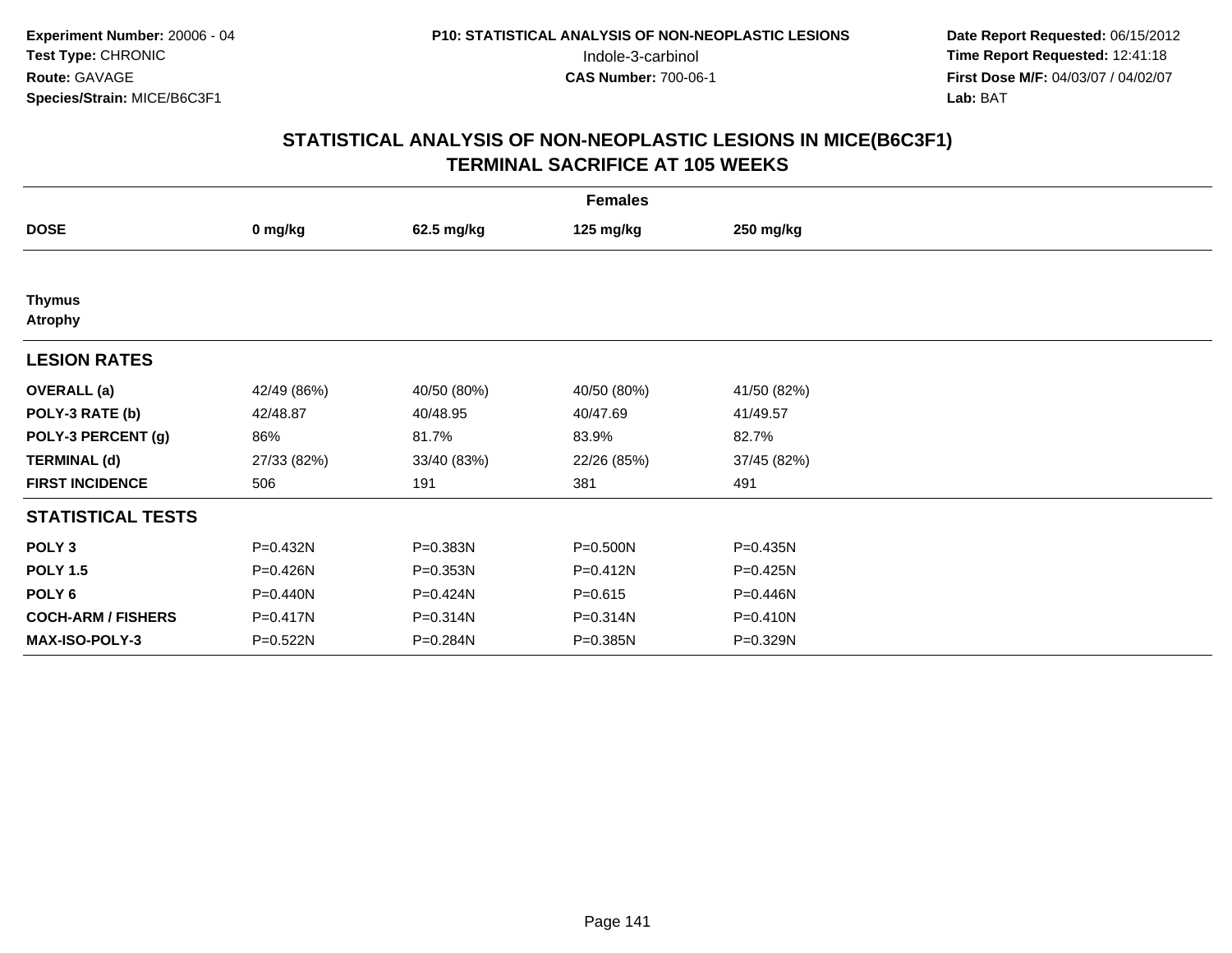|                           | <b>Females</b> |            |            |              |  |  |  |  |
|---------------------------|----------------|------------|------------|--------------|--|--|--|--|
| <b>DOSE</b>               | 0 mg/kg        | 62.5 mg/kg | 125 mg/kg  | 250 mg/kg    |  |  |  |  |
|                           |                |            |            |              |  |  |  |  |
| Tooth<br><b>Dysplasia</b> |                |            |            |              |  |  |  |  |
| <b>LESION RATES</b>       |                |            |            |              |  |  |  |  |
| <b>OVERALL</b> (a)        | 6/6 (100%)     | 9/9 (100%) | 9/9 (100%) | 10/11 (91%)  |  |  |  |  |
| POLY-3 RATE (b)           | 6/6.00         | 9/9.00     | 9/9.00     | 10/11.00     |  |  |  |  |
| POLY-3 PERCENT (g)        | 100%           | 100%       | 100%       | 90.9%        |  |  |  |  |
| <b>TERMINAL (d)</b>       | 3/3(100%)      | 9/9 (100%) | 7/7 (100%) | 9/10 (90%)   |  |  |  |  |
| <b>FIRST INCIDENCE</b>    | 506            | 729 (T)    | 626        | 603          |  |  |  |  |
| <b>STATISTICAL TESTS</b>  |                |            |            |              |  |  |  |  |
| POLY <sub>3</sub>         | P=0.259N       | (e)        | (e)        | P=0.619N     |  |  |  |  |
| <b>POLY 1.5</b>           | P=0.259N       | (e)        | (e)        | $P = 0.619N$ |  |  |  |  |
| POLY <sub>6</sub>         | P=0.259N       | (e)        | (e)        | P=0.619N     |  |  |  |  |
| <b>COCH-ARM / FISHERS</b> | P=0.253N       | (e)        | (e)        | P=0.647N     |  |  |  |  |
| MAX-ISO-POLY-3            | P=0.289N       | (e)        | (e)        | P=0.261N     |  |  |  |  |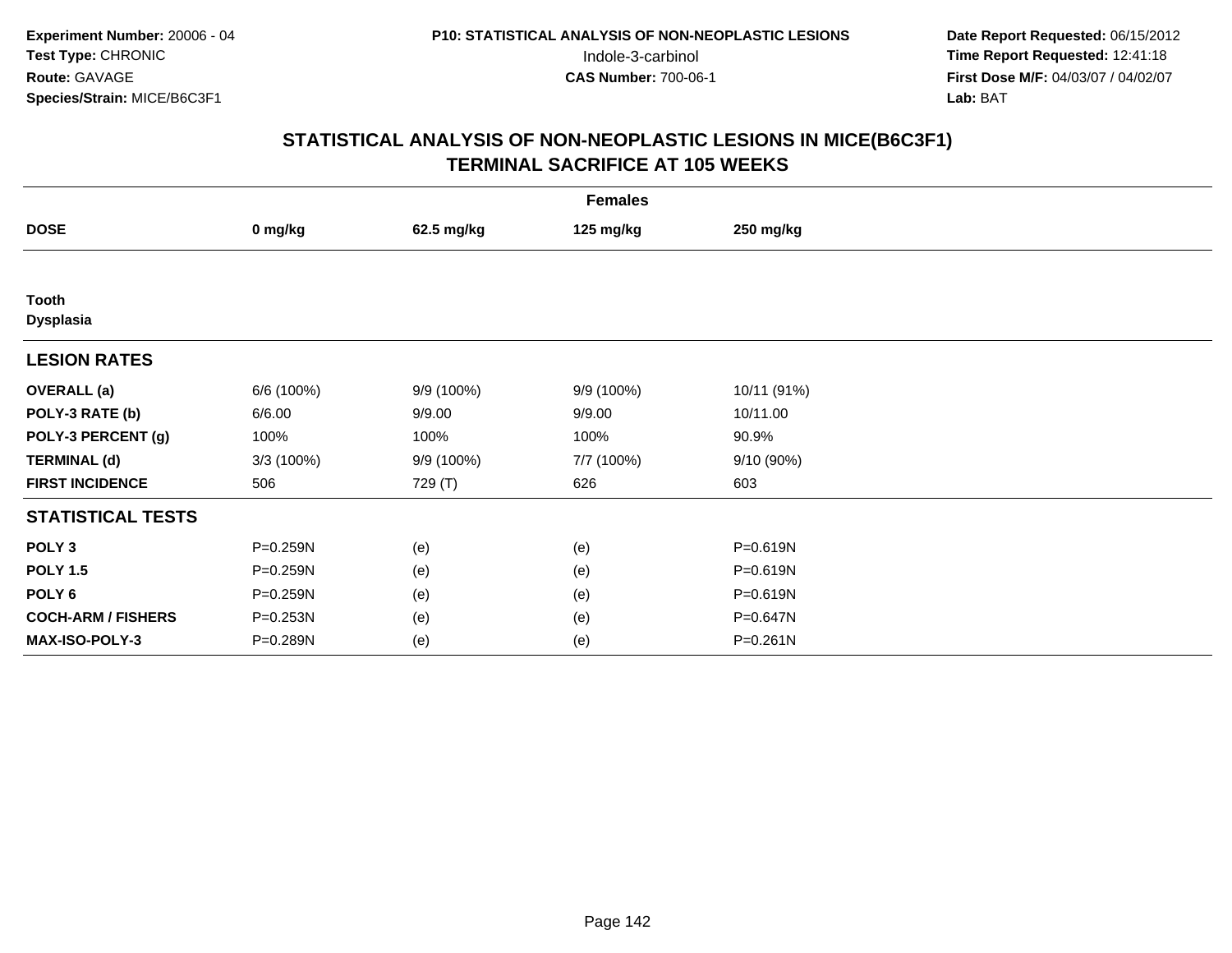|                                                                  |            |              | <b>Females</b> |              |  |
|------------------------------------------------------------------|------------|--------------|----------------|--------------|--|
| <b>DOSE</b>                                                      | 0 mg/kg    | 62.5 mg/kg   | 125 mg/kg      | 250 mg/kg    |  |
|                                                                  |            |              |                |              |  |
| <b>Urinary Bladder</b><br>Infiltration Cellular Mononuclear Cell |            |              |                |              |  |
| <b>LESION RATES</b>                                              |            |              |                |              |  |
| <b>OVERALL</b> (a)                                               | 3/50(6%)   | 0/50(0%)     | 0/50(0%)       | 0/50(0%)     |  |
| POLY-3 RATE (b)                                                  | 3/45.37    | 0/46.47      | 0/40.66        | 0/47.56      |  |
| POLY-3 PERCENT (g)                                               | 6.6%       | 0%           | 0%             | $0\%$        |  |
| <b>TERMINAL (d)</b>                                              | 3/33(9%)   | 0/40(0%)     | 0/26(0%)       | 0/45(0%)     |  |
| <b>FIRST INCIDENCE</b>                                           | 729 (T)    | ---          | $---$          | $---$        |  |
| <b>STATISTICAL TESTS</b>                                         |            |              |                |              |  |
| POLY <sub>3</sub>                                                | P=0.048N*  | P=0.114N     | P=0.139N       | $P = 0.111N$ |  |
| <b>POLY 1.5</b>                                                  | P=0.047N*  | P=0.118N     | P=0.130N       | P=0.115N     |  |
| POLY 6                                                           | P=0.050N*  | P=0.109N     | P=0.152N       | P=0.103N     |  |
| <b>COCH-ARM / FISHERS</b>                                        | P=0.047N*  | $P = 0.121N$ | $P = 0.121N$   | $P = 0.121N$ |  |
| <b>MAX-ISO-POLY-3</b>                                            | P=0.009N** | P=0.038N*    | $P = 0.055N$   | P=0.038N*    |  |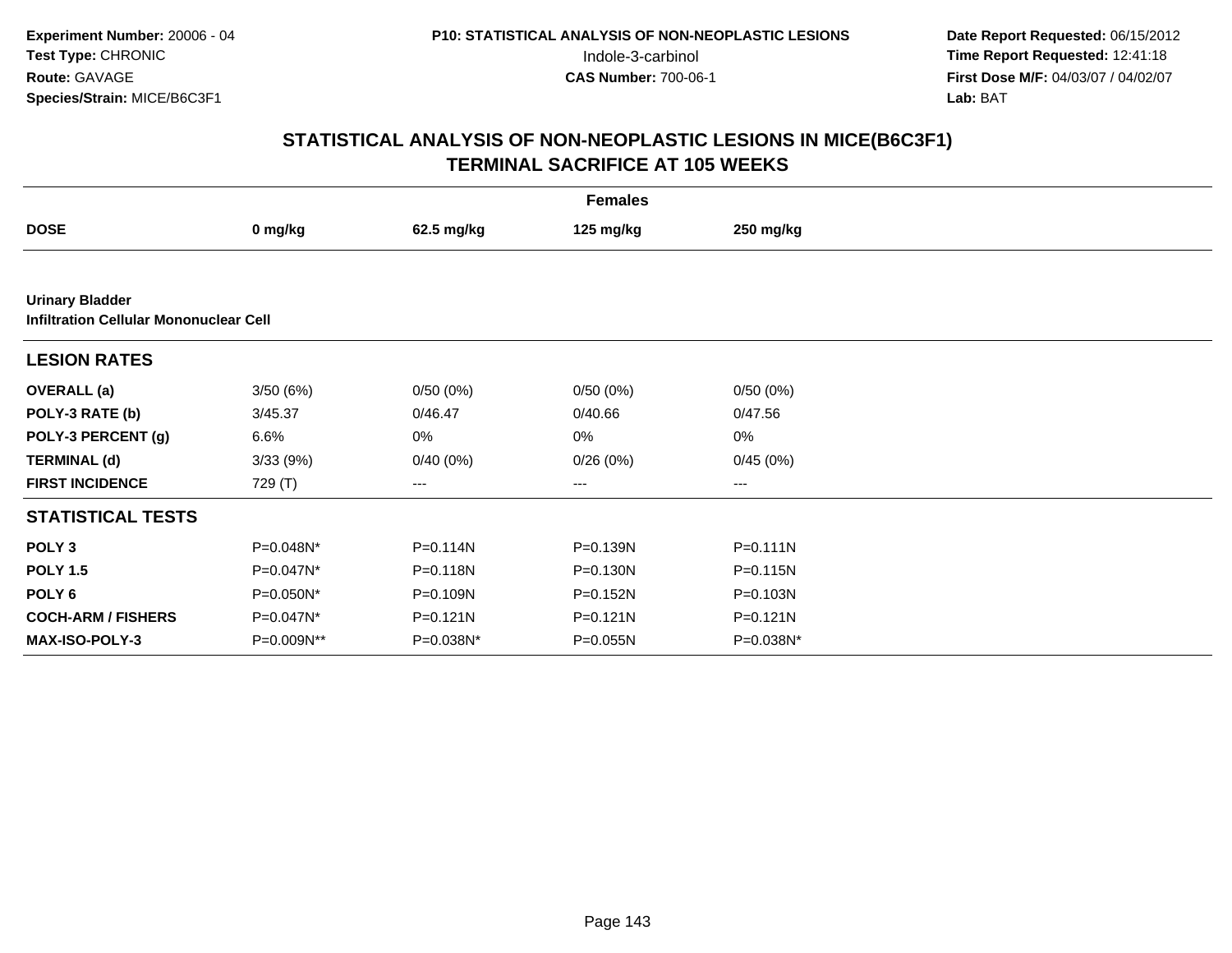|                                                       | <b>Females</b> |            |           |           |  |  |  |  |
|-------------------------------------------------------|----------------|------------|-----------|-----------|--|--|--|--|
| <b>DOSE</b>                                           | 0 mg/kg        | 62.5 mg/kg | 125 mg/kg | 250 mg/kg |  |  |  |  |
|                                                       |                |            |           |           |  |  |  |  |
| <b>Urinary Bladder</b><br><b>Inflammation Chronic</b> |                |            |           |           |  |  |  |  |
| <b>LESION RATES</b>                                   |                |            |           |           |  |  |  |  |
| <b>OVERALL</b> (a)                                    | 0/50(0%)       | 0/50(0%)   | 0/50(0%)  | 0/50(0%)  |  |  |  |  |
| POLY-3 RATE (b)                                       | 0/45.37        | 0/46.47    | 0/40.66   | 0/47.56   |  |  |  |  |
| POLY-3 PERCENT (g)                                    | 0%             | 0%         | 0%        | 0%        |  |  |  |  |
| <b>TERMINAL (d)</b>                                   | 0/33(0%)       | 0/40(0%)   | 0/26(0%)  | 0/45(0%)  |  |  |  |  |
| <b>FIRST INCIDENCE</b>                                | $---$          | ---        | $\cdots$  | $--$      |  |  |  |  |
| <b>STATISTICAL TESTS</b>                              |                |            |           |           |  |  |  |  |
| POLY <sub>3</sub>                                     | (n)            | (n)        | (n)       | (n)       |  |  |  |  |
| <b>POLY 1.5</b>                                       | (n)            | (n)        | (n)       | (n)       |  |  |  |  |
| POLY <sub>6</sub>                                     | (n)            | (n)        | (n)       | (n)       |  |  |  |  |
| <b>COCH-ARM / FISHERS</b>                             | (n)            | (n)        | (n)       | (n)       |  |  |  |  |
| MAX-ISO-POLY-3                                        | (n)            | (n)        | (n)       | (n)       |  |  |  |  |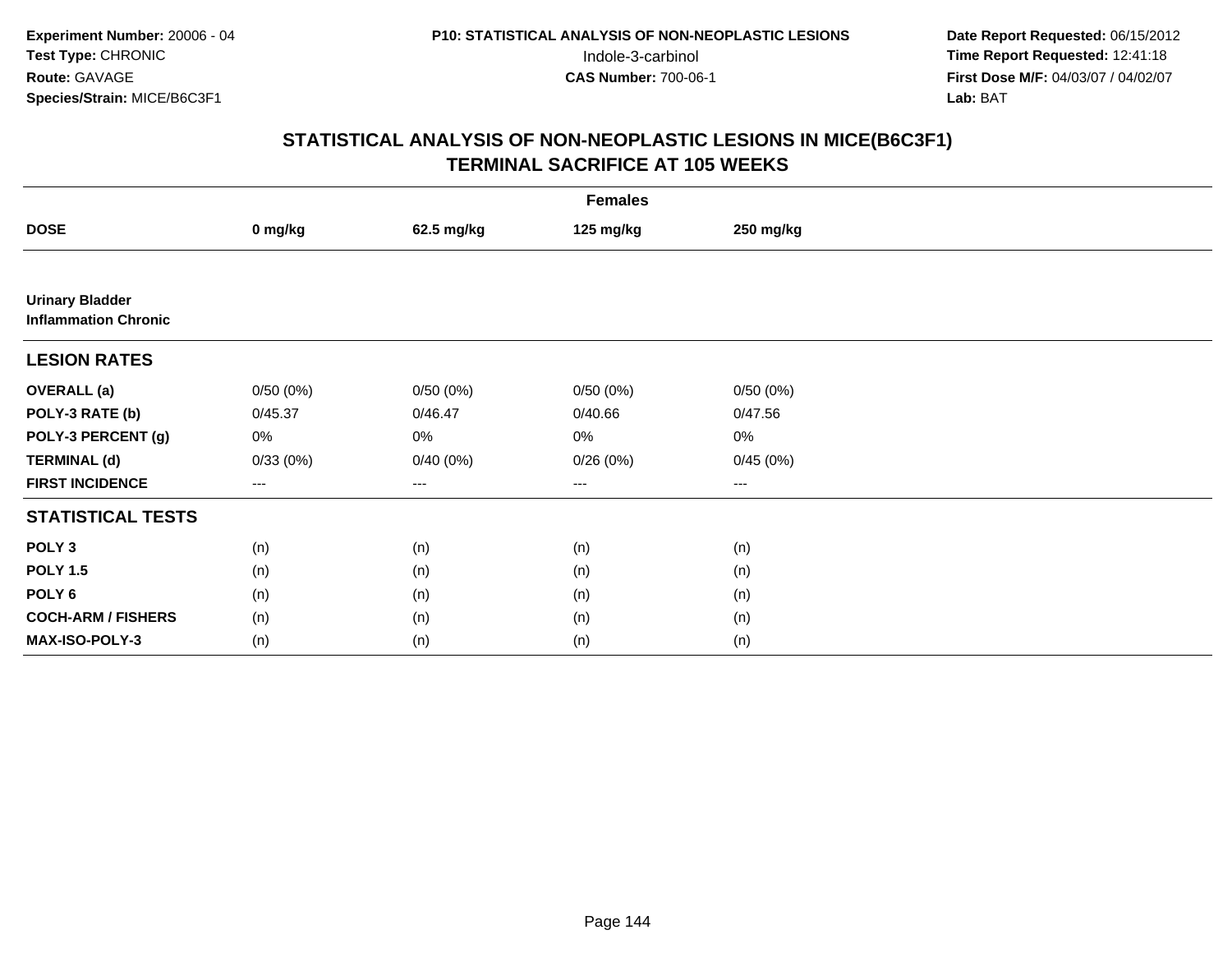**Date Report Requested:** 06/15/2012 Indole-3-carbinol **Time Report Requested:** 12:41:18 **First Dose M/F:** 04/03/07 / 04/02/07<br>Lab: BAT **Lab:** BAT

## **STATISTICAL ANALYSIS OF NON-NEOPLASTIC LESIONS IN MICE(B6C3F1)TERMINAL SACRIFICE AT 105 WEEKS**

| <b>Females</b>                               |                        |             |           |                        |  |  |
|----------------------------------------------|------------------------|-------------|-----------|------------------------|--|--|
| <b>DOSE</b>                                  | 0 mg/kg                | 62.5 mg/kg  | 125 mg/kg | 250 mg/kg              |  |  |
|                                              |                        |             |           |                        |  |  |
| <b>Uterus</b><br><b>Inflammation Chronic</b> |                        |             |           |                        |  |  |
| <b>LESION RATES</b>                          |                        |             |           |                        |  |  |
| <b>OVERALL</b> (a)                           | 0/50(0%)               | 4/50 (8%)   | 0/50(0%)  | 0/50(0%)               |  |  |
| POLY-3 RATE (b)                              | 0/45.37                | 4/46.47     | 0/40.66   | 0/47.56                |  |  |
| POLY-3 PERCENT (g)                           | 0%                     | 8.6%        | 0%        | 0%                     |  |  |
| <b>TERMINAL (d)</b>                          | 0/33(0%)               | 4/40 (10%)  | 0/26(0%)  | 0/45(0%)               |  |  |
| <b>FIRST INCIDENCE</b>                       | $\qquad \qquad \cdots$ | 729 (T)     | ---       | $\qquad \qquad \cdots$ |  |  |
| <b>STATISTICAL TESTS</b>                     |                        |             |           |                        |  |  |
| POLY <sub>3</sub>                            | P=0.233N               | $P = 0.063$ | (e)       | (e)                    |  |  |
| <b>POLY 1.5</b>                              | P=0.239N               | $P = 0.061$ | (e)       | (e)                    |  |  |
| POLY <sub>6</sub>                            | P=0.219N               | $P = 0.067$ | (e)       | (e)                    |  |  |
| <b>COCH-ARM / FISHERS</b>                    | P=0.247N               | $P = 0.059$ | (e)       | (e)                    |  |  |
| MAX-ISO-POLY-3                               | P=0.117N               | $P=0.022*$  | (e)       | (e)                    |  |  |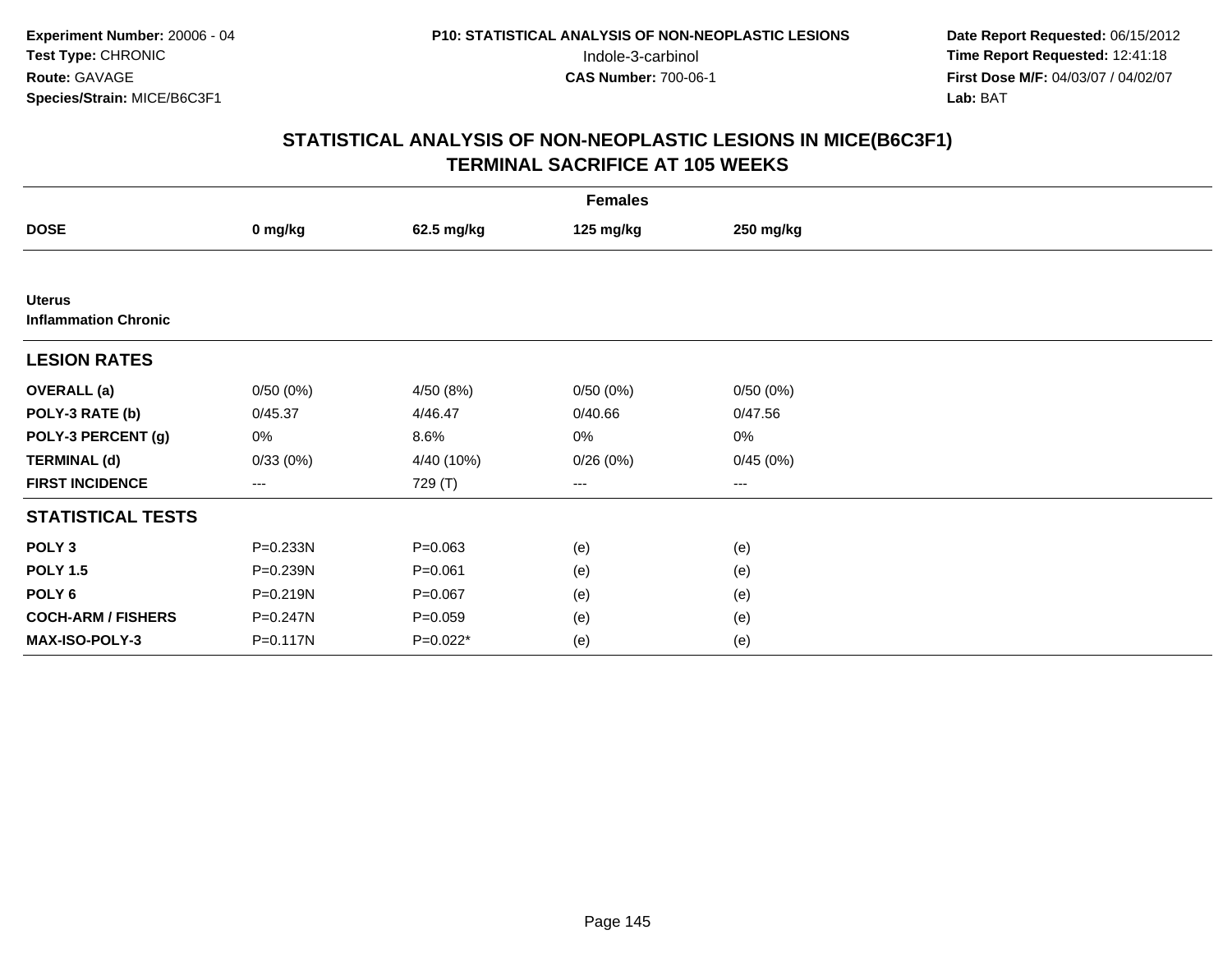**Date Report Requested:** 06/15/2012 Indole-3-carbinol **Time Report Requested:** 12:41:18 **First Dose M/F:** 04/03/07 / 04/02/07<br>Lab: BAT **Lab:** BAT

## **STATISTICAL ANALYSIS OF NON-NEOPLASTIC LESIONS IN MICE(B6C3F1)TERMINAL SACRIFICE AT 105 WEEKS**

| <b>Females</b>                                          |              |              |              |              |  |  |
|---------------------------------------------------------|--------------|--------------|--------------|--------------|--|--|
| <b>DOSE</b>                                             | 0 mg/kg      | 62.5 mg/kg   | 125 mg/kg    | 250 mg/kg    |  |  |
|                                                         |              |              |              |              |  |  |
| <b>Uterus: Endometrium</b><br><b>Hyperplasia Cystic</b> |              |              |              |              |  |  |
| <b>LESION RATES</b>                                     |              |              |              |              |  |  |
| <b>OVERALL</b> (a)                                      | 36/50 (72%)  | 32/50 (64%)  | 30/50 (60%)  | 34/50 (68%)  |  |  |
| POLY-3 RATE (b)                                         | 36/47.11     | 32/47.90     | 30/45.86     | 34/48.78     |  |  |
| POLY-3 PERCENT (g)                                      | 76.4%        | 66.8%        | 65.4%        | 69.7%        |  |  |
| <b>TERMINAL (d)</b>                                     | 29/33 (88%)  | 27/40 (68%)  | 18/26 (69%)  | 32/45 (71%)  |  |  |
| <b>FIRST INCIDENCE</b>                                  | 568          | 620          | 381          | 505          |  |  |
| <b>STATISTICAL TESTS</b>                                |              |              |              |              |  |  |
| POLY <sub>3</sub>                                       | P=0.338N     | P=0.202N     | $P = 0.161N$ | $P = 0.301N$ |  |  |
| <b>POLY 1.5</b>                                         | $P = 0.371N$ | $P = 0.241N$ | P=0.154N     | P=0.353N     |  |  |
| POLY 6                                                  | P=0.283N     | $P = 0.145N$ | P=0.172N     | P=0.222N     |  |  |
| <b>COCH-ARM / FISHERS</b>                               | P=0.420N     | P=0.260N     | P=0.146N     | P=0.414N     |  |  |
| <b>MAX-ISO-POLY-3</b>                                   | P=0.264N     | P=0.144N     | P=0.112N     | P=0.228N     |  |  |